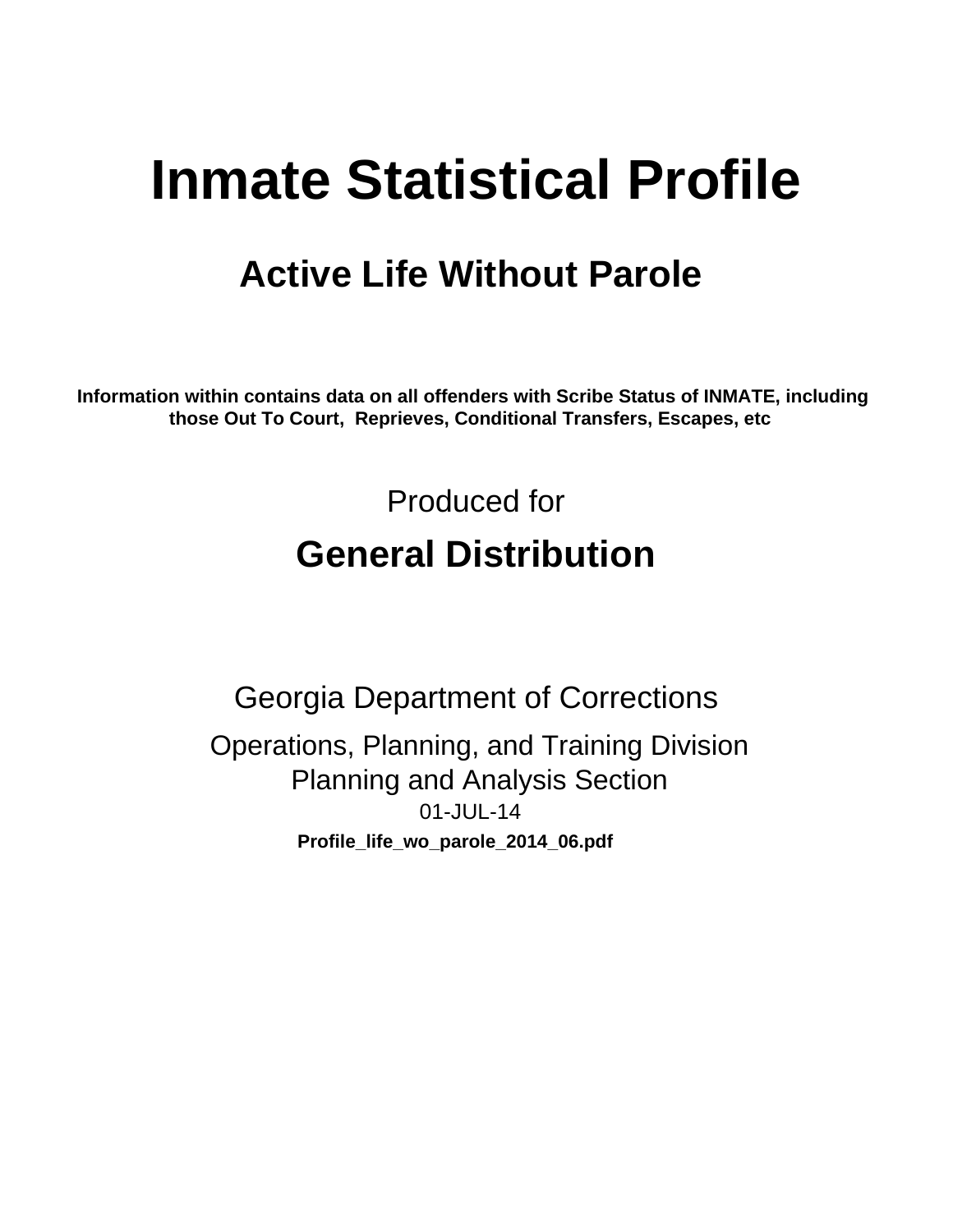## Inmate Statistical Profile 01-JUL-14

Contents

**Active Life Without Parole** 

Produced for General Distribution

## **Table of Contents**

| <b>Demographic information</b>                                       |
|----------------------------------------------------------------------|
| 5 Current age, broken out in ten year age groups                     |
| 6 Race group                                                         |
| 7 Marital status, self-reported at entry to prison                   |
| 8 Number of children, self-reported at entry to prison               |
| 9 Religious affiliation, self-reported at entry to prison            |
| 10 Home county - self-reported at entry to prison                    |
| 14 Socioeconomic class, self-reported at entry to prison             |
| 15 Environment to age 16, self-reported at entry to prison           |
| 16 Guardian status to age 16, self-reported at entry to prison       |
| 17 Employment status before prison, self-reported at entry to prison |
| 18 Age at admission                                                  |
| 20 Height, measured at entry to prison                               |
| 21 Weight, measured at entry to prison                               |
| 22 Military service                                                  |
| <b>Correctional information</b>                                      |
| 23 Type of admission to prison                                       |
| 24 Current / last security status                                    |
| 25 Current / last institution type                                   |
| 26 Institution type - transitional centers                           |
| 27 Institution type - county prisons                                 |
| 28 Institution type - state prisons                                  |
| 29 Institution type - private prisons                                |
| 30 Institution type - pre-release centers                            |
| 31 Institution type - inmate boot camp                               |
| 32 Number of disciplinary reports                                    |
| 33 Number of transfers                                               |
| 34 Number of escapes                                                 |
| 35 Time served in current (or last) institution                      |
| <b>Educational, psychological and physical information</b>           |
| 36 Highest grade level attained                                      |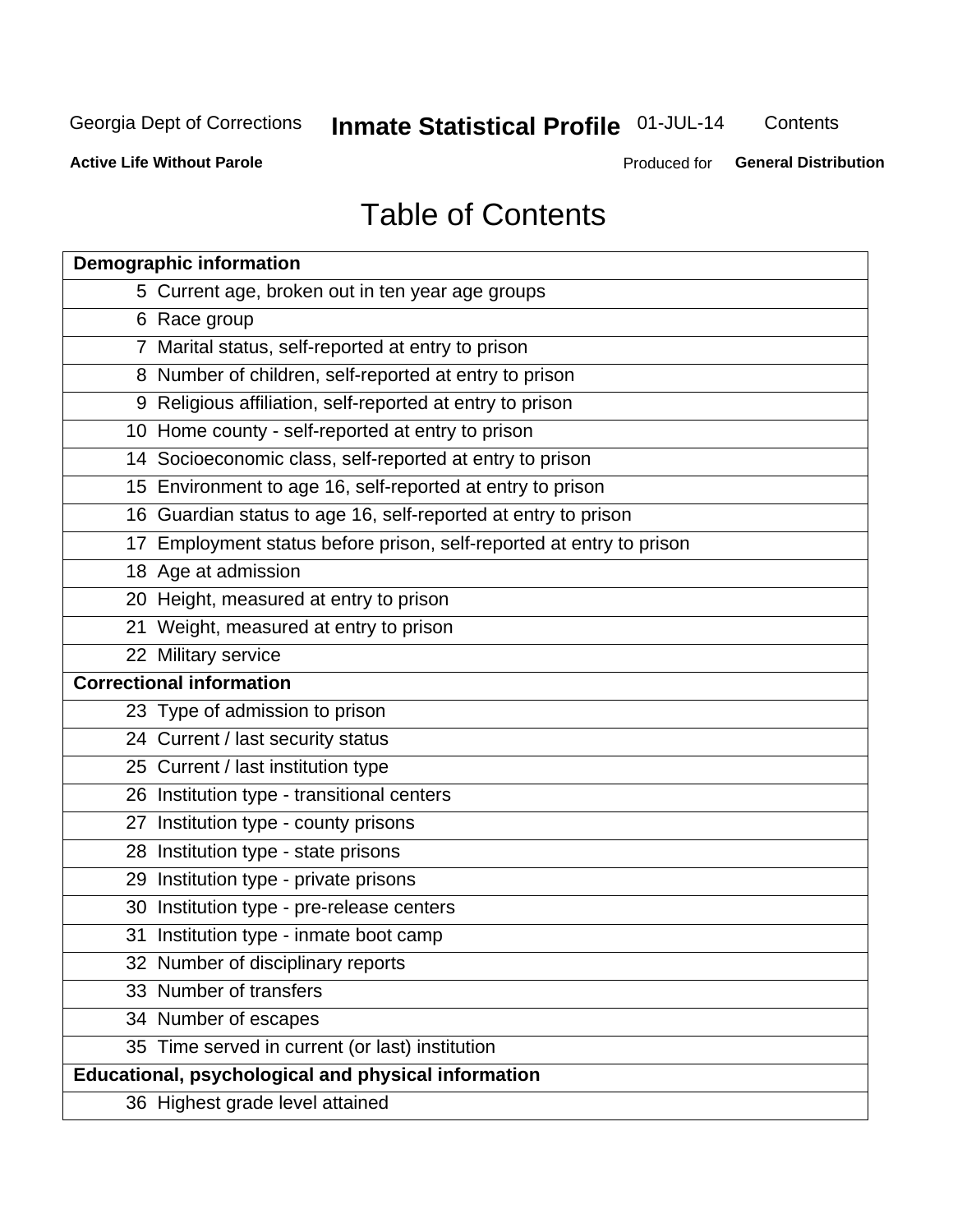## Inmate Statistical Profile 01-JUL-14

Contents

**Active Life Without Parole** 

Produced for General Distribution

## **Table of Contents**

| <b>Educational, psychological and physical information</b>       |
|------------------------------------------------------------------|
| 37 Culture fair IQ scores                                        |
| 38 Wide Range Achievement Test (WRAT) reading score              |
| 39 Wide Range Achievement Test (WRAT) math score                 |
| 40 Wide Range Achievement Test (WRAT) spelling score             |
| 41 Scope of substance abuse - summary                            |
| 42 Scope of substance abuse - detail                             |
| 43 Current / last mental health treatment level                  |
| 44 PULHESDWIT medical scale - 'P' overall condition ('P'hysical) |
| 45 PULHESDWIT medical scale - 'U' upper body                     |
| 46 PULHESDWIT medical scale - 'L' lower body                     |
| 47 PULHESDWIT medical scale - 'H' hearing                        |
| 48 PULHESDWIT medical scale - 'E' vision                         |
| 49 PULHESDWIT medical scale -'S' psychiatric                     |
| 50 PULHESDWIT medical scale - 'D' dental                         |
| 51 PULHESDWIT medical scale - 'W' work ability                   |
| 52 PULHESDWIT medical scale - 'I' impairment                     |
| 53 PULHESDWIT medical scale - 'T' transportability               |
| 54 Criminality in family, self-reported                          |
| 55 Alcoholism in family, self-reported                           |
| 56 Drug abuse in family, self-reported                           |
| 57 Subjected to frequent beatings, self-reported                 |
| 58 Father absent during inmate's childhood                       |
| 59 Mother absent during inmate's childhood                       |
| 60 Inmate diagnosed as manipulative                              |
| 61 Inmate diagnosed as assaultive                                |
| <b>Crimes and criminal history information</b>                   |
| 62 Number of prior Georgia incarcerations                        |
| 63 Prison sentence in years                                      |
| 64 Primary offense, broken out into felonies vs misdemeanors     |
| 65 Primary offense, broken out into six broad crime categories   |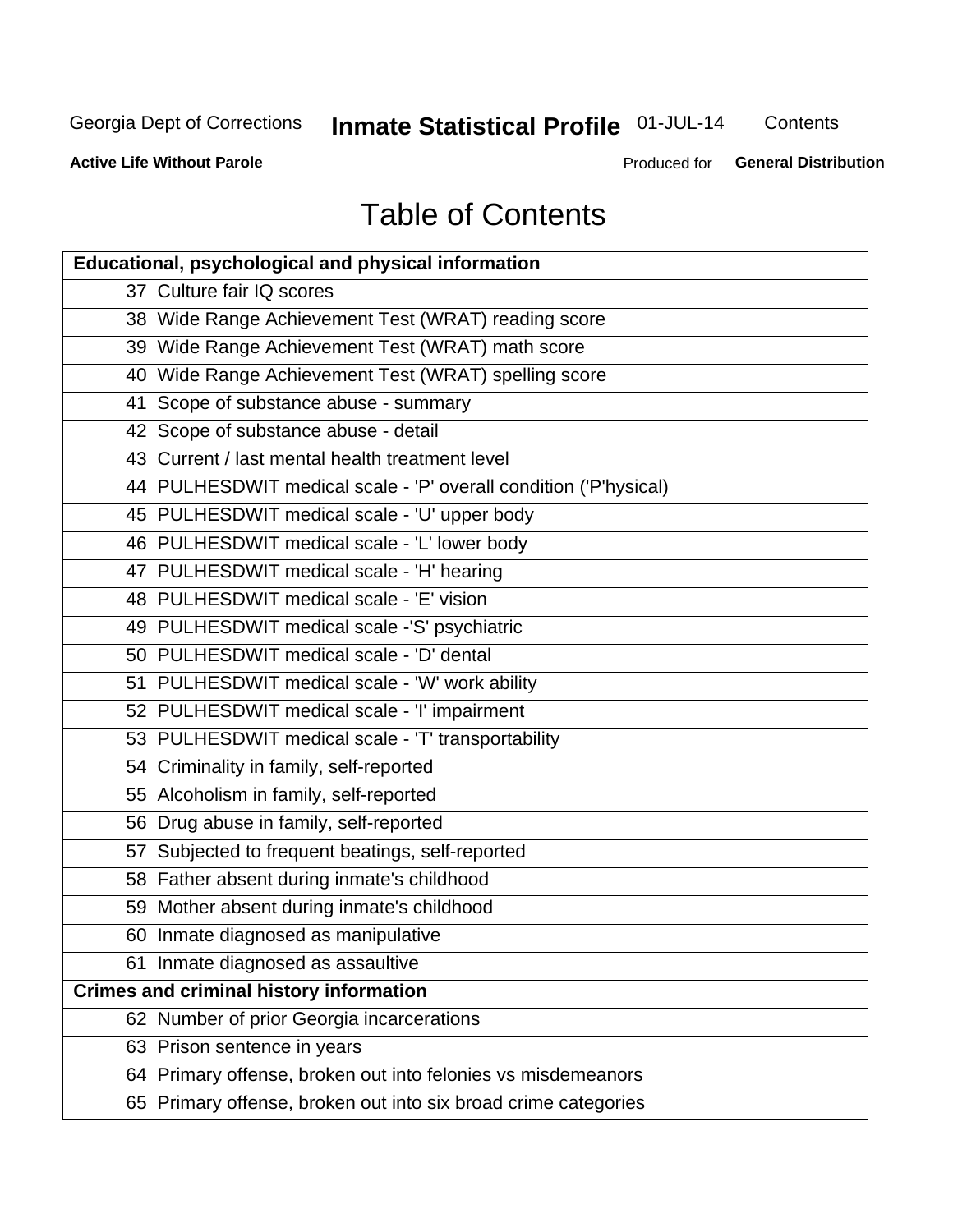## Inmate Statistical Profile 01-JUL-14

Contents

**Active Life Without Parole** 

Produced for General Distribution

## **Table of Contents**

| <b>Crimes and criminal history information</b>        |
|-------------------------------------------------------|
| 66 Primary offense, detailed offense code             |
| 67 County of conviction of primary offense            |
| 71 Circuit of conviction of primary offense           |
| 73 Years served (jail + prison) in this incarceration |
| <b>Medical information</b>                            |
| 74 Results of most recent HIV test                    |
| 75 Results of most recent tuberculosis test           |
| 76 Results of most recent syphilis test               |
| 77 Results of most recent Hepatitis-C test            |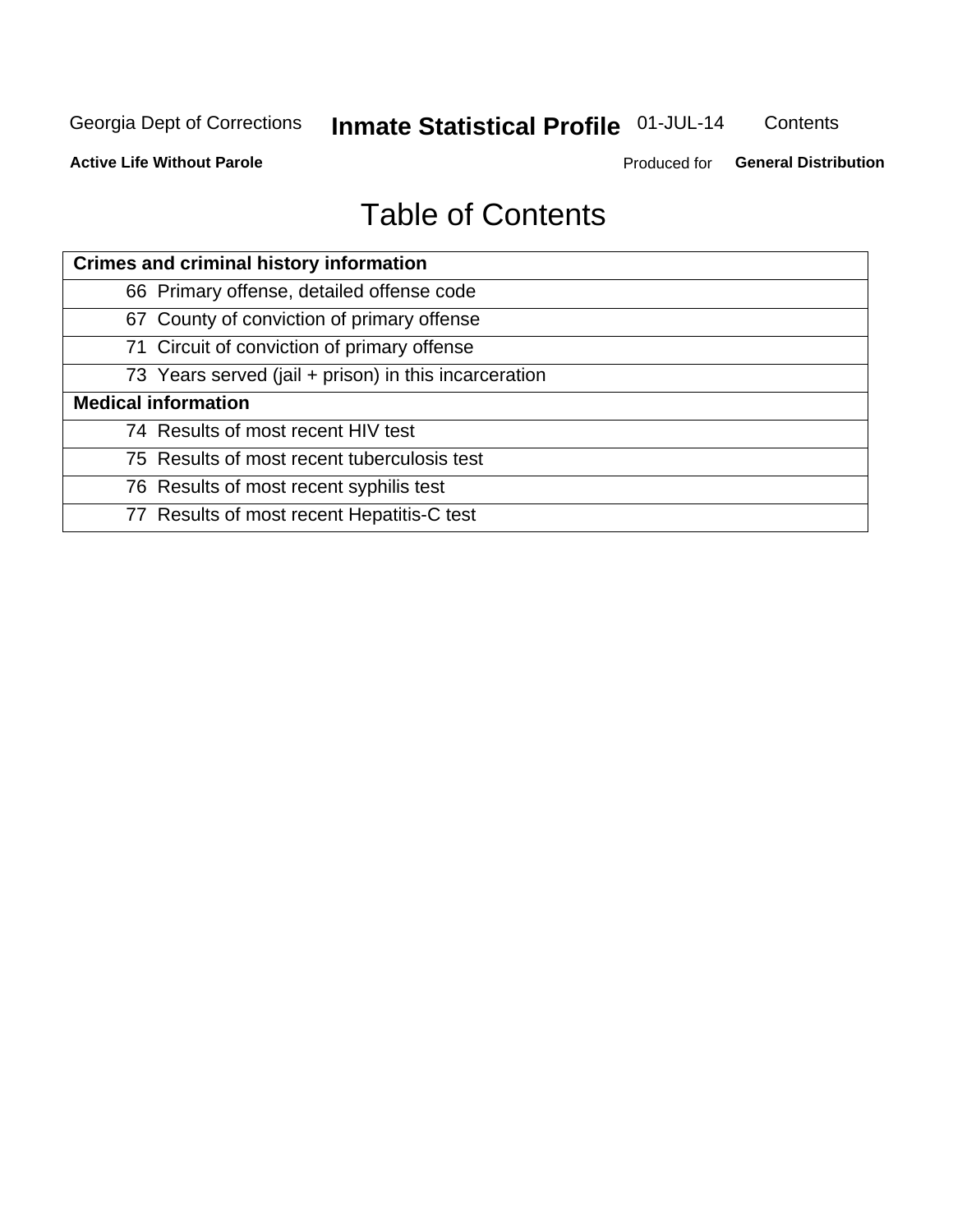#### Inmate Statistical Profile 01-JUL-14 Page 5

#### **Active Life Without Parole**

#### Produced for General Distribution

### Current age, broken out in ten-year age groups

COL % - percent each COUNT is of its particular column

|                          |              | <b>Male</b> |         |              | <b>Female</b> |       |              | <b>Total</b> |
|--------------------------|--------------|-------------|---------|--------------|---------------|-------|--------------|--------------|
| <b>Current Age</b>       | <b>Count</b> | Col %       | Row %   | <b>Count</b> | Col %         | Row % | <b>Total</b> | Col %        |
| <b>Teens (1-19)</b>      | 3            | 0.31%       | 100.00% |              |               |       | 3            | 0.30%        |
| <b>Twenties (20-29)</b>  | 140          | 14.55%      | 96.55%  | 5            | 17.86%        | 3.45% | 145          | 14.65%       |
| Thirties (30-39)         | 273          | 28.38%      | 97.50%  |              | 25.00%        | 2.50% | 280          | 28.28%       |
| <b>Forties (40-49)</b>   | 278          | 28.90%      | 96.86%  | 9            | 32.14%        | 3.14% | 287          | 28.99%       |
| <b>Fifties (50-59)</b>   | 188          | 19.54%      | 96.41%  |              | 25.00%        | 3.59% | 195          | 19.70%       |
| <b>Sixties (60-69)</b>   | 60           | 6.24%       | 100.00% |              |               |       | 60           | 6.06%        |
| Seventy + (70 and above) | 20           | 2.08%       | 100.00% |              |               |       | 20           | 2.02%        |
| <b>Total Reported</b>    | 962          | 100%        | 97.17%  | 28           | 100%          | 2.83% | 990          | 100%         |

| rted |            |         |     |
|------|------------|---------|-----|
| llai | 000<br>JUZ | ົ<br>∠∪ | 990 |

| Mean<br>(average)    | 42.34    | 41.21 | 42.31 |
|----------------------|----------|-------|-------|
| Median (middle)      |          |       |       |
| Mode (most frequent) | n.<br>vu |       | 33    |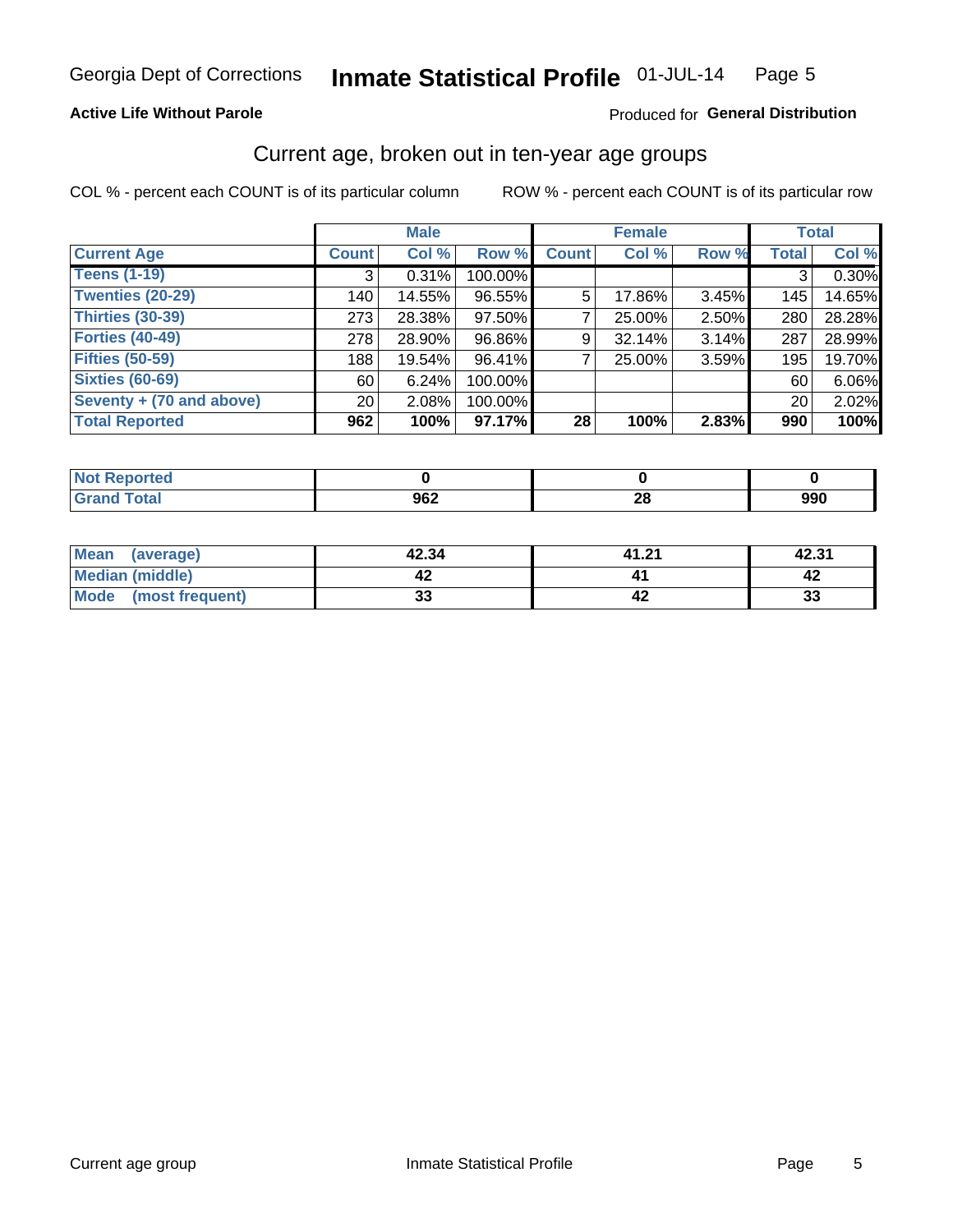#### Inmate Statistical Profile 01-JUL-14 Page 6

#### **Active Life Without Parole**

**Produced for General Distribution** 

### Race group

COL % - percent each COUNT is of its particular column

|                              |              | <b>Male</b> |         |                    | <b>Female</b> |       |              | <b>Total</b> |
|------------------------------|--------------|-------------|---------|--------------------|---------------|-------|--------------|--------------|
| <b>Race Group</b>            | <b>Count</b> | Col %       |         | <b>Row % Count</b> | Col %         | Row % | <b>Total</b> | Col %        |
| <b>White</b>                 | 224          | 23.28%      | 94.92%  | 12                 | 42.86%        | 5.08% | 236          | 23.84%       |
| <b>Black</b><br>$\mathbf{2}$ | 712          | 74.01%      | 97.80%  | 16                 | 57.14%        | 2.20% | 728          | 73.54%       |
| <b>Other</b><br>5.           |              | $.10\%$     | 100.00% |                    |               |       |              | .10%         |
| <b>Asian</b><br>6            |              | .42%        | 100.00% |                    |               |       | 4            | .40%         |
| <b>Hispanic</b><br>10        | 21           | 2.18%       | 100.00% |                    |               |       | 21           | 2.12%        |
| <b>Total Reported</b>        | 962          | 100%        | 97.17%  | 28                 | 100%          | 2.83% | 990          | 100%         |

| norted       |     |                      |     |
|--------------|-----|----------------------|-----|
| <b>Total</b> | 962 | $\overline{ }$<br>40 | 990 |

| M | --- | $-1$ |
|---|-----|------|
|   |     |      |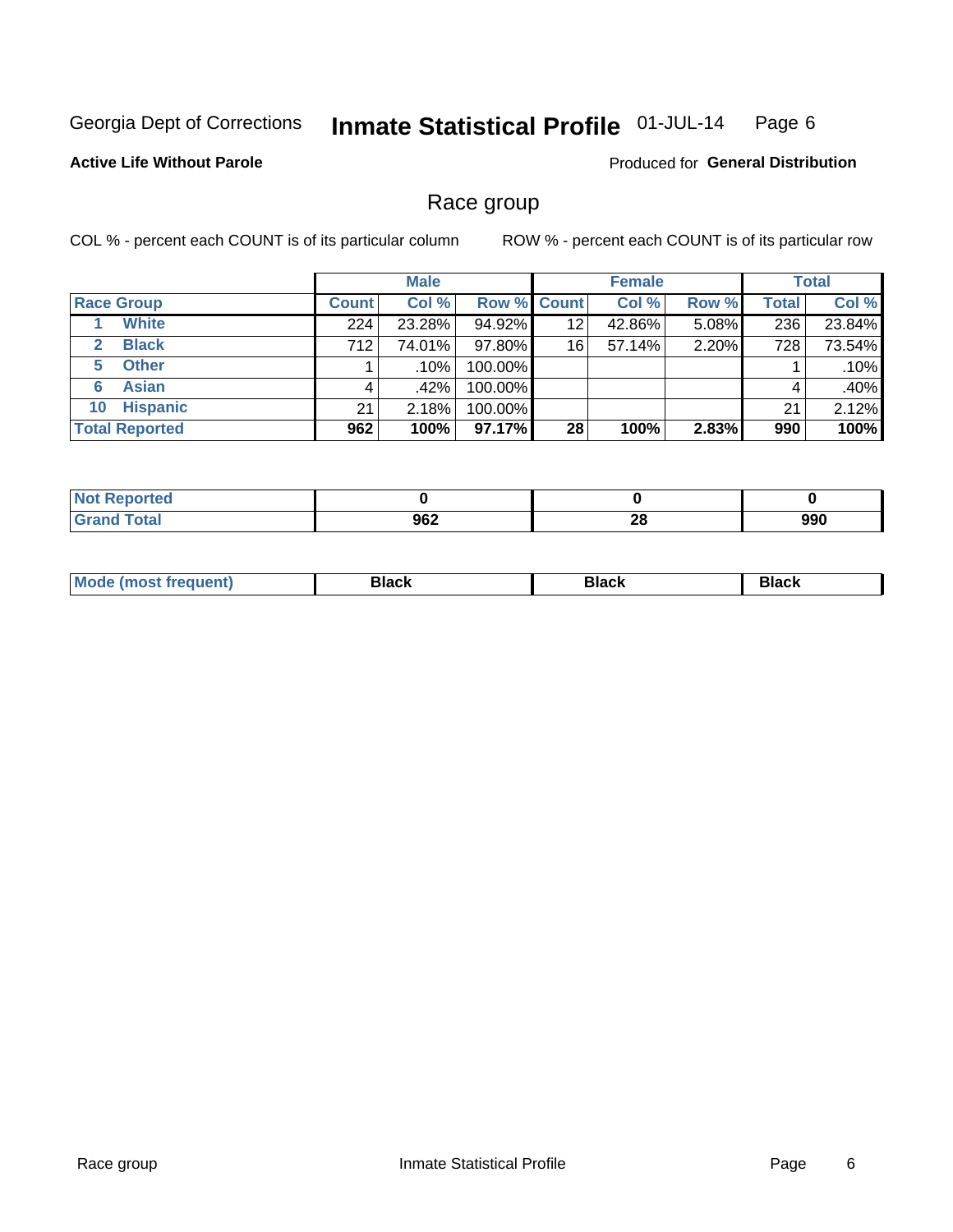#### Inmate Statistical Profile 01-JUL-14 Page 7

#### **Active Life Without Parole**

#### Produced for General Distribution

### Marital status, self-reported at entry to prison

COL % - percent each COUNT is of its particular column

|                            |                 | <b>Male</b> |        |                | <b>Female</b> |        |              | <b>Total</b> |
|----------------------------|-----------------|-------------|--------|----------------|---------------|--------|--------------|--------------|
| <b>Marital Status</b>      | <b>Count</b>    | Col %       | Row %  | <b>Count</b>   | Col %         | Row %  | <b>Total</b> | Col %        |
| <b>Unknown</b><br>$\bf{0}$ |                 | .42%        | 80.00% |                | $3.57\%$      | 20.00% | 5            | .51%         |
| <b>Divorced</b><br>D       | 75              | 7.80%       | 97.40% | 2              | 7.14%         | 2.60%  | 77           | 7.78%        |
| <b>Married</b><br>М        | 142             | 14.76%      | 95.95% | 6              | 21.43%        | 4.05%  | 148          | 14.95%       |
| <b>Separated</b><br>S.     | 24 <sub>1</sub> | 2.49%       | 92.31% | $\overline{2}$ | 7.14%         | 7.69%  | 26           | 2.63%        |
| <b>Unmarried</b><br>U      | 697             | 72.45%      | 98.31% | 12             | 42.86%        | 1.69%  | 709          | 71.62%       |
| <b>Widow</b><br>W          | 20              | 2.08%       | 80.00% | 5              | 17.86%        | 20.00% | 25           | 2.53%        |
| <b>Total Reported</b>      | 962             | 100%        | 97.17% | 28             | 100%          | 2.83%  | 990          | 100%         |

| prted<br>NOT |     |     |     |
|--------------|-----|-----|-----|
|              | ne- | OG. | nnr |
|              | JUŁ | ZU  | งงบ |

|--|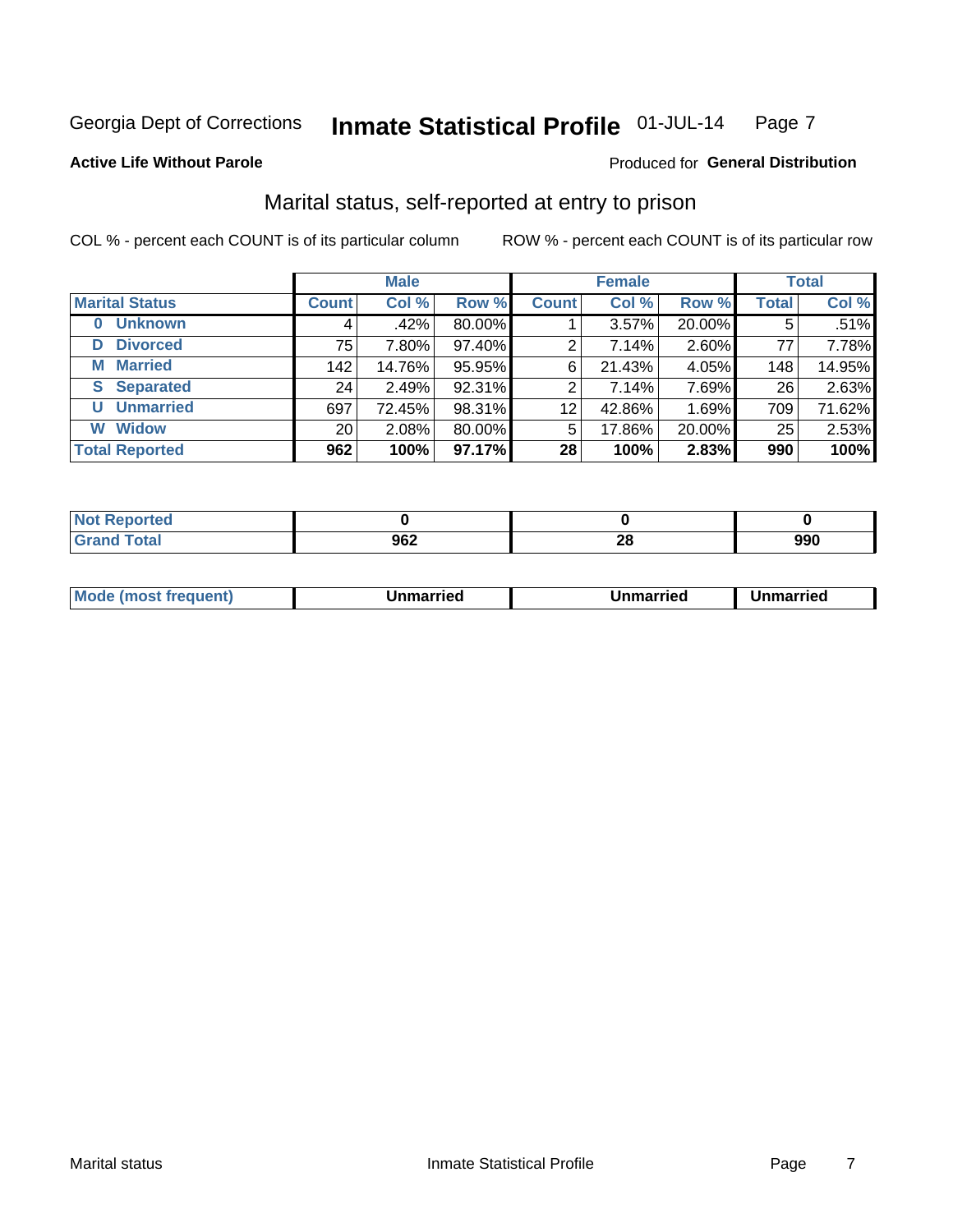#### Inmate Statistical Profile 01-JUL-14 Page 8

**Active Life Without Parole** 

#### **Produced for General Distribution**

### Number of children, self reported at entry to prison

COL % - percent each COUNT is of its particular column

|                           |              | <b>Male</b> |         |              | <b>Female</b> |       | <b>Total</b>   |            |
|---------------------------|--------------|-------------|---------|--------------|---------------|-------|----------------|------------|
| <b>Number of Children</b> | <b>Count</b> | Col %       | Row %   | <b>Count</b> | Col %         | Row % | <b>Total</b>   | Col %      |
| $\bf{0}$                  | 353          | 37.04%      | 96.98%  | 11           | 39.29%        | 3.02% |                | 364 37.10% |
|                           | 228          | 23.92%      | 97.44%  | 6            | 21.43%        | 2.56% |                | 234 23.85% |
| $\overline{2}$            | 161          | 16.89%      | 98.17%  | 3            | 10.71%        | 1.83% | 164            | 16.72%     |
| 3                         | 93           | 9.76%       | 95.88%  | 4            | 14.29%        | 4.12% | 97             | 9.89%      |
| 4                         | 65           | 6.82%       | 98.48%  |              | 3.57%         | 1.52% | 66             | 6.73%      |
| 5                         | 31           | 3.25%       | 91.18%  | 3            | 10.71%        | 8.82% | 34             | 3.47%      |
| 6                         | 11           | 1.15%       | 100.00% |              |               |       | 11             | 1.12%      |
| 7                         | 3            | 0.31%       | 100.00% |              |               |       | 3              | 0.31%      |
| 8                         |              | 0.10%       | 100.00% |              |               |       |                | 0.10%      |
| 9                         | 2            | 0.21%       | 100.00% |              |               |       | 2              | 0.20%      |
| 10                        | 2            | 0.21%       | 100.00% |              |               |       | $\overline{2}$ | 0.20%      |
| Over 10                   | 3            | 0.31%       | 100.00% |              |               |       | 3              | 0.31%      |
| <b>Total Reported</b>     | 953          | 100%        | 97.15%  | 28           | 100%          | 2.85% | 981            | 100%       |

| τeσ<br>. |     |     |     |
|----------|-----|-----|-----|
| υιαι     | 962 | oc. | nnn |
| ------   |     | Zu  | ນນບ |

| <b>Mean</b><br>(average) | 48. ا | 1.54 | 1.49 |
|--------------------------|-------|------|------|
| <b>Median (middle)</b>   |       |      |      |
| Mode<br>(most frequent)  |       |      |      |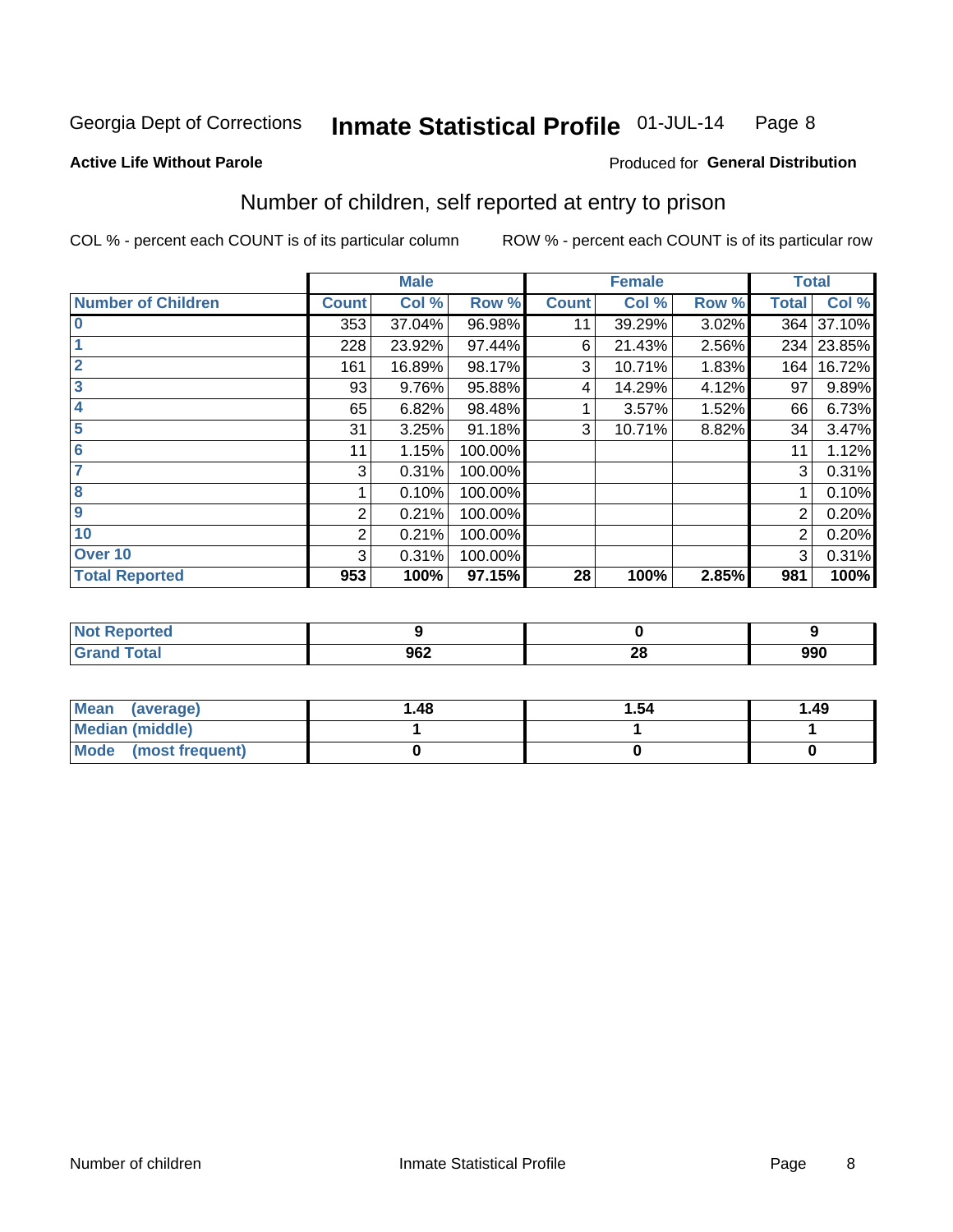#### Inmate Statistical Profile 01-JUL-14 Page 9

#### **Active Life Without Parole**

#### Produced for General Distribution

### Religious affiliation, self-reported at entry to prison

COL % - percent each COUNT is of its particular column

|                              |                       | <b>Male</b>  |        |         |                | <b>Female</b> |       | <b>Total</b> |        |  |
|------------------------------|-----------------------|--------------|--------|---------|----------------|---------------|-------|--------------|--------|--|
| <b>Religious Affiliation</b> |                       | <b>Count</b> | Col %  | Row %   | <b>Count</b>   | Col %         | Row % | Total        | Col %  |  |
|                              | Islam                 | 44           | 7.89%  | 95.65%  | $\overline{2}$ | 10.53%        | 4.35% | 46           | 7.97%  |  |
| $\mathbf{2}$                 | <b>Catholic</b>       | 21           | 3.76%  | 95.45%  |                | 5.26%         | 4.55% | 22           | 3.81%  |  |
| 3                            | <b>Baptist</b>        | 257          | 46.06% | 95.19%  | 13             | 68.42%        | 4.81% | 270          | 46.79% |  |
| 4                            | <b>Methodist</b>      | 10           | 1.79%  | 100.00% |                |               |       | 10           | 1.73%  |  |
| 7                            | <b>Chc Of God</b>     |              | .18%   | 100.00% |                |               |       |              | .17%   |  |
| 8                            | <b>Holiness</b>       | 21           | 3.76%  | 95.45%  |                | 5.26%         | 4.55% | 22           | 3.81%  |  |
| 9                            | <b>Jewish</b>         |              | .18%   | 100.00% |                |               |       |              | .17%   |  |
| 10                           | <b>Anglican</b>       |              | .18%   | 100.00% |                |               |       |              | .17%   |  |
| 12                           | <b>Hindu</b>          | 2            | .36%   | 100.00% |                |               |       | 2            | .35%   |  |
| 16                           | <b>Seven D Ad</b>     | 4            | .72%   | 100.00% |                |               |       | 4            | .69%   |  |
| 17                           | <b>Jehovah Wt</b>     | 8            | 1.43%  | 100.00% |                |               |       | 8            | 1.39%  |  |
| 18                           | <b>Latr Day S</b>     |              | .18%   | 100.00% |                |               |       |              | .17%   |  |
| 20                           | <b>Other Prot</b>     | 77           | 13.80% | 97.47%  | 2              | 10.53%        | 2.53% | 79           | 13.69% |  |
| 96                           | <b>None</b>           | 110          | 19.71% | 100.00% |                |               |       | 110          | 19.06% |  |
|                              | <b>Total Reported</b> | 558          | 100%   | 96.71%  | 19             | 100%          | 3.29% | 577          | 100%   |  |

| rtea<br>$\sim$ | 1 N A<br>404 |          | 11? |
|----------------|--------------|----------|-----|
| ______         | ስድባ<br>JUZ   | n.<br>ΔU | 990 |

| Mode (most frequent) | Baptist | <b>Baptist</b> | aptıst |
|----------------------|---------|----------------|--------|
|                      |         |                |        |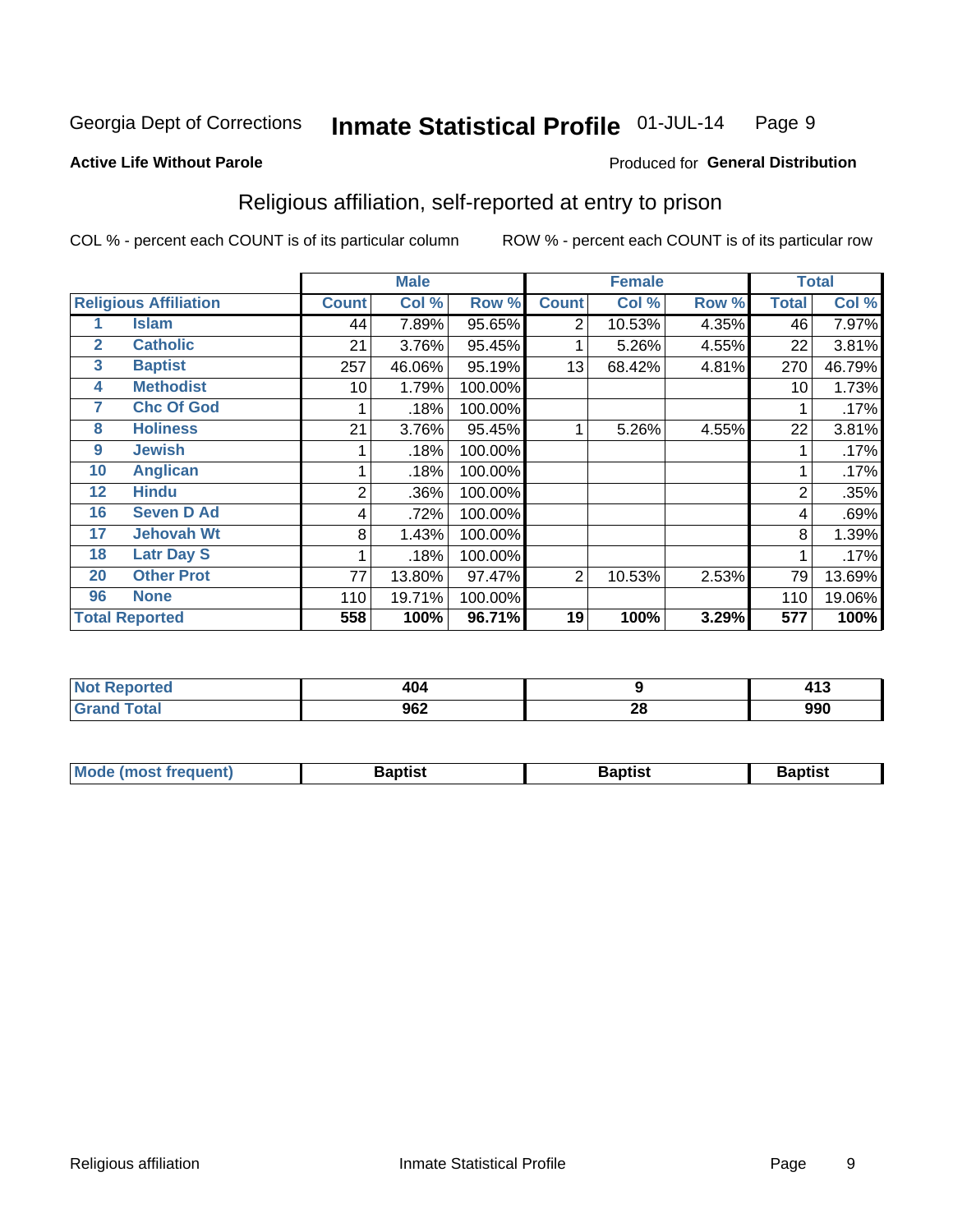#### Inmate Statistical Profile 01-JUL-14 Page 10

#### **Active Life Without Parole**

#### Produced for General Distribution

### Home county, self-reported at entry to prison

COL % - percent each COUNT is of its particular column

|     |                             |                           | <b>Male</b> |         |              | <b>Female</b> |        | <b>Total</b>   |        |
|-----|-----------------------------|---------------------------|-------------|---------|--------------|---------------|--------|----------------|--------|
|     | <b>Home County</b>          | <b>Count</b>              | Col %       | Row %   | <b>Count</b> | Col %         | Row %  | <b>Total</b>   | Col %  |
| 000 | <b>Unknown</b>              | 168                       | 17.46%      | 94.92%  | 9            | 32.14%        | 5.08%  | 177            | 17.88% |
| 001 | <b>Appling County</b>       | 4                         | .42%        | 100.00% |              |               |        | 4              | .40%   |
| 002 | <b>Atkinson County</b>      | 1                         | .10%        | 100.00% |              |               |        | 1              | .10%   |
| 003 | <b>Bacon County</b>         | 1                         | .10%        | 100.00% |              |               |        | 1              | .10%   |
| 005 | <b>Baldwin County</b>       | 3                         | .31%        | 100.00% |              |               |        | 3              | .30%   |
| 007 | <b>Barrow County</b>        | 7                         | .73%        | 100.00% |              |               |        | $\overline{7}$ | .71%   |
| 008 | <b>Bartow County</b>        | 6                         | .62%        | 100.00% |              |               |        | 6              | .61%   |
| 009 | <b>Ben Hill County</b>      | $\overline{\mathcal{A}}$  | .42%        | 100.00% |              |               |        | 4              | .40%   |
| 010 | <b>Berrien County</b>       | $\overline{2}$            | .21%        | 100.00% |              |               |        | $\overline{2}$ | .20%   |
| 011 | <b>Bibb County</b>          | 19                        | 1.98%       | 95.00%  | 1            | 3.57%         | 5.00%  | 20             | 2.02%  |
| 012 | <b>Bleckley County</b>      | $\overline{c}$            | .21%        | 100.00% |              |               |        | $\overline{2}$ | .20%   |
| 014 | <b>Brooks County</b>        | 1                         | .10%        | 100.00% |              |               |        | 1              | .10%   |
| 016 | <b>Bulloch County</b>       | 4                         | .42%        | 100.00% |              |               |        | 4              | .40%   |
| 017 | <b>Burke County</b>         | $\boldsymbol{9}$          | .94%        | 100.00% |              |               |        | 9              | .91%   |
| 018 | <b>Butts County</b>         | $\overline{2}$            | .21%        | 100.00% |              |               |        | $\overline{2}$ | .20%   |
| 020 | <b>Camden County</b>        | 5                         | .52%        | 83.33%  | 1            | 3.57%         | 16.67% | 6              | .61%   |
| 021 | <b>Candler County</b>       | 1                         | .10%        | 100.00% |              |               |        | 1              | .10%   |
| 022 | <b>Carroll County</b>       | 2                         | .21%        | 100.00% |              |               |        | $\overline{2}$ | .20%   |
| 023 | <b>Catoosa County</b>       | 3                         | .31%        | 100.00% |              |               |        | 3              | .30%   |
| 025 | <b>Chatham County</b>       | 40                        | 4.16%       | 100.00% |              |               |        | 40             | 4.04%  |
| 026 | <b>Chattahoochee County</b> | 1                         | .10%        | 100.00% |              |               |        | 1              | .10%   |
| 027 | <b>Chattooga County</b>     | 1                         | .10%        | 100.00% |              |               |        | 1              | .10%   |
| 028 | <b>Cherokee County</b>      | $\overline{2}$            | .21%        | 100.00% |              |               |        | $\overline{2}$ | .20%   |
| 029 | <b>Clarke County</b>        | 17                        | 1.77%       | 100.00% |              |               |        | 17             | 1.72%  |
| 030 | <b>Clay County</b>          | 1                         | .10%        | 100.00% |              |               |        | 1              | .10%   |
| 031 | <b>Clayton County</b>       | 25                        | 2.60%       | 100.00% |              |               |        | 25             | 2.53%  |
| 033 | <b>Cobb County</b>          | 36                        | 3.74%       | 100.00% |              |               |        | 36             | 3.64%  |
| 034 | <b>Coffee County</b>        | $\ensuremath{\mathsf{3}}$ | .31%        | 100.00% |              |               |        | 3              | .30%   |
| 035 | <b>Colquitt County</b>      | 3                         | .31%        | 100.00% |              |               |        | 3              | .30%   |
| 036 | <b>Columbia County</b>      | 6                         | .62%        | 85.71%  | 1            | 3.57%         | 14.29% | $\overline{7}$ | .71%   |
| 037 | <b>Cook County</b>          | 3                         | .31%        | 100.00% |              |               |        | 3              | .30%   |
| 038 | <b>Coweta County</b>        | 4                         | .42%        | 100.00% |              |               |        | 4              | .40%   |
| 040 | <b>Crisp County</b>         | 4                         | .42%        | 100.00% |              |               |        | 4              | .40%   |
| 043 | <b>Decatur County</b>       | $\overline{2}$            | .21%        | 100.00% |              |               |        | $\overline{2}$ | .20%   |
| 044 | <b>Dekalb County</b>        | 72                        | 7.48%       | 100.00% |              |               |        | 72             | 7.27%  |
| 045 | <b>Dodge County</b>         | 1                         | .10%        | 100.00% |              |               |        | 1              | .10%   |
| 046 | <b>Dooly County</b>         | 1                         | .10%        | 50.00%  | 1            | 3.57%         | 50.00% | $\overline{2}$ | .20%   |
| 047 | <b>Dougherty County</b>     | 23                        | 2.39%       | 95.83%  | $\mathbf 1$  | 3.57%         | 4.17%  | 24             | 2.42%  |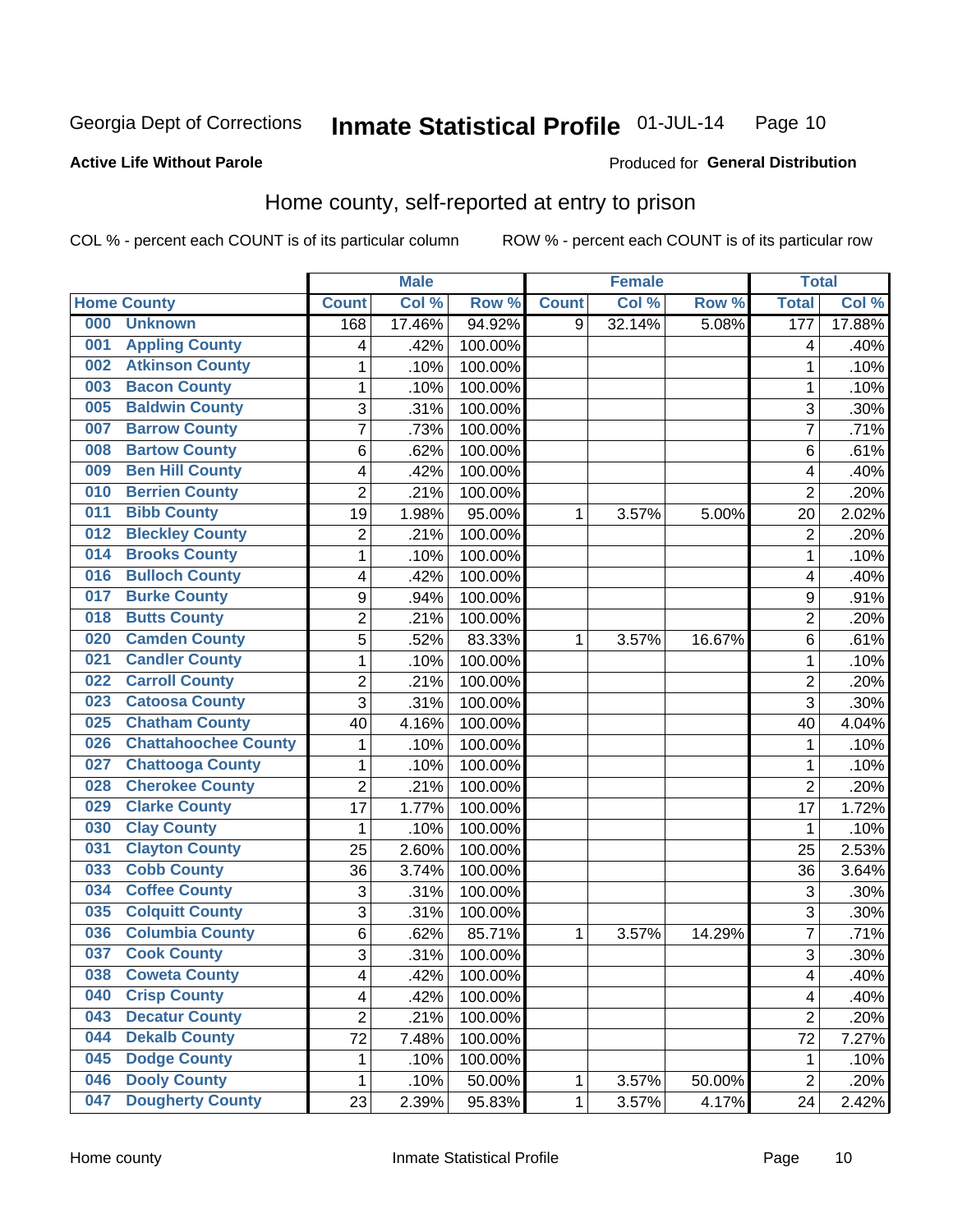#### Inmate Statistical Profile 01-JUL-14 Page 11

#### **Active Life Without Parole**

### Produced for General Distribution

### Home county, self-reported at entry to prison

COL % - percent each COUNT is of its particular column

|     |                          |                 | <b>Male</b> |         |              | <b>Female</b> |        | <b>Total</b>            |        |
|-----|--------------------------|-----------------|-------------|---------|--------------|---------------|--------|-------------------------|--------|
|     | <b>Home County</b>       | <b>Count</b>    | Col %       | Row %   | <b>Count</b> | Col %         | Row %  | <b>Total</b>            | Col %  |
| 048 | <b>Douglas County</b>    | $\overline{12}$ | 1.25%       | 92.31%  | 1.           | 3.57%         | 7.69%  | $\overline{13}$         | 1.31%  |
| 049 | <b>Early County</b>      | $\mathbf 1$     | .10%        | 100.00% |              |               |        | 1                       | .10%   |
| 051 | <b>Effingham County</b>  | $\overline{2}$  | .21%        | 100.00% |              |               |        | $\overline{2}$          | .20%   |
| 052 | <b>Elbert County</b>     | 4               | .42%        | 100.00% |              |               |        | 4                       | .40%   |
| 053 | <b>Emanuel County</b>    | 4               | .42%        | 100.00% |              |               |        | $\overline{\mathbf{4}}$ | .40%   |
| 056 | <b>Fayette County</b>    | 3               | .31%        | 100.00% |              |               |        | 3                       | .30%   |
| 057 | <b>Floyd County</b>      | 11              | 1.14%       | 100.00% |              |               |        | 11                      | 1.11%  |
| 058 | <b>Forsyth County</b>    | 3               | .31%        | 100.00% |              |               |        | 3                       | .30%   |
| 059 | <b>Franklin County</b>   | $\mathbf{1}$    | .10%        | 50.00%  | 1            | 3.57%         | 50.00% | $\overline{2}$          | .20%   |
| 060 | <b>Fulton County</b>     | 134             | 13.93%      | 99.26%  | 1            | 3.57%         | .74%   | 135                     | 13.64% |
| 061 | <b>Gilmer County</b>     | $\overline{2}$  | .21%        | 100.00% |              |               |        | $\overline{2}$          | .20%   |
| 063 | <b>Glynn County</b>      | 7               | .73%        | 100.00% |              |               |        | 7                       | .71%   |
| 064 | <b>Gordon County</b>     | $\overline{2}$  | .21%        | 100.00% |              |               |        | $\overline{2}$          | .20%   |
| 066 | <b>Greene County</b>     | $\mathbf{1}$    | .10%        | 100.00% |              |               |        | 1                       | .10%   |
| 067 | <b>Gwinnett County</b>   | 23              | 2.39%       | 95.83%  | 1            | 3.57%         | 4.17%  | 24                      | 2.42%  |
| 068 | <b>Habersham County</b>  | 1               | .10%        | 100.00% |              |               |        | 1                       | .10%   |
| 069 | <b>Hall County</b>       | 12              | 1.25%       | 100.00% |              |               |        | 12                      | 1.21%  |
| 070 | <b>Hancock County</b>    | $\overline{c}$  | .21%        | 100.00% |              |               |        | $\overline{c}$          | .20%   |
| 071 | <b>Haralson County</b>   | $\overline{2}$  | .21%        | 100.00% |              |               |        | $\overline{2}$          | .20%   |
| 072 | <b>Harris County</b>     | $\overline{2}$  | .21%        | 100.00% |              |               |        | $\overline{2}$          | .20%   |
| 073 | <b>Hart County</b>       | $\overline{c}$  | .21%        | 100.00% |              |               |        | $\overline{2}$          | .20%   |
| 074 | <b>Heard County</b>      | $\mathbf{1}$    | .10%        | 100.00% |              |               |        | 1                       | .10%   |
| 075 | <b>Henry County</b>      | 5               | .52%        | 83.33%  | 1            | 3.57%         | 16.67% | 6                       | .61%   |
| 076 | <b>Houston County</b>    | 15              | 1.56%       | 100.00% |              |               |        | 15                      | 1.52%  |
| 078 | <b>Jackson County</b>    | 3               | .31%        | 100.00% |              |               |        | 3                       | .30%   |
| 080 | <b>Jeff Davis County</b> | $\overline{2}$  | .21%        | 100.00% |              |               |        | $\overline{2}$          | .20%   |
| 081 | <b>Jefferson County</b>  | $\overline{3}$  | .31%        | 100.00% |              |               |        | 3                       | .30%   |
| 082 | <b>Jenkins County</b>    | $\overline{2}$  | .21%        | 100.00% |              |               |        | $\overline{2}$          | .20%   |
| 087 | <b>Laurens County</b>    | 6               | .62%        | 100.00% |              |               |        | 6                       | .61%   |
| 088 | <b>Lee County</b>        | $\mathbf 1$     | .10%        | 100.00% |              |               |        | 1                       | .10%   |
| 089 | <b>Liberty County</b>    | $\overline{7}$  | .73%        | 87.50%  | 1            | 3.57%         | 12.50% | 8                       | .81%   |
| 090 | <b>Lincoln County</b>    | $\mathbf 1$     | .10%        | 100.00% |              |               |        | 1                       | .10%   |
| 091 | <b>Long County</b>       | 1               | .10%        | 100.00% |              |               |        | 1                       | .10%   |
| 092 | <b>Lowndes County</b>    | 8               | .83%        | 100.00% |              |               |        | 8                       | .81%   |
| 093 | <b>Lumpkin County</b>    | $\mathbf 1$     | .10%        | 100.00% |              |               |        | 1                       | .10%   |
| 094 | <b>Macon County</b>      | 1               | .10%        | 100.00% |              |               |        | 1                       | .10%   |
| 095 | <b>Madison County</b>    | $\mathbf{1}$    | .10%        | 100.00% |              |               |        | 1                       | .10%   |
| 096 | <b>Marion County</b>     | $\mathbf{1}$    | .10%        | 100.00% |              |               |        | 1                       | .10%   |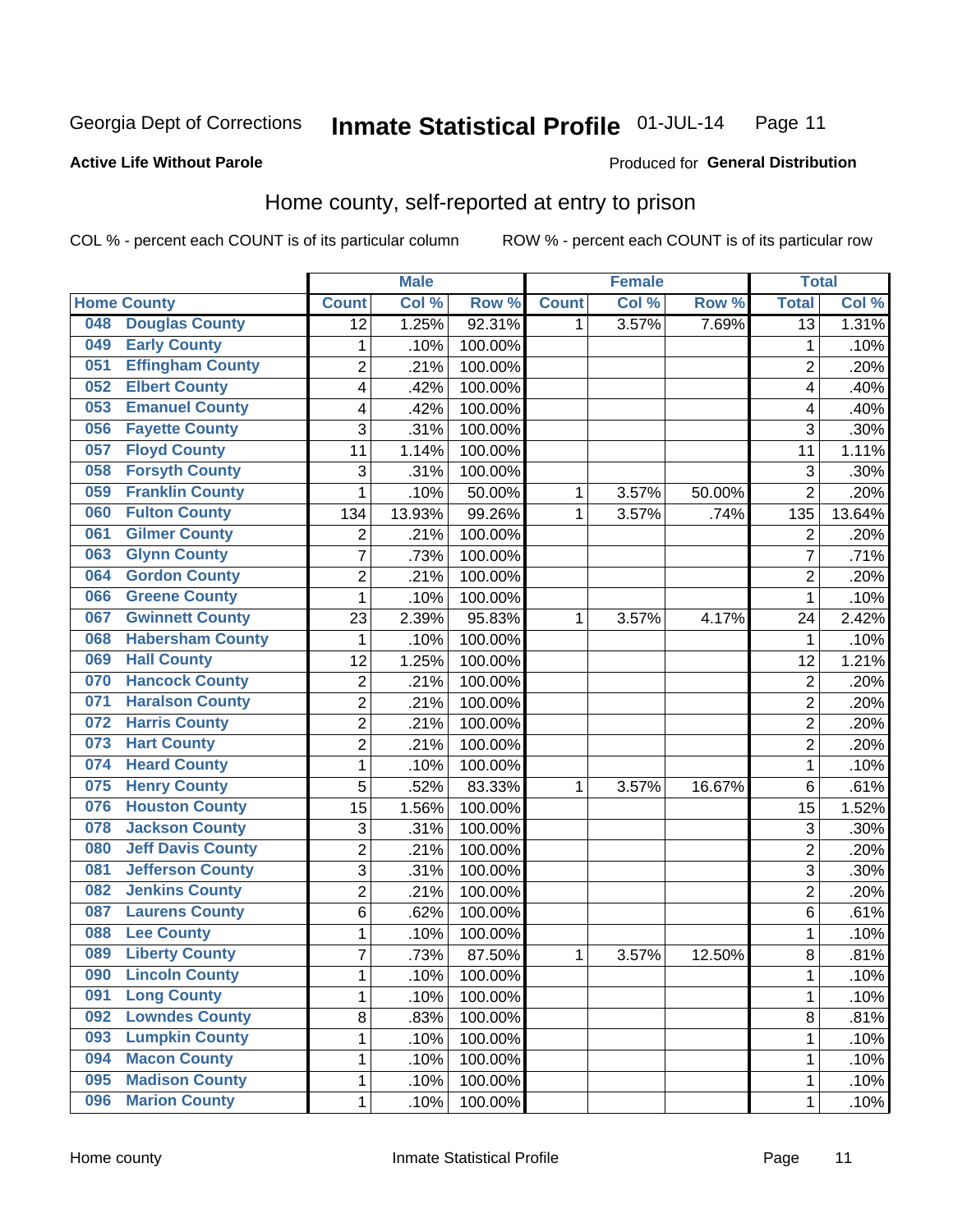#### Inmate Statistical Profile 01-JUL-14 Page 12

Produced for General Distribution

#### **Active Life Without Parole**

### Home county, self-reported at entry to prison

COL % - percent each COUNT is of its particular column

|                  |                          |                         | <b>Male</b> |         |              | <b>Female</b> |        | <b>Total</b>   |       |
|------------------|--------------------------|-------------------------|-------------|---------|--------------|---------------|--------|----------------|-------|
|                  | <b>Home County</b>       | <b>Count</b>            | Col %       | Row %   | <b>Count</b> | Col %         | Row %  | <b>Total</b>   | Col % |
| 097              | <b>Mcduffie County</b>   | $\overline{2}$          | .21%        | 100.00% |              |               |        | 2              | .20%  |
| 098              | <b>Mcintosh County</b>   | $\overline{2}$          | .21%        | 100.00% |              |               |        | $\overline{2}$ | .20%  |
| 100              | <b>Miller County</b>     | $\mathbf 1$             | .10%        | 100.00% |              |               |        | 1              | .10%  |
| 101              | <b>Mitchell County</b>   | 1                       | .10%        | 100.00% |              |               |        | 1              | .10%  |
| 102              | <b>Monroe County</b>     | $\overline{\mathbf{4}}$ | .42%        | 100.00% |              |               |        | 4              | .40%  |
| 103              | <b>Montgomery County</b> | 1                       | .10%        | 100.00% |              |               |        | 1              | .10%  |
| 104              | <b>Morgan County</b>     | $\mathbf{1}$            | .10%        | 100.00% |              |               |        | 1              | .10%  |
| 106              | <b>Muscogee County</b>   | 27                      | 2.81%       | 100.00% |              |               |        | 27             | 2.73% |
| 107              | <b>Newton County</b>     | 3                       | .31%        | 75.00%  | 1            | 3.57%         | 25.00% | 4              | .40%  |
| 109              | <b>Oglethorpe County</b> | 4                       | .42%        | 100.00% |              |               |        | 4              | .40%  |
| 110              | <b>Paulding County</b>   | 5                       | .52%        | 100.00% |              |               |        | 5              | .51%  |
| 111              | <b>Peach County</b>      | 1                       | .10%        | 100.00% |              |               |        | 1              | .10%  |
| $\overline{112}$ | <b>Pickens County</b>    | 1                       | .10%        | 100.00% |              |               |        | 1              | .10%  |
| $\overline{113}$ | <b>Pierce County</b>     | $\overline{2}$          | .21%        | 100.00% |              |               |        | 2              | .20%  |
| 114              | <b>Pike County</b>       | 3                       | .31%        | 75.00%  | 1            | 3.57%         | 25.00% | 4              | .40%  |
| $\overline{115}$ | <b>Polk County</b>       | $\overline{\mathbf{4}}$ | .42%        | 100.00% |              |               |        | 4              | .40%  |
| 117              | <b>Putnam County</b>     | 5                       | .52%        | 100.00% |              |               |        | 5              | .51%  |
| 119              | <b>Rabun County</b>      | 1                       | .10%        | 100.00% |              |               |        | 1              | .10%  |
| 120              | <b>Randolph County</b>   | $\overline{2}$          | .21%        | 100.00% |              |               |        | $\overline{2}$ | .20%  |
| 121              | <b>Richmond County</b>   | 32                      | 3.33%       | 91.43%  | 3            | 10.71%        | 8.57%  | 35             | 3.54% |
| 122              | <b>Rockdale County</b>   | 5                       | .52%        | 100.00% |              |               |        | 5              | .51%  |
| 125              | <b>Seminole County</b>   | $\overline{2}$          | .21%        | 100.00% |              |               |        | 2              | .20%  |
| 126              | <b>Spalding County</b>   | $\overline{7}$          | .73%        | 100.00% |              |               |        | 7              | .71%  |
| 127              | <b>Stephens County</b>   | 1                       | .10%        | 50.00%  | 1            | 3.57%         | 50.00% | 2              | .20%  |
| 128              | <b>Stewart County</b>    | $\mathbf 1$             | .10%        | 100.00% |              |               |        | 1              | .10%  |
| 129              | <b>Sumter County</b>     | 1                       | .10%        | 100.00% |              |               |        | 1              | .10%  |
| 132              | <b>Tattnall County</b>   | $\mathbf 1$             | .10%        | 100.00% |              |               |        | 1              | .10%  |
| 133              | <b>Taylor County</b>     | 1                       | .10%        | 100.00% |              |               |        | 1              | .10%  |
| 134              | <b>Telfair County</b>    | 1                       | .10%        | 100.00% |              |               |        | 1              | .10%  |
| 136              | <b>Thomas County</b>     | 5                       | .52%        | 100.00% |              |               |        | 5              | .51%  |
| 137              | <b>Tift County</b>       | $6\phantom{1}$          | .62%        | 100.00% |              |               |        | 6              | .61%  |
| 138              | <b>Toombs County</b>     | 8                       | .83%        | 100.00% |              |               |        | 8              | .81%  |
| 140              | <b>Treutlen County</b>   | $\mathbf{1}$            | .10%        | 100.00% |              |               |        | 1              | .10%  |
| $141$            | <b>Troup County</b>      | 1                       | .10%        | 100.00% |              |               |        | 1              | .10%  |
| 145              | <b>Upson County</b>      | 3                       | .31%        | 100.00% |              |               |        | 3              | .30%  |
| 146              | <b>Walker County</b>     | $\mathbf 5$             | .52%        | 83.33%  | 1            | 3.57%         | 16.67% | 6              | .61%  |
| 147              | <b>Walton County</b>     | 5                       | .52%        | 100.00% |              |               |        | 5              | .51%  |
| 148              | <b>Ware County</b>       | $\overline{7}$          | .73%        | 100.00% |              |               |        | 7              | .71%  |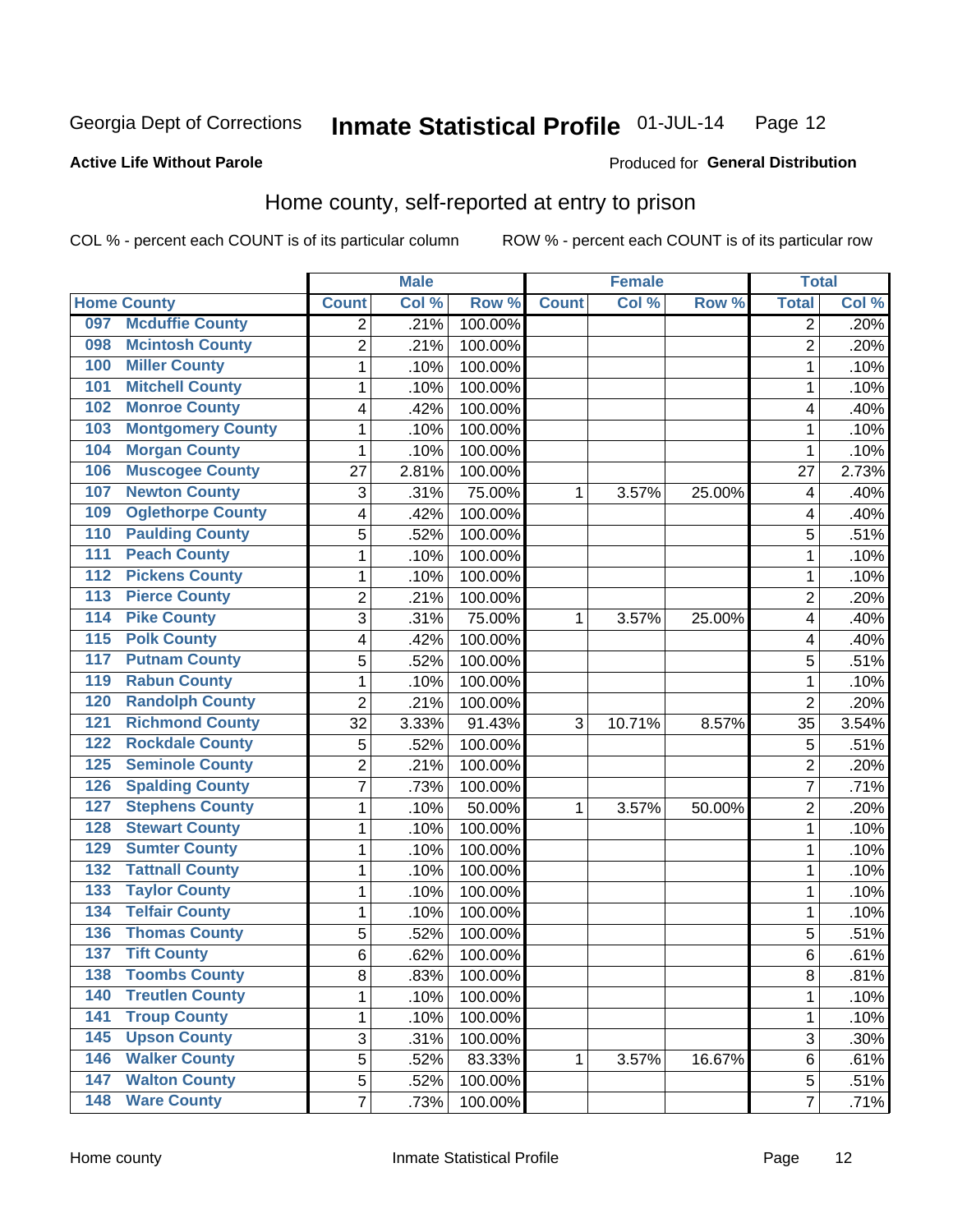#### Inmate Statistical Profile 01-JUL-14 Page 13

Produced for General Distribution

#### **Active Life Without Parole**

### Home county, self-reported at entry to prison

COL % - percent each COUNT is of its particular column

|                    |                             |              | <b>Male</b> |         |              | <b>Female</b> |        | <b>Total</b> |         |
|--------------------|-----------------------------|--------------|-------------|---------|--------------|---------------|--------|--------------|---------|
| <b>Home County</b> |                             | <b>Count</b> | Col %       | Row %   | <b>Count</b> | Col %         | Row %  | <b>Total</b> | Col %   |
| 150                | <b>Washington County</b>    | 4            | .42%        | 100.00% |              |               |        | 4            | .40%    |
| 151                | <b>Wayne County</b>         | 4            | .42%        | 100.00% |              |               |        | 4            | .40%    |
| 154                | <b>White County</b>         |              | .10%        | 100.00% |              |               |        |              | $.10\%$ |
| 155                | <b>Whitfield County</b>     | 4            | .42%        | 100.00% |              |               |        | 4            | .40%    |
| 157                | <b>Wilkes County</b>        |              | .10%        | 100.00% |              |               |        |              | .10%    |
| 158                | <b>Wilkinson County</b>     | 2            | .21%        | 100.00% |              |               |        | 2            | .20%    |
| 159                | <b>Worth County</b>         |              | .10%        | 100.00% |              |               |        |              | .10%    |
| 999                | <b>Other Custody/Out Of</b> | 3            | .31%        | 75.00%  |              | 3.57%         | 25.00% | 4            | .40%    |
|                    | <b>State</b>                |              |             |         |              |               |        |              |         |
|                    | <b>Total Rported</b>        | 962          | 100%        | 97.17%  | 28           | 100%          | 2.83%  | 990          | 100%    |

| <b>Reported</b>         |     |         |     |
|-------------------------|-----|---------|-----|
| $\sim$ $\sim$<br>______ | 962 | ົ<br>ZU | 990 |

| Moa <sub>c</sub> | . | ,,,,,<br>'NVL | owr | owr |
|------------------|---|---------------|-----|-----|
|                  |   |               |     |     |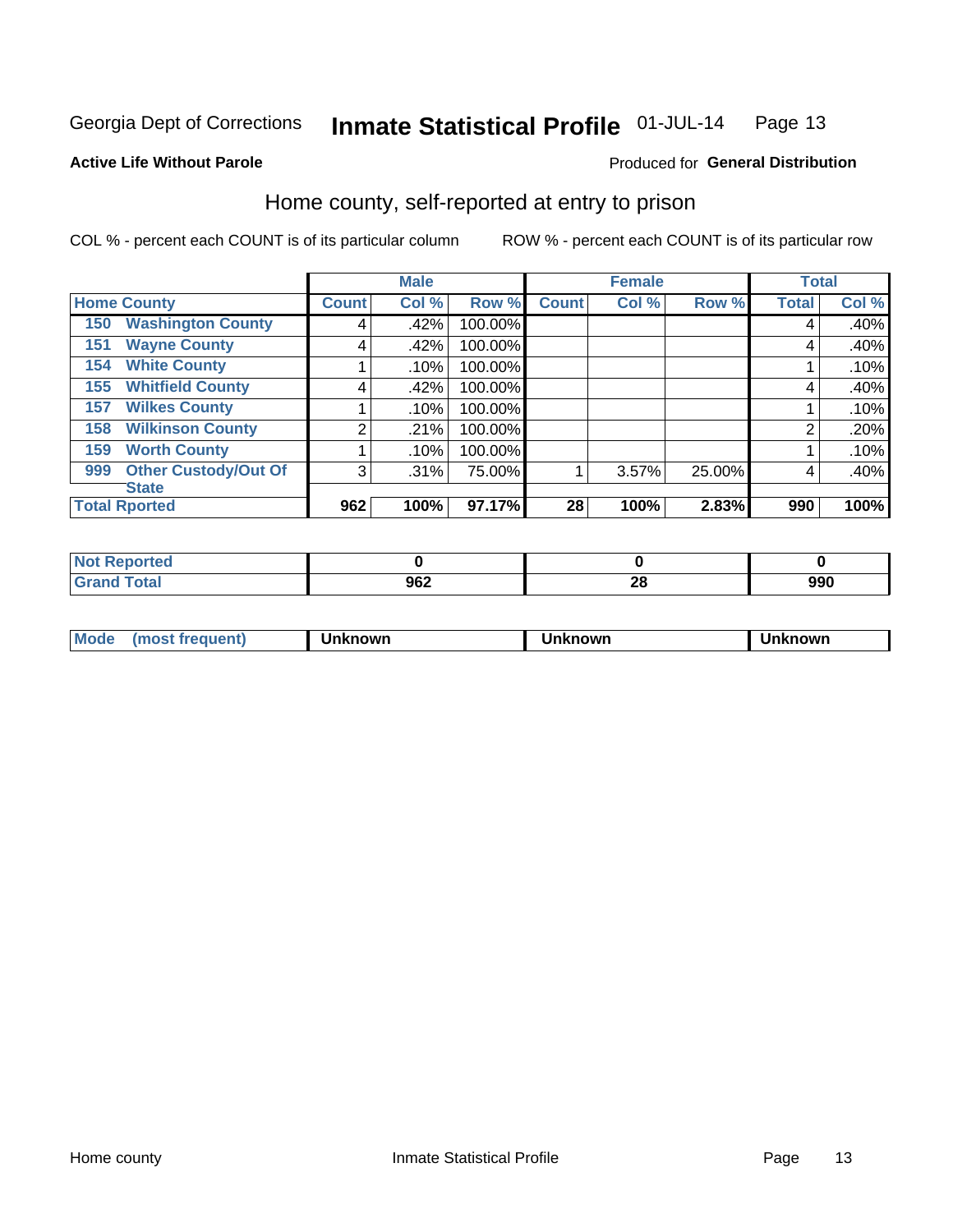#### Inmate Statistical Profile 01-JUL-14 Page 14

#### **Active Life Without Parole**

#### **Produced for General Distribution**

### Socioeconomic class, self-reported at entry to prison

COL % - percent each COUNT is of its particular column

|                       |                 | <b>Male</b> |            |              | <b>Female</b> |       |       | <b>Total</b> |
|-----------------------|-----------------|-------------|------------|--------------|---------------|-------|-------|--------------|
| Socioeconomic Class   | <b>Count</b>    | Col %       | Row %      | <b>Count</b> | Col %         | Row % | Total | Col %        |
| <b>Welfare</b>        | 37              | 6.68%       | 100.00%    |              |               |       | 37    | $6.57\%$     |
| <b>Occ Employ</b>     | 23 <sub>1</sub> | 4.15%       | $100.00\%$ |              |               |       | 23    | 4.09%        |
| <b>Minimum Std</b>    | 276             | 49.82%      | $99.28\%$  |              | $22.22\%$     | .72%  | 278   | 49.38%       |
| <b>Middle</b>         | 218             | 39.35%      | 96.89%     |              | 77.78%        | 3.11% | 225   | 39.96%       |
| <b>Total Reported</b> | 554             | 100%        | 98.4%      |              | 100%          | 1.6%  | 563   | 100%         |

| .<br>NO.<br>τeα<br>$\sim$ | <b>ANS</b><br>40C |                 | $\sim$<br>74 I |
|---------------------------|-------------------|-----------------|----------------|
| أحقت                      | 962               | n.<br><u>ru</u> | nnn<br>ขยบ     |

|--|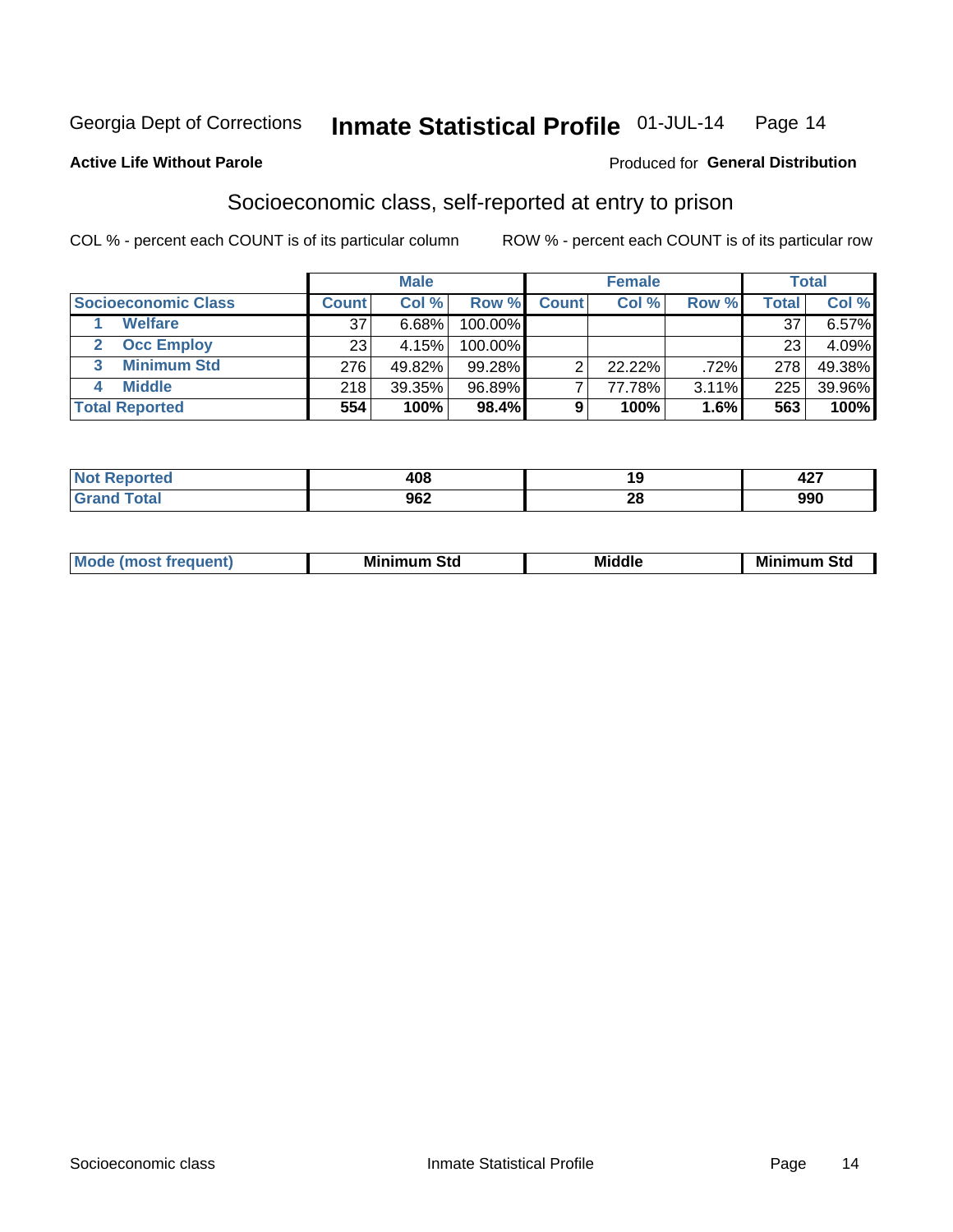#### Inmate Statistical Profile 01-JUL-14 Page 15

#### **Active Life Without Parole**

#### **Produced for General Distribution**

### Environment to age 16, self-reported at entry to prison

COL % - percent each COUNT is of its particular column

|                                    |                 | <b>Male</b> |         |              | <b>Female</b> |        |       | <b>Total</b> |
|------------------------------------|-----------------|-------------|---------|--------------|---------------|--------|-------|--------------|
| <b>Environment to age 16</b>       | <b>Count</b>    | Col %       | Row %   | <b>Count</b> | Col %         | Row %  | Total | Col %        |
| <b>Rural/Farm</b>                  | 11              | $.95\%$     | 100.00% |              |               |        |       | 1.92%        |
| <b>Rural/Nfarm</b><br>$\mathbf{2}$ | 26 <sub>1</sub> | 4.62%       | 89.66%  | 3            | 30.00%        | 10.34% | 29    | 5.06%        |
| 3 S.M.S.A                          | 230             | 40.85%      | 99.57%  |              | 10.00%        | .43%   | 231   | 40.31%       |
| <b>Urban</b><br>4                  | 128             | 22.74%      | 96.97%  |              | 40.00%        | 3.03%  | 132   | 23.04%       |
| 5 Small Town                       | 168             | 29.84%      | 98.82%  | 2            | 20.00%        | 1.18%  | 170   | 29.67%       |
| <b>Total Reported</b>              | 563             | 100%        | 98.25%  | 10           | 100%          | 1.75%  | 573   | 100%         |

| <b>rted</b><br><b>NOT</b><br>neuu | 399 | ıс        | .   |
|-----------------------------------|-----|-----------|-----|
|                                   | 962 | ne.<br>40 | 990 |

| Mo | M | urhar . | M      |
|----|---|---------|--------|
|    |   | _____   | ______ |
|    |   |         |        |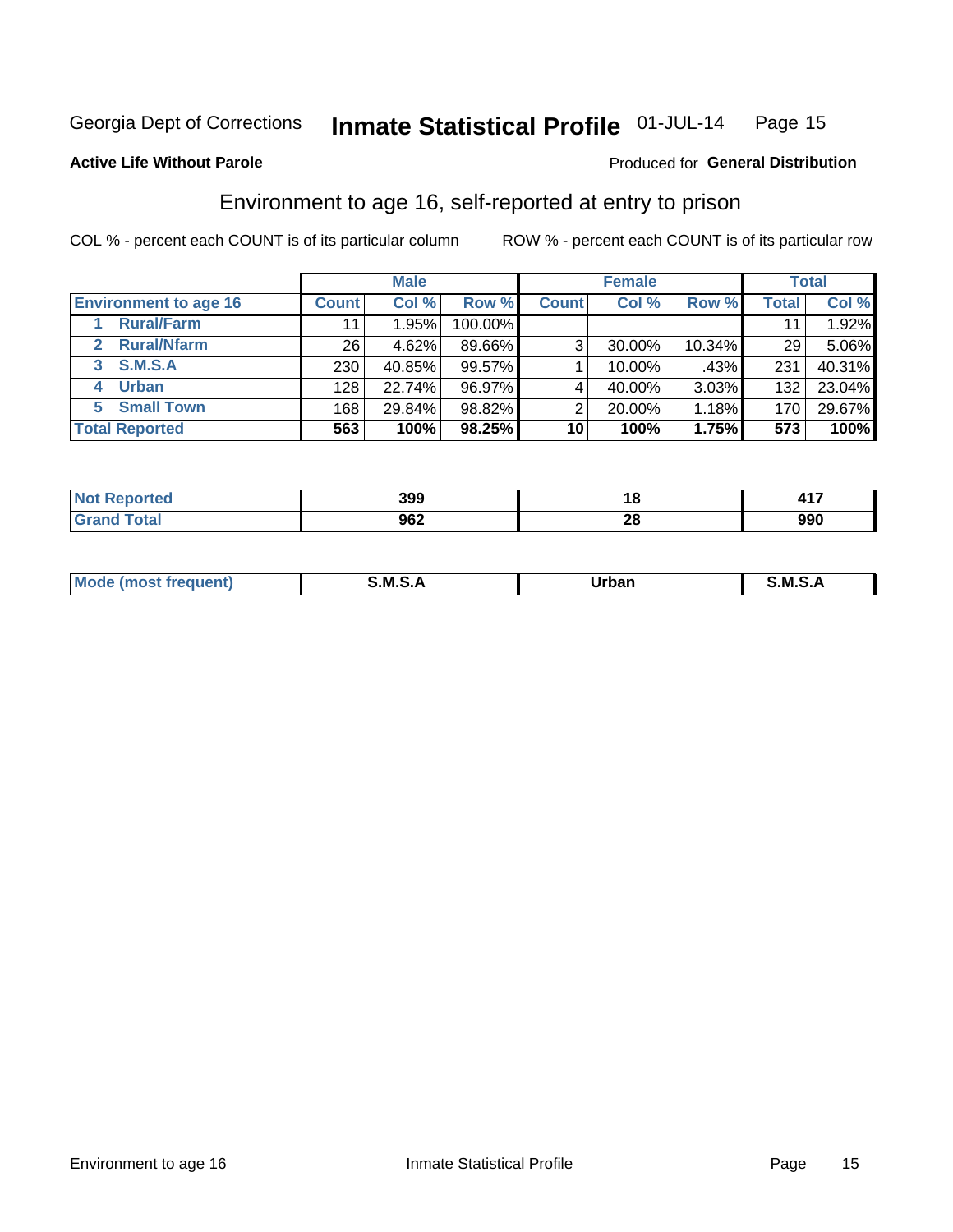#### Inmate Statistical Profile 01-JUL-14 Page 16

#### **Active Life Without Parole**

#### Produced for General Distribution

### Guardian status to age 16, self-reported at entry to prison

COL % - percent each COUNT is of its particular column

|                                  |              | <b>Male</b> |         |              | <b>Female</b> |       |                 | <b>Total</b> |
|----------------------------------|--------------|-------------|---------|--------------|---------------|-------|-----------------|--------------|
| <b>Guardian Status To Age 16</b> | <b>Count</b> | Col %       | Row %   | <b>Count</b> | Col %         | Row % | Total           | Col %        |
| 2 Father Only                    | 12           | 2.36%       | 100.00% |              |               |       | 12              | 2.33%        |
| <b>3 Both Parents</b>            | 208          | 40.94%      | 98.11%  | 4            | 66.67%        | 1.89% | 212             | 41.25%       |
| <b>4 Mother Only</b>             | 205          | 40.35%      | 99.51%  |              | 16.67%        | .49%  | 206             | 40.08%       |
| <b>6 Oth Female</b>              | 14           | 2.76%       | 100.00% |              |               |       | 14 <sub>1</sub> | 2.72%        |
| <b>7 Oth Male</b>                | 5            | .98%        | 100.00% |              |               |       | 5               | .97%         |
| 8 Step-Parents                   | 12           | 2.36%       | 100.00% |              |               |       | 12              | 2.33%        |
| 9 Foster Home                    | 9            | 1.77%       | 100.00% |              |               |       | 9               | 1.75%        |
| <b>10 Grand Parents</b>          | 43           | 8.46%       | 97.73%  |              | 16.67%        | 2.27% | 44              | 8.56%        |
| <b>Total Reported</b>            | 508          | 100%        | 98.83%  | 6            | 100%          | 1.17% | 514             | 100%         |

| ec |            | $\overline{\phantom{a}}$<br>-- | $1 - \alpha$ |
|----|------------|--------------------------------|--------------|
|    | ne?<br>JUZ | ഹ<br>49                        | 990          |

| <b>Mode (most frequent)</b> | <b>Both Parents</b> | <b>Both Parents</b> | <b>Both Parents</b> |
|-----------------------------|---------------------|---------------------|---------------------|
|                             |                     |                     |                     |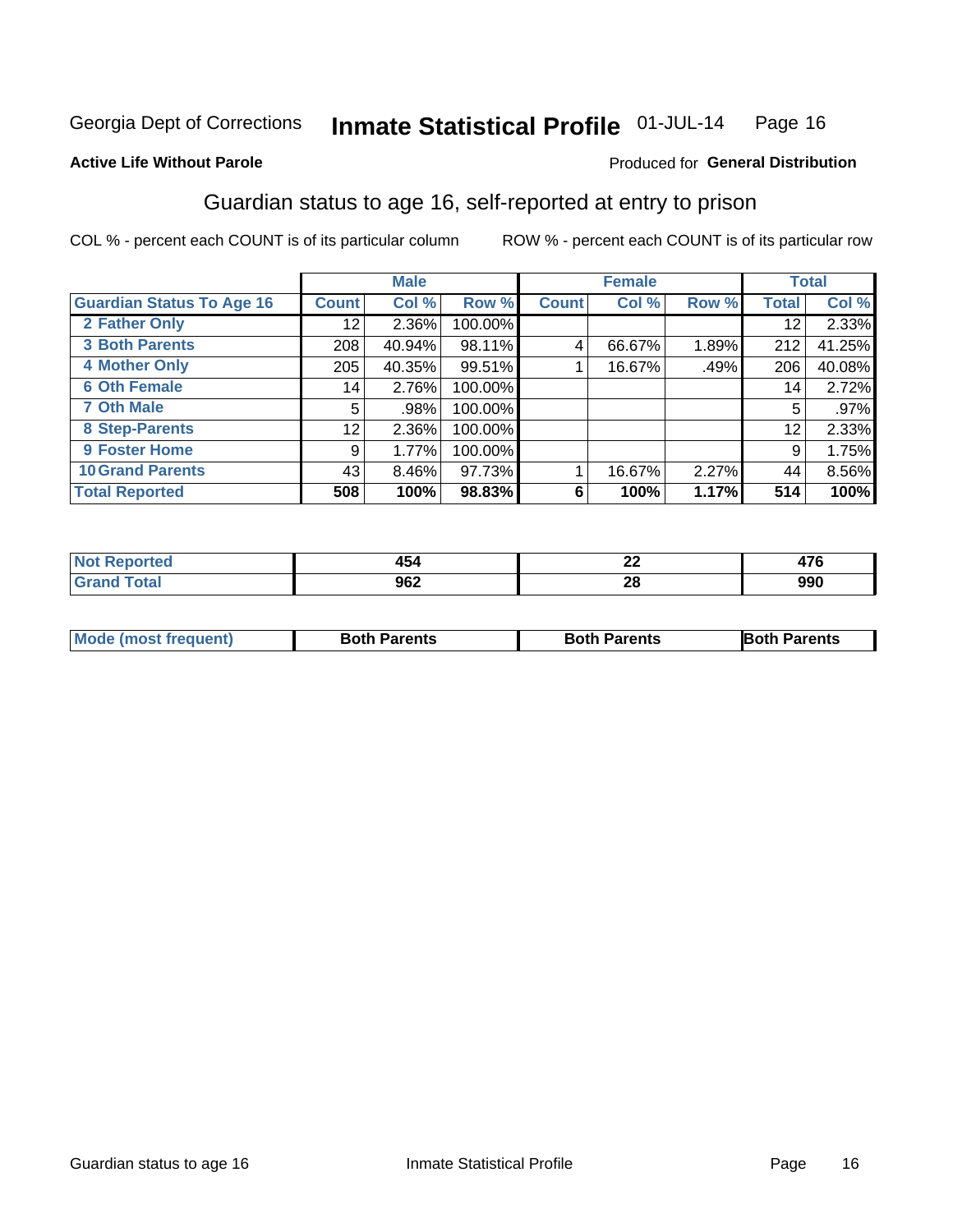#### Inmate Statistical Profile 01-JUL-14 Page 17

#### **Active Life Without Parole**

#### Produced for General Distribution

### Employment status before prison, self-reported at entry to prison

COL % - percent each COUNT is of its particular column

|                          |         |     | <b>Male</b> |         |              | <b>Female</b> |       |       | <b>Total</b> |
|--------------------------|---------|-----|-------------|---------|--------------|---------------|-------|-------|--------------|
| <b>Employment Status</b> | Count l |     | Col %       | Row %   | <b>Count</b> | Col %         | Row % | Total | Col %        |
| <b>Full Time</b>         |         | 400 | 49.63%      | 97.56%  | 10           | 45.45%        | 2.44% | 410   | 49.52%       |
| <b>Part Time</b><br>2    |         | 59  | 7.32%       | 100.00% |              |               |       | 59    | 7.13%        |
| Unempl $<$ 6m<br>3       |         | 70  | 8.68%       | 98.59%  |              | 4.55%         | 1.41% | 71    | 8.57%        |
| Unempl $> 6m$<br>4       |         | 149 | 18.49%      | 94.30%  | 9            | 40.91%        | 5.70% | 158   | 19.08%       |
| <b>Never Workd</b><br>5  |         | 72  | 8.93%       | 100.00% |              |               |       | 72    | 8.70%        |
| <b>Student</b><br>6      |         | 22  | 2.73%       | 100.00% |              |               |       | 22    | 2.66%        |
| <b>Incapable</b><br>7    |         | 34  | 4.22%       | 94.44%  | 2            | $9.09\%$      | 5.56% | 36    | 4.35%        |
| <b>Total Reported</b>    |         | 806 | 100%        | 97.34%  | 22           | 100%          | 2.66% | 828   | 100%         |

| чет. | 156 |           | 100<br>I VZ |
|------|-----|-----------|-------------|
|      | 962 | n.<br>Z C | 990         |

| Mc | ∴ull | ----<br>ıme<br>w |
|----|------|------------------|
|    |      |                  |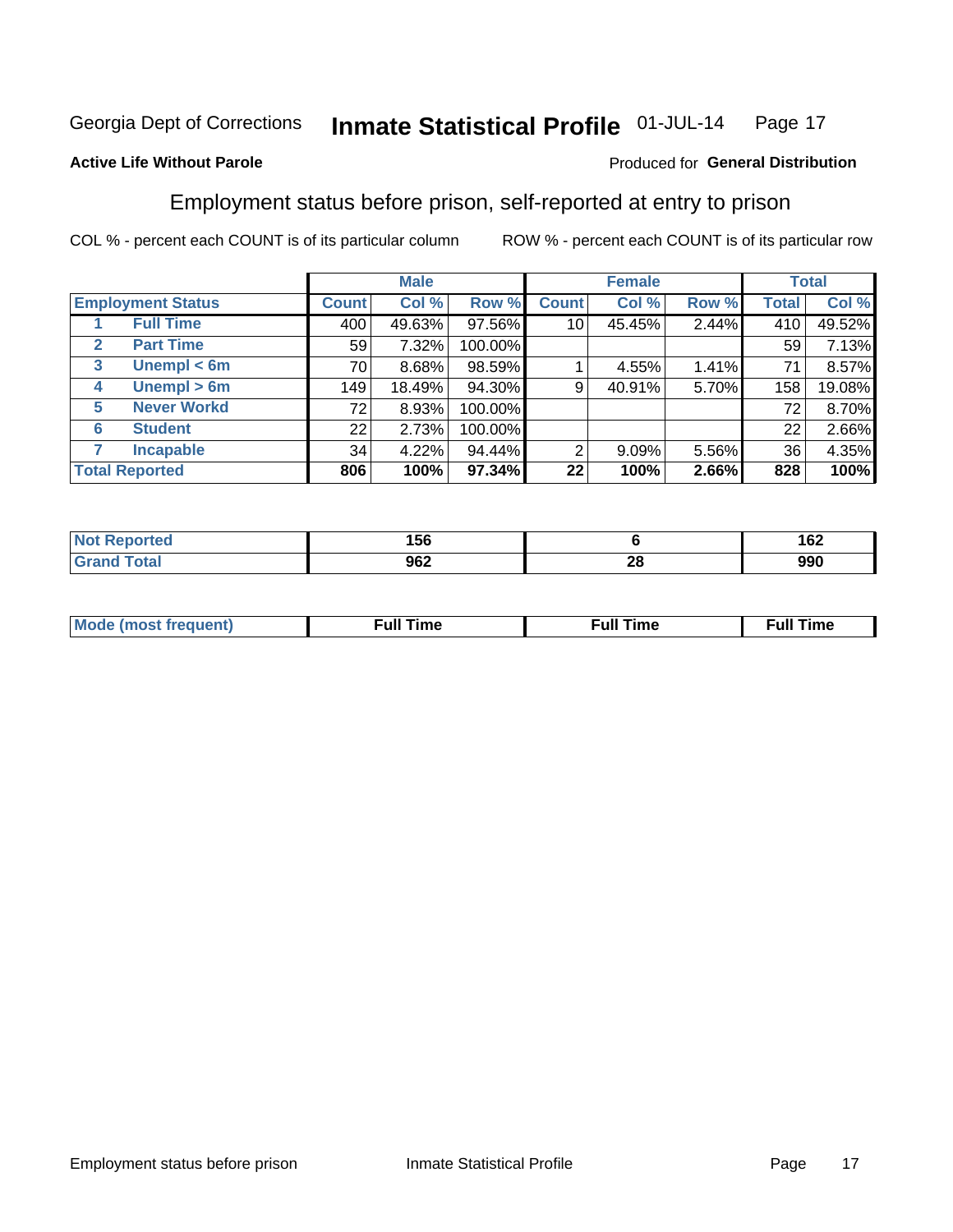#### Inmate Statistical Profile 01-JUL-14 Page 18

#### **Active Life Without Parole**

Produced for General Distribution

### Age at admission

COL % - percent each COUNT is of its particular column

|                         |                | <b>Male</b> |         |                | <b>Female</b> |        |                         | <b>Total</b> |
|-------------------------|----------------|-------------|---------|----------------|---------------|--------|-------------------------|--------------|
| <b>Age At Admission</b> | <b>Count</b>   | Col %       | Row %   | <b>Count</b>   | Col %         | Row %  | <b>Total</b>            | Col %        |
| 15                      | 2              | 0.21%       | 100.00% |                |               |        | $\overline{2}$          | 0.20%        |
| 16                      | $\overline{2}$ | 0.21%       | 100.00% |                |               |        | $\overline{2}$          | 0.20%        |
| $\overline{17}$         | 3              | 0.31%       | 100.00% |                |               |        | 3                       | 0.30%        |
| 18                      | 12             | 1.25%       | 100.00% |                |               |        | 12                      | 1.21%        |
| 19                      | 22             | 2.29%       | 100.00% |                |               |        | 22                      | 2.22%        |
| $\overline{20}$         | 19             | 1.98%       | 95.00%  | 1              | 3.57%         | 5.00%  | 20                      | 2.02%        |
| 21                      | 25             | 2.60%       | 100.00% |                |               |        | 25                      | 2.53%        |
| 22                      | 48             | 4.99%       | 100.00% |                |               |        | 48                      | 4.85%        |
| 23                      | 34             | 3.53%       | 97.14%  | 1              | 3.57%         | 2.86%  | 35                      | 3.54%        |
| 24                      | 36             | 3.74%       | 97.30%  | 1              | 3.57%         | 2.70%  | 37                      | 3.74%        |
| $\overline{25}$         | 32             | 3.33%       | 94.12%  | $\overline{2}$ | 7.14%         | 5.88%  | 34                      | 3.43%        |
| 26                      | 38             | 3.95%       | 100.00% |                |               |        | 38                      | 3.84%        |
| $\overline{27}$         | 36             | 3.74%       | 94.74%  | $\overline{2}$ | 7.14%         | 5.26%  | 38                      | 3.84%        |
| 28                      | 45             | 4.68%       | 97.83%  | 1              | 3.57%         | 2.17%  | 46                      | 4.65%        |
| 29                      | 42             | 4.37%       | 100.00% |                |               |        | 42                      | 4.24%        |
| 30                      | 33             | 3.43%       | 100.00% |                |               |        | 33                      | 3.33%        |
| 31                      | 38             | 3.95%       | 100.00% |                |               |        | 38                      | 3.84%        |
| 32                      | 41             | 4.26%       | 95.35%  | $\overline{2}$ | 7.14%         | 4.65%  | 43                      | 4.34%        |
| 33                      | 28             | 2.91%       | 100.00% |                |               |        | 28                      | 2.83%        |
| 34                      | 20             | 2.08%       | 90.91%  | $\overline{2}$ | 7.14%         | 9.09%  | 22                      | 2.22%        |
| 35                      | 25             | 2.60%       | 96.15%  | 1              | 3.57%         | 3.85%  | 26                      | 2.63%        |
| 36                      | 41             | 4.26%       | 100.00% |                |               |        | 41                      | 4.14%        |
| $\overline{37}$         | 26             | 2.70%       | 100.00% |                |               |        | 26                      | 2.63%        |
| 38                      | 24             | 2.49%       | 100.00% |                |               |        | 24                      | 2.42%        |
| 39                      | 26             | 2.70%       | 92.86%  | $\overline{2}$ | 7.14%         | 7.14%  | 28                      | 2.83%        |
| 40                      | 18             | 1.87%       | 94.74%  | 1              | 3.57%         | 5.26%  | 19                      | 1.92%        |
| 41                      | 31             | 3.22%       | 93.94%  | $\overline{2}$ | 7.14%         | 6.06%  | 33                      | 3.33%        |
| 42                      | 25             | 2.60%       | 100.00% |                |               |        | 25                      | 2.53%        |
| 43                      | 21             | 2.18%       | 95.45%  | 1              | 3.57%         | 4.55%  | 22                      | 2.22%        |
| 44                      | 15             | 1.56%       | 88.24%  | $\overline{2}$ | 7.14%         | 11.76% | 17                      | 1.72%        |
| 45                      | 22             | 2.29%       | 100.00% |                |               |        | 22                      | 2.22%        |
| 46                      | 19             | 1.98%       | 86.36%  | 3              | 10.71%        | 13.64% | 22                      | 2.22%        |
| 47                      | 14             | 1.46%       | 100.00% |                |               |        | 14                      | 1.41%        |
| 48                      | 13             | 1.35%       | 81.25%  | 3              | 10.71%        | 18.75% | 16                      | 1.62%        |
| 49                      | 14             | 1.46%       | 100.00% |                |               |        | 14                      | 1.41%        |
| 50                      | 9              | 0.94%       | 100.00% |                |               |        | 9                       | 0.91%        |
| $\overline{51}$         | $\overline{7}$ | 0.73%       | 100.00% |                |               |        | 7                       | 0.71%        |
| 52                      | 9              | 0.94%       | 100.00% |                |               |        | 9                       | 0.91%        |
| 53                      | $\overline{7}$ | 0.73%       | 100.00% |                |               |        | 7                       | 0.71%        |
| 54                      | 4              | 0.42%       | 100.00% |                |               |        | $\overline{\mathbf{4}}$ | 0.40%        |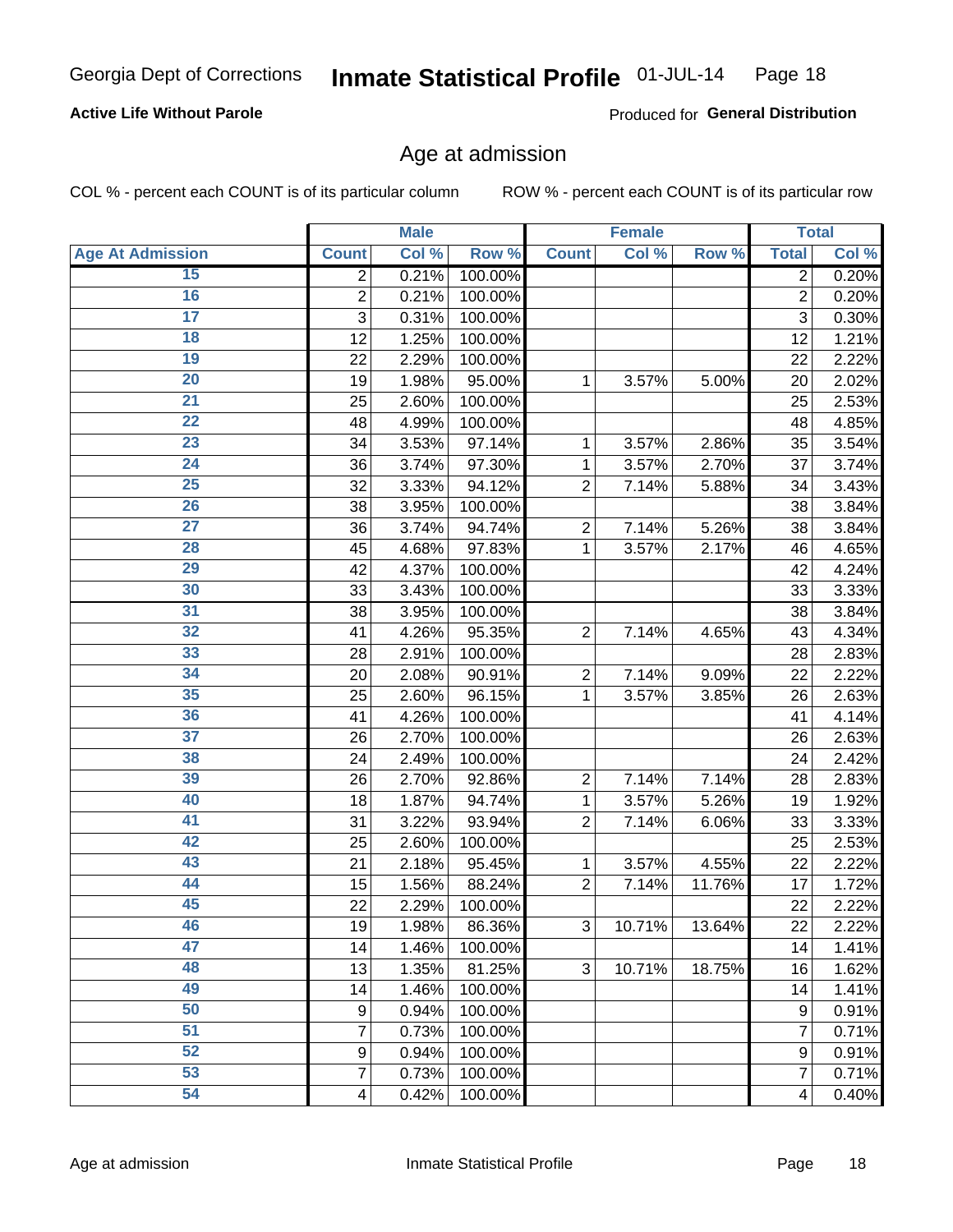#### Inmate Statistical Profile 01-JUL-14 Page 19

#### **Active Life Without Parole**

Produced for General Distribution

### Age at admission

COL % - percent each COUNT is of its particular column

|                         |       | <b>Male</b> |         |              | <b>Female</b> |        |                | <b>Total</b> |
|-------------------------|-------|-------------|---------|--------------|---------------|--------|----------------|--------------|
| <b>Age At Admission</b> | Count | Col %       | Row %   | <b>Count</b> | Col %         | Row %  | Total          | Col %        |
| 55                      | 5.    | 0.52%       | 83.33%  |              | 3.57%         | 16.67% | 6              | 0.61%        |
| 56                      | 8     | 0.83%       | 100.00% |              |               |        | 8              | 0.81%        |
| 57                      | 5     | 0.52%       | 100.00% |              |               |        | 5              | 0.51%        |
| 58                      | 6     | 0.62%       | 100.00% |              |               |        | 6              | 0.61%        |
| 60                      | 2     | 0.21%       | 100.00% |              |               |        | 2              | 0.20%        |
| 62                      |       | 0.10%       | 100.00% |              |               |        |                | 0.10%        |
| 64                      | 3     | 0.31%       | 100.00% |              |               |        | 3              | 0.30%        |
| 65                      | 2     | 0.21%       | 100.00% |              |               |        | $\overline{2}$ | 0.20%        |
| 66                      |       | 0.10%       | 100.00% |              |               |        |                | 0.10%        |
| 69                      | 2     | 0.21%       | 100.00% |              |               |        | 2              | 0.20%        |
| 71                      |       | 0.10%       | 100.00% |              |               |        |                | 0.10%        |
| <b>Total Reported</b>   | 962   | 100%        | 97.17%  | 28           | 100%          | 2.83%  | 990            | 100%         |

| enorted |     |                                |     |
|---------|-----|--------------------------------|-----|
|         | 962 | $\overline{\phantom{a}}$<br>∠∪ | 990 |

| Mean<br>(average)              | 33.63                 | 36.93 | 33.72    |
|--------------------------------|-----------------------|-------|----------|
| Median (middle)                | u                     | 39    | ົາ<br>∠ت |
| <b>Mode</b><br>(most frequent) | $\sim$<br><u>. . </u> | 46    | n.<br>LL |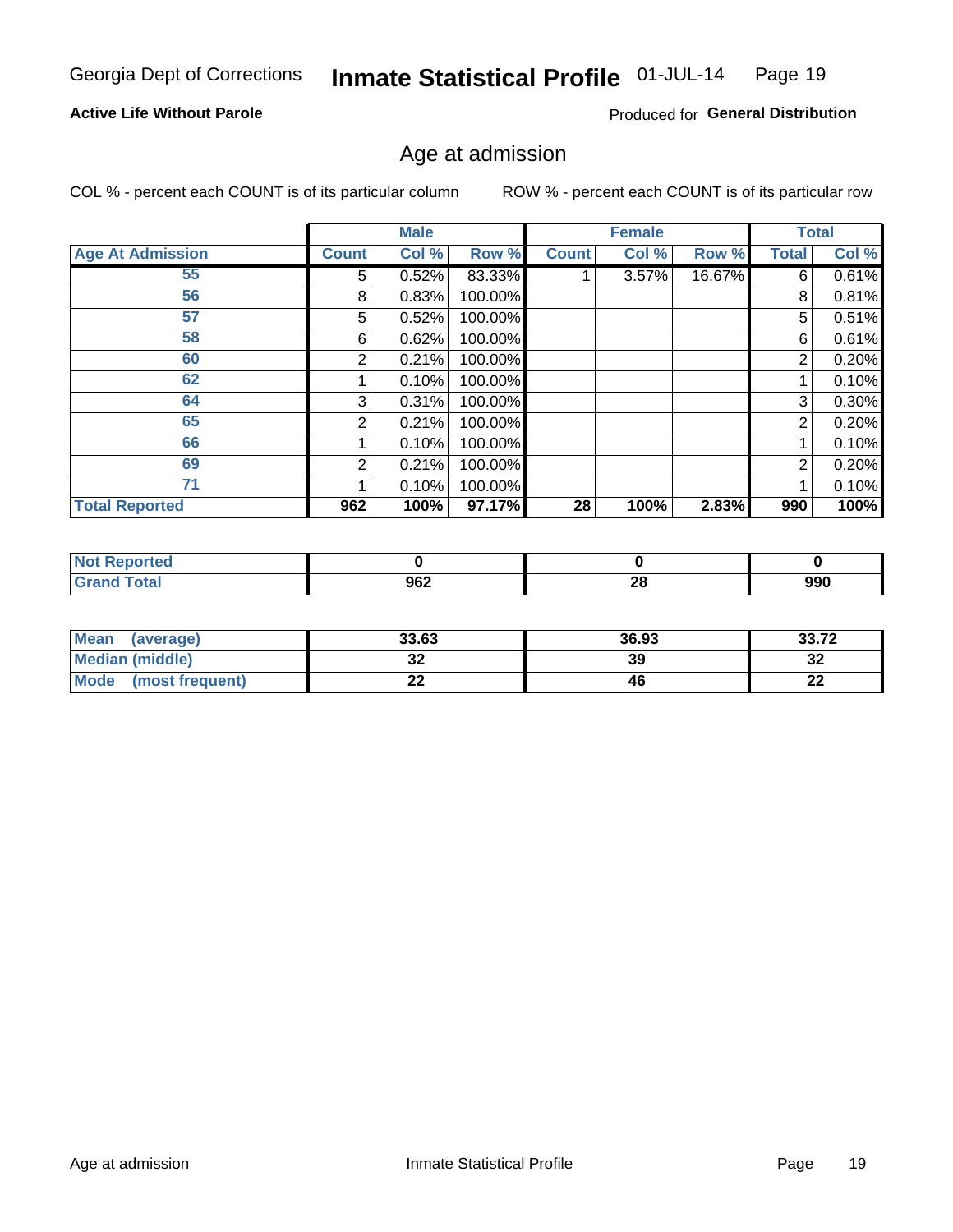#### Inmate Statistical Profile 01-JUL-14 Page 20

#### **Active Life Without Parole**

#### Produced for General Distribution

### Height, measured at entry to prison

COL % - percent each COUNT is of its particular column

|                       |              | <b>Male</b> |         |              | <b>Female</b> |         |       | Total      |
|-----------------------|--------------|-------------|---------|--------------|---------------|---------|-------|------------|
| <b>Height</b>         | <b>Count</b> | Col %       | Row %   | <b>Count</b> | Col %         | Row %   | Total | Col %      |
| 4'10"                 |              |             |         |              | 100.00%       | 100.00% |       | 0.41%      |
| 5'09"                 |              | 0.41%       | 100.00% |              |               |         |       | 0.41%      |
| 5'10''                | 120          | 49.79%      | 100.00% |              |               |         |       | 120 49.59% |
| 5'11''                | 120          | 49.79%      | 100.00% |              |               |         |       | 120 49.59% |
| <b>Total Reported</b> | 241          | 100%        | 99.59%  |              | 100%          | 0.41%   | 242   | 100%       |

| <b>Not</b><br><b>rted</b><br>reno, | 70.        |     | 748 |
|------------------------------------|------------|-----|-----|
| Total<br>' Grano                   | ne o<br>אט | ne. | 990 |

| <b>Mean</b><br>(average)       | 5'10" | 4'10" | 5'10"  |
|--------------------------------|-------|-------|--------|
| <b>Median (middle)</b>         | 5'10" | 4'10" | 5'10'' |
| <b>Mode</b><br>(most frequent) | 5'10" | 4'10" | 5'10"  |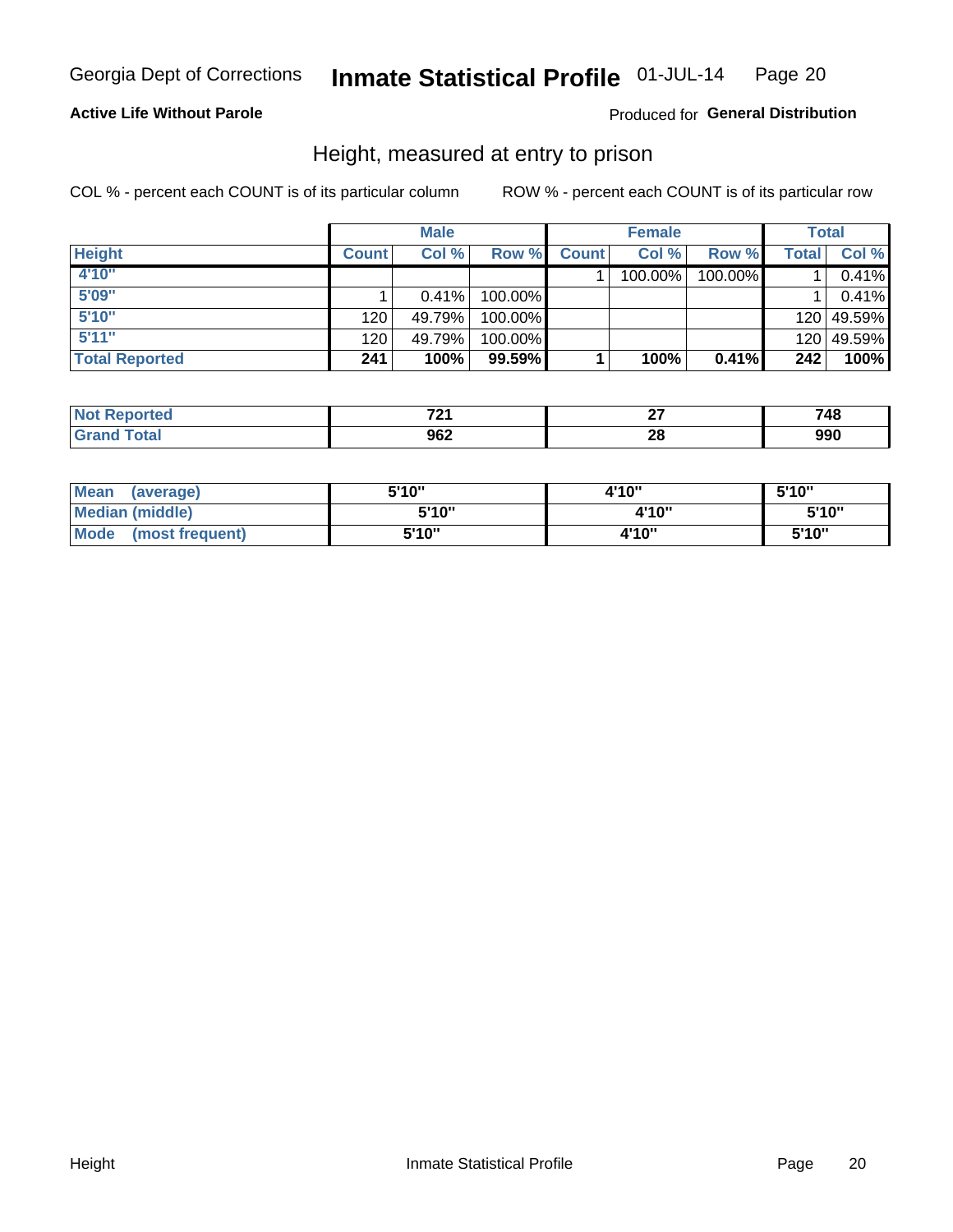#### Inmate Statistical Profile 01-JUL-14 Page 21

#### **Active Life Without Parole**

#### **Produced for General Distribution**

### Weight, measured at entry to prison

COL % - percent each COUNT is of its particular column

|                       |                | <b>Male</b> |         |                 | <b>Female</b> |         |                | <b>Total</b> |
|-----------------------|----------------|-------------|---------|-----------------|---------------|---------|----------------|--------------|
| Weight                | <b>Count</b>   | Col %       | Row %   | <b>Count</b>    | Col %         | Row %   | <b>Total</b>   | Col %        |
| 110 - 119 pounds      |                |             |         | $\overline{2}$  | 7.14%         | 100.00% | $\overline{2}$ | 0.20%        |
| 120 - 129 pounds      | 4              | 0.42%       | 80.00%  | 1               | 3.57%         | 20.00%  | 5              | 0.51%        |
| 130 - 139 pounds      | 24             | 2.50%       | 92.31%  | 2               | 7.14%         | 7.69%   | 26             | 2.63%        |
| 140 - 149 pounds      | 60             | 6.24%       | 98.36%  | $\mathbf{1}$    | 3.57%         | 1.64%   | 61             | 6.17%        |
| 150 - 159 pounds      | 97             | 10.09%      | 100.00% |                 |               |         | 97             | 9.81%        |
| 160 - 169 pounds      | 107            | 11.13%      | 96.40%  | 4               | 14.29%        | 3.60%   | 111            | 11.22%       |
| 170 - 179 pounds      | 135            | 14.05%      | 97.83%  | 3               | 10.71%        | 2.17%   | 138            | 13.95%       |
| 180 - 189 pounds      | 115            | 11.97%      | 96.64%  | 4               | 14.29%        | 3.36%   | 119            | 12.03%       |
| 190 - 199 pounds      | 86             | 8.95%       | 100.00% |                 |               |         | 86             | 8.70%        |
| 200 - 209 pounds      | 85             | 8.84%       | 97.70%  | $\overline{2}$  | 7.14%         | 2.30%   | 87             | 8.80%        |
| 210 - 219 pounds      | 59             | 6.14%       | 90.77%  | 6               | 21.43%        | 9.23%   | 65             | 6.57%        |
| 220 - 229 pounds      | 59             | 6.14%       | 98.33%  | 1               | 3.57%         | 1.67%   | 60             | 6.07%        |
| 230 - 239 pounds      | 37             | 3.85%       | 100.00% |                 |               |         | 37             | 3.74%        |
| 240 - 249 pounds      | 25             | 2.60%       | 100.00% |                 |               |         | 25             | 2.53%        |
| 250 - 259 pounds      | 20             | 2.08%       | 100.00% |                 |               |         | 20             | 2.02%        |
| 260 - 269 pounds      | 12             | 1.25%       | 100.00% |                 |               |         | 12             | 1.21%        |
| 270 - 279 pounds      | 12             | 1.25%       | 100.00% |                 |               |         | 12             | 1.21%        |
| 280 - 289 pounds      | 8              | 0.83%       | 80.00%  | $\overline{2}$  | 7.14%         | 20.00%  | 10             | 1.01%        |
| 290 - 299 pounds      | 4              | 0.42%       | 100.00% |                 |               |         | 4              | 0.40%        |
| 300 - 309 pounds      | $\overline{2}$ | 0.21%       | 100.00% |                 |               |         | $\overline{2}$ | 0.20%        |
| 310 - 319 pounds      | 1              | 0.10%       | 100.00% |                 |               |         | 1              | 0.10%        |
| 320 - 329 pounds      | 4              | 0.42%       | 100.00% |                 |               |         | 4              | 0.40%        |
| 330 - 339 pounds      | 3              | 0.31%       | 100.00% |                 |               |         | 3              | 0.30%        |
| 360 - 369 pounds      | 1              | 0.10%       | 100.00% |                 |               |         | 1              | 0.10%        |
| 400 pounds and over   | 1              | 0.10%       | 100.00% |                 |               |         | $\mathbf{1}$   | 0.10%        |
| <b>Total Reported</b> | 961            | 100%        | 97.17%  | $\overline{28}$ | 100%          | 2.83%   | 989            | 100%         |

| : Reported<br><b>NOT</b><br>$\sim$ |             |          |     |
|------------------------------------|-------------|----------|-----|
| <b>Total</b>                       | ה מח<br>ง∪∠ | Ωí<br>4. | 990 |

| <b>Mean</b><br>(average) | 190 | 182 | 190 |
|--------------------------|-----|-----|-----|
| <b>Median (middle)</b>   | 181 | 180 | 181 |
| Mode<br>(most frequent)  | 170 | 210 | 170 |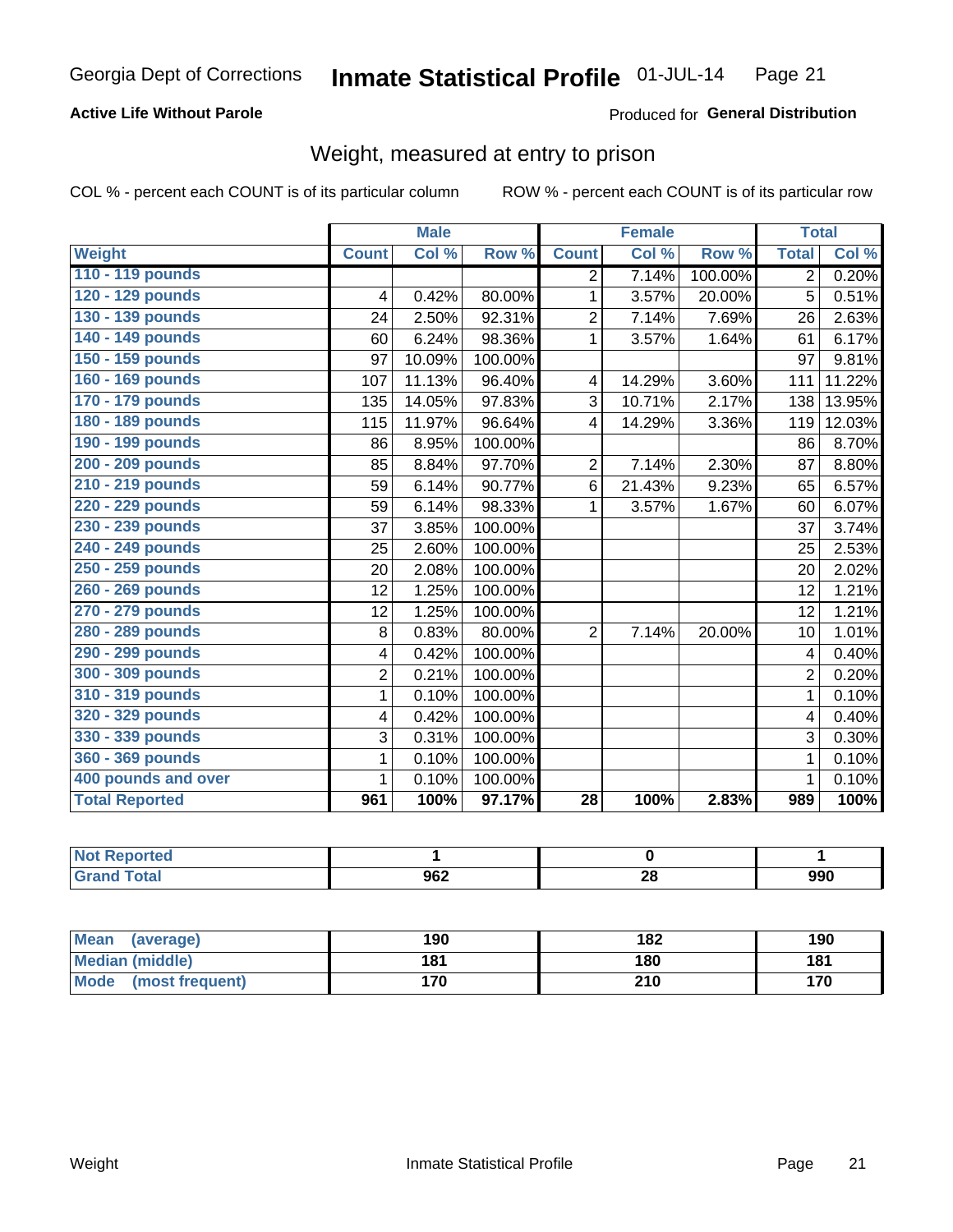#### Inmate Statistical Profile 01-JUL-14 Page 22

#### **Active Life Without Parole**

#### Produced for General Distribution

### Veterans validated by Veteran's Administration

COL % - percent each COUNT is of its particular column

|                          |                 | <b>Male</b> |                    | <b>Female</b> |         |              | <b>Total</b> |
|--------------------------|-----------------|-------------|--------------------|---------------|---------|--------------|--------------|
| <b>Military service</b>  | <b>Count</b>    | Col %       | <b>Row % Count</b> | Col %         | Row %   | <b>Total</b> | Col %        |
| <b>Others</b><br>0       | 32 <sub>1</sub> | 50.79%      | 100.00%            |               |         | 32           | 50.79%       |
| <b>Air Force</b>         | 24              | 38.10%      | 100.00%            |               |         | 24           | 38.10%       |
| <b>Army</b>              |                 | 4.76%       | 100.00%            |               |         | 3            | 4.76%        |
| <b>Navy</b><br>3         |                 | 1.59%       | 100.00%            |               |         |              | 1.59%        |
| <b>Coast Guard</b><br>5. | 3               | 4.76%       | 100.00%            |               |         | 3            | 4.76%        |
| <b>Total Reported</b>    | 63              | 100%        | 100.00%            |               | $.00\%$ | 63           | 100%         |

| rteo                               | 899         | ኅር<br>ZO | 027<br>JLI |
|------------------------------------|-------------|----------|------------|
| $C_{\mathbf{a}}$ is a $\mathbf{a}$ | 962<br>$ -$ | ጣ<br>zo  | 990        |

| Mo<br><b>Null</b><br>วthers<br>____<br>____ |
|---------------------------------------------|
|---------------------------------------------|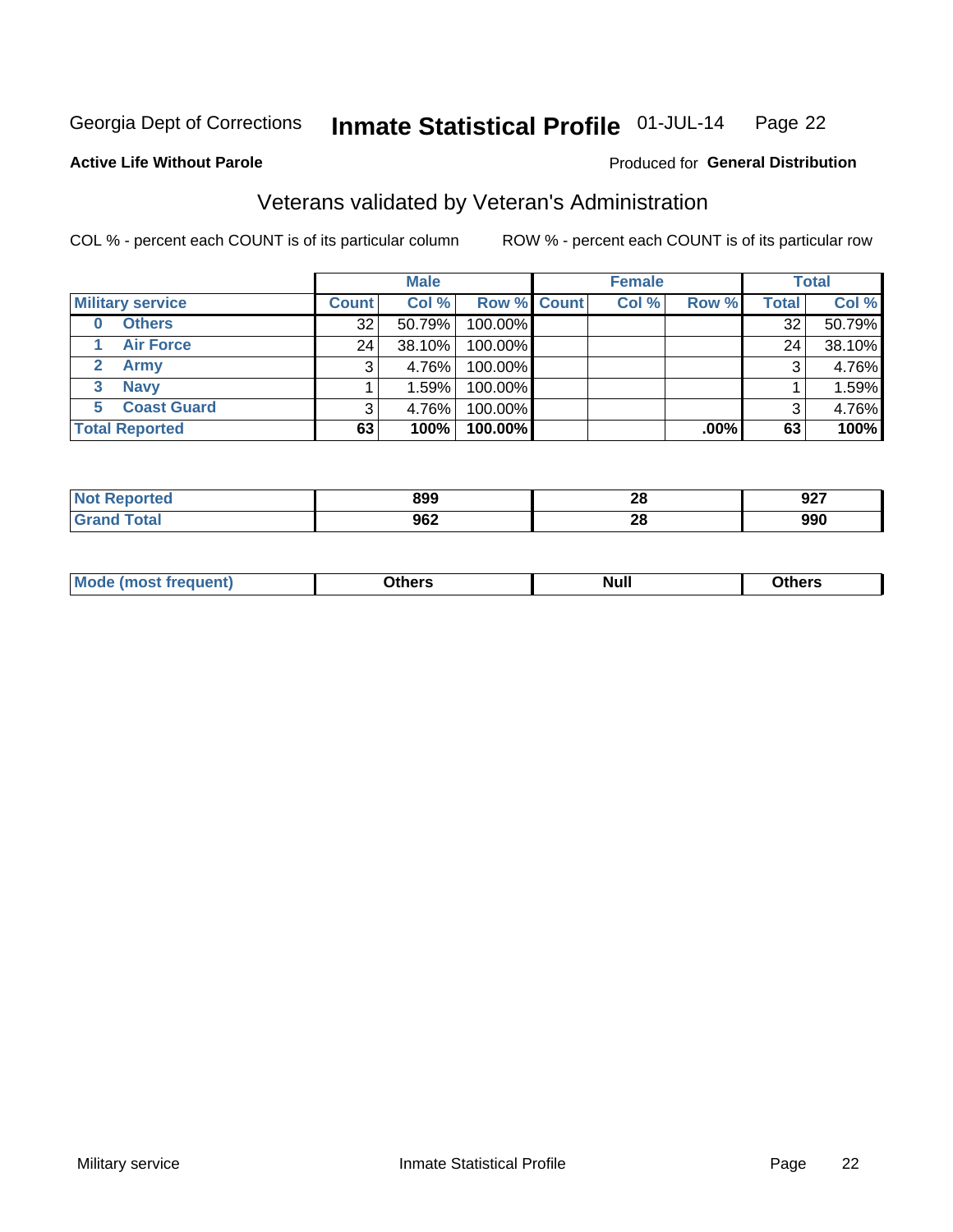#### Inmate Statistical Profile 01-JUL-14 Page 23

**Active Life Without Parole** 

**Produced for General Distribution** 

### Type of admission to prison

COL % - percent each COUNT is of its particular column

|                                      |              | <b>Male</b> |                    |    | <b>Female</b> |       |              | <b>Total</b> |
|--------------------------------------|--------------|-------------|--------------------|----|---------------|-------|--------------|--------------|
| <b>Type of Admission</b>             | <b>Count</b> | Col %       | <b>Row % Count</b> |    | Col %         | Row % | <b>Total</b> | Col %        |
| <b>New Sentence</b><br>52            | 926          | 96.26%      | 97.06%             | 28 | 100.00%       | 2.94% | 954          | 96.36%       |
| <b>Probation Rev Partial</b><br>53   |              | .10%        | 100.00%            |    |               |       |              | .10%         |
| <b>Probation Rev Remainder</b><br>54 | 6            | .62%        | 100.00%            |    |               |       | 6            | .61%         |
| <b>Parole Rev New Sentence</b><br>55 | 9            | .94%        | 100.00%            |    |               |       | 9            | .91%         |
| 56 Parole Rev No New                 |              | .73%        | 100.00%            |    |               |       |              | .71%         |
| <b>Sentence</b>                      |              |             |                    |    |               |       |              |              |
| <b>Life W/O Parole</b><br>70         | 13           | 1.35%       | 100.00%            |    |               |       | 13           | 1.31%        |
| <b>Total Reported</b>                | 962          | 100%        | 97.17%             | 28 | 100%          | 2.83% | 990          | 100%         |

| oorted<br>N.<br>. |      |     |     |
|-------------------|------|-----|-----|
| <b>Total</b>      | ne 2 | ne. | 990 |
| $\sim$            | JUZ  | ZС  |     |

| <b>Mode (most frequent)</b> | <b>New Sentence</b> | <b>New Sentence</b> | <b>New Sentence</b> |
|-----------------------------|---------------------|---------------------|---------------------|
|                             |                     |                     |                     |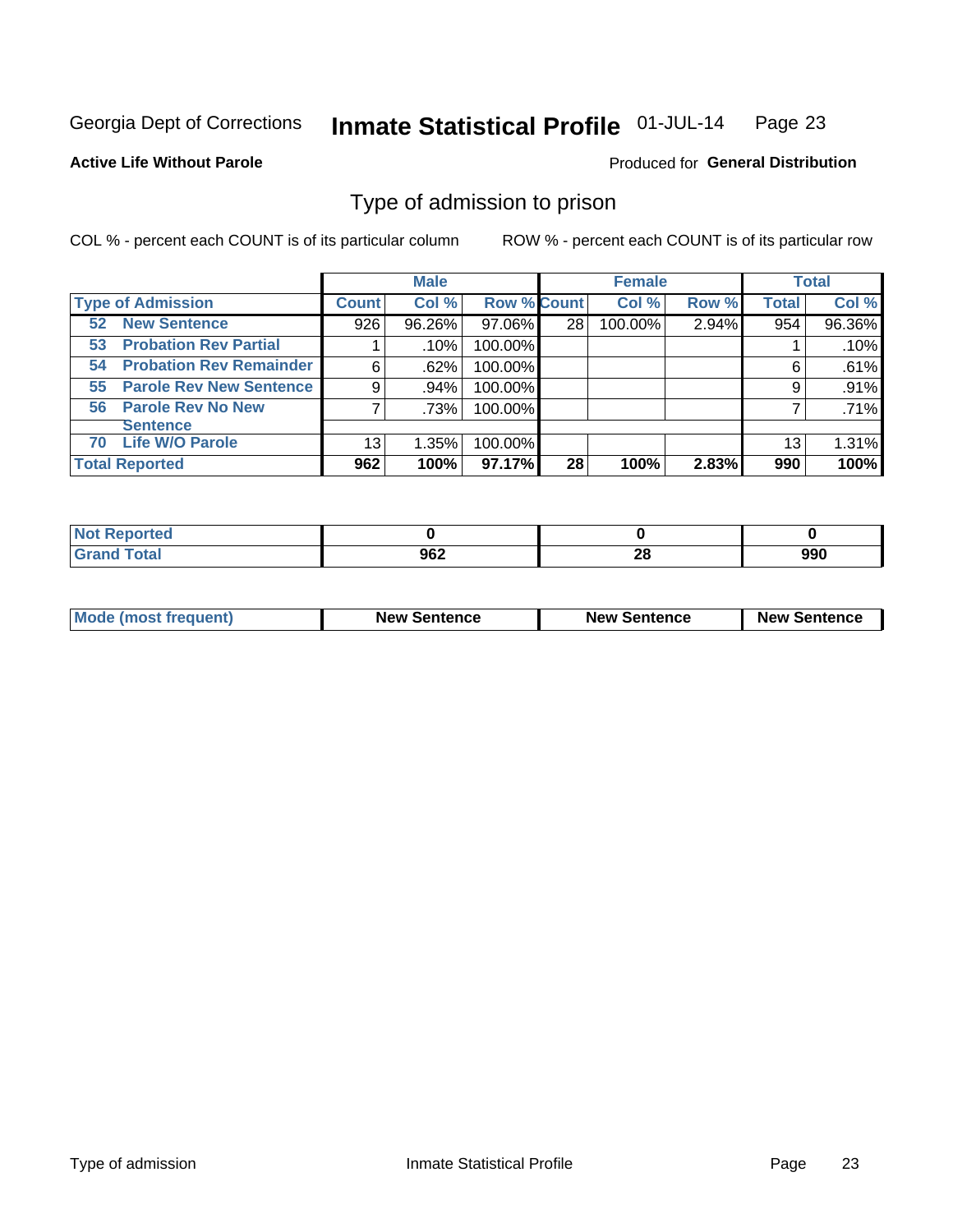#### Inmate Statistical Profile 01-JUL-14 Page 24

**Active Life Without Parole** 

#### **Produced for General Distribution**

### Current / last security status

COL % - percent each COUNT is of its particular column

|                        |         | <b>Male</b> |                    |                 | <b>Female</b> |           |       | <b>Total</b> |
|------------------------|---------|-------------|--------------------|-----------------|---------------|-----------|-------|--------------|
| <b>Security Status</b> | Count l | Col %       | <b>Row % Count</b> |                 | Col %         | Row %     | Total | Col %        |
| 4 Medium               | 49      | 5.14%       | 89.09%             | 6               | 22.22%        | $10.91\%$ | 55    | $5.61\%$     |
| 5 Close                | 904     | 94.76%      | 97.73%             | 21 <sub>1</sub> | 77.78%        | 2.27%     | 925   | 94.29%       |
| 6 Maximum              |         | .10%        | 100.00%            |                 | .00%          |           |       | $.10\%$      |
| <b>Total Reported</b>  | 954     | 100%        | 97.25%             | 27              | 100%          | 2.75%     | 981   | 100%         |

| <b>Still being diagnosed</b> |     |    |     |
|------------------------------|-----|----|-----|
| <b>Not Reported</b>          |     |    |     |
| <b>Grand Total</b>           | 962 | 28 | 990 |

| <b>Mode (most frequent)</b> | Close | Close | Close |
|-----------------------------|-------|-------|-------|
|                             |       |       |       |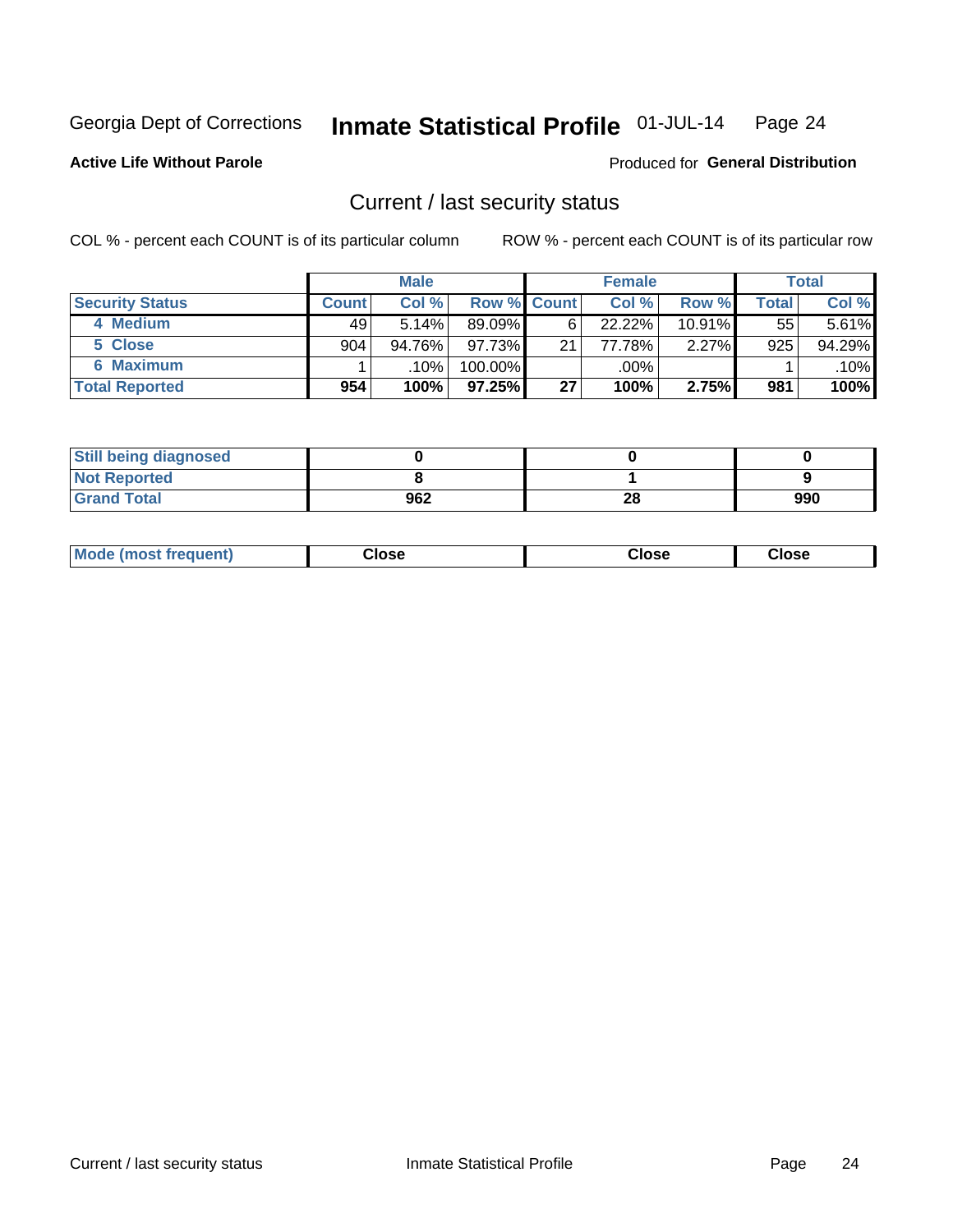#### Inmate Statistical Profile 01-JUL-14 Page 25

**Active Life Without Parole** 

Produced for General Distribution

### Current / last type of institution

COL % - percent each COUNT is of its particular column

|                            |              | <b>Male</b> |                    |                 | <b>Female</b> |       |       | <b>Total</b> |
|----------------------------|--------------|-------------|--------------------|-----------------|---------------|-------|-------|--------------|
| <b>Type of Institution</b> | <b>Count</b> | Col %       | <b>Row % Count</b> |                 | Col %         | Row % | Total | Col %        |
| <b>State Prison</b>        | 960          | 99.79%      | $97.17\%$          | 28 <sub>1</sub> | 100.00%       | 2.83% | 988   | 99.80%       |
| <b>Transitional Center</b> |              | .10%        | 100.00%            |                 |               |       |       | $.10\%$      |
| <b>Private Prison</b>      |              | .10%        | 100.00%            |                 |               |       |       | $.10\%$      |
| <b>Total Reported</b>      | 962          | 100%        | $97.17\%$          | 28              | 100%          | 2.83% | 990   | 100%         |

| ported<br>n a        |     |           |     |
|----------------------|-----|-----------|-----|
| $\sim$ $\sim$ $\sim$ | 962 | oc.<br>ZO | 990 |

| <b>Mode (most frequent)</b> | <b>State Prison</b> | <b>State Prison</b> | <b>State Prison</b> |
|-----------------------------|---------------------|---------------------|---------------------|
|                             |                     |                     |                     |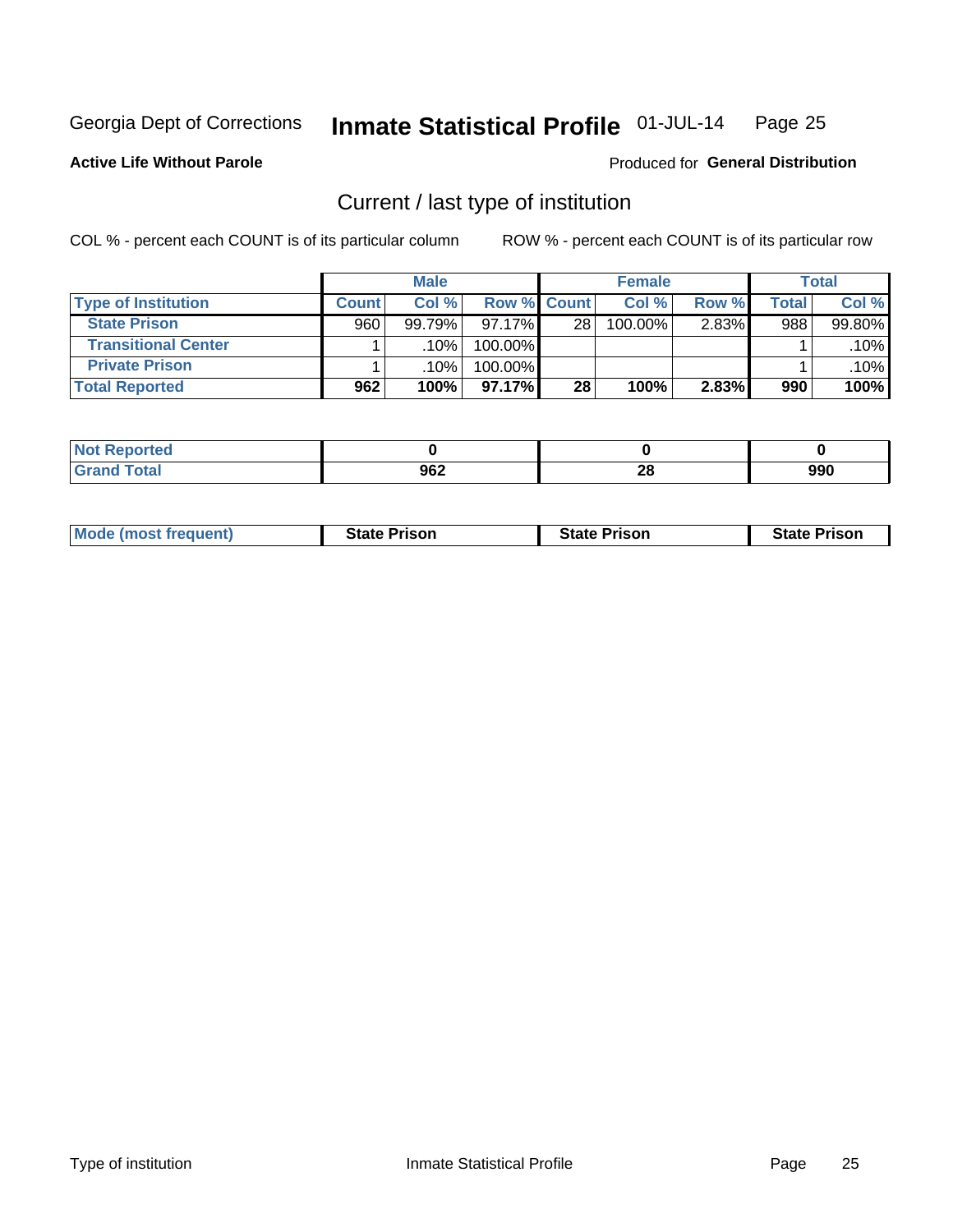#### Inmate Statistical Profile 01-JUL-14 Page 26

**Active Life Without Parole** 

#### Produced for General Distribution

### Institution type - transitional centers

COL % - percent each COUNT is of its particular column

|                                          |              | Male    |                    | <b>Female</b> |       |              | Total   |
|------------------------------------------|--------------|---------|--------------------|---------------|-------|--------------|---------|
| <b>Institution Type - Trans. Centers</b> | <b>Count</b> | Col%    | <b>Row % Count</b> | Col%          | Row % | <b>Total</b> | Col %   |
| <b>Macon Tc</b>                          |              | 100.00% | 100.00%            |               |       |              | 100.00% |
| <b>Total Reported</b>                    |              | $100\%$ | 100%               |               | %     |              | 100%    |

| <b>Not Reported</b> |  |  |
|---------------------|--|--|
| int<br>i vtal       |  |  |

| Mode (most frequent) | <b>Macon Tc</b> | <b>Null</b> | <b>Macon Tc</b> |
|----------------------|-----------------|-------------|-----------------|
|                      |                 |             |                 |
|                      |                 |             |                 |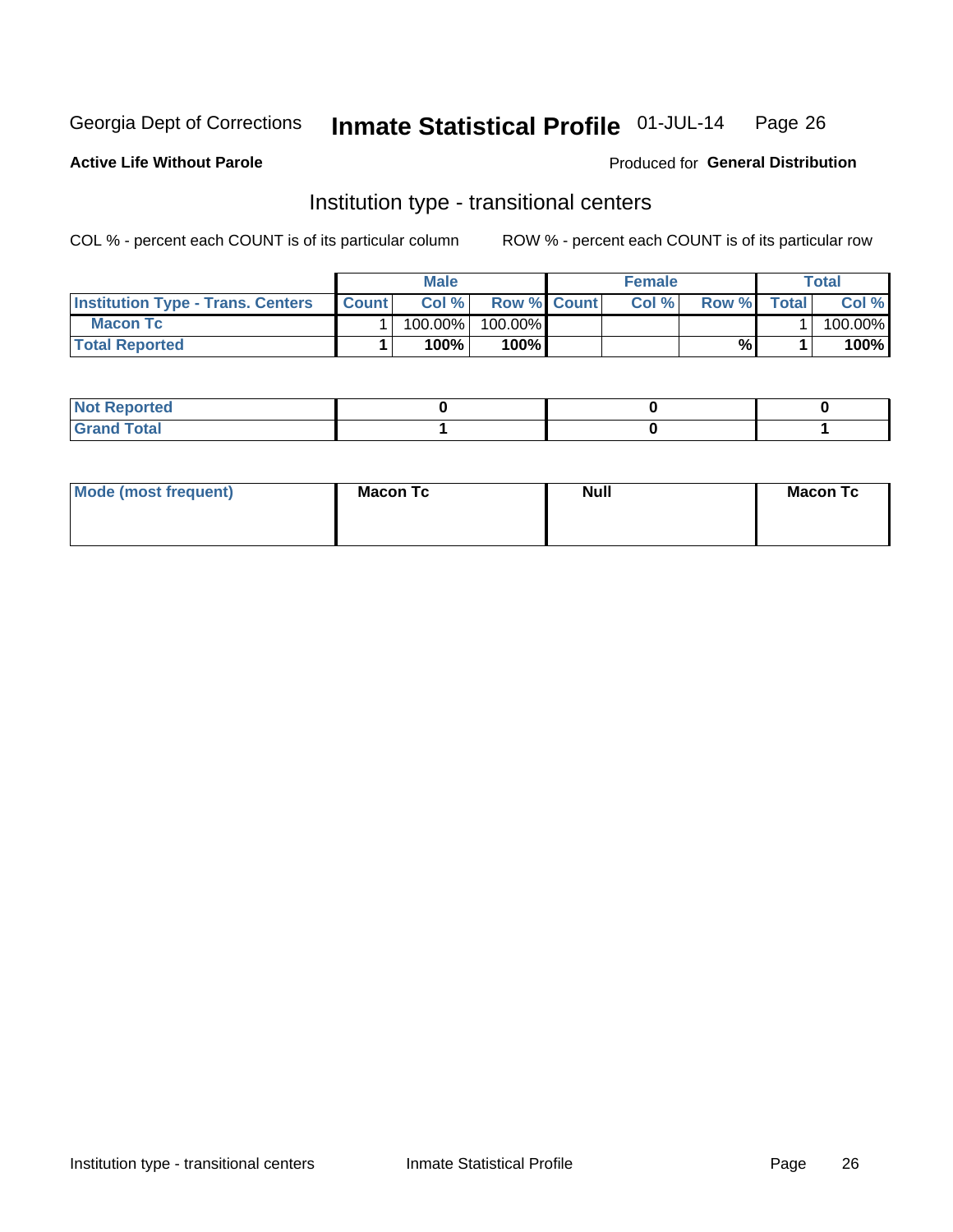#### Inmate Statistical Profile 01-JUL-14 Page 27

**Active Life Without Parole** 

**Produced for General Distribution** 

### Institution type - county prisons

COL % - percent each COUNT is of its particular column

|                                                    | <b>Male</b> |       |  | <b>Female</b> |                          |             | <b>Total</b> |       |
|----------------------------------------------------|-------------|-------|--|---------------|--------------------------|-------------|--------------|-------|
| <b>Institution Type - County Prisons   Count  </b> |             | Col % |  |               | <b>Row % Count Col %</b> | Row % Total |              | Col % |
| <b>Total Reported</b>                              |             |       |  |               |                          |             |              |       |

| <b>Not Reported</b>         |  |  |
|-----------------------------|--|--|
| <b>Total</b><br>-<br>______ |  |  |

| <b>Mode</b>      | <b>Null</b> | <b>Null</b> | <b>Null</b> |
|------------------|-------------|-------------|-------------|
| (most freauent). |             |             |             |
|                  |             |             |             |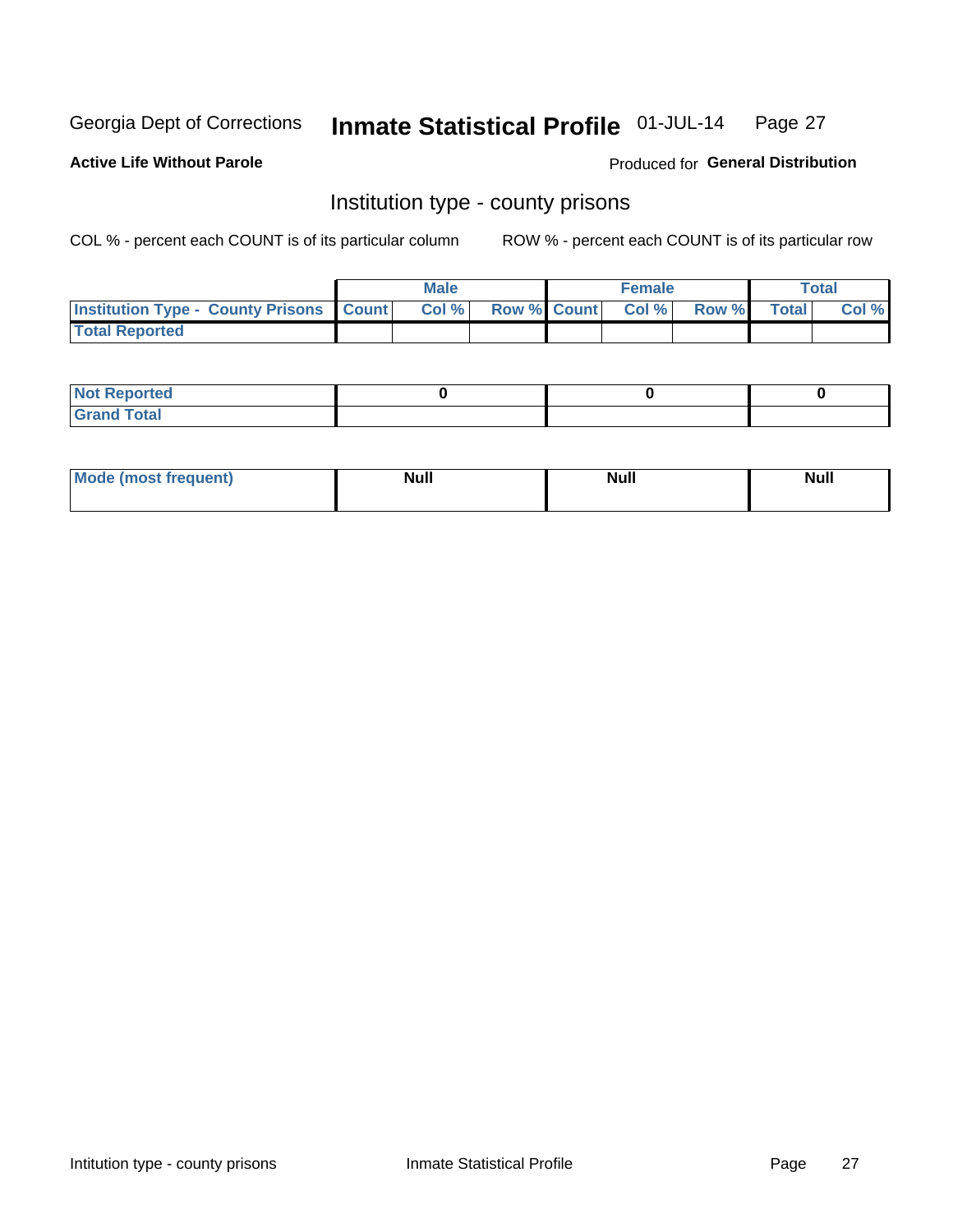#### Inmate Statistical Profile 01-JUL-14 Page 28

#### **Active Life Without Parole**

#### **Produced for General Distribution**

### Institution type - state prisons

COL % - percent each COUNT is of its particular column

ROW % - percent each COUNT is of its particular row

|                                         |                | <b>Male</b>               |         |                               | <b>Female</b>             |         | <b>Total</b>       |        |  |
|-----------------------------------------|----------------|---------------------------|---------|-------------------------------|---------------------------|---------|--------------------|--------|--|
| <b>Institution Type - State Prisons</b> | <b>Count</b>   | Col %                     | Row %   | <b>Count</b>                  | $\overline{\text{Col}}$ % | Row %   | <b>Total</b>       | Col %  |  |
| <b>Arrendale State Prison</b>           |                |                           |         | 15                            | 53.57%                    | 100.00% | 15                 | 1.52%  |  |
| <b>Augusta State Med. Prison</b>        | 61             | 6.35%                     | 100.00% |                               |                           |         | 61                 | 6.17%  |  |
| <b>Baldwin State Prison</b>             | 51             | 5.31%                     | 100.00% |                               |                           |         | 51                 | 5.16%  |  |
| <b>Calhoun State Prison</b>             | 1              | .10%                      | 100.00% |                               |                           |         | 1                  | .10%   |  |
| <b>Central State Prison</b>             | 3              | .31%                      | 100.00% |                               |                           |         | 3                  | .30%   |  |
| <b>Coastal State Prison</b>             |                | .10%                      | 100.00% |                               |                           |         |                    | .10%   |  |
| <b>Dooly State Prison</b>               | 4              | .42%                      | 100.00% |                               |                           |         | 4                  | .40%   |  |
| <b>Ga Diag Class Prison</b>             | 60             | 6.25%                     | 100.00% |                               |                           |         | 60                 | 6.07%  |  |
| <b>Ga State Prison</b>                  | 30             | 3.13%                     | 100.00% |                               |                           |         | 30                 | 3.04%  |  |
| <b>Hancock State Prison</b>             | 99             | 10.31%                    | 100.00% |                               |                           |         | 99                 | 10.02% |  |
| <b>Hays State Prison</b>                | 102            | 10.63%                    | 100.00% |                               |                           |         | 102                | 10.32% |  |
| <b>Macon State Prison</b>               | 154            | 16.04%                    | 100.00% |                               |                           |         | 154                | 15.59% |  |
| <b>Phillips State Prison</b>            | 15             | 1.56%                     | 100.00% |                               |                           |         | 15                 | 1.52%  |  |
| <b>Pulaski State Prison</b>             |                |                           |         | 13                            | 46.43%                    | 100.00% | 13                 | 1.32%  |  |
| <b>Rogers State Prison</b>              | $\overline{2}$ | .21%                      | 100.00% |                               |                           |         | $\overline{2}$     | .20%   |  |
| <b>Smith State Prison</b>               | 104            | 10.83%                    | 100.00% |                               |                           |         | 104                | 10.53% |  |
| <b>Telfair State Prison</b>             | 98             | 10.21%                    | 100.00% |                               |                           |         | 98                 | 9.92%  |  |
| <b>Valdosta State Prison</b>            | 87             | 9.06%                     | 100.00% |                               |                           |         | 87                 | 8.81%  |  |
| <b>Ware State Prison</b>                | 87             | 9.06%                     | 100.00% |                               |                           |         | 87                 | 8.81%  |  |
| <b>Wilcox State Prison</b>              | 1              | .10%                      | 100.00% |                               |                           |         | 1                  | .10%   |  |
| <b>Total Reported</b>                   | 960            | 100%                      | 97.17%  | 28                            | 100%                      | 2.83%   | 988                | 100%   |  |
| <b>Not Reported</b>                     |                | 0                         |         | $\bf{0}$                      |                           |         | $\bf{0}$           |        |  |
| <b>Grand Total</b>                      |                | 960                       |         |                               | $\overline{28}$           |         |                    | 988    |  |
| <b>Mode (most frequent)</b>             |                | <b>Macon State Prison</b> |         | <b>Arrendale State Prison</b> |                           |         | <b>Macon State</b> |        |  |

Prison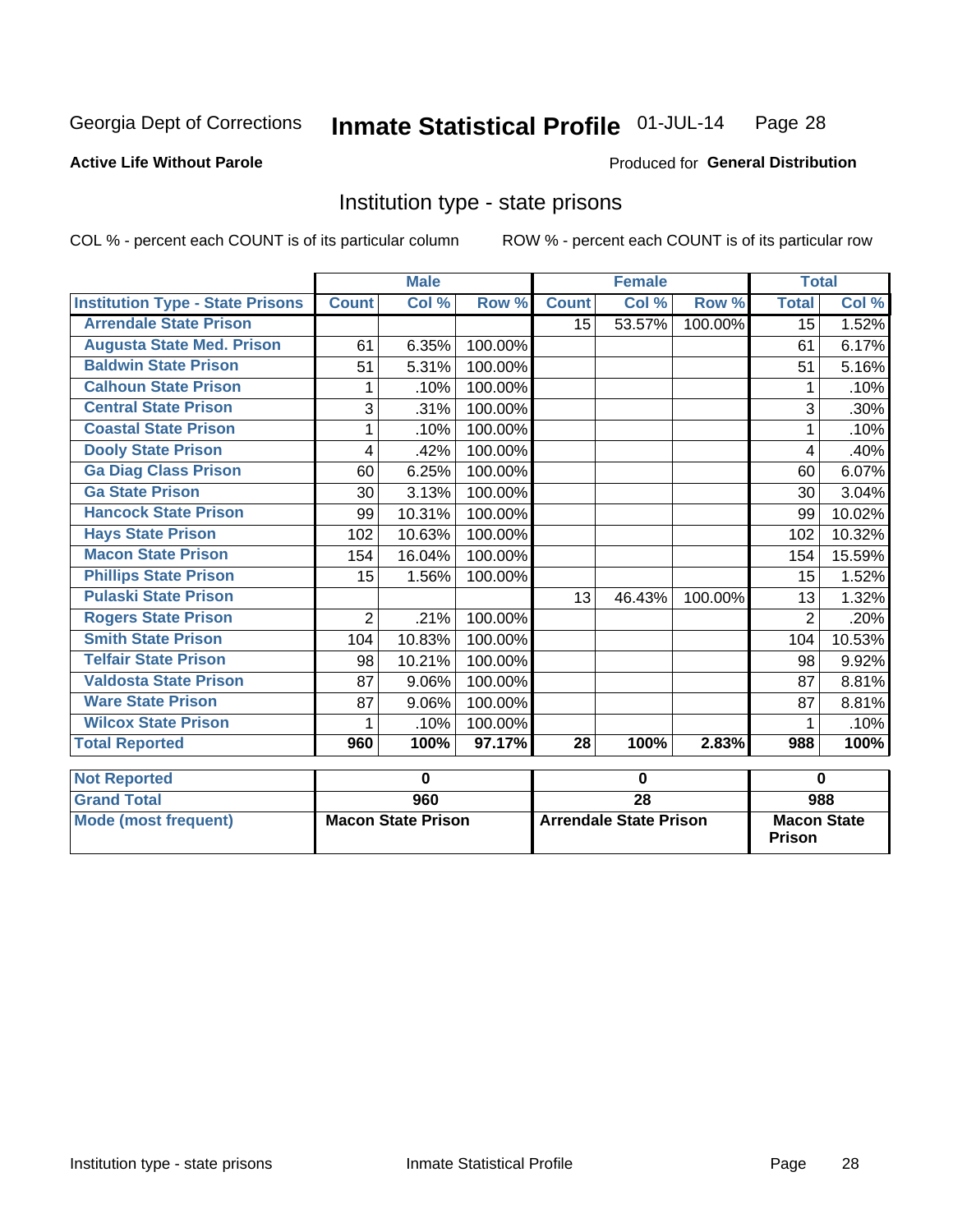#### Inmate Statistical Profile 01-JUL-14 Page 29

**Active Life Without Parole** 

Produced for General Distribution

### Institution type - private prisons

COL % - percent each COUNT is of its particular column

|                                           | <b>Male</b>  |         |                    | <b>Female</b> |       |       | Total |         |
|-------------------------------------------|--------------|---------|--------------------|---------------|-------|-------|-------|---------|
| <b>Institution Type - Private Prisons</b> | <b>Count</b> | Col%    | <b>Row % Count</b> |               | Col % | Row % | Total | Col %   |
| <b>Coffee Corr Facility</b>               |              | 100.00% | 100.00%            |               |       |       |       | 100.00% |
| <b>Total Reported</b>                     |              | $100\%$ | $100\%$            |               |       | %\    |       | 100%    |

| Not Reported |  |  |
|--------------|--|--|
|              |  |  |

| Mode (most frequent) | <b>Coffee Corr Facility</b> | <b>Null</b> | <b>Coffee Corr</b><br><b>Facility</b> |
|----------------------|-----------------------------|-------------|---------------------------------------|
|----------------------|-----------------------------|-------------|---------------------------------------|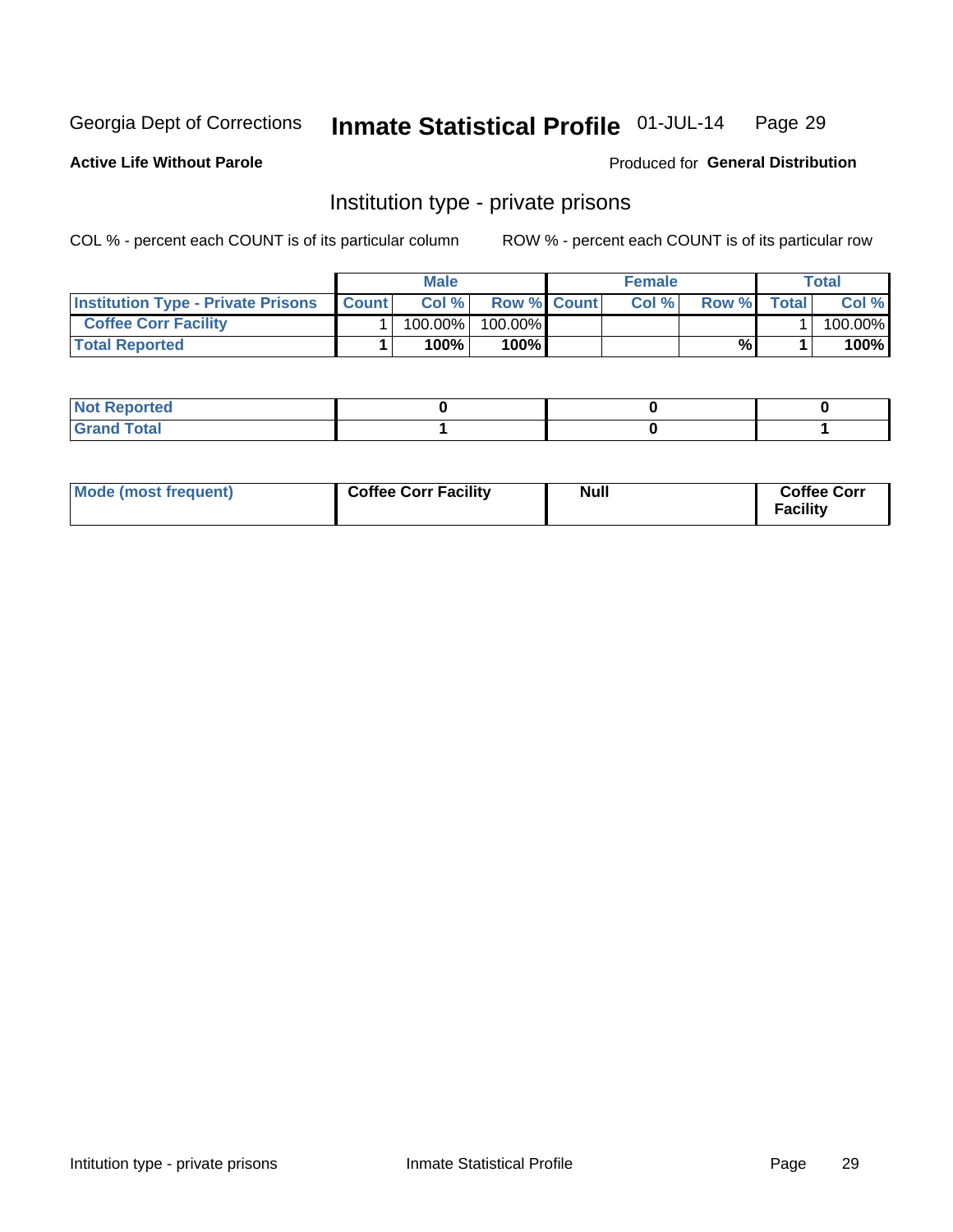#### Inmate Statistical Profile 01-JUL-14 Page 30

**Active Life Without Parole** 

**Produced for General Distribution** 

## Institution type - pre-release centers

COL % - percent each COUNT is of its particular column

|                                                   | <b>Male</b> |       |  |             | <b>Female</b> | <b>Total</b> |  |       |
|---------------------------------------------------|-------------|-------|--|-------------|---------------|--------------|--|-------|
| <b>Institution Type - Prison Annexe   Count  </b> |             | Col % |  | Row % Count | Col %         | Row % Total  |  | Col % |
| <b>Total Reported</b>                             |             |       |  |             |               |              |  |       |

| <b>Reported</b><br>I NOT |  |  |
|--------------------------|--|--|
| <b>Total</b><br>$C$ ren  |  |  |

| $^{\circ}$ Mo<br>frequent)<br>⊥(most | <b>Null</b> | Noll<br><b>vull</b> | <b>Null</b> |
|--------------------------------------|-------------|---------------------|-------------|
|                                      |             |                     |             |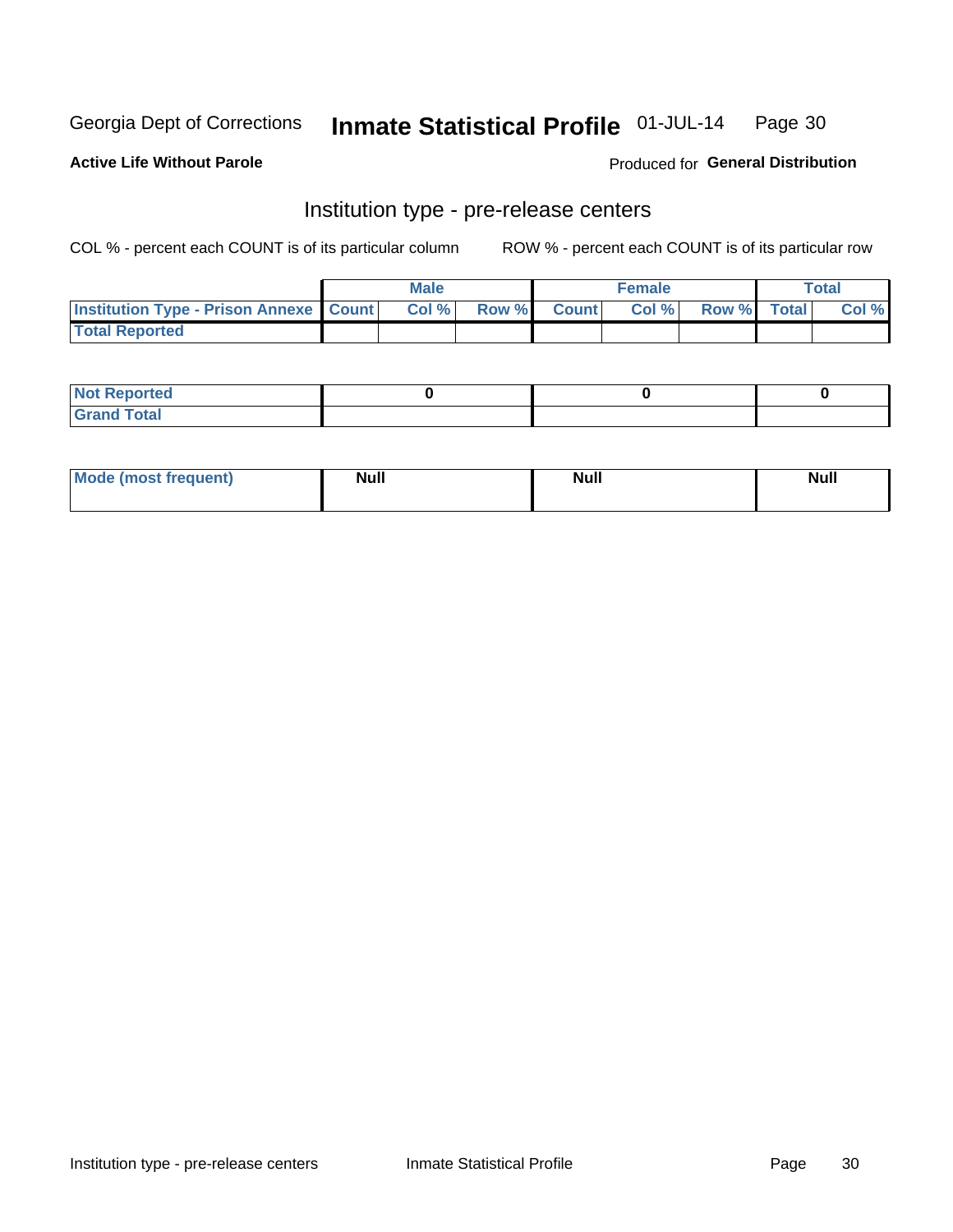#### Inmate Statistical Profile 01-JUL-14 Page 31

#### **Active Life Without Parole**

#### Produced for General Distribution

### Institution type - inmate boot camp

COL % - percent each COUNT is of its particular column

|                                      | <b>Male</b>      |       |              | <b>Female</b> |       |             | <b>Total</b> |       |
|--------------------------------------|------------------|-------|--------------|---------------|-------|-------------|--------------|-------|
| <b>Institution Type - Boot Camps</b> | <b>I</b> Count I | Col % | <b>Row %</b> | <b>Count</b>  | Col % | Row % Total |              | Col % |
| <b>Total Rported</b>                 |                  |       |              |               |       |             |              |       |

| <b>Not Reported</b> |  |  |
|---------------------|--|--|
| <b>Total</b><br>Cro |  |  |

| <b>I Mode (most frequent)</b> | <b>Null</b> | <b>Null</b> | <b>Null</b> |
|-------------------------------|-------------|-------------|-------------|
|                               |             |             |             |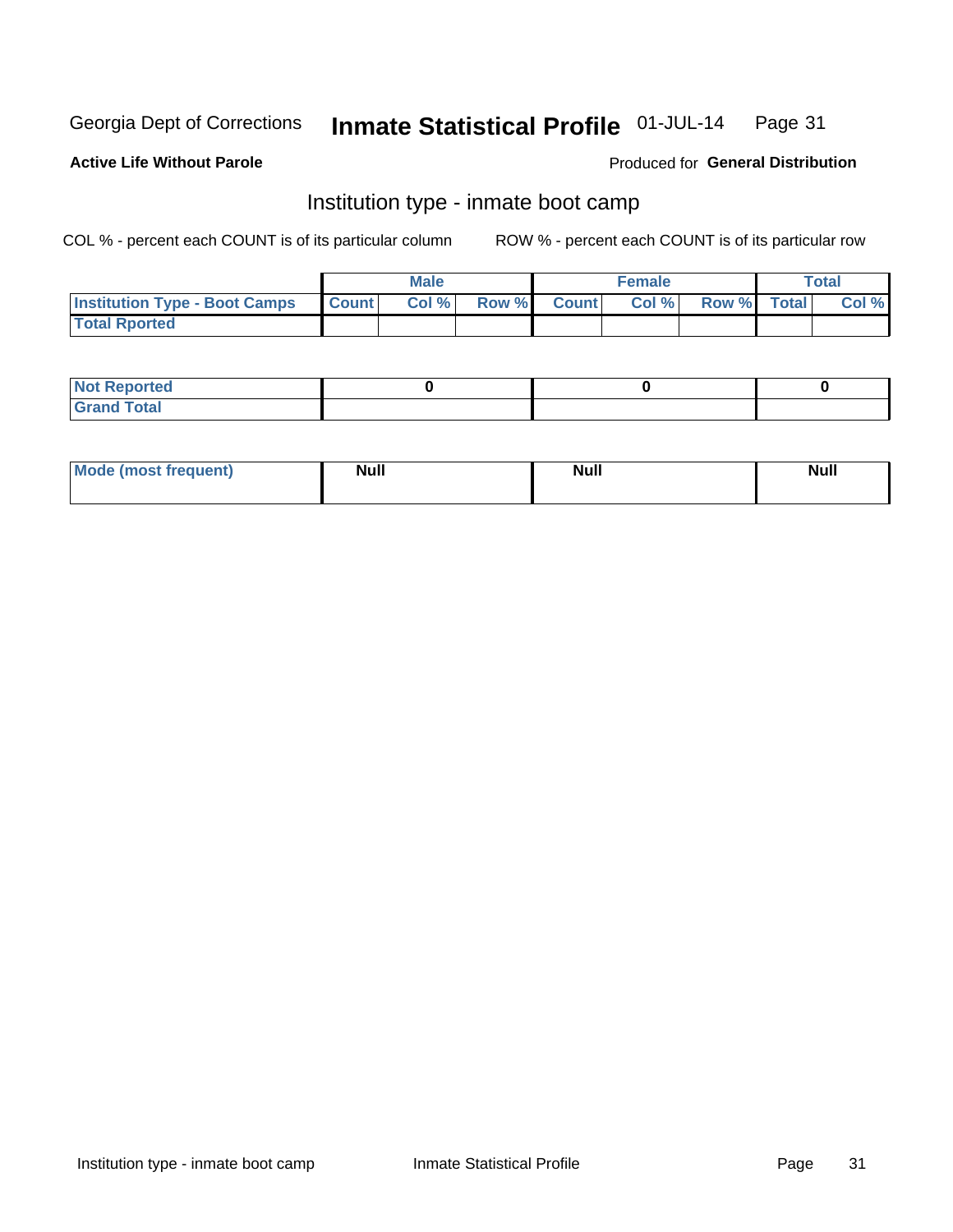#### Inmate Statistical Profile 01-JUL-14 Page 32

**Active Life Without Parole** 

Produced for General Distribution

### Number of disciplinary reports

COL % - percent each COUNT is of its particular column

|                                       |              | <b>Male</b> |                    |    | <b>Female</b> |       |       | <b>Total</b> |
|---------------------------------------|--------------|-------------|--------------------|----|---------------|-------|-------|--------------|
| <b>Number of Disciplinary Reports</b> | <b>Count</b> | Col %       | <b>Row % Count</b> |    | Col %         | Row % | Total | Col %        |
|                                       | 241          | 25.05%      | 94.88%             | 13 | 46.43%        | 5.12% | 254   | 25.66%       |
|                                       | 137          | 14.24%      | 97.86%             | 3  | 10.71%        | 2.14% | 140   | 14.14%       |
|                                       | 91           | $9.46\%$    | 95.79%             | 4  | 14.29%        | 4.21% | 95    | 9.60%        |
| 3                                     | 51           | 5.30%       | 96.23%             | 2  | 7.14%         | 3.77% | 53    | 5.35%        |
|                                       | 61           | 6.34%       | 100.00%            |    |               |       | 61    | 6.16%        |
| 5                                     | 48           | 4.99%       | 100.00%            |    |               |       | 48    | 4.85%        |
| <b>More Than 5</b>                    | 333          | 34.62%      | 98.23%             | 6  | 21.43%        | 1.77% | 339   | 34.24%       |
| <b>Total Reported</b>                 | 962          | 100%        | 97.17%             | 28 | 100%          | 2.83% | 990   | 100%         |

| Reported<br>NOT F |     |               |     |
|-------------------|-----|---------------|-----|
| <sup>-</sup> otal | 962 | ഹ<br>40<br>__ | 990 |

| Mean (average)       | 7.97 | 4.82 | 7.88 |
|----------------------|------|------|------|
| Median (middle)      |      |      |      |
| Mode (most frequent) |      |      |      |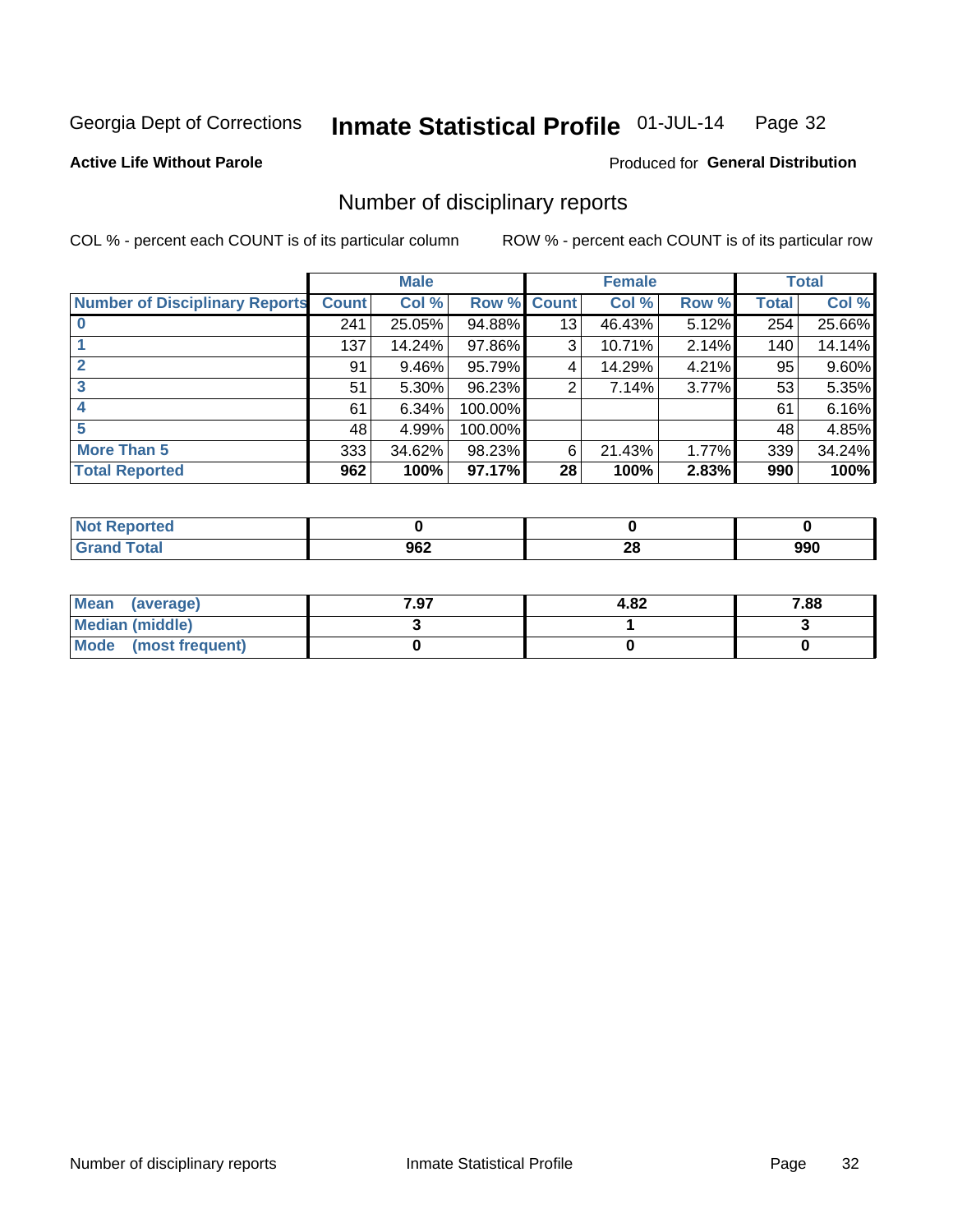#### Inmate Statistical Profile 01-JUL-14 Page 33

#### **Active Life Without Parole**

#### **Produced for General Distribution**

### Number of transfers

COL % - percent each COUNT is of its particular column

|                            |         | <b>Male</b> |         |                | <b>Female</b> |        |              | <b>Total</b> |
|----------------------------|---------|-------------|---------|----------------|---------------|--------|--------------|--------------|
| <b>Number of Transfers</b> | Count l | Col %       | Row %   | <b>Count</b>   | Col %         | Row %  | <b>Total</b> | Col %        |
|                            | 42      | 4.37%       | 87.50%  | 6              | 21.43%        | 12.50% | 48           | 4.85%        |
|                            | 14      | 1.46%       | 100.00% |                |               |        | 14           | 1.41%        |
|                            | 213     | 22.14%      | 93.83%  | 14             | 50.00%        | 6.17%  | 227          | 22.93%       |
| 3                          | 63      | 6.55%       | 100.00% |                |               |        | 63           | 6.36%        |
|                            | 108     | 11.23%      | 98.18%  | $\overline{2}$ | 7.14%         | 1.82%  | 110          | 11.11%       |
| 5                          | 60      | 6.24%       | 98.36%  |                | 3.57%         | 1.64%  | 61           | 6.16%        |
| <b>More Than 5</b>         | 462     | 48.02%      | 98.93%  | 5              | 17.86%        | 1.07%  | 467          | 47.17%       |
| <b>Total Reported</b>      | 962     | 100%        | 97.17%  | 28             | 100%          | 2.83%  | 990          | 100%         |

| prted<br>NOT |     |          |     |
|--------------|-----|----------|-----|
| <b>otal</b>  | 962 | 00<br>ZO | 990 |

| Mean (average)       | 7.65 | 2.86 | 7.51 |
|----------------------|------|------|------|
| Median (middle)      |      |      |      |
| Mode (most frequent) |      |      |      |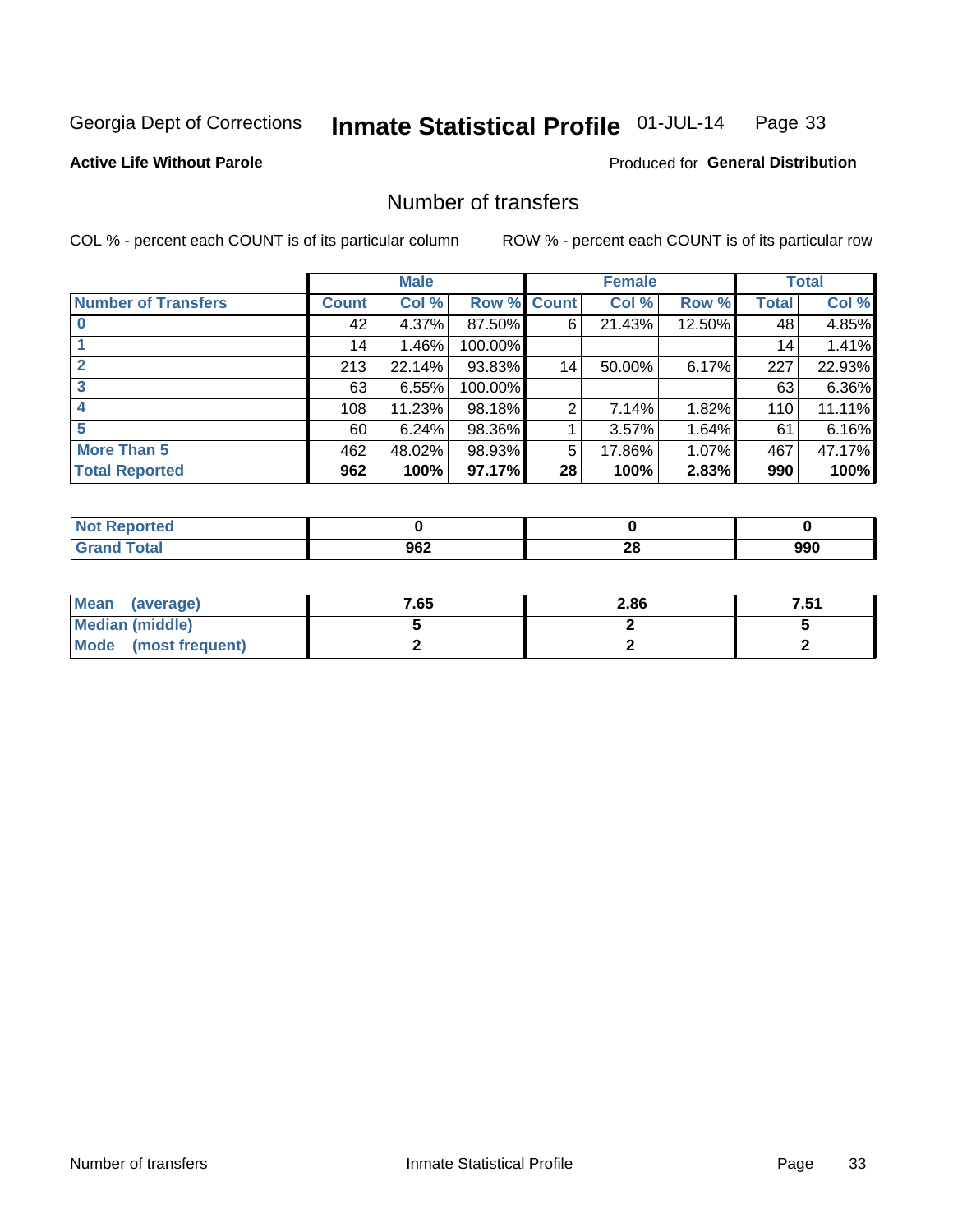#### Inmate Statistical Profile 01-JUL-14 Page 34

#### **Active Life Without Parole**

**Produced for General Distribution** 

### Number of escapes

COL % - percent each COUNT is of its particular column

|                          |              | <b>Male</b> |                    |    | <b>Female</b> |          |       | Total    |
|--------------------------|--------------|-------------|--------------------|----|---------------|----------|-------|----------|
| <b>Number of Escapes</b> | <b>Count</b> | Col%        | <b>Row % Count</b> |    | Col %         | Row %    | Total | Col %    |
|                          | 957          | $99.48\%$   | $97.16\%$          | 28 | $100.00\%$    | $2.84\%$ | 985   | 99.49%   |
|                          |              | 0.31%       | 100.00%            |    |               |          |       | $0.30\%$ |
|                          |              | 0.21%       | 100.00%            |    |               |          |       | 0.20%    |
| <b>Total Reported</b>    | 962          | 100%        | $97.17\%$          | 28 | 100%          | 2.83%    | 990   | 100%     |

| <b>orted</b><br><b>NO</b> t<br>∴keper |     |         |     |
|---------------------------------------|-----|---------|-----|
| <b>Fotal</b><br>Grand                 | 962 | ഹ<br>ZO | 990 |

| Mean (average)       |  | .01 |
|----------------------|--|-----|
| Median (middle)      |  |     |
| Mode (most frequent) |  |     |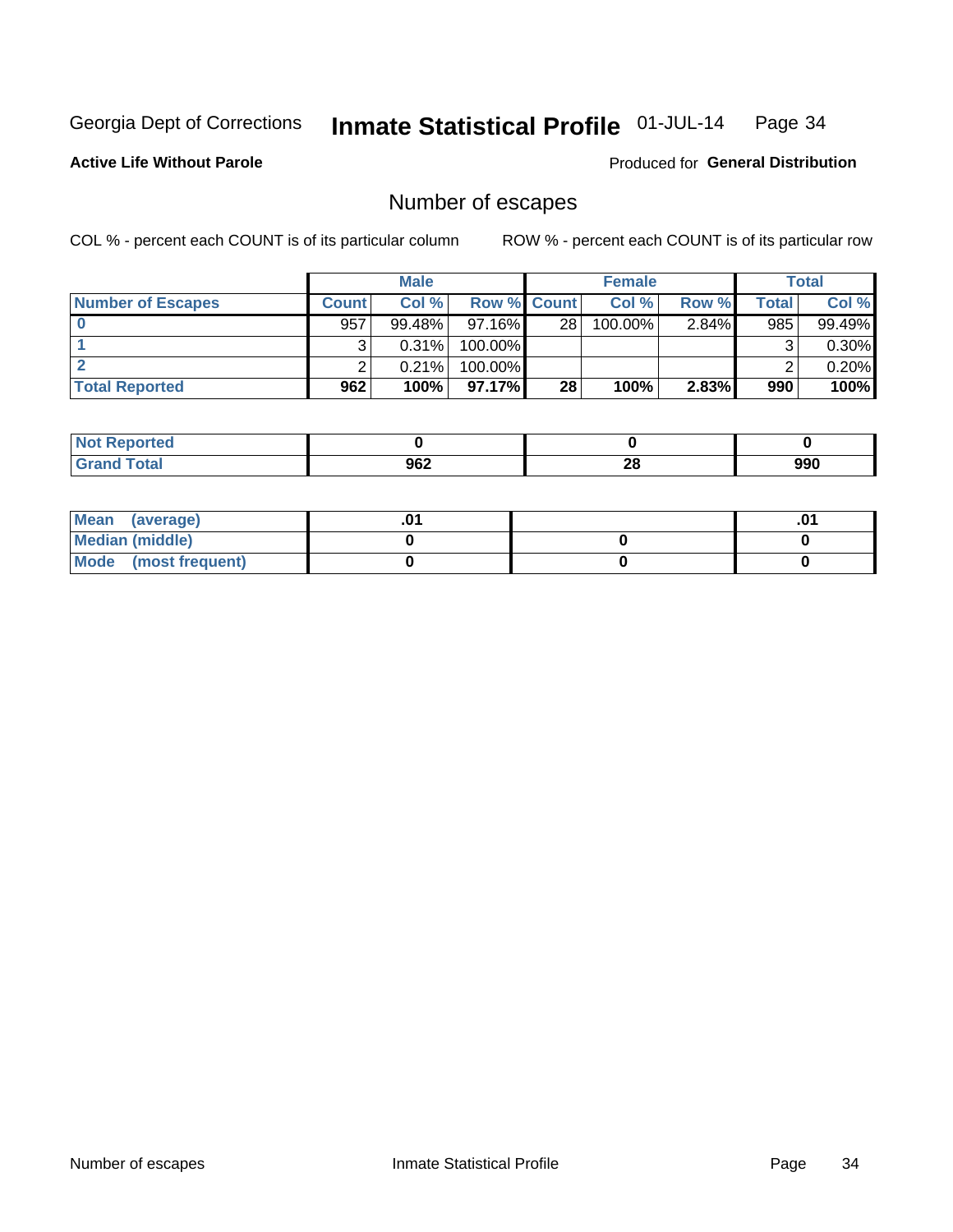#### Inmate Statistical Profile 01-JUL-14 Page 35

#### **Active Life Without Parole**

#### Produced for General Distribution

### Time served in current (or last) institution

COL % - percent each COUNT is of its particular column

|                            |              | <b>Male</b> |         |                | <b>Female</b> |        |              | <b>Total</b> |
|----------------------------|--------------|-------------|---------|----------------|---------------|--------|--------------|--------------|
| <b>Time In Institution</b> | <b>Count</b> | Col %       | Row %   | <b>Count</b>   | Col %         | Row %  | <b>Total</b> | Col %        |
| 0 to 3 months              | 109          | 11.33%      | 96.46%  | 4              | 14.29%        | 3.54%  | 113          | 11.41%       |
| <b>3.01 to 6 months</b>    | 82           | 8.52%       | 100.00% |                |               |        | 82           | 8.28%        |
| 6.01 to 9 months           | 52           | 5.41%       | 94.55%  | 3              | 10.71%        | 5.45%  | 55           | 5.56%        |
| 9.01 to 12 months          | 57           | 5.93%       | 95.00%  | 3              | 10.71%        | 5.00%  | 60           | 6.06%        |
| 12.01 to 18 months         | 143          | 14.86%      | 96.62%  | 5              | 17.86%        | 3.38%  | 148          | 14.95%       |
| <b>18.01 to 24 months</b>  | 83           | 8.63%       | 100.00% |                |               |        | 83           | 8.38%        |
| $2.01$ to 3 years          | 124          | 12.89%      | 98.41%  | $\overline{2}$ | 7.14%         | 1.59%  | 126          | 12.73%       |
| 3.01 to 4 years            | 93           | 9.67%       | 91.18%  | 9              | 32.14%        | 8.82%  | 102          | 10.30%       |
| 4.01 to 5 years            | 54           | 5.61%       | 100.00% |                |               |        | 54           | 5.45%        |
| 5.01 to 6 years            | 46           | 4.78%       | 100.00% |                |               |        | 46           | 4.65%        |
| 6.01 to 7 years            | 25           | 2.60%       | 100.00% |                |               |        | 25           | 2.53%        |
| 7.01 to 8 years            | 20           | 2.08%       | 100.00% |                |               |        | 20           | 2.02%        |
| 8.01 to 9 years            | 23           | 2.39%       | 100.00% |                |               |        | 23           | 2.32%        |
| 9.01 to 10 years           | 10           | 1.04%       | 83.33%  | 2              | 7.14%         | 16.67% | 12           | 1.21%        |
| Over 10 years              | 41           | 4.26%       | 100.00% |                |               |        | 41           | 4.14%        |
| <b>Total Reported</b>      | 962          | 100%        | 97.17%  | 28             | 100%          | 2.83%  | 990          | 100%         |

| <b>Not Reported</b> |             |          |     |
|---------------------|-------------|----------|-----|
| Tota'               | ne o<br>JUZ | ne.<br>Ψ | 990 |

| <b>Mean</b><br>(average) | 33 months | 28 months | 33 months |  |
|--------------------------|-----------|-----------|-----------|--|
| Median (middle)          | 21 months | 17 months | 21 months |  |
| Mode (most frequent)     | 13 months | 2 months  | 1 months  |  |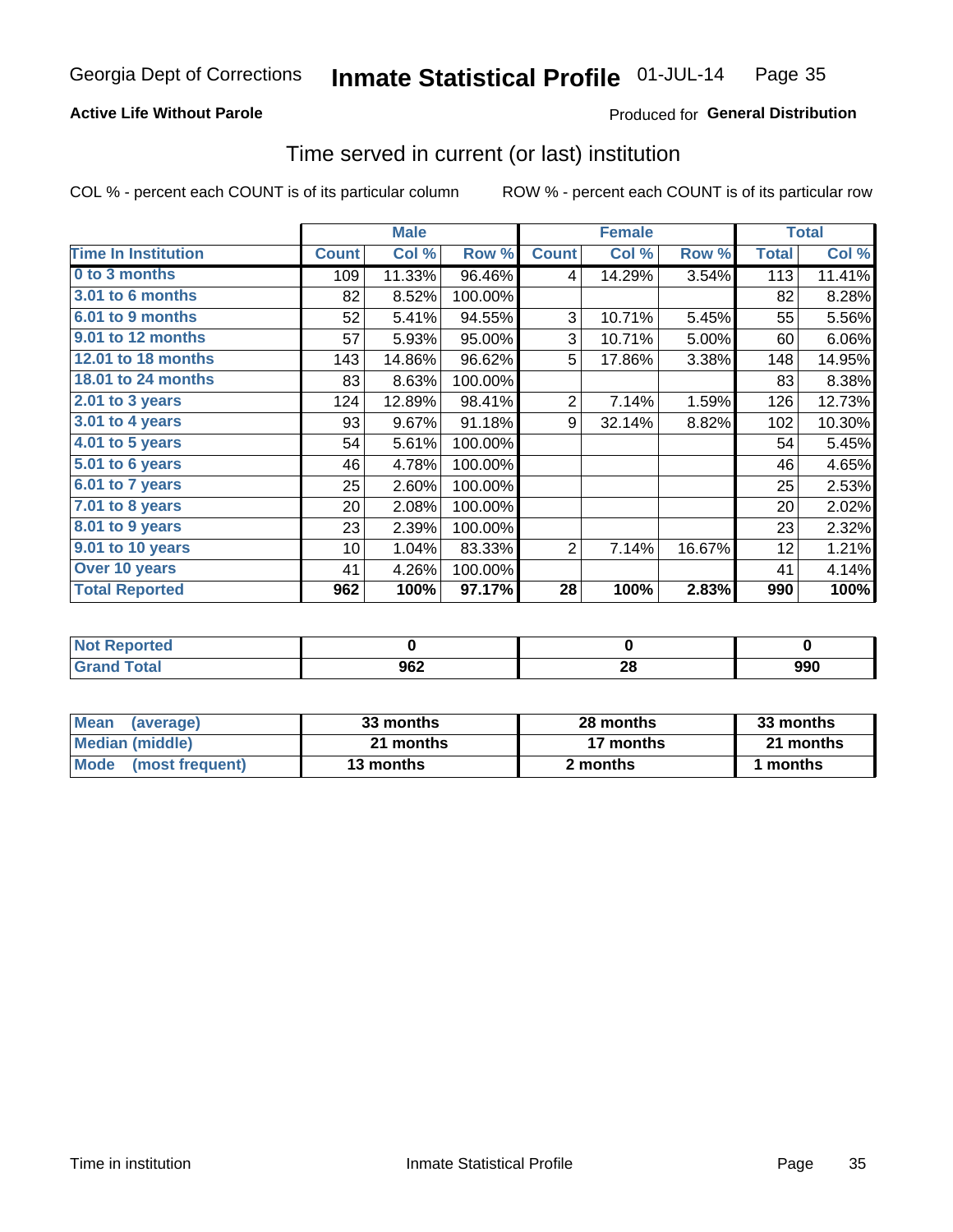#### **Active Life Without Parole**

#### Produced for General Distribution

### Highest grade level attained

COL % - percent each COUNT is of its particular column

|                              |                | <b>Male</b> |         |                | <b>Female</b> |        |                | <b>Total</b> |
|------------------------------|----------------|-------------|---------|----------------|---------------|--------|----------------|--------------|
| <b>Grade Level</b>           | <b>Count</b>   | Col %       | Row %   | <b>Count</b>   | Col %         | Row %  | <b>Total</b>   | Col %        |
| No school at all             | 1              | 0.11%       | 100.00% |                |               |        | 1              | 0.11%        |
| Grade 1                      | $\overline{2}$ | 0.22%       | 100.00% |                |               |        | $\overline{2}$ | 0.21%        |
| Grade 2                      | 1              | 0.11%       | 100.00% |                |               |        | 1              | 0.11%        |
| Grade 3                      | $\overline{2}$ | 0.22%       | 100.00% |                |               |        | $\overline{c}$ | 0.21%        |
| <b>Grade 4</b>               | 5              | 0.54%       | 100.00% |                |               |        | 5              | 0.53%        |
| Grade 5                      | $\overline{2}$ | 0.22%       | 100.00% |                |               |        | $\overline{2}$ | 0.21%        |
| Grade 6                      | 5              | 0.54%       | 100.00% |                |               |        | $\overline{5}$ | 0.53%        |
| <b>Grade 7</b>               | 29             | 3.15%       | 100.00% |                |               |        | 29             | 3.07%        |
| Grade 8                      | 52             | 5.65%       | 100.00% |                |               |        | 52             | 5.50%        |
| Grade 9                      | 103            | 11.20%      | 97.17%  | 3              | 11.54%        | 2.83%  | 106            | 11.21%       |
| Grade 10                     | 157            | 17.07%      | 98.13%  | 3              | 11.54%        | 1.88%  | 160            | 16.91%       |
| Grade 11                     | 133            | 14.46%      | 97.79%  | 3              | 11.54%        | 2.21%  | 136            | 14.38%       |
| <b>Grade 12 or GED</b>       | 295            | 32.07%      | 97.04%  | 9              | 34.62%        | 2.96%  | 304            | 32.14%       |
| <b>Some tech school</b>      | $\overline{7}$ | 0.76%       | 87.50%  | 1              | 3.85%         | 12.50% | 8              | 0.85%        |
| <b>Completed tech school</b> | 10             | 1.09%       | 90.91%  | 1              | 3.85%         | 9.09%  | 11             | 1.16%        |
| College, 1 year              | 27             | 2.93%       | 96.43%  | 1              | 3.85%         | 3.57%  | 28             | 2.96%        |
| College, 2 year              | 45             | 4.89%       | 93.75%  | 3              | 11.54%        | 6.25%  | 48             | 5.07%        |
| College, 3 year              | 15             | 1.63%       | 100.00% |                |               |        | 15             | 1.59%        |
| <b>Bachelor's degree</b>     | 19             | 2.07%       | 90.48%  | $\overline{2}$ | 7.69%         | 9.52%  | 21             | 2.22%        |
| <b>Master's degree</b>       | 6              | 0.65%       | 100.00% |                |               |        | 6              | 0.63%        |
| Ph.D. degree                 | 1              | 0.11%       | 100.00% |                |               |        | 1              | 0.11%        |
| Law degree                   | $\overline{2}$ | 0.22%       | 100.00% |                |               |        | $\overline{2}$ | 0.21%        |
| <b>Medical degree</b>        |                | 0.11%       | 100.00% |                |               |        | 1              | 0.11%        |
| <b>Total Reported</b>        | 920            | 100%        | 97.25%  | 26             | 100.0%        | 2.75%  | 946            | 100.0%       |

|                       | ╍         |          | 44  |
|-----------------------|-----------|----------|-----|
| $\sim$<br>$\sim$<br>. | ner<br>אט | ኅረ<br>Ζu | 990 |

| <b>Mean</b><br>(average)       | 11.00<br>12     |                 | 11.03           |
|--------------------------------|-----------------|-----------------|-----------------|
| <b>Median (middle)</b>         | Grade 11        | Grade 12 or GED | Grade 11        |
| <b>Mode</b><br>(most frequent) | Grade 12 or GED | Grade 12 or GED | Grade 12 or GED |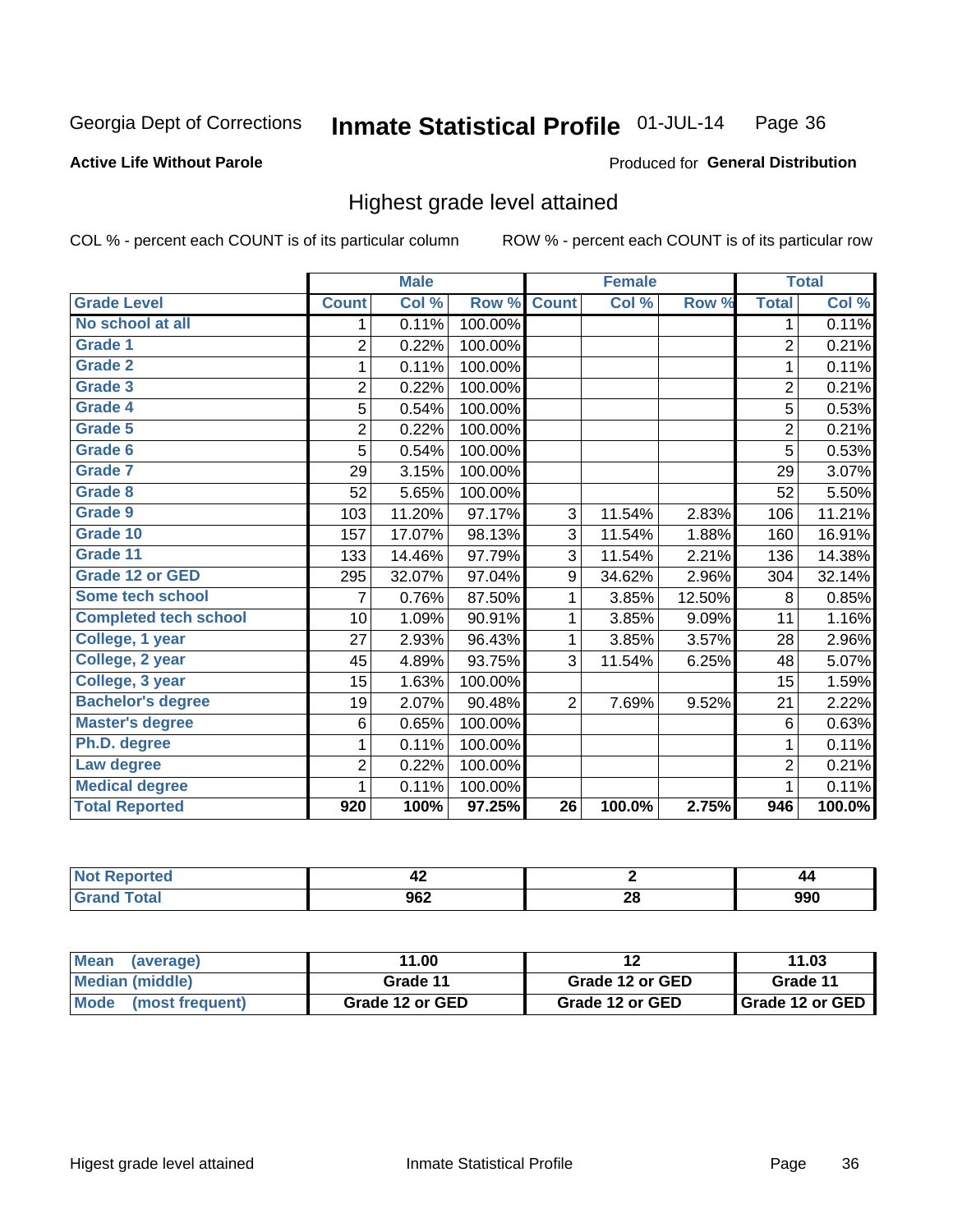#### Inmate Statistical Profile 01-JUL-14 Page 37

**Active Life Without Parole** 

Produced for General Distribution

## Culture fair IQ scores

COL % - percent each COUNT is of its particular column

|                       |                 | <b>Male</b> |                    |                | <b>Female</b> |        |              | <b>Total</b> |
|-----------------------|-----------------|-------------|--------------------|----------------|---------------|--------|--------------|--------------|
| <b>IQ Scores</b>      | <b>Count</b>    | Col %       | <b>Row % Count</b> |                | Col %         | Row %  | <b>Total</b> | Col %        |
| $60 - 69$             | 12 <sup>°</sup> | 2.88%       | 100.00%            |                |               |        | 12           | 2.76%        |
| $70 - 79$             | 33              | 7.91%       | 97.06%             |                | 5.88%         | 2.94%  | 34           | 7.83%        |
| $80 - 89$             | 55              | 13.19%      | 94.83%             | 3              | 17.65%        | 5.17%  | 58           | 13.36%       |
| $90 - 99$             | 120             | 28.78%      | 94.49%             | 7              | 41.18%        | 5.51%  | 127          | 29.26%       |
| $100 - 109$           | 112             | 26.86%      | 98.25%             | 2              | 11.76%        | 1.75%  | 114          | 26.27%       |
| $110 - 119$           | 72              | 17.27%      | 97.30%             | $\overline{2}$ | 11.76%        | 2.70%  | 74           | 17.05%       |
| $120 - 129$           | 13              | 3.12%       | 86.67%             | $\overline{2}$ | 11.76%        | 13.33% | 15           | 3.46%        |
| <b>Total Reported</b> | 417             | 100%        | 96.08%             | 17             | 100%          | 3.92%  | 434          | 100%         |

| <b>Not Reported</b>         | 540 |    | 548 |
|-----------------------------|-----|----|-----|
| <b>Not Valid (under 60)</b> |     |    |     |
| <b>Grand Total</b>          | 962 | 28 | 990 |

| <b>Mean</b><br>(average) | 98 | 99 | 98 |
|--------------------------|----|----|----|
| <b>Median (middle)</b>   | 99 | 94 | 99 |
| Mode<br>(most frequent)  | 99 |    | 99 |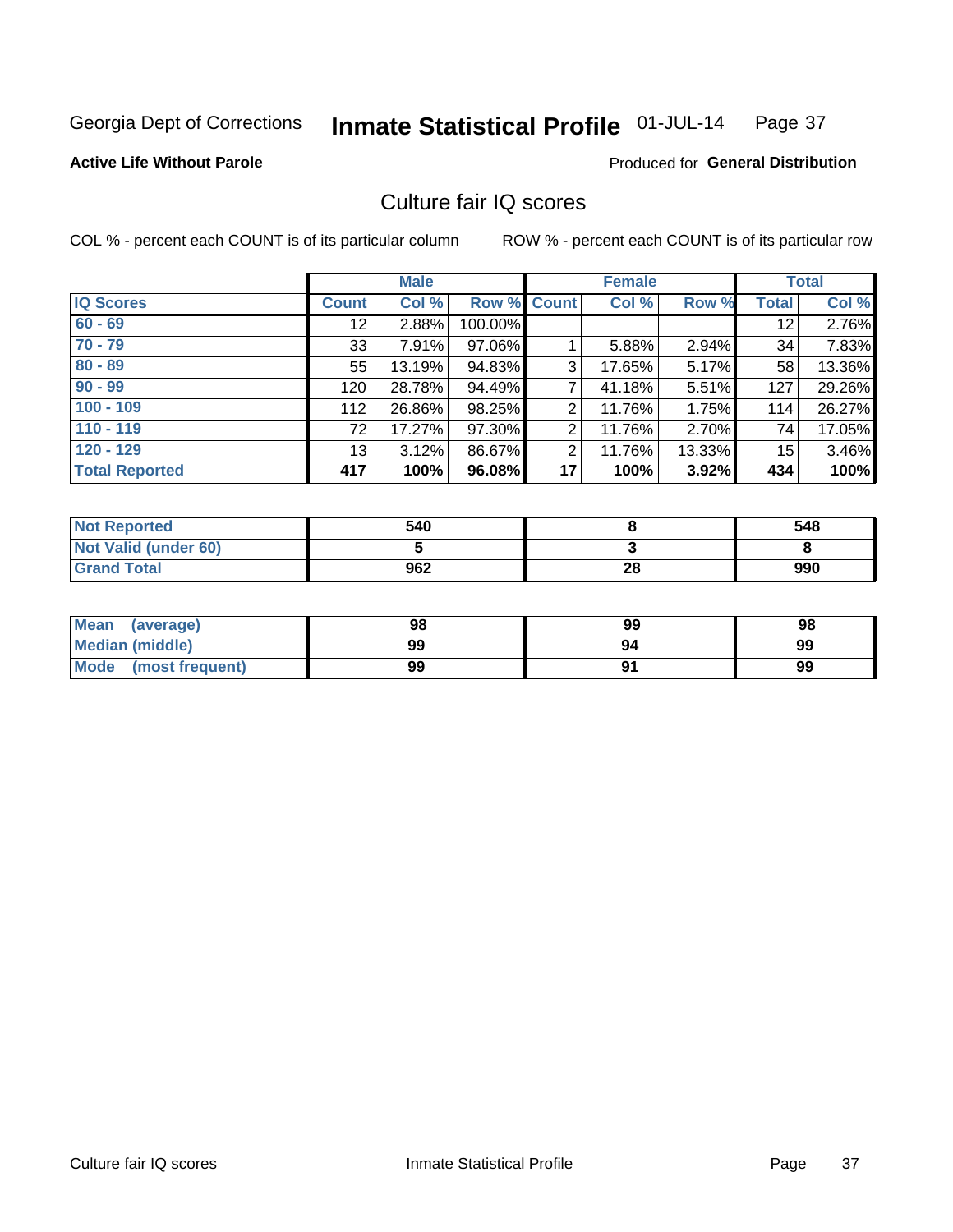#### Inmate Statistical Profile 01-JUL-14 Page 38

Produced for General Distribution

### **Active Life Without Parole**

## Wide Range Achievement Test (WRAT) reading score

COL % - percent each COUNT is of its particular column

|                           |                 | <b>Male</b> |         |              | <b>Female</b> |        |              | <b>Total</b> |
|---------------------------|-----------------|-------------|---------|--------------|---------------|--------|--------------|--------------|
| <b>WRAT Reading Score</b> | <b>Count</b>    | Col %       | Row %   | <b>Count</b> | Col %         | Row %  | <b>Total</b> | Col %        |
| $0.1$ to $0.9$            | 12 <sub>2</sub> | 2.84%       | 100.00% |              |               |        | 12           | 2.71%        |
| 1.0 to 1.9                | $\overline{2}$  | 0.47%       | 100.00% |              |               |        | 2            | 0.45%        |
| 2.0 to 2.9                | 10 <sup>1</sup> | 2.37%       | 100.00% |              |               |        | 10           | 2.26%        |
| 3.0 to 3.9                | 24              | 5.69%       | 88.89%  | 3            | 15.00%        | 11.11% | 27           | 6.11%        |
| 4.0 to 4.9                | 31              | 7.35%       | 91.18%  | 3            | 15.00%        | 8.82%  | 34           | 7.69%        |
| 5.0 to 5.9                | 34              | $8.06\%$    | 97.14%  | 1            | 5.00%         | 2.86%  | 35           | 7.92%        |
| 6.0 to 6.9                | 48              | 11.37%      | 97.96%  | 1            | 5.00%         | 2.04%  | 49           | 11.09%       |
| 7.0 to 7.9                | 11              | 2.61%       | 100.00% |              |               |        | 11           | 2.49%        |
| 8.0 to 8.9                | 34              | 8.06%       | 100.00% |              |               |        | 34           | 7.69%        |
| 9.0 to 9.9                | 19              | 4.50%       | 100.00% |              |               |        | 19           | 4.30%        |
| 10.0 to 10.9              | 20 <sup>2</sup> | 4.74%       | 95.24%  | 1            | 5.00%         | 4.76%  | 21           | 4.75%        |
| 11.0 to 11.9              | 56              | 13.27%      | 93.33%  | 4            | 20.00%        | 6.67%  | 60           | 13.57%       |
| 12.0 to 12.9              | 119             | 28.20%      | 94.44%  | 7            | 35.00%        | 5.56%  | 126          | 28.51%       |
| 13                        | 2               | 0.47%       | 100.00% |              |               |        | 2            | 0.45%        |
| <b>Total Reported</b>     | 422             | 100%        | 95.48%  | 20           | 100%          | 4.52%  | 442          | 100%         |

| <b>Not Reported</b>          | 540 |    | 548 |
|------------------------------|-----|----|-----|
| <b>Total</b><br><b>Grand</b> | 962 | 28 | 990 |

| Mean (average)                 | דד מ<br>0.11 | 9.08 | 8.78 |
|--------------------------------|--------------|------|------|
| <b>Median (middle)</b>         | 9.6          | 11.2 | 9.6  |
| <b>Mode</b><br>(most frequent) | 12.9         | 12.9 | 12.9 |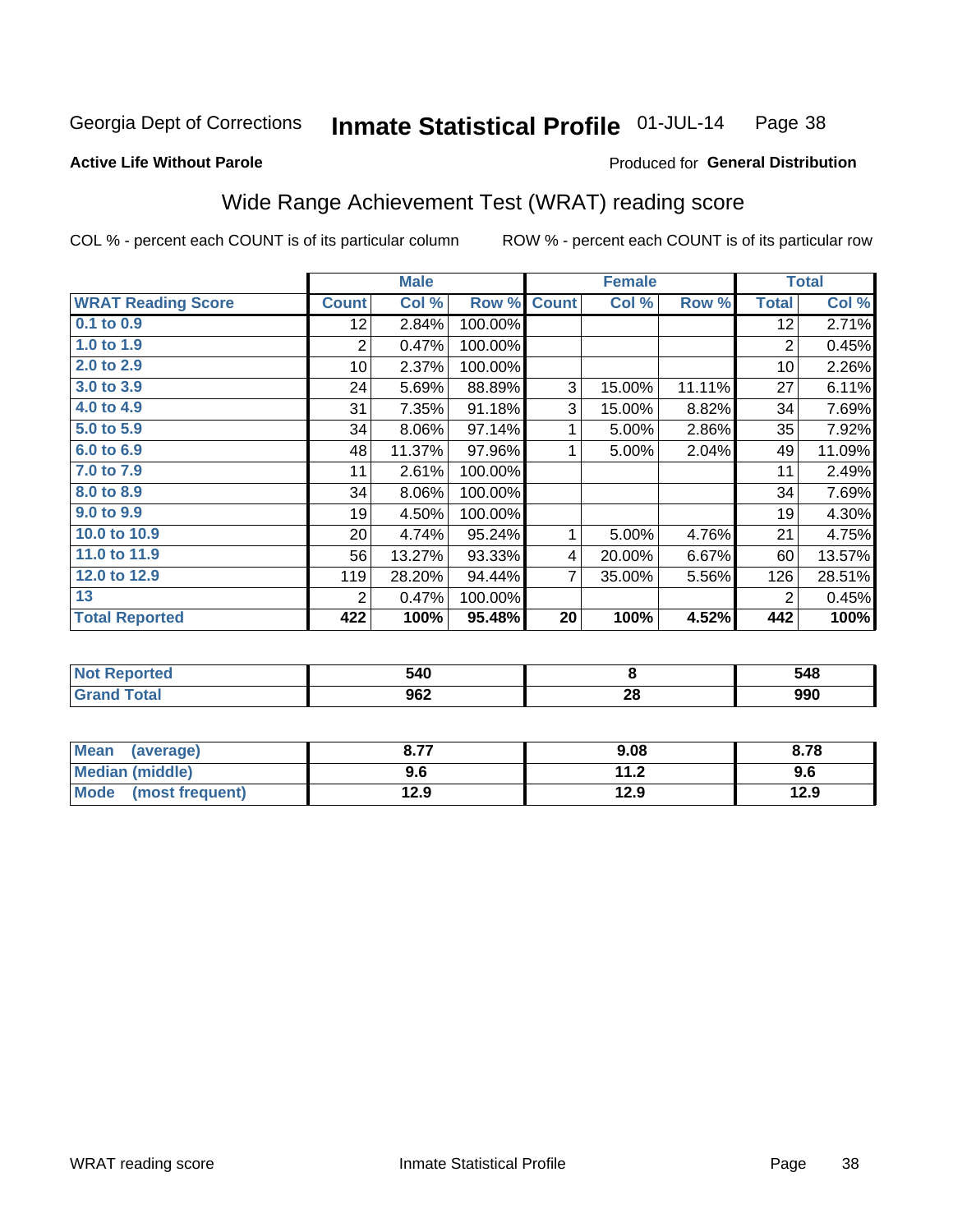#### Inmate Statistical Profile 01-JUL-14 Page 39

Produced for General Distribution

## **Active Life Without Parole**

# Wide Range Achievement Test (WRAT) math score

COL % - percent each COUNT is of its particular column

|                              |                 | <b>Male</b> |         |              | <b>Female</b> |        |              | <b>Total</b> |
|------------------------------|-----------------|-------------|---------|--------------|---------------|--------|--------------|--------------|
| <b>WRAT Mathematic Score</b> | <b>Count</b>    | Col %       | Row %   | <b>Count</b> | Col %         | Row %  | <b>Total</b> | Col %        |
| 0.1 to 0.9                   |                 | 0.24%       | 100.00% |              |               |        |              | 0.23%        |
| 1.0 to 1.9                   | 3               | 0.71%       | 100.00% |              |               |        | 3            | 0.68%        |
| 2.0 to 2.9                   | 6               | 1.42%       | 85.71%  |              | 5.00%         | 14.29% | 7            | 1.58%        |
| 3.0 to 3.9                   | 15 <sub>1</sub> | 3.55%       | 88.24%  | 2            | 10.00%        | 11.76% | 17           | 3.85%        |
| 4.0 to 4.9                   | 53              | 12.56%      | 96.36%  | 2            | 10.00%        | 3.64%  | 55           | 12.44%       |
| 5.0 to 5.9                   | 58              | 13.74%      | 98.31%  |              | 5.00%         | 1.69%  | 59           | 13.35%       |
| 6.0 to 6.9                   | 94              | 22.27%      | 95.92%  | 4            | 20.00%        | 4.08%  | 98           | 22.17%       |
| 7.0 to 7.9                   | 32              | 7.58%       | 94.12%  | 2            | 10.00%        | 5.88%  | 34           | 7.69%        |
| 8.0 to 8.9                   | 47              | 11.14%      | 97.92%  |              | 5.00%         | 2.08%  | 48           | 10.86%       |
| 9.0 to 9.9                   | 24              | 5.69%       | 100.00% |              |               |        | 24           | 5.43%        |
| 10.0 to 10.9                 |                 | 0.24%       | 100.00% |              |               |        | 1            | 0.23%        |
| 11.0 to 11.9                 | 13              | 3.08%       | 100.00% |              |               |        | 13           | 2.94%        |
| 12.0 to 12.9                 | 75              | 17.77%      | 91.46%  | 7            | 35.00%        | 8.54%  | 82           | 18.55%       |
| <b>Total Reported</b>        | 422             | 100%        | 95.48%  | 20           | 100%          | 4.52%  | 442          | 100%         |

| 40د<br>$ -$ |         | 548        |
|-------------|---------|------------|
| 962         | ഹ<br>ZO | o۵n<br>フフリ |

| <b>Mean</b><br>(average) | 7.62 | 8.09 | 7.65 |
|--------------------------|------|------|------|
| Median (middle)          | 6.9  | 7.15 | 6.9  |
| Mode (most frequent)     | 12.9 | 12.9 | 12.9 |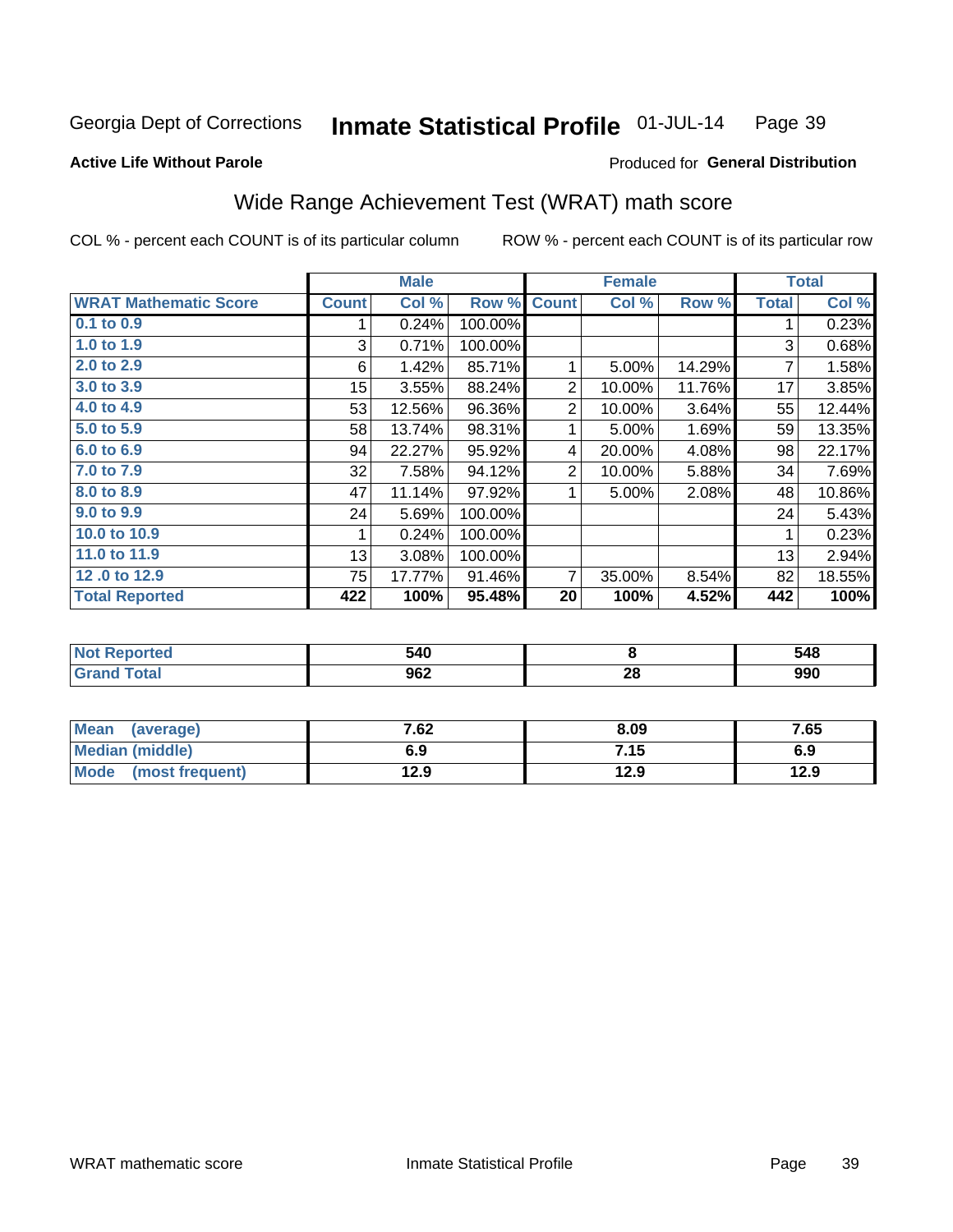#### Inmate Statistical Profile 01-JUL-14 Page 40

### **Active Life Without Parole**

### Produced for General Distribution

## Wide Range Achievement Test (WRAT) spelling score

COL % - percent each COUNT is of its particular column

|                            |                 | <b>Male</b> |         |                 | <b>Female</b> |        |              | <b>Total</b> |
|----------------------------|-----------------|-------------|---------|-----------------|---------------|--------|--------------|--------------|
| <b>WRAT Spelling Score</b> | <b>Count</b>    | Col %       | Row %   | <b>Count</b>    | Col %         | Row %  | <b>Total</b> | Col %        |
| $0.1$ to $0.9$             | 10 <sup>1</sup> | 2.37%       | 100.00% |                 |               |        | 10           | 2.26%        |
| 1.0 to 1.9                 | 6               | 1.42%       | 100.00% |                 |               |        | 6            | 1.36%        |
| 2.0 to 2.9                 | 12              | 2.84%       | 92.31%  | 1               | 5.00%         | 7.69%  | 13           | 2.94%        |
| 3.0 to 3.9                 | 19              | 4.50%       | 90.48%  | $\overline{2}$  | 10.00%        | 9.52%  | 21           | 4.75%        |
| 4.0 to 4.9                 | 23              | 5.45%       | 100.00% |                 |               |        | 23           | 5.20%        |
| 5.0 to 5.9                 | 54              | 12.80%      | 100.00% |                 |               |        | 54           | 12.22%       |
| 6.0 to 6.9                 | 37              | 8.77%       | 100.00% |                 |               |        | 37           | 8.37%        |
| 7.0 to 7.9                 | 36              | 8.53%       | 90.00%  | 4               | 20.00%        | 10.00% | 40           | 9.05%        |
| 8.0 to 8.9                 | 40              | 9.48%       | 97.56%  | 1               | 5.00%         | 2.44%  | 41           | 9.28%        |
| 9.0 to 9.9                 | 17              | 4.03%       | 100.00% |                 |               |        | 17           | 3.85%        |
| 10.0 to 10.9               | 17              | 4.03%       | 100.00% |                 |               |        | 17           | 3.85%        |
| 11.0 to 11.9               | $30$            | 7.11%       | 93.75%  | $\overline{2}$  | 10.00%        | 6.25%  | 32           | 7.24%        |
| 12.0 to 12.9               | 120             | 28.44%      | 92.31%  | 10 <sup>1</sup> | 50.00%        | 7.69%  | 130          | 29.41%       |
| 13                         |                 | 0.24%       | 100.00% |                 |               |        | 1            | 0.23%        |
| <b>Total Reported</b>      | 422             | 100%        | 95.48%  | 20              | 100%          | 4.52%  | 442          | 100.0%       |
|                            |                 |             |         |                 |               |        |              |              |
| Not Penerted               |                 | 510         |         |                 | $\Omega$      |        |              | 548          |

| онео | 540 |    | 548 |
|------|-----|----|-----|
|      | 962 | 28 | シフリ |
|      |     |    |     |

| <b>Mean</b><br>(average) | 8.52 | 9.94  | 8.58 |
|--------------------------|------|-------|------|
| Median (middle)          | 8.3  | 12.15 | 8.9  |
| Mode<br>(most frequent)  | 12.9 | 12.9  | 12.9 |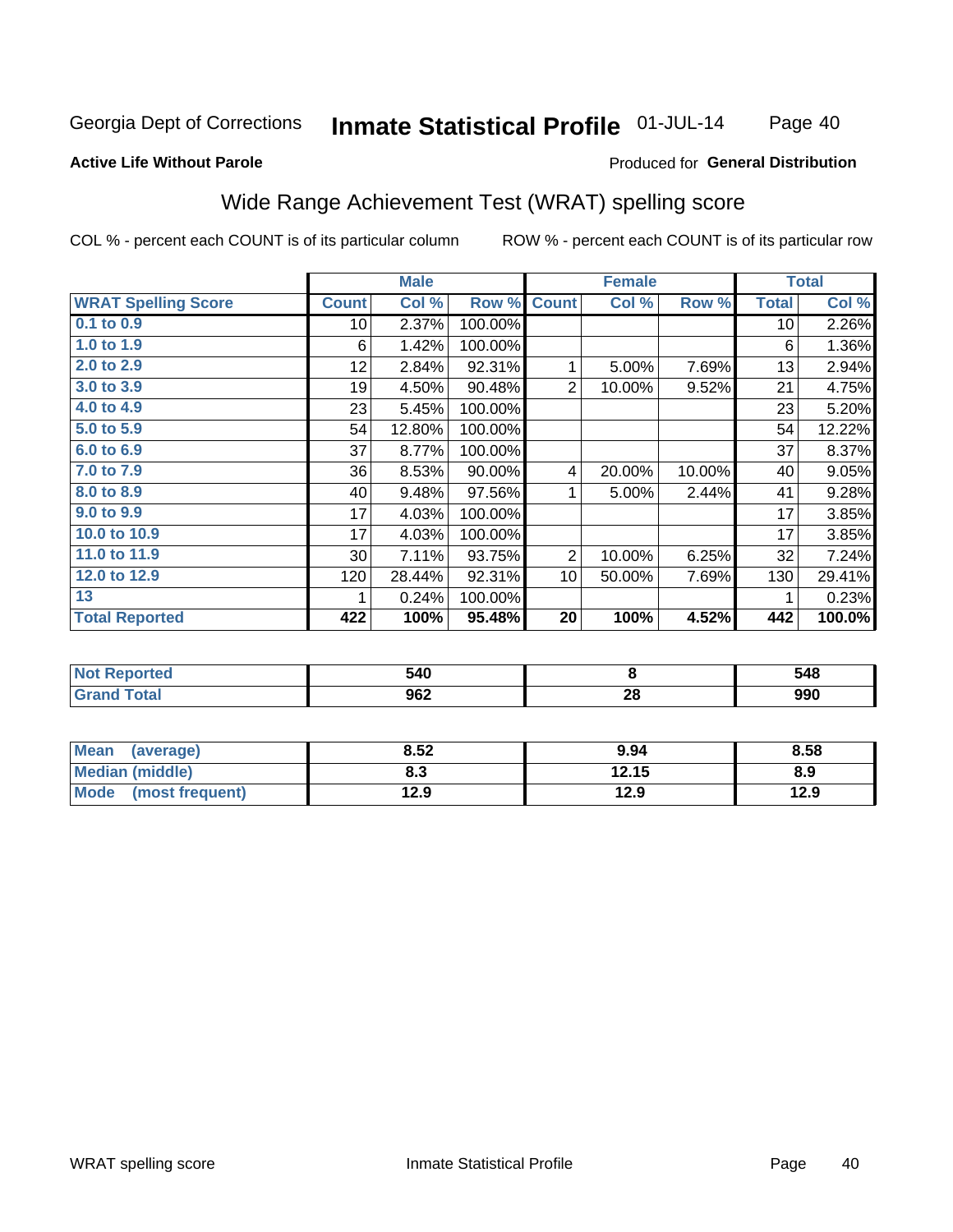## **Active Life Without Parole**

### Produced for General Distribution

## Scope of substance abuse - summary

COL % - percent each COUNT is of its particular column

|                        |              | <b>Male</b> |           |              | <b>Female</b> |          |              | <b>Total</b> |
|------------------------|--------------|-------------|-----------|--------------|---------------|----------|--------------|--------------|
| <b>Substance Abuse</b> | <b>Count</b> | Col %       | Row %     | <b>Count</b> | Col %         | Row %    | <b>Total</b> | Col %        |
| <b>None</b>            | 584          | $60.71\%$   | 96.37%    | 22           | 78.57%        | $3.63\%$ | 606          | 61.21%       |
| <b>Drugs only</b>      | 211          | 21.93%      | 98.60%    |              | 10.71%        | 1.40%    | 214          | 21.62%       |
| <b>Alcohol only</b>    | 39           | 4.05%       | 100.00%   |              |               |          | 39           | 3.94%        |
| Drugs and alcohol      | 128          | $13.31\%$   | $97.71\%$ |              | 10.71%        | 2.29%    | 131          | 13.23%       |
| <b>Total Reported</b>  | 962          | 100%        | 97.17%    | 28           | 100%          | 2.83%    | 990          | 100%         |

| <b>Not</b><br>Reported |     |    |     |
|------------------------|-----|----|-----|
| <b>Total</b>           | 962 | 00 | റററ |
| <b>Grand</b>           |     | 40 | ນນບ |

| nuem | <b>Mo</b> | None | <b>None</b> | None |
|------|-----------|------|-------------|------|
|------|-----------|------|-------------|------|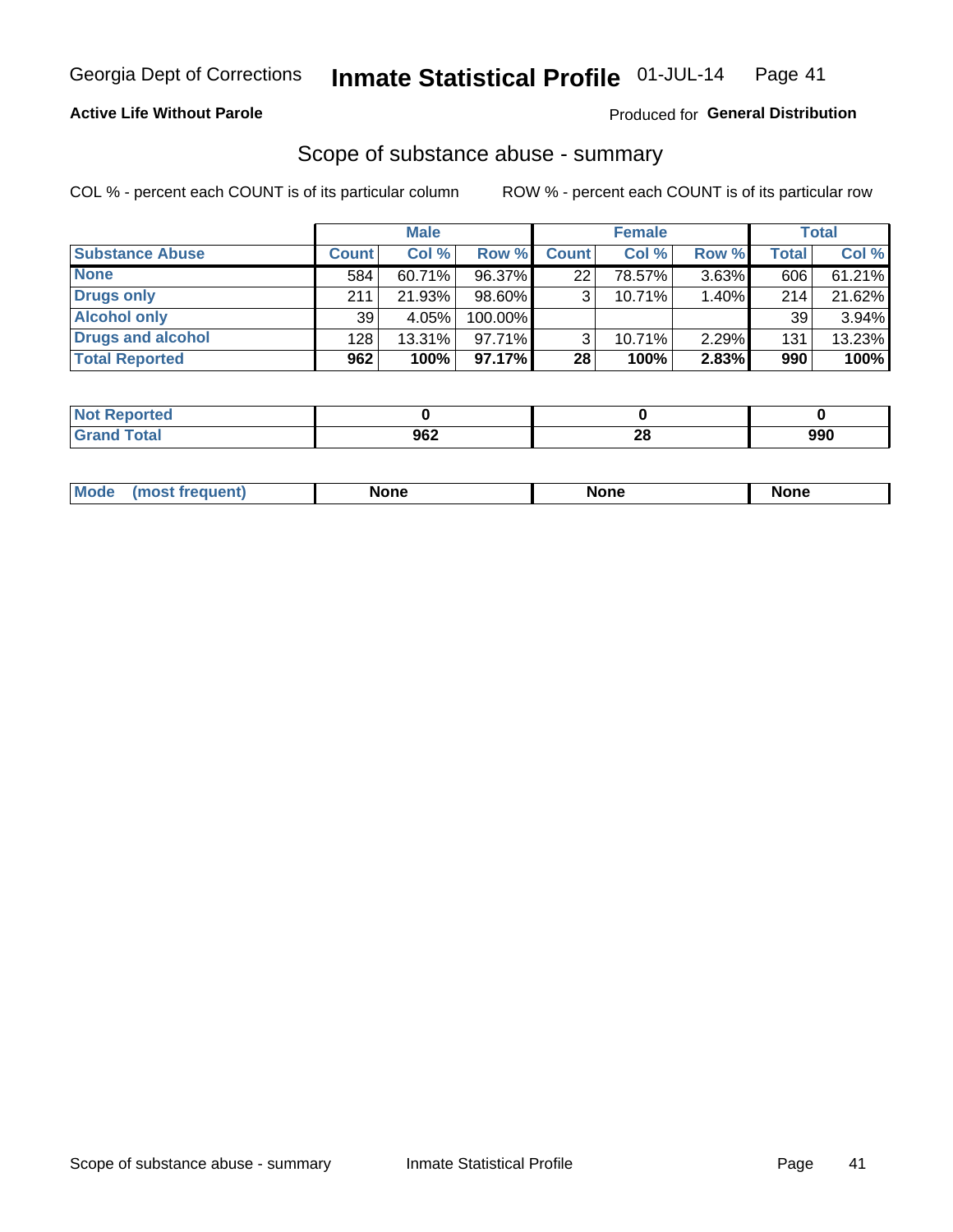## **Active Life Without Parole**

### Produced for General Distribution

## Scope of substance abuse - detail

COL % - percent each COUNT is of its particular column

|                                      |                 | <b>Male</b> |         |              | <b>Female</b> |        |       | <b>Total</b> |
|--------------------------------------|-----------------|-------------|---------|--------------|---------------|--------|-------|--------------|
| <b>Substance Abuse</b>               | <b>Count</b>    | Col %       | Row %   | <b>Count</b> | Col %         | Row %  | Total | Col %        |
| No drug or alcohol problems          | 584             | 60.71%      | 96.37%  | 22           | 78.57%        | 3.63%  | 606   | 61.21%       |
| Drug addiction but no alcohol        | 3               | 0.31%       | 100.00% |              |               |        | 3     | 0.30%        |
| <b>Drug addiction and alcohol</b>    | 3               | 0.31%       | 100.00% |              |               |        | 3     | 0.30%        |
| abuse                                |                 |             |         |              |               |        |       |              |
| <b>Drug addiction and alcoholism</b> |                 | 0.10%       | 100.00% |              |               |        |       | 0.10%        |
| No drug problem but alcohol          | 34              | 3.53%       | 100.00% |              |               |        | 34    | 3.43%        |
| abuse                                |                 |             |         |              |               |        |       |              |
| No drug problem but alcoholism       | 5               | 0.52%       | 100.00% |              |               |        | 5     | 0.51%        |
| Drug experiment but no alcohol       | 119             | 12.37%      | 99.17%  |              | 3.57%         | 0.83%  | 120   | 12.12%       |
| <b>Drug experiment &amp; alcohol</b> | 15 <sub>2</sub> | 1.56%       | 100.00% |              |               |        | 15    | 1.52%        |
| abuse                                |                 |             |         |              |               |        |       |              |
| Drug experiment & alcoholism         | 12              | 1.25%       | 100.00% |              |               |        | 12    | 1.21%        |
| Drug abuse but no alcohol            | 89              | 9.25%       | 97.80%  | 2            | 7.14%         | 2.20%  | 91    | 9.19%        |
| Drug abuse and alcohol abuse         | 83              | 8.63%       | 98.81%  |              | 3.57%         | 1.19%  | 84    | 8.48%        |
| <b>Drug abuse and alcoholism</b>     | 14              | 1.46%       | 87.50%  | 2            | 7.14%         | 12.50% | 16    | 1.62%        |
| <b>Total Reported</b>                | 962             | 100%        | 97.17%  | 28           | 100%          | 2.83%  | 990   | 100%         |

| ported |     |    |     |
|--------|-----|----|-----|
| $\sim$ | 062 | ററ | 990 |
| _____  | JUZ | ZO |     |

| Mode (most frequent) | No drug or alcohol problems No drug or alcohol problems No drug or alcohol |          |
|----------------------|----------------------------------------------------------------------------|----------|
|                      |                                                                            | problems |
|                      |                                                                            |          |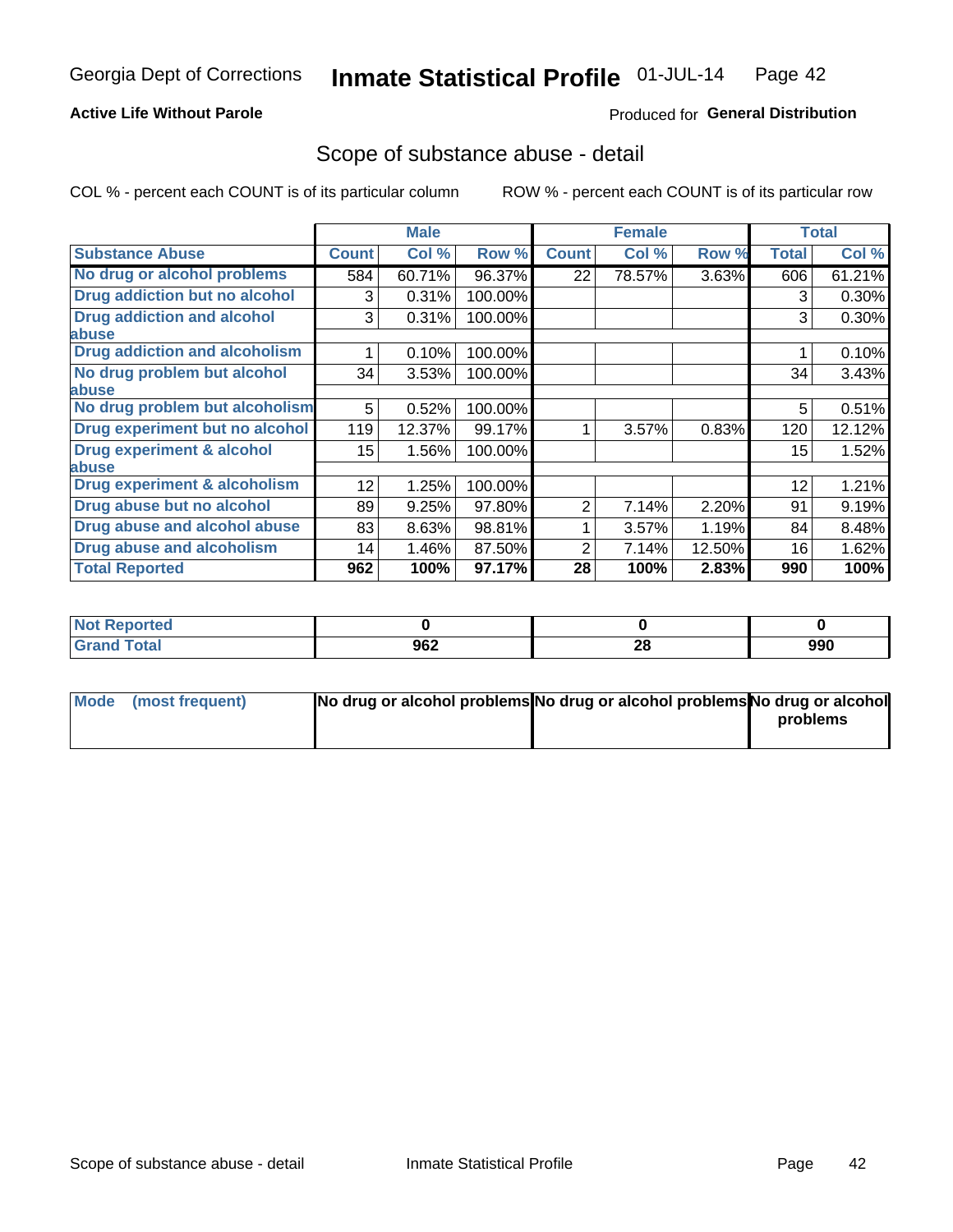#### Inmate Statistical Profile 01-JUL-14 Page 43

### **Active Life Without Parole**

### Produced for General Distribution

## Current / last mental health treatment level

COL % - percent each COUNT is of its particular column

|                                    |              | <b>Male</b> |         |              | <b>Female</b> |          |              | <b>Total</b> |
|------------------------------------|--------------|-------------|---------|--------------|---------------|----------|--------------|--------------|
| <b>Mental Health Treatment Lev</b> | <b>Count</b> | Col %       | Row %   | <b>Count</b> | Col %         | Row %    | <b>Total</b> | Col %        |
| 1 No problem at current time       | 192          | 45.18%      | 97.46%  | 5            | 21.74%        | 2.54%    | 197          | 43.97%       |
| 2 Receiving outpatient             | 160          | 37.65%      | 90.40%  | 17           | 73.91%        | $9.60\%$ | 177          | 39.51%       |
| <b>Treatment</b>                   |              |             |         |              |               |          |              |              |
| 3 Inpatient, moderate              | 58           | 13.65%      | 98.31%  |              | 4.35%         | 1.69%    | 59           | 13.17%       |
| Treatment                          |              |             |         |              |               |          |              |              |
| 4 Inpatient, intensive             | 11           | 2.59%       | 100.00% |              |               |          | 11           | 2.46%        |
| Treatment                          |              |             |         |              |               |          |              |              |
| <b>5 Undergoing crisis</b>         | 4            | 0.94%       | 100.00% |              |               |          | 4            | 0.89%        |
| <b>stabilization</b>               |              |             |         |              |               |          |              |              |
| <b>Total Evaluated</b>             | 425          | 100%        | 94.87%  | 23           | 100%          | 5.13%    | 448          | 100%         |

| uation<br>$\bigcap$<br>had MH<br><b>NAVA</b> | ヒヘラ<br>ວວ. |    | 51C<br>$\sim$ $\sim$ |
|----------------------------------------------|------------|----|----------------------|
|                                              | 962        | ΔU | nnr<br>มมน           |

| Median (middle) | <b>Receiving outpatient</b><br>treatment | <b>Receiving outpatient</b><br>treatment | <b>Receiving</b><br>outpatient<br>treatment |
|-----------------|------------------------------------------|------------------------------------------|---------------------------------------------|
| Mode            | No problem at current time               | <b>Receiving outpatient</b>              | No problem at                               |
| (most frequent) |                                          | treatment                                | current time                                |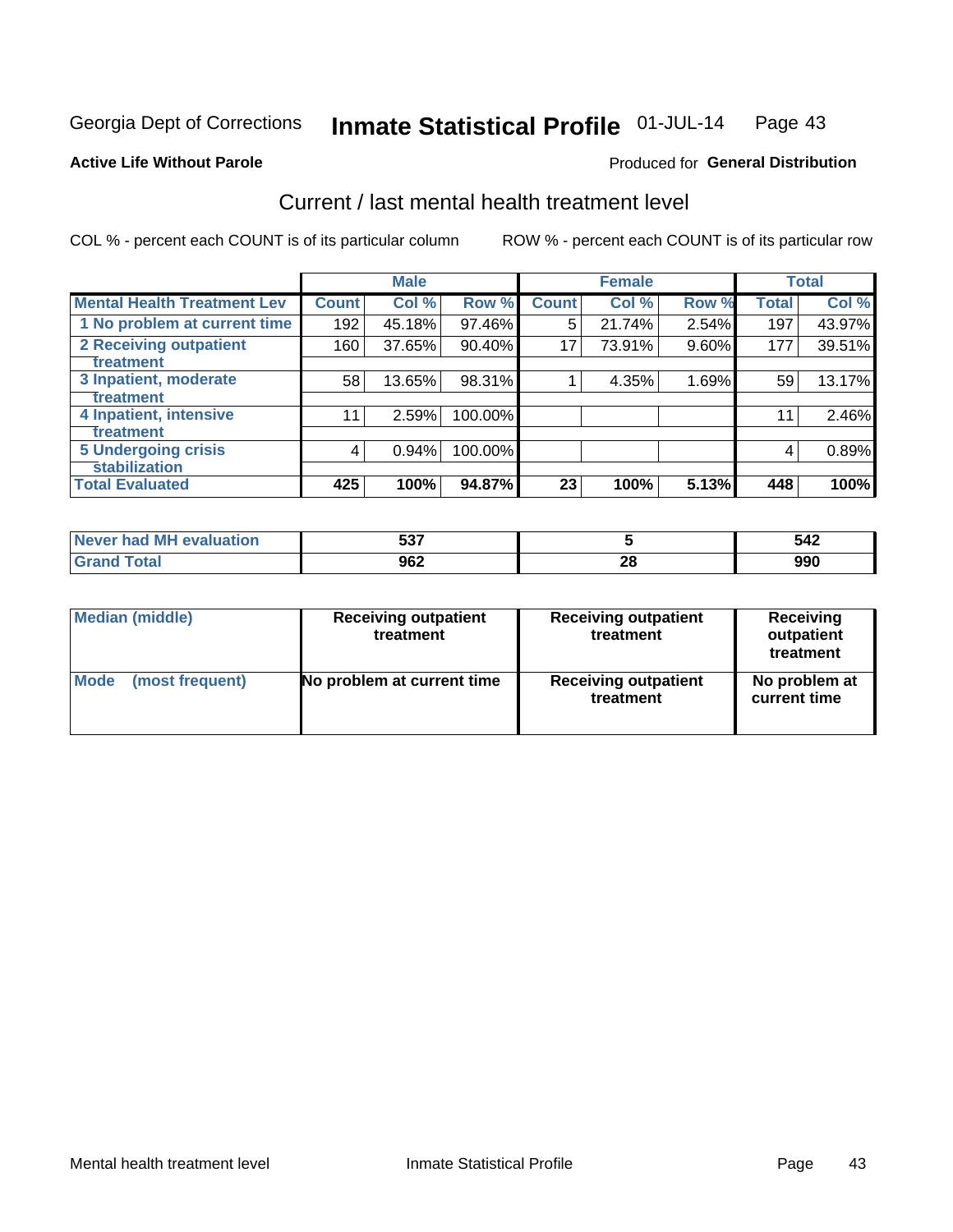#### Inmate Statistical Profile 01-JUL-14 Page 44

## **Active Life Without Parole**

## Produced for General Distribution

## PULHESDWIT medical scale - 'P' overall condition ('P'hysical)

COL % - percent each COUNT is of its particular column

|                                  |                | <b>Male</b> |             |    | <b>Female</b> |          |              | <b>Total</b> |
|----------------------------------|----------------|-------------|-------------|----|---------------|----------|--------------|--------------|
| 'P' Overall Condition            | Count l        | Col %       | Row % Count |    | Col %         | Row %    | <b>Total</b> | Col %        |
| 1 No medical illness             | 648            | 73.55%      | 98.63%      | 9  | 33.33%        | $1.37\%$ | 657          | 72.36%       |
| 2 Well-controlled chronic        | 206            | 23.38%      | 91.96%      | 18 | 66.67%        | 8.04%    | 224          | 24.67%       |
| <b>illness</b>                   |                |             |             |    |               |          |              |              |
| 3 Poorly-controlled chronic      | 24             | 2.72%       | 100.00%     |    |               |          | 24           | 2.64%        |
| <b>illness</b>                   |                |             |             |    |               |          |              |              |
| 4 Significant problems requiring | 3 <sup>1</sup> | 0.34%       | 100.00%     |    |               |          | 3            | 0.33%        |
| special housing                  |                |             |             |    |               |          |              |              |
| <b>Total Reported</b>            | 881            | 100%        | 97.03%      | 27 | 100%          | 2.97%    | 908          | 100%         |

|           |                          | $\mathbf{a}$<br><u>uz</u> |
|-----------|--------------------------|---------------------------|
| ററ<br>JUZ | $\sim$<br>$\overline{ }$ | 990                       |

| <b>Mode</b> | (most frequent) | 1 No medical illness | 2 Well-controlled chronic<br>illness | 1 No medical<br>illness |
|-------------|-----------------|----------------------|--------------------------------------|-------------------------|
|-------------|-----------------|----------------------|--------------------------------------|-------------------------|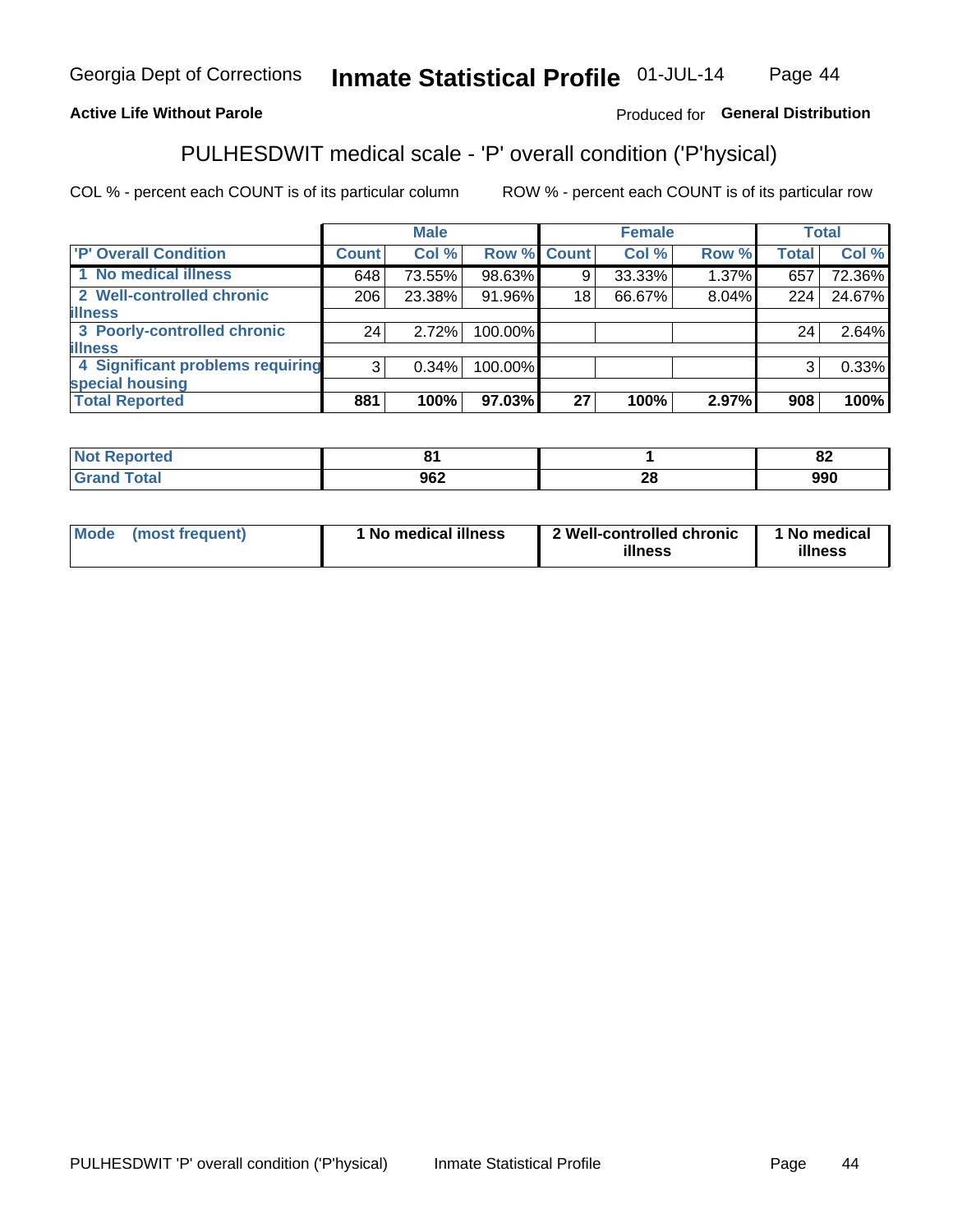### **Active Life Without Parole**

## Produced for General Distribution

## PULHESDWIT medical scale - 'U' upper body

COL % - percent each COUNT is of its particular column

|                              |              | <b>Male</b> |         |              | <b>Female</b> |       |              | <b>Total</b> |
|------------------------------|--------------|-------------|---------|--------------|---------------|-------|--------------|--------------|
| <b>U' Upper Body</b>         | <b>Count</b> | Col %       | Row %   | <b>Count</b> | Col %         | Row % | <b>Total</b> | Col %        |
| 1 Upper bones, joints,       | 827          | 94.19%      | 97.07%  | 25           | 92.59%        | 2.93% | 852          | 94.14%       |
| muscles all OK               |              |             |         |              |               |       |              |              |
| 2 One or both arms minimally | 41           | 4.67%       | 95.35%  | 2            | 7.41%         | 4.65% | 43           | 4.75%        |
| limited                      |              |             |         |              |               |       |              |              |
| 3 One or both arms           | 9            | 1.03%       | 100.00% |              |               |       | 9            | 0.99%        |
| moderately limited           |              |             |         |              |               |       |              |              |
| 4 One arm disabled,          |              | 0.11%       | 100.00% |              |               |       |              | 0.11%        |
| paralyzed, or amputated      |              |             |         |              |               |       |              |              |
| <b>Total Reported</b>        | 878          | 100%        | 97.02%  | 27           | 100%          | 2.98% | 905          | 100%         |

| <b>Not Reported</b>              | Ω£  |         | $\mathbf{a}$<br>u. |
|----------------------------------|-----|---------|--------------------|
| <b>Total</b><br>Grar<br>ا الله ا | 962 | ഹ<br>∠o | 990                |

|  | Mode (most frequent) | 1 Upper bones, joints,<br>muscles all OK | 1 Upper bones, joints,<br>muscles all OK | 1 Upper bones,<br>ljoints, muscles all<br>ΟK |
|--|----------------------|------------------------------------------|------------------------------------------|----------------------------------------------|
|--|----------------------|------------------------------------------|------------------------------------------|----------------------------------------------|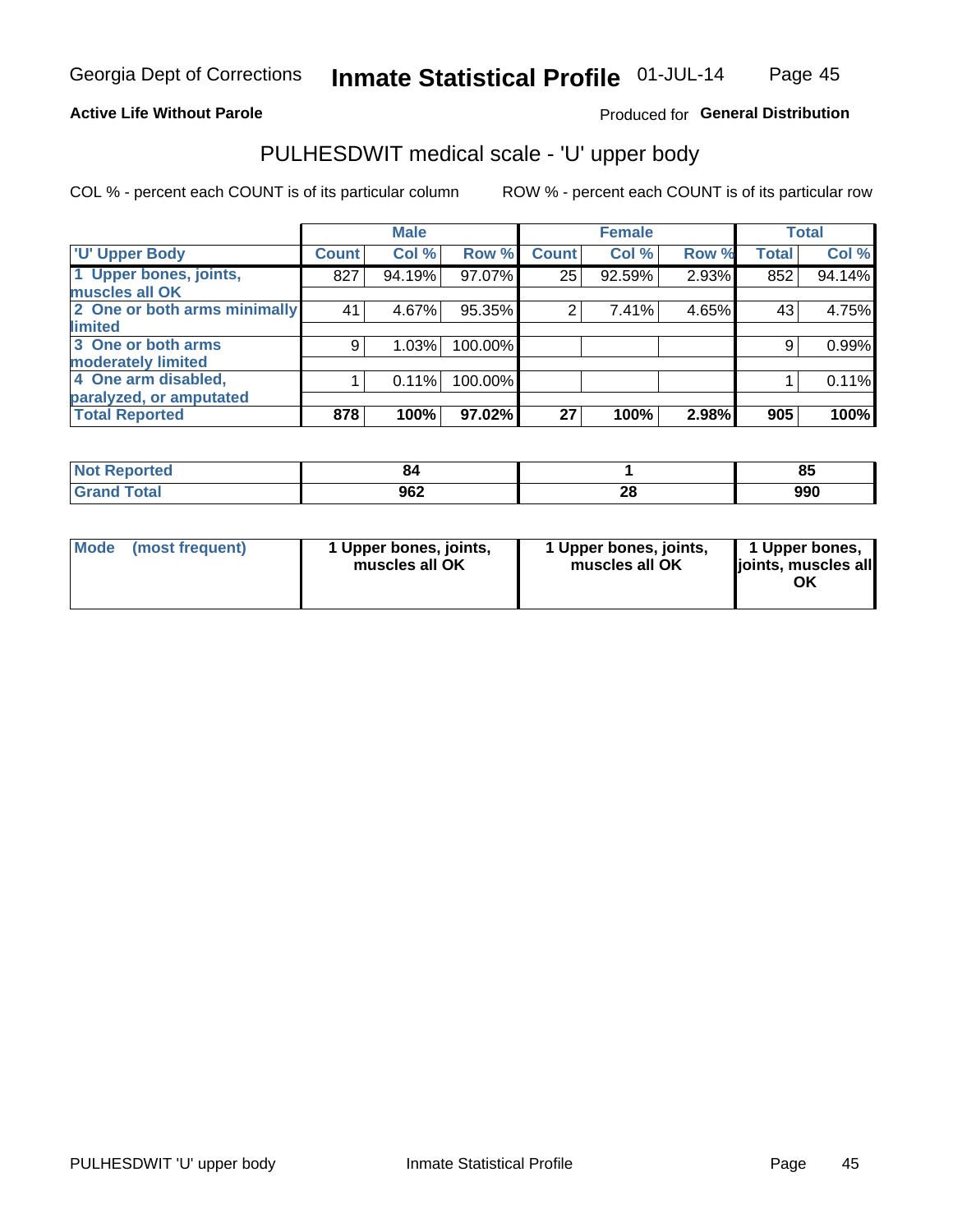### **Active Life Without Parole**

## Produced for General Distribution

## PULHESDWIT medical scale - 'L' lower body

COL % - percent each COUNT is of its particular column

|                                | <b>Male</b> |              | <b>Female</b>                                             |       |                 | <b>Total</b> |
|--------------------------------|-------------|--------------|-----------------------------------------------------------|-------|-----------------|--------------|
| <b>Count</b>                   | Col%        | <b>Count</b> | Col %                                                     | Row % | <b>Total</b>    | Col %        |
| 759                            | 86.55%      | 25           | 92.59%                                                    |       | 784             | 86.73%       |
|                                |             |              |                                                           |       |                 |              |
| 101                            | 11.52%      | 2            | 7.41%                                                     | 1.94% | 103             | 11.39%       |
|                                |             |              |                                                           |       |                 |              |
| 16                             | 1.82%       |              |                                                           |       | 16 <sub>1</sub> | 1.77%        |
|                                |             |              |                                                           |       |                 |              |
| 4 One leg disabled, paralyzed, | 0.11%       |              |                                                           |       |                 | 0.11%        |
|                                |             |              |                                                           |       |                 |              |
| 877                            | 100%        | 27           | 100%                                                      | 2.99% | 904             | 100%         |
|                                |             |              | Row %<br>96.81%<br>98.06%<br>100.00%<br>100.00%<br>97.01% |       |                 | 3.19%        |

| <b>Not Reported</b>      | nг<br>uu |         | 86  |
|--------------------------|----------|---------|-----|
| <b>Total</b><br>ا الله ا | 962      | ጣ<br>20 | 990 |

| Mode | (most frequent) | 1 Lower bones, joints,<br>muscles all OK | 1 Lower bones, joints,<br>muscles all OK | 1 Lower bones,<br>ljoints, muscles all<br>ΟK |
|------|-----------------|------------------------------------------|------------------------------------------|----------------------------------------------|
|------|-----------------|------------------------------------------|------------------------------------------|----------------------------------------------|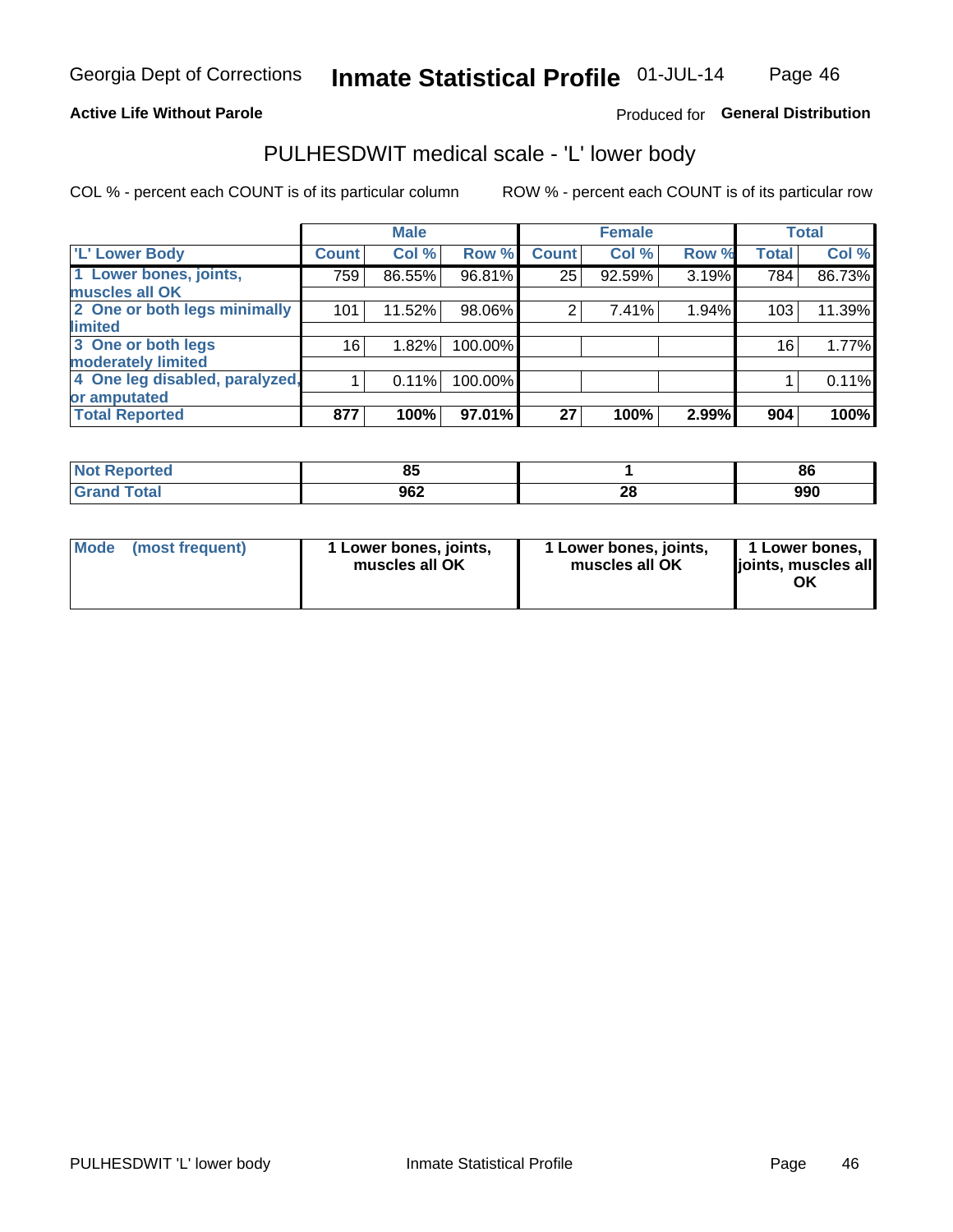### **Active Life Without Parole**

## **Produced for General Distribution**

## PULHESDWIT medical scale - 'H' hearing

COL % - percent each COUNT is of its particular column

|                                                               |                 | <b>Male</b> |             |    | <b>Female</b> |       | <b>Total</b> |        |
|---------------------------------------------------------------|-----------------|-------------|-------------|----|---------------|-------|--------------|--------|
| <b>H'</b> Hearing                                             | <b>Count</b>    | Col %       | Row % Count |    | Col%          | Row % | <b>Total</b> | Col %  |
| 1 Normal hearing both ears                                    | 861             | 98.40%      | 96.96%      | 27 | 100.00%       | 3.04% | 888          | 98.45% |
| 2 Some loss in one ear with<br>other OK, or mild loss in both | 10 <sup>1</sup> | 1.14%       | 100.00%     |    |               |       | 10           | 1.11%  |
| 3 Total loss in one ear with<br>mild loss in other            |                 | 0.46%       | 100.00%     |    |               |       |              | 0.44%  |
| <b>Total Reported</b>                                         | 875             | 100%        | 97.01%      | 27 | 100%          | 2.99% | 902          | 100%   |

| rted   | --               |          | 88  |
|--------|------------------|----------|-----|
| $\sim$ | <b>000</b><br>שע | n,<br>ZС | 990 |

| Mode (most frequent) | 1 Normal hearing both ears 1 Normal hearing both ears 1 Normal hearing | both ears |
|----------------------|------------------------------------------------------------------------|-----------|
|                      |                                                                        |           |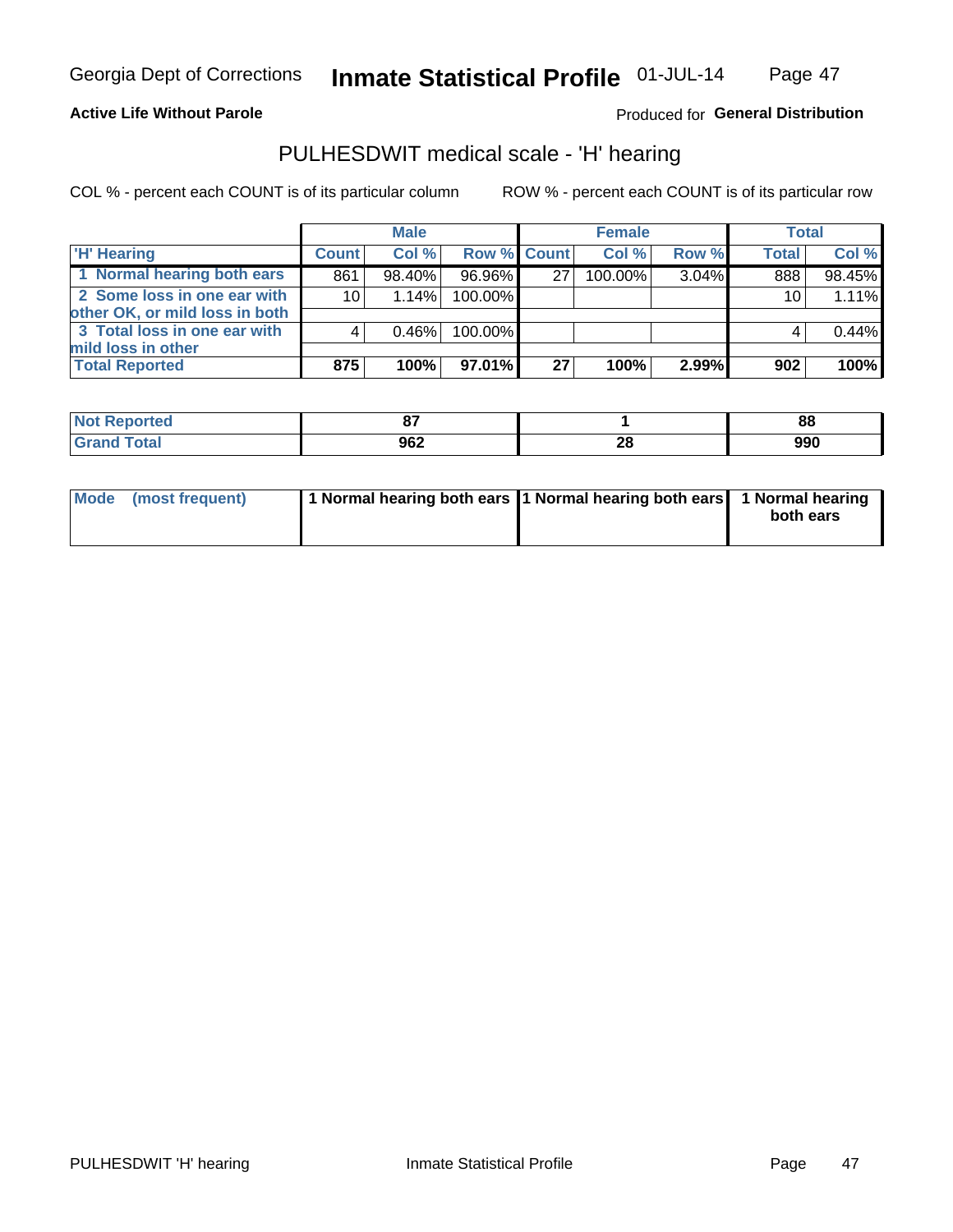**Active Life Without Parole** 

### Produced for General Distribution

## PULHESDWIT medical scale - 'E' vision

COL % - percent each COUNT is of its particular column

|                                |              | <b>Male</b> |             |    | <b>Female</b> |        |              | <b>Total</b> |
|--------------------------------|--------------|-------------|-------------|----|---------------|--------|--------------|--------------|
| 'E' Vision                     | <b>Count</b> | Col %       | Row % Count |    | Col %         | Row %  | <b>Total</b> | Col %        |
| 1 Correctable to 20/40 in both | 610          | 73.49%      | 98.23%      | 11 | 40.74%        | 1.77%  | 621          | 72.46%       |
| eyes                           |              |             |             |    |               |        |              |              |
| 2 Correctable to 20/70 in one  | 192          | 23.13%      | 94.12%      | 12 | 44.44%        | 5.88%  | 204          | 23.80%       |
| eye, may be blind in other     |              |             |             |    |               |        |              |              |
| 3 Correctable to 20/200 in one | 23           | 2.77%       | 88.46%      | 3  | 11.11%        | 11.54% | 26           | 3.03%        |
| eye, may be blind in other     |              |             |             |    |               |        |              |              |
| 4 One eye not correctable to   | 5            | 0.60%       | 83.33%      |    | 3.70%         | 16.67% | 6            | 0.70%        |
| 20/200, other may be blind     |              |             |             |    |               |        |              |              |
| <b>Total Reported</b>          | 830          | 100%        | 96.85%      | 27 | 100%          | 3.15%  | 857          | 100%         |

| ాorted | 422      |         | ה הו |
|--------|----------|---------|------|
| NO     | <b>_</b> |         | 199  |
| Total  | 962      | ഹ<br>ZO | 990  |

| Mode (most frequent) | 1 Correctable to 20/40 in both 2 Correctable to 20/70 in one 1 Correctable to |                                               |  |
|----------------------|-------------------------------------------------------------------------------|-----------------------------------------------|--|
|                      | eves                                                                          | eye, may be blind in other 20/40 in both eyes |  |
|                      |                                                                               |                                               |  |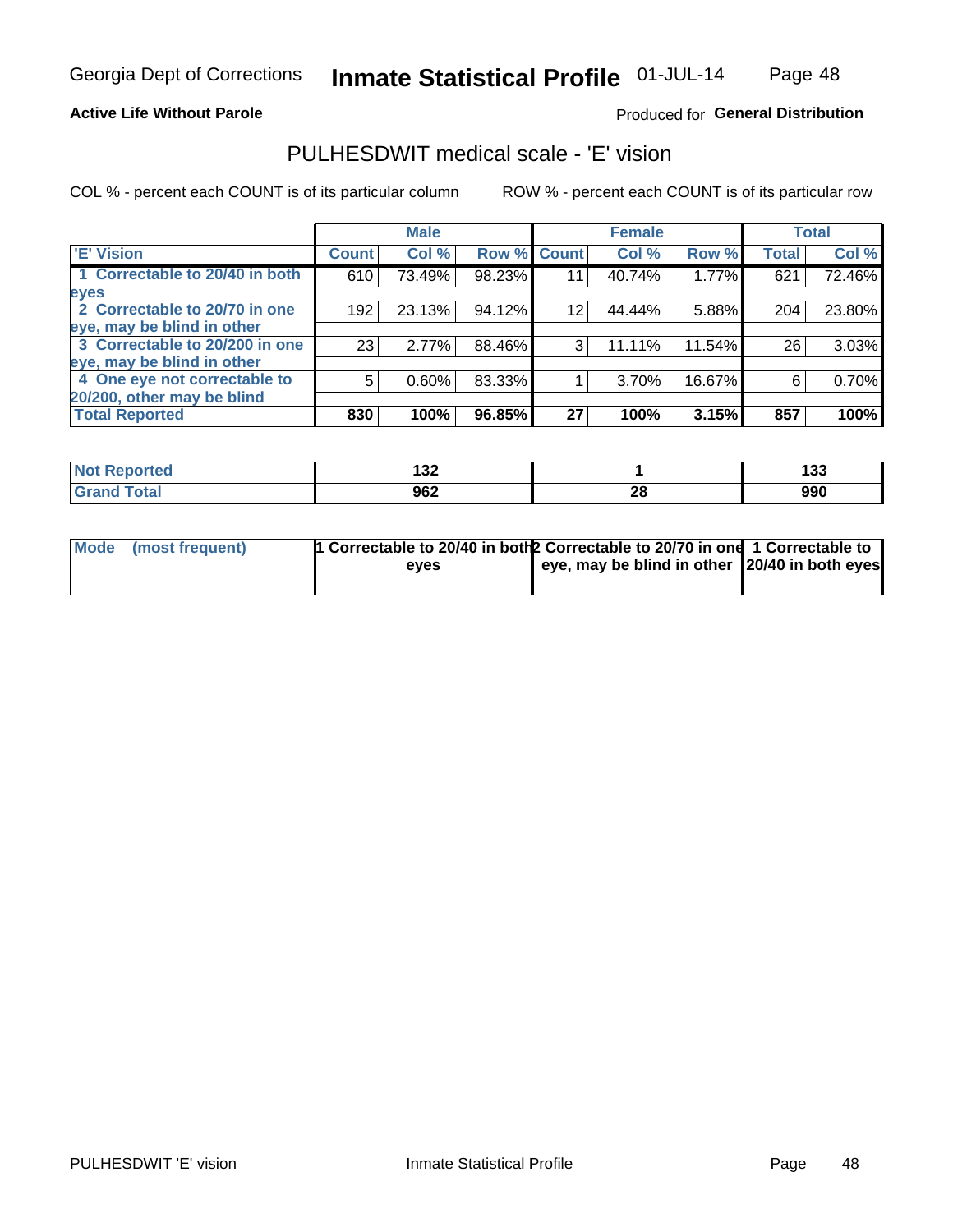### **Active Life Without Parole**

## Produced for General Distribution

## PULHESDWIT medical scale - 'S' pSychiatric

COL % - percent each COUNT is of its particular column

|                                        |              | <b>Male</b> |         |             | <b>Female</b> |       |              | <b>Total</b> |
|----------------------------------------|--------------|-------------|---------|-------------|---------------|-------|--------------|--------------|
| 'S' pSychiatric                        | <b>Count</b> | Col %       |         | Row % Count | Col %         | Row % | <b>Total</b> | Col %        |
| 1 No impairment or disorders           | 706          | 81.06%      | 98.88%  | 8           | 44.44%        | 1.12% | 714          | 80.31%       |
| 2 Stable, or in remission, or          | 119          | 13.66%      | 92.97%  | 9           | 50.00%        | 7.03% | 128          | 14.40%       |
| mild impairment or retardation         |              |             |         |             |               |       |              |              |
| 3 Requires moderate inpatient          | 37           | 4.25%       | 97.37%  |             | 5.56%         | 2.63% | 38           | 4.27%        |
| treatment                              |              |             |         |             |               |       |              |              |
| 4 Requires intensive inpatient         | 8            | 0.92%       | 100.00% |             |               |       | 8            | 0.90%        |
| treatment                              |              |             |         |             |               |       |              |              |
| <b>5 Requires Crisis Stabilization</b> |              | 0.11%       | 100.00% |             |               |       |              | 0.11%        |
| Unit (CSU) inpatient care              |              |             |         |             |               |       |              |              |
| <b>Total Reported</b>                  | 871          | 100%        | 97.98%  | 18          | 100%          | 2.02% | 889          | 100%         |

| norted<br>NOT<br>Renoi |     | IU.      | A N,<br>1 V I |
|------------------------|-----|----------|---------------|
| <b>Total</b>           | 962 | n.<br>40 | 990           |

| Mode (most frequent) | <b>1 No impairment or disorders</b> 2 Stable, or in remission, 11 No impairment or |                       |           |
|----------------------|------------------------------------------------------------------------------------|-----------------------|-----------|
|                      |                                                                                    | or mild impairment or | disorders |
|                      |                                                                                    | retardation           |           |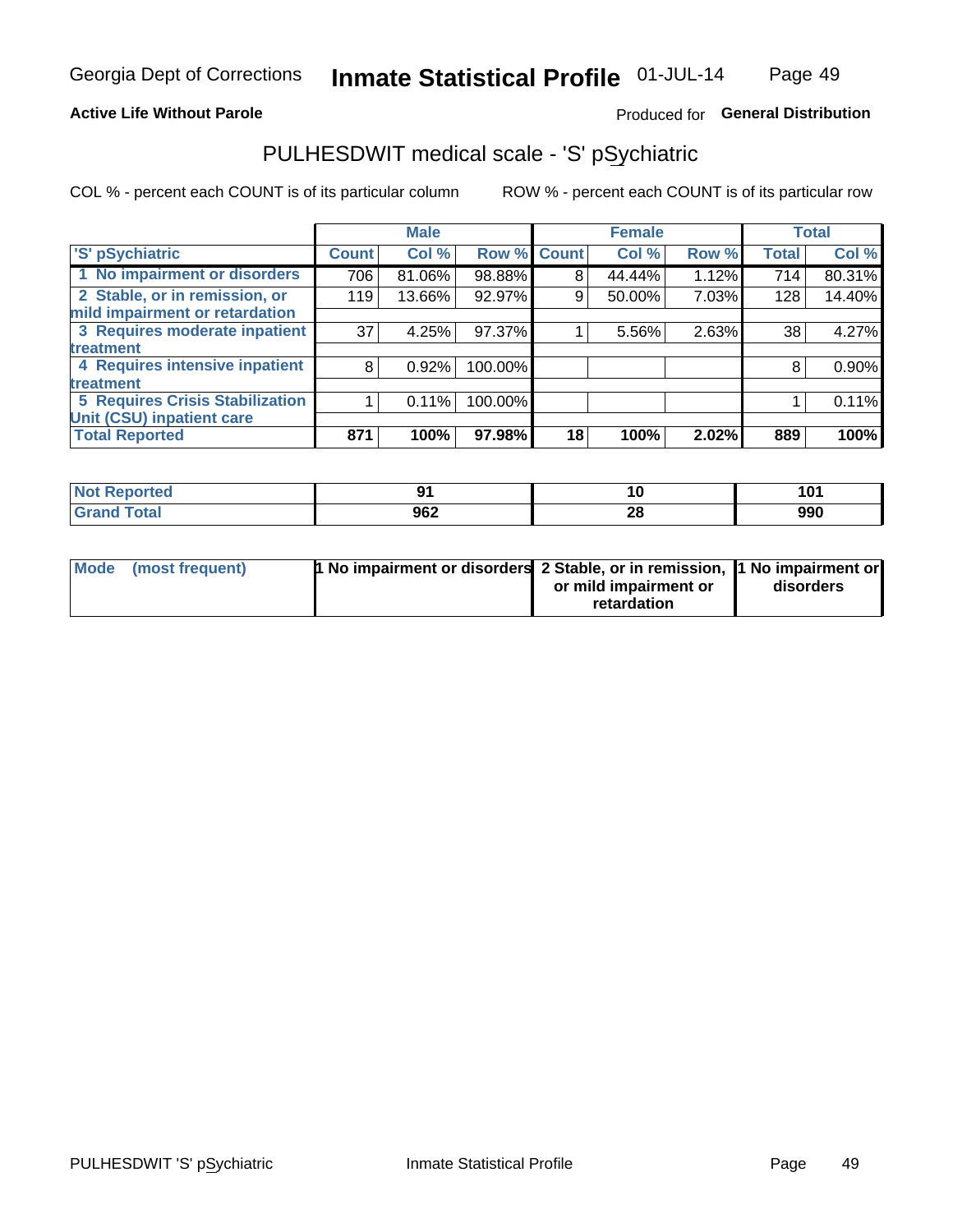### **Active Life Without Parole**

## Produced for General Distribution

## PULHESDWIT medical scale - 'D' dental

COL % - percent each COUNT is of its particular column

|                                 |              | <b>Male</b> |             |    | <b>Female</b> |       |              | <b>Total</b> |
|---------------------------------|--------------|-------------|-------------|----|---------------|-------|--------------|--------------|
| 'D' Dental                      | <b>Count</b> | Col %       | Row % Count |    | Col %         | Row % | <b>Total</b> | Col %        |
| 1 Minimal routine dental health | 608          | 74.42%      | 97.59%      | 15 | 78.95%        | 2.41% | 623          | 74.52%       |
| <b>needs</b>                    |              |             |             |    |               |       |              |              |
| 2 Moderate cavities and/or gum  | 180          | 22.03%      | 97.83%      |    | 21.05%        | 2.17% | 184          | 22.01%       |
| disease                         |              |             |             |    |               |       |              |              |
| 3 Extensive gum disease         | 29           | 3.55%       | 100.00%     |    |               |       | 29           | 3.47%        |
| and/or widespread decay         |              |             |             |    |               |       |              |              |
| <b>Total Reported</b>           | 817          | 100%        | 97.73%      | 19 | 100%          | 2.27% | 836          | 100%         |

| rted<br><b>NOT</b><br>. | $\overline{AB}$<br>- - |          |     |
|-------------------------|------------------------|----------|-----|
|                         | 962                    | ኅር<br>40 | 990 |

| <b>Mode</b>     | Minimal routine dental | 1 Minimal routine dental 1 Minimal routine | dental health |
|-----------------|------------------------|--------------------------------------------|---------------|
| (most frequent) | health needs           | health needs                               | needs         |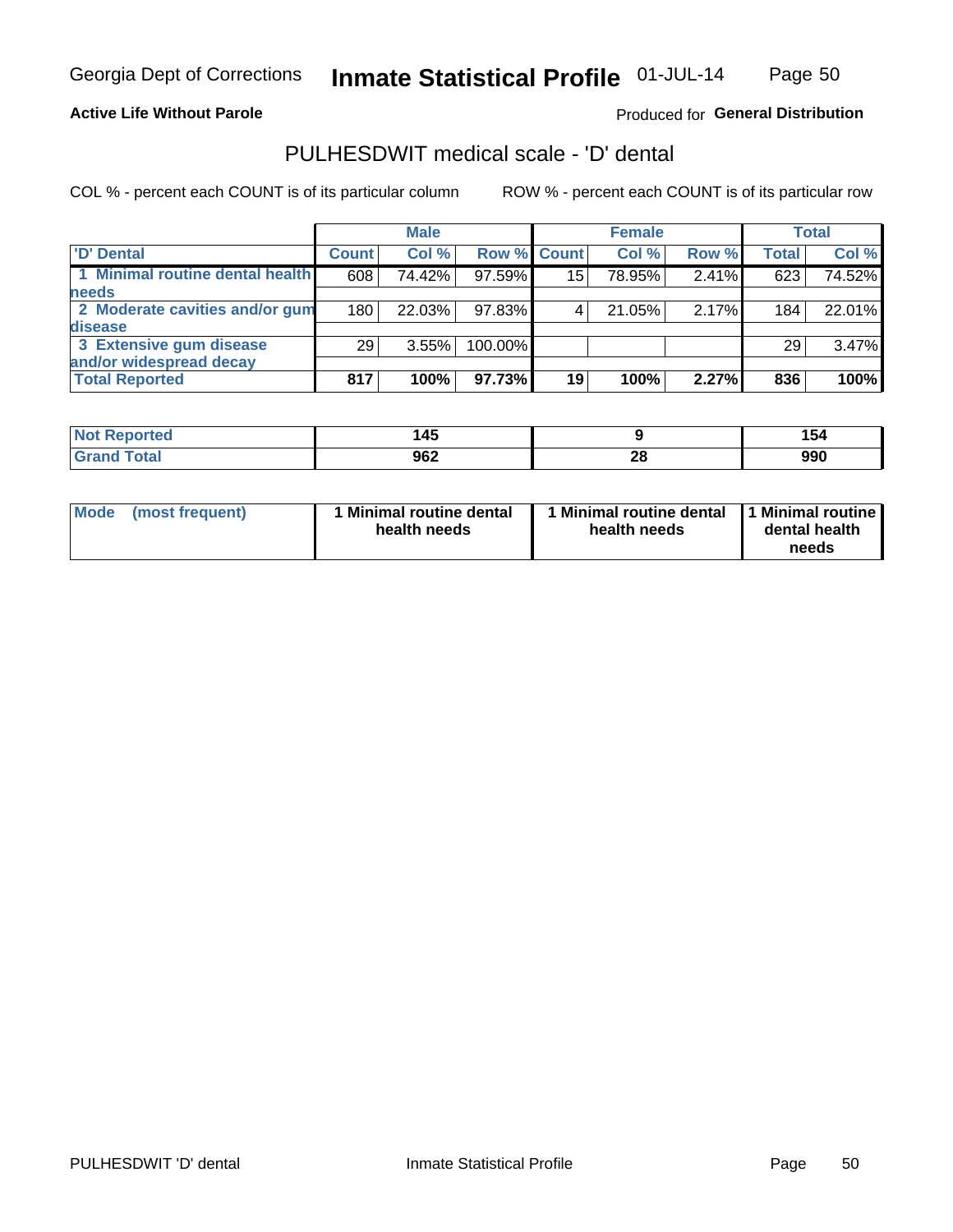### **Active Life Without Parole**

## Produced for General Distribution

## PULHESDWIT medical scale - 'W' work ability

COL % - percent each COUNT is of its particular column

|                                 |              | <b>Male</b> |         |             | <b>Female</b> |       |              | <b>Total</b> |
|---------------------------------|--------------|-------------|---------|-------------|---------------|-------|--------------|--------------|
| <b>W' work ability</b>          | <b>Count</b> | Col %       |         | Row % Count | Col %         | Row % | <b>Total</b> | Col %        |
| 1 Unrestricted work or activity | 713          | 81.30%      | 97.67%  | 17          | 62.96%        | 2.33% | 730          | 80.75%       |
| 2 Minor restrictions on type of | 124          | 14.14%      | 92.54%  | 10          | 37.04%        | 7.46% | 134          | 14.82%       |
| <b>work</b>                     |              |             |         |             |               |       |              |              |
| 3 Moderate restrictions on type | 27           | $3.08\%$    | 100.00% |             |               |       | 27           | 2.99%        |
| lof work                        |              |             |         |             |               |       |              |              |
| 4 Major restrictions on type of | 9            | 1.03%       | 100.00% |             |               |       | 9            | 1.00%        |
| <b>work</b>                     |              |             |         |             |               |       |              |              |
| 5 Cannot work under any         | 4            | 0.46%       | 100.00% |             |               |       | 4            | 0.44%        |
| <b>circumstances</b>            |              |             |         |             |               |       |              |              |
| <b>Total Reported</b>           | 877          | 100%        | 97.01%  | 27          | 100%          | 2.99% | 904          | 100%         |

| <b>Not Reported</b>   | o.  |         | 86  |
|-----------------------|-----|---------|-----|
| Total<br><b>Grand</b> | 962 | ጣ<br>∠∪ | 990 |

| <b>Mode</b>     | 1 Unrestricted work or | 1 Unrestricted work or | 1 Unrestricted   |
|-----------------|------------------------|------------------------|------------------|
| (most frequent) | activity               | activity               | work or activity |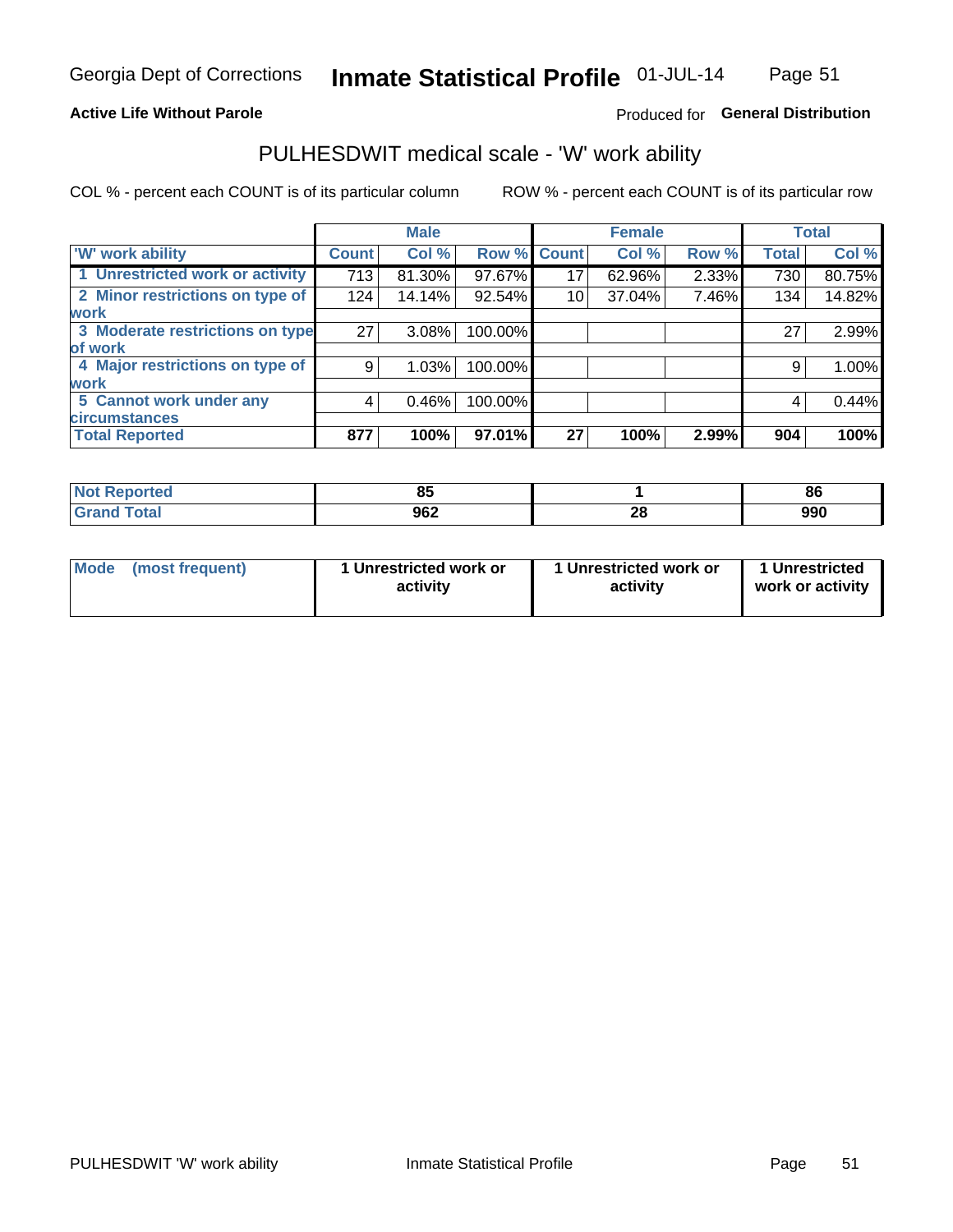## **Active Life Without Parole**

## Produced for General Distribution

## PULHESDWIT medical scale - 'I' impairment

|              | <b>Male</b> |        |        | <b>Female</b>                                           |       |              | <b>Total</b>   |
|--------------|-------------|--------|--------|---------------------------------------------------------|-------|--------------|----------------|
| <b>Count</b> | Col %       |        |        | Col %                                                   |       | <b>Total</b> | Col %          |
| 868          | 98.97%      | 96.98% | 27     | 100.00%                                                 |       | 895          | 99.00%         |
| 5            | 0.57%       |        |        |                                                         |       | 5            | 0.55%          |
| 2            | 0.23%       |        |        |                                                         |       | 2            | 0.22%          |
|              | 0.11%       |        |        |                                                         |       |              | 0.11%          |
|              | 0.11%       |        |        |                                                         |       |              | 0.11%          |
| 877          | 100%        |        | 27     |                                                         | 2.99% | 904          | 100%           |
|              |             |        | 97.01% | Row % Count<br>100.00%<br>100.00%<br>100.00%<br>100.00% | 100%  |              | Row %<br>3.02% |

| <b>Reported</b><br><b>NOT</b> | $\mathbf{a}$<br>οü |         | 86  |
|-------------------------------|--------------------|---------|-----|
| <b>Total</b><br>na            | 962                | ഹ<br>۷Q | 990 |

| <b>Mode</b> | (most frequent) | 1 No impairments or<br>disabilities | 1 No impairments or<br>disabilities | 1 1 No impairments<br>or disabilities |
|-------------|-----------------|-------------------------------------|-------------------------------------|---------------------------------------|
|-------------|-----------------|-------------------------------------|-------------------------------------|---------------------------------------|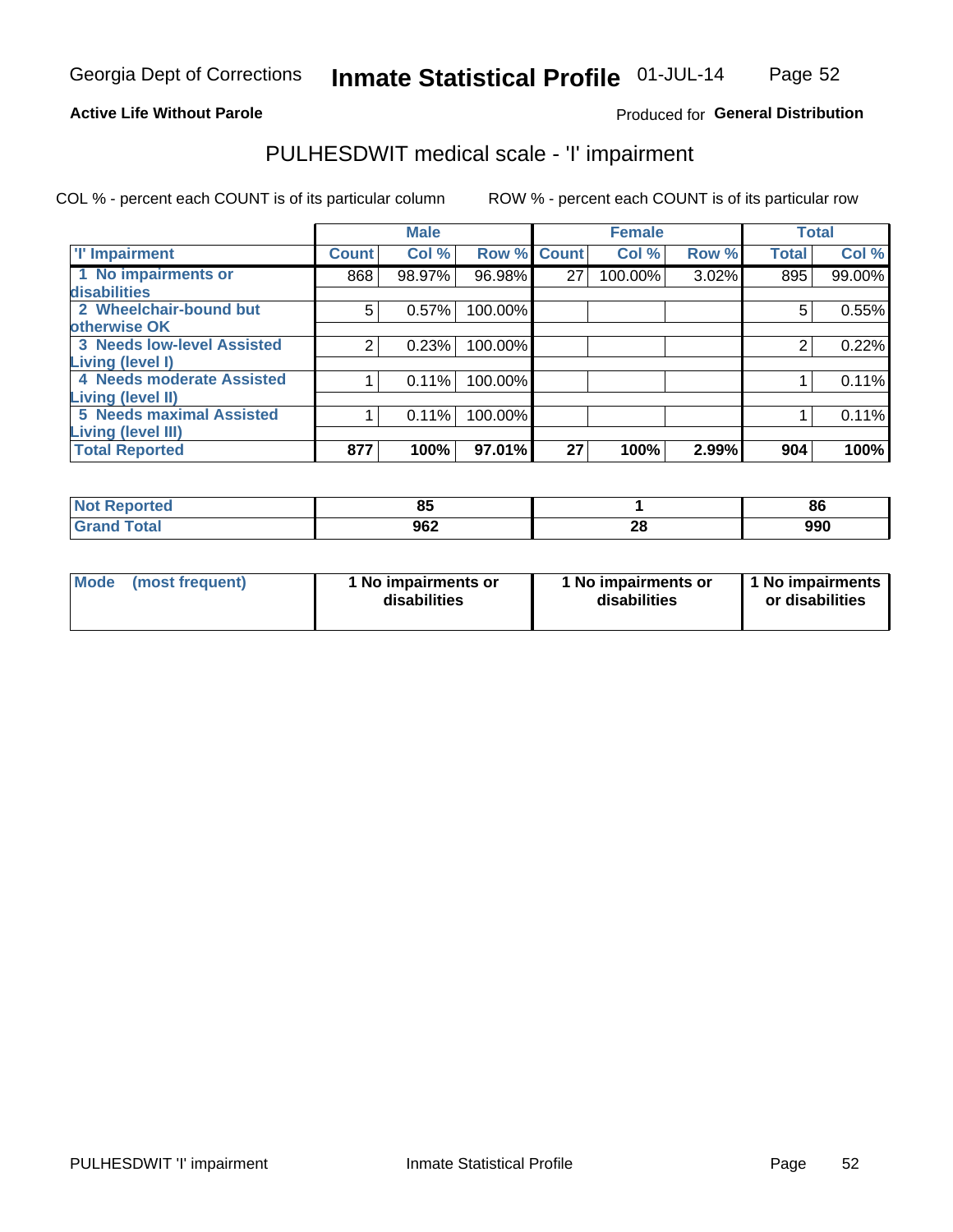### **Active Life Without Parole**

### Produced fo General Distribution

## PULHESDWIT medical scale - 'T' transportability

COL % - percent each COUNT is of its particular column

ROW % - percent each COUNT is of its particular row

|                             |              | <b>Male</b> |             |    | <b>Female</b> |       |              | <b>Total</b> |
|-----------------------------|--------------|-------------|-------------|----|---------------|-------|--------------|--------------|
| <b>T' Transportability</b>  | <b>Count</b> | Col %       | Row % Count |    | Col %         | Row % | <b>Total</b> | Col %        |
| 1 Can be transported in any | 875          | 99.32%      | 97.01%      | 27 | 100.00%       | 2.99% | 902          | 99.34%       |
| ordinary approved vehicle   |              |             |             |    |               |       |              |              |
| 2 Wheelchair-bound, not     |              | 0.11%       | 100.00%     |    |               |       |              | 0.11%        |
| needing special vehicle     |              |             |             |    |               |       |              |              |
| 5 Requires ambulance        | 5            | 0.57%       | 100.00%     |    |               |       |              | 0.55%        |
| transport                   |              |             |             |    |               |       |              |              |
| <b>Total Reported</b>       | 881          | 100%        | 97.03%      | 27 | 100%          | 2.97% | 908          | 100%         |

| Reported     | n.<br>. |          | o-<br>OZ. |
|--------------|---------|----------|-----------|
| <b>Total</b> | 962     | ኅር<br>ZO | 990       |

| Mode (most frequent) | 1 Can be transported in any 1 Can be transported in any | ordinary approved vehicle   ordinary approved vehicle   transported in any | 1 Can be<br>ordinary approved<br>vehicle |
|----------------------|---------------------------------------------------------|----------------------------------------------------------------------------|------------------------------------------|
|                      |                                                         |                                                                            |                                          |

**Inmate Statistical Profile**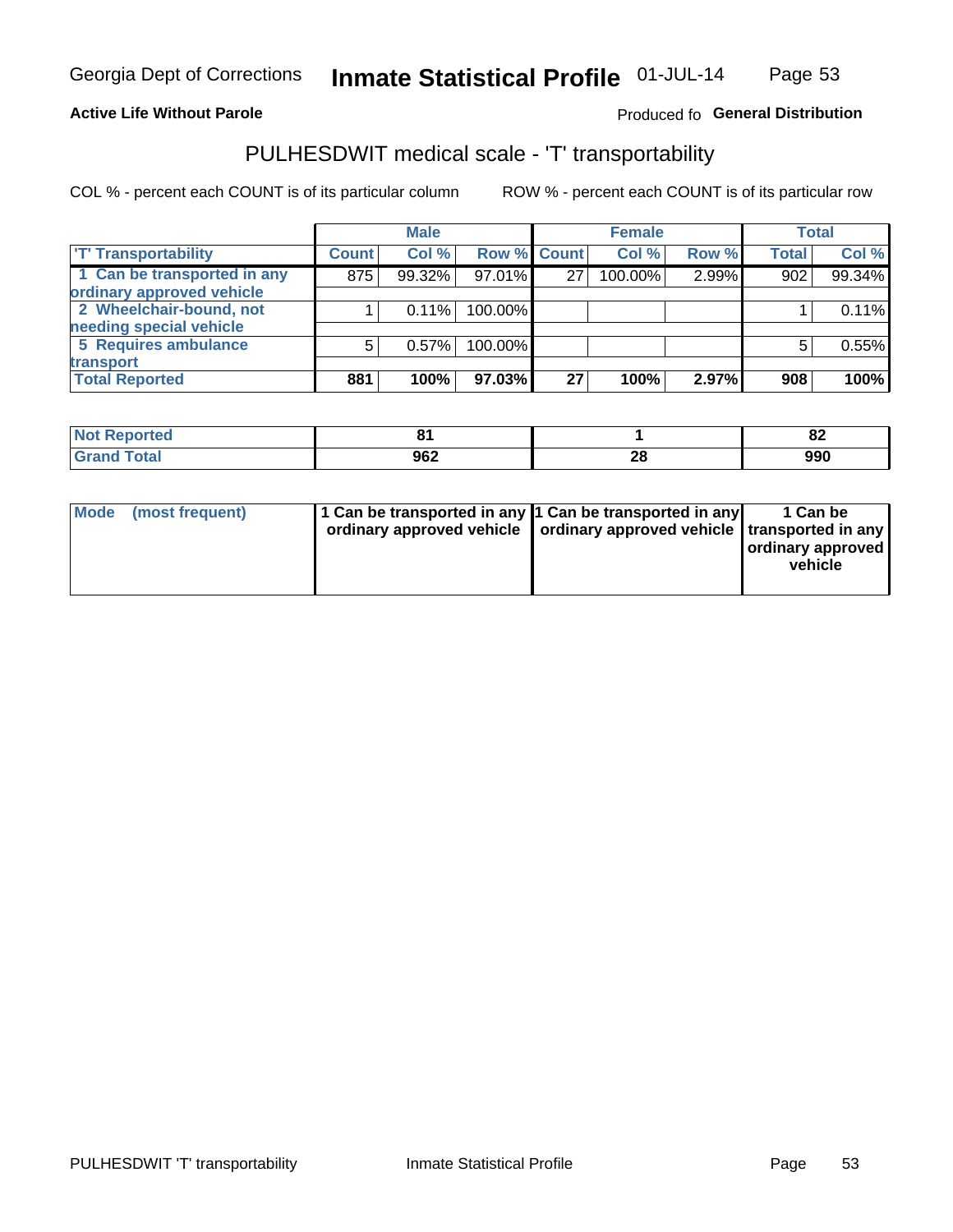## **Active Life Without Parole**

## Produced for General Distribution

## Criminality in family, self-reported

COL % - percent each COUNT is of its particular column

|                              |              | <b>Male</b> |           |                 | <b>Female</b> |          |       | Total           |
|------------------------------|--------------|-------------|-----------|-----------------|---------------|----------|-------|-----------------|
| <b>Criminality In Family</b> | <b>Count</b> | Col %       | Row %     | <b>Count</b>    | Col %         | Row %    | Total | Col %           |
| Yes, criminality in family   | 164          | 28.08%      | $97.04\%$ | 5               | 50.00%        | $2.96\%$ | 169   | 28.45%          |
| No criminality in family     | 420'         | 71.92%      | 98.82%    | 5               | 50.00%        | 1.18%    | 425   | 71.55% <b>I</b> |
| <b>Total Reported</b>        | 584          | 100%        | $98.32\%$ | 10 <sup>1</sup> | 100%          | 1.68%    | 594   | 100%            |

| <b>Not Reported</b> | 270<br>ა / 0 |         | 396 |
|---------------------|--------------|---------|-----|
| <b>Total</b>        | 962          | ഹ<br>20 | 990 |

|  | Mode (most frequent) | No criminality in family | Yes, criminality in family | No criminality in<br>family |
|--|----------------------|--------------------------|----------------------------|-----------------------------|
|--|----------------------|--------------------------|----------------------------|-----------------------------|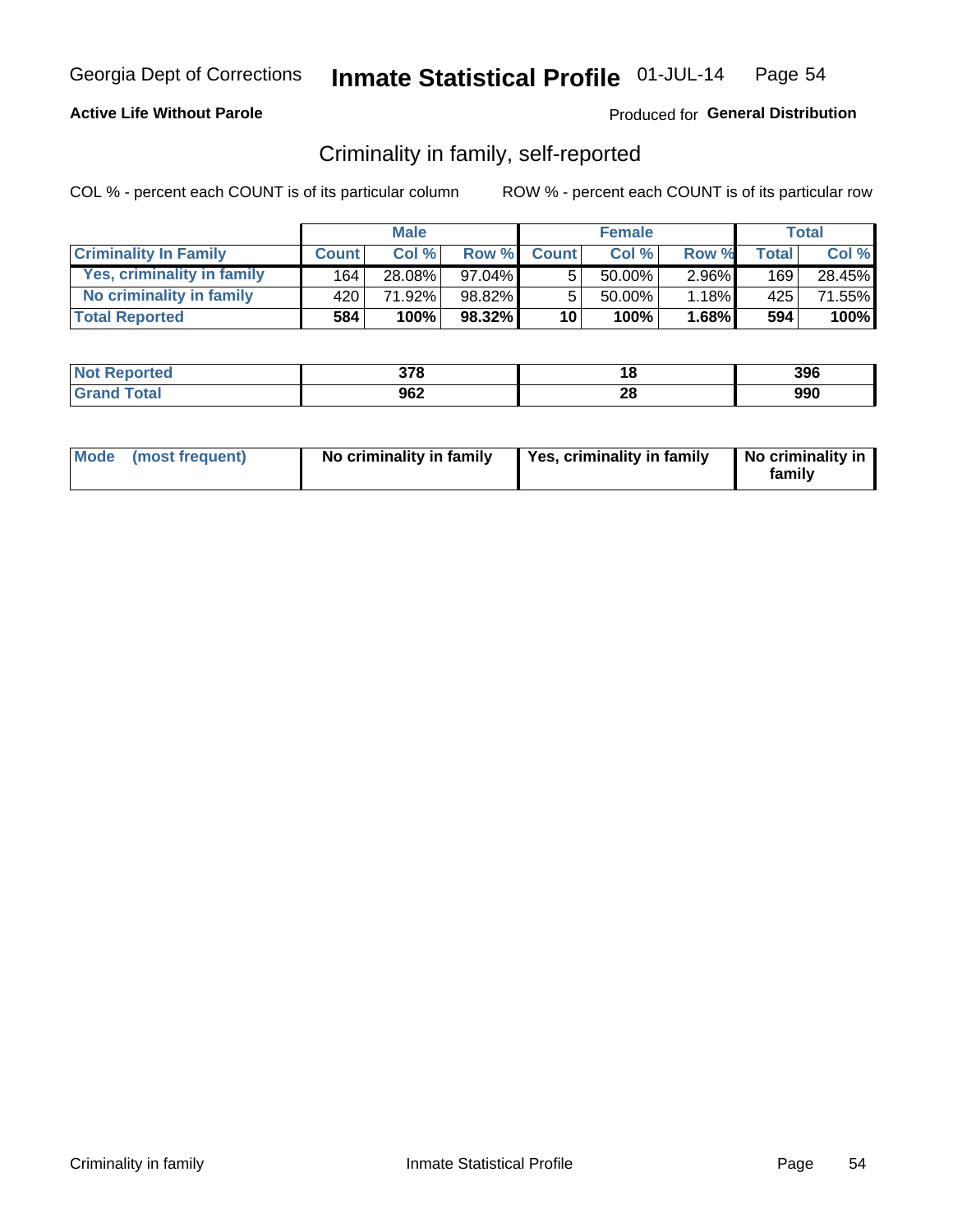## **Active Life Without Parole**

## Produced for General Distribution

## Alcoholism in family, self-reported

COL % - percent each COUNT is of its particular column

|                             |              | <b>Male</b> |           |                 | <b>Female</b> |          |       | Total  |
|-----------------------------|--------------|-------------|-----------|-----------------|---------------|----------|-------|--------|
| <b>Alcoholism In Family</b> | <b>Count</b> | Col%        | Row %     | <b>Count</b>    | Col%          | Row %    | Total | Col %  |
| Yes, alcoholism in family   | 109          | 18.66%      | 97.32%    | $\mathbf{r}$    | $30.00\%$     | $2.68\%$ | 112   | 18.86% |
| No alcoholism in family     | 475          | 81.34%      | $98.55\%$ |                 | 70.00%        | $1.45\%$ | 482   | 81.14% |
| <b>Total Reported</b>       | 584          | 100%        | 98.32%    | 10 <sup>1</sup> | 100%          | $1.68\%$ | 594   | 100%   |

| <b>Not Reported</b> | 270<br>J 1 0 | 10      | 396 |
|---------------------|--------------|---------|-----|
| <b>Total</b>        | 962          | ົ<br>ZO | 990 |

|  | Mode (most frequent) | No alcoholism in family | No alcoholism in family | No alcoholism in<br>family |
|--|----------------------|-------------------------|-------------------------|----------------------------|
|--|----------------------|-------------------------|-------------------------|----------------------------|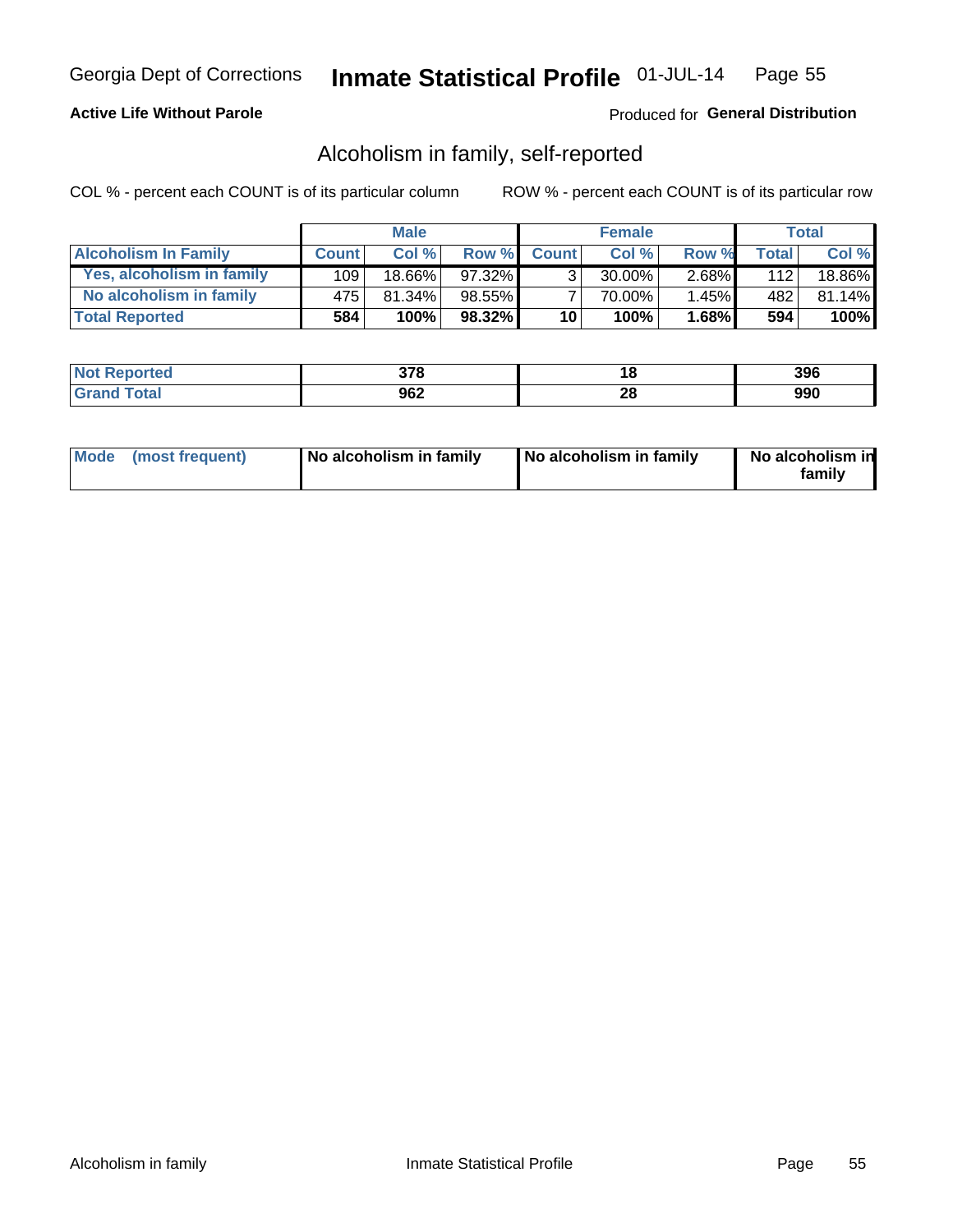### **Active Life Without Parole**

### Produced for General Distribution

## Drug abuse in family, self-reported

COL % - percent each COUNT is of its particular column

|                           |              | <b>Male</b> |           |                 | <b>Female</b> |          |        | <b>Total</b> |
|---------------------------|--------------|-------------|-----------|-----------------|---------------|----------|--------|--------------|
| Drug Abuse In Family      | <b>Count</b> | Col%        | Row %     | <b>Count</b>    | Col%          | Row %    | Total. | Col %        |
| Yes, drug abuse in family | 60           | $10.27\%$   | $95.24\%$ | 3 <sub>1</sub>  | $30.00\%$     | 4.76%    | 63     | $10.61\%$    |
| No drug abuse in family   | 524          | 89.73%      | 98.68%    |                 | 70.00%        | $1.32\%$ | 531    | 89.39%       |
| <b>Total Reported</b>     | 584          | 100%        | 98.32%    | 10 <sup>1</sup> | $100\%$       | $1.68\%$ | 594    | $100\%$      |

| <b>Not Reported</b> | 270<br>ס וכ | ίO | 396 |
|---------------------|-------------|----|-----|
| <b>Grand Total</b>  | 962         | Zu | 990 |

|  | Mode (most frequent) | No drug abuse in family | No drug abuse in family | No drug abuse in<br>family |
|--|----------------------|-------------------------|-------------------------|----------------------------|
|--|----------------------|-------------------------|-------------------------|----------------------------|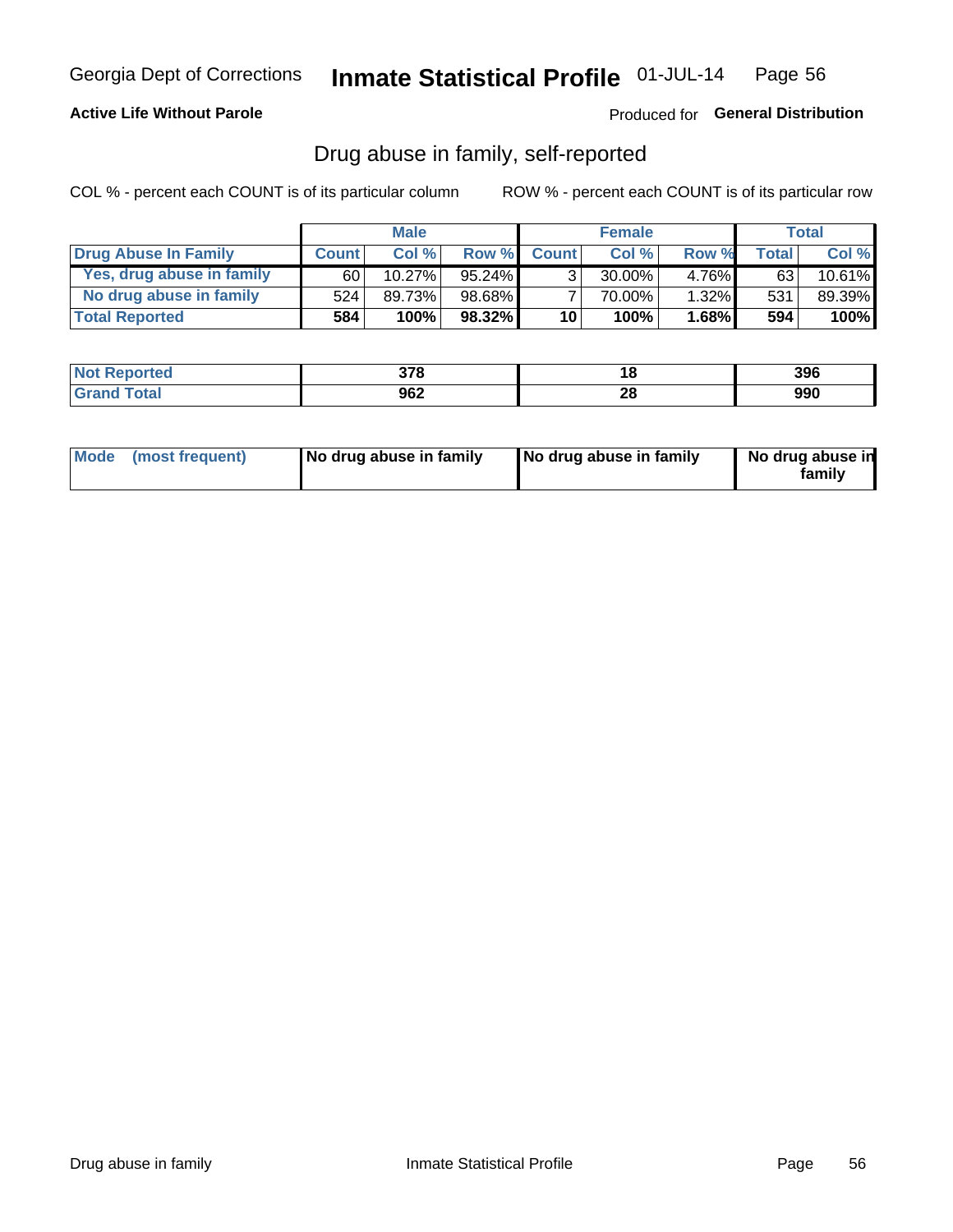## **Active Life Without Parole**

### Produced for General Distribution

## Subjected to frequent beatings, self-reported

COL % - percent each COUNT is of its particular column

|                                   |              | <b>Male</b> |           |              | <b>Female</b> |          |       | Total  |
|-----------------------------------|--------------|-------------|-----------|--------------|---------------|----------|-------|--------|
| <b>Frequent beatings</b>          | <b>Count</b> | Col %       | Row %     | <b>Count</b> | Col %         | Row %    | Total | Col %  |
| <b>Yes, subjected to frequent</b> | 33           | 5.65%       | 97.06%    |              | 10.00%        | $2.94\%$ | 34    | 5.72%  |
| <b>beatings</b>                   |              |             |           |              |               |          |       |        |
| Not subjected to frequent         | 551          | 94.35%      | 98.39%    | 9            | 90.00%        | 1.61%    | 560   | 94.28% |
| <b>beatings</b>                   |              |             |           |              |               |          |       |        |
| <b>Total Reported</b>             | 584          | 100%        | $98.32\%$ | 10           | 100%          | 1.68%    | 594   | 100%   |

| <b>Not Reported</b> | 270<br>ა ი | ıo | 396 |
|---------------------|------------|----|-----|
| <b>Total</b>        | 962        | 28 | 990 |

| Mode (most frequent) | Not subjected to frequent<br>beatings | Not subjected to frequent<br>beatings | Not subjected to<br><b>frequent beatings</b> |
|----------------------|---------------------------------------|---------------------------------------|----------------------------------------------|
|                      |                                       |                                       |                                              |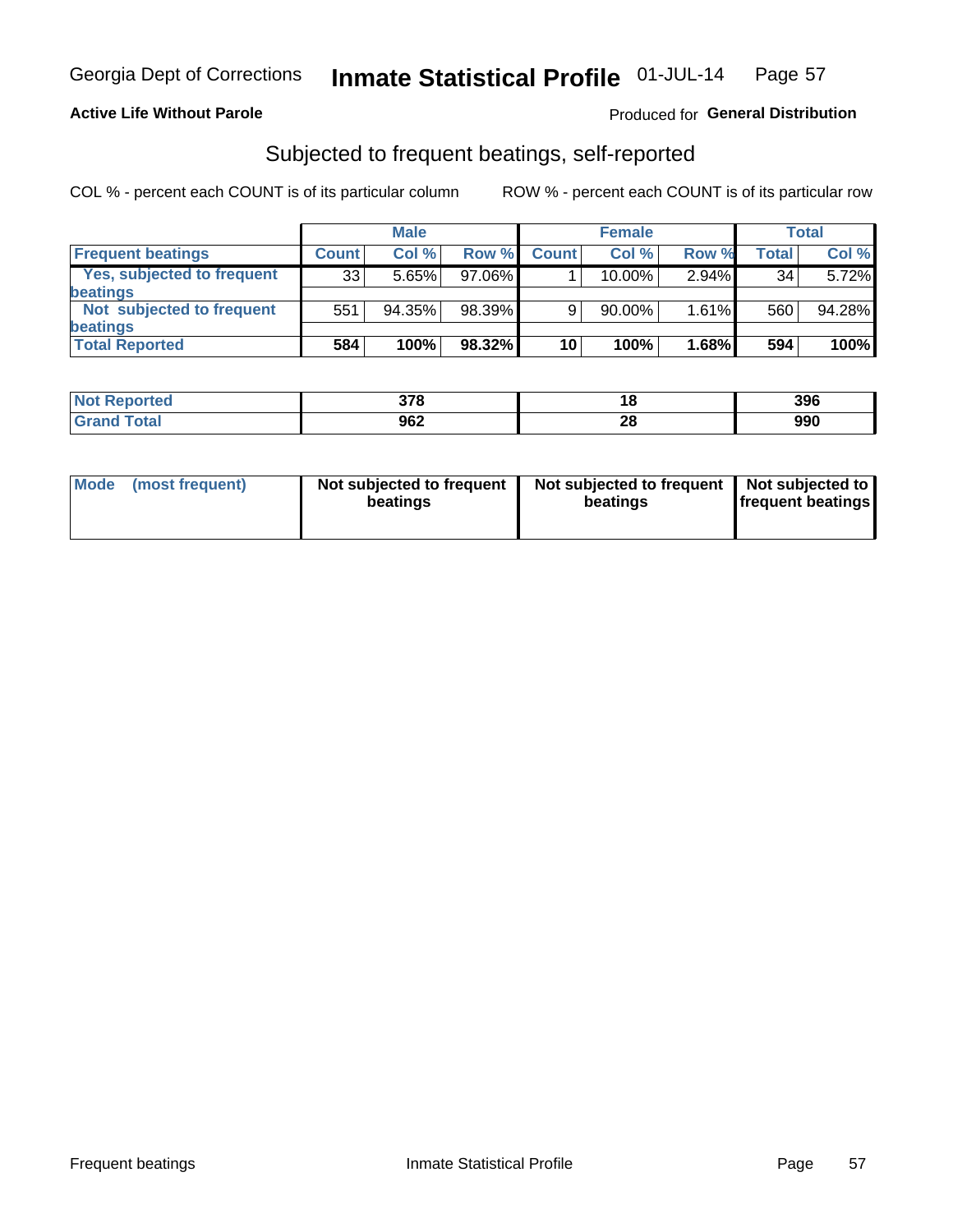## **Active Life Without Parole**

### Produced for General Distribution

## Father absent during inmate's childhood

COL % - percent each COUNT is of its particular column

|                           |              | <b>Male</b> |           |                 | <b>Female</b> |          |              | Total  |
|---------------------------|--------------|-------------|-----------|-----------------|---------------|----------|--------------|--------|
| <b>Father Absent</b>      | <b>Count</b> | Col%        | Row %     | <b>Count</b>    | Col %         | Row %    | <b>Total</b> | Col %  |
| Yes, father was absent    | 292          | 50.00%      | 98.98%    | ્ર              | $30.00\%$     | $1.02\%$ | 295          | 49.66% |
| No, father was not absent | 292          | 50.00%      | 97.66%    |                 | 70.00%        | $2.34\%$ | 299          | 50.34% |
| <b>Total Reported</b>     | 584          | 100%        | $98.32\%$ | 10 <sup>1</sup> | 100%          | $1.68\%$ | 594          | 100%   |

| <b>Not Reported</b> | 270<br>ა / 0 |         | 396 |
|---------------------|--------------|---------|-----|
| <b>Total</b>        | 962          | ഹ<br>20 | 990 |

| Mode (most frequent) |  | No, father was not absent No, father was not absent No, father was not | absent |
|----------------------|--|------------------------------------------------------------------------|--------|
|----------------------|--|------------------------------------------------------------------------|--------|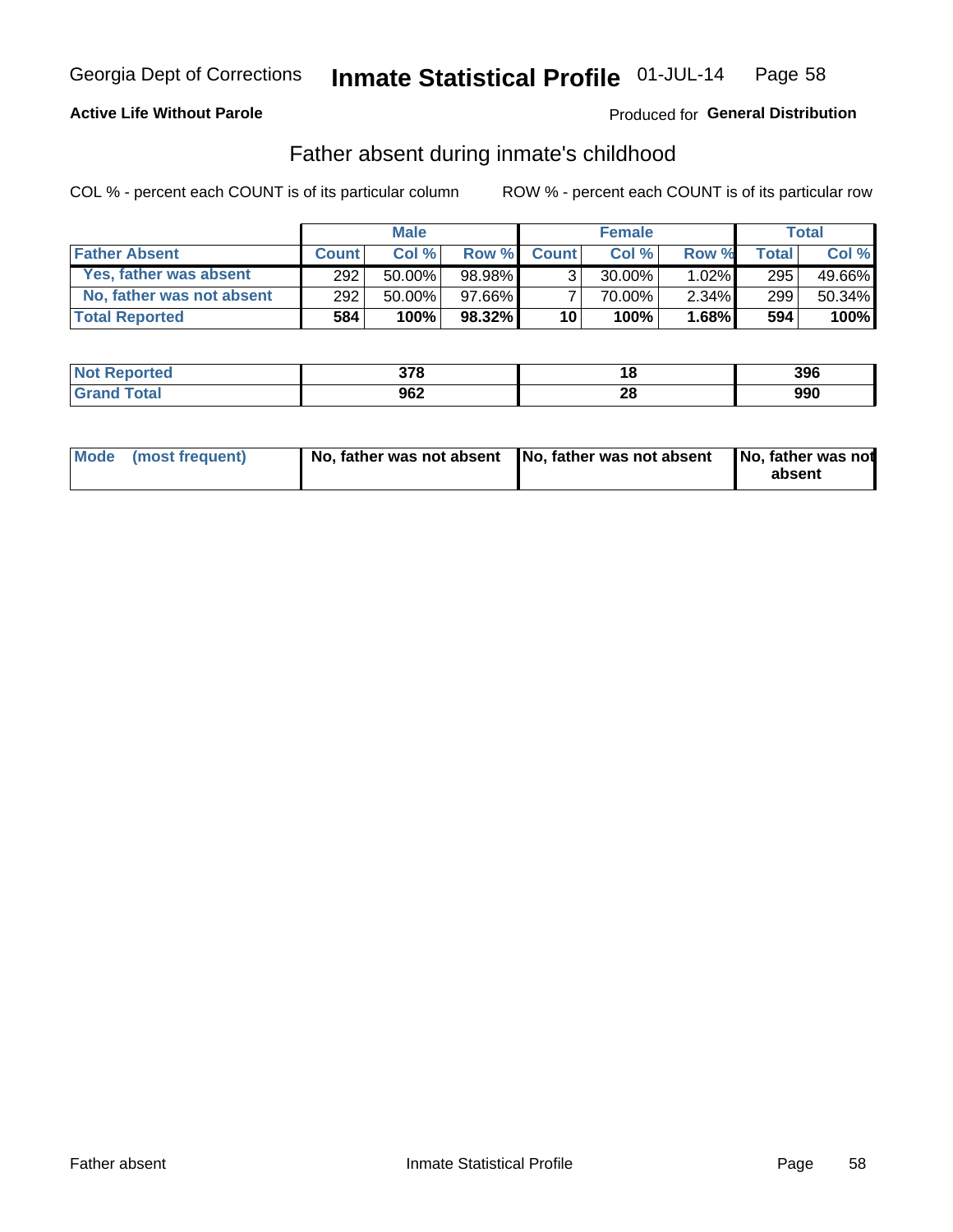## **Active Life Without Parole**

## Produced for General Distribution

## Mother absent during inmate's childhood

COL % - percent each COUNT is of its particular column

|                           |              | <b>Male</b> |           |              | <b>Female</b> |              |                 | Total  |
|---------------------------|--------------|-------------|-----------|--------------|---------------|--------------|-----------------|--------|
| <b>Mother Absent</b>      | <b>Count</b> | Col%        | Row %     | <b>Count</b> | Col%          | <b>Row %</b> | <b>Total</b>    | Col %  |
| Yes, mother was absent    | 781          | $13.36\%$   | 97.50%I   |              | 20.00%        | $2.50\%$     | 80 <sub>1</sub> | 13.47% |
| No, mother was not absent | 506          | 86.64%      | 98.44%    |              | 80.00%        | $1.56\%$     | 514             | 86.53% |
| <b>Total Reported</b>     | 584          | 100%        | $98.32\%$ | 10           | $100\%$ .     | 1.68%        | 594             | 100%   |

| <b>Not Reported</b> | 270<br>J 1 0 | 10      | 396 |
|---------------------|--------------|---------|-----|
| <b>Total</b>        | 962          | ົ<br>ZO | 990 |

| Mode (most frequent) | No, mother was not absent   No, mother was not absent   No, mother was | not absent |
|----------------------|------------------------------------------------------------------------|------------|
|                      |                                                                        |            |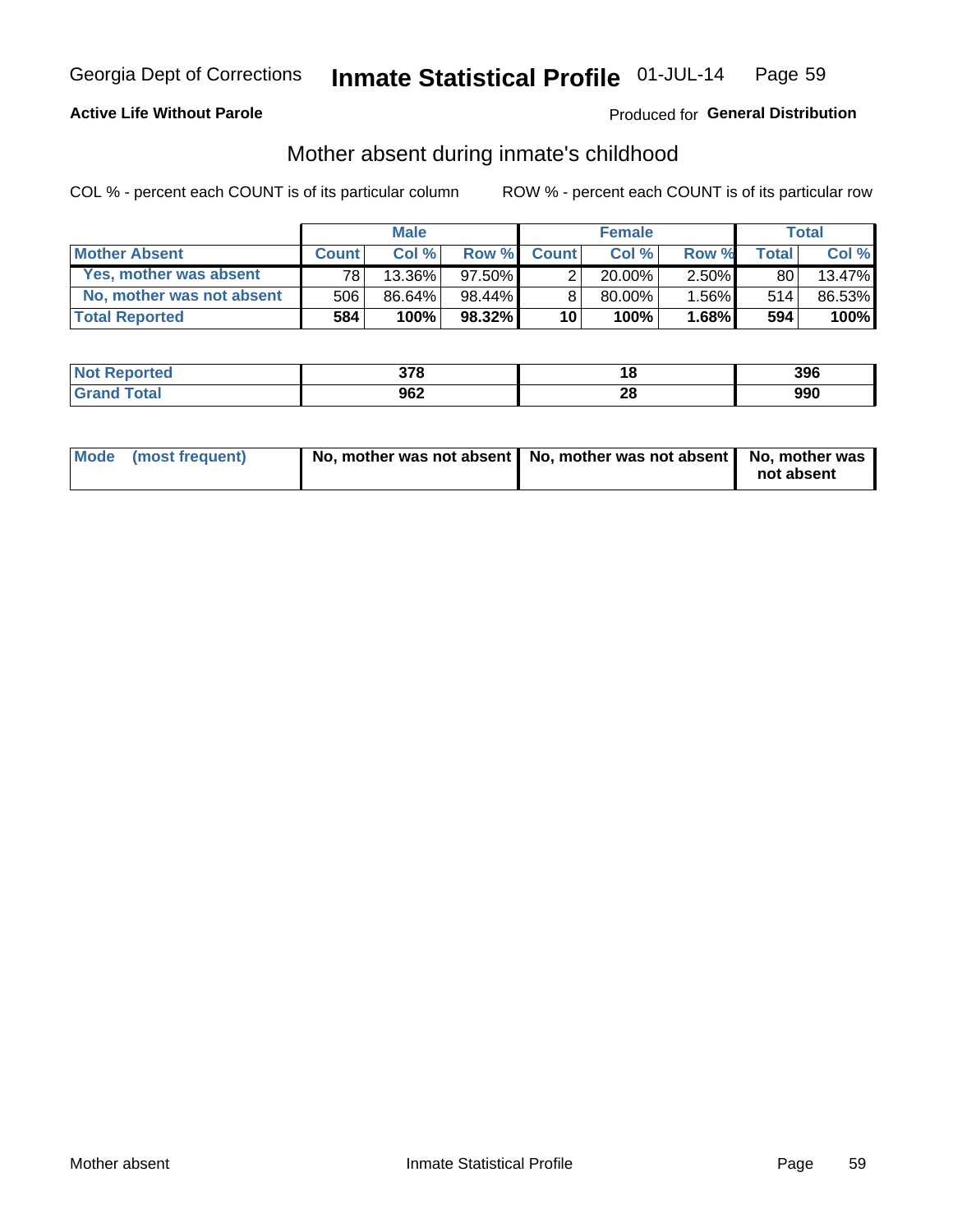## **Active Life Without Parole**

## Produced for General Distribution

## Inmate diagnosed as manipulative

COL % - percent each COUNT is of its particular column

|                          |              | <b>Male</b> |           |                 | <b>Female</b> |          |              | Total  |
|--------------------------|--------------|-------------|-----------|-----------------|---------------|----------|--------------|--------|
| <b>Manipulative</b>      | <b>Count</b> | Col %       | Row %     | <b>Count</b>    | Col %         | Row %    | <b>Total</b> | Col %  |
| <b>Yes, manipulative</b> | 137          | 23.70%      | $99.28\%$ |                 | $10.00\%$ ,   | 0.72%    | 138          | 23.47% |
| No, not manipulative     | 441          | 76.30%      | 98.00%    | 9               | 90.00%        | $2.00\%$ | 450          | 76.53% |
| <b>Total Reported</b>    | 578          | 100%        | $98.30\%$ | 10 <sup>1</sup> | 100%          | 1.70%    | 588          | 100%   |

| <b>Not Reported</b>      | 384 | ı a     | ィロッ<br>אט⊬ |
|--------------------------|-----|---------|------------|
| <i>i</i> otal<br>' Grand | 962 | ົ<br>∠∪ | 990        |

|  | Mode (most frequent) | No, not manipulative | No, not manipulative | No. not<br><b>I</b> manipulative |
|--|----------------------|----------------------|----------------------|----------------------------------|
|--|----------------------|----------------------|----------------------|----------------------------------|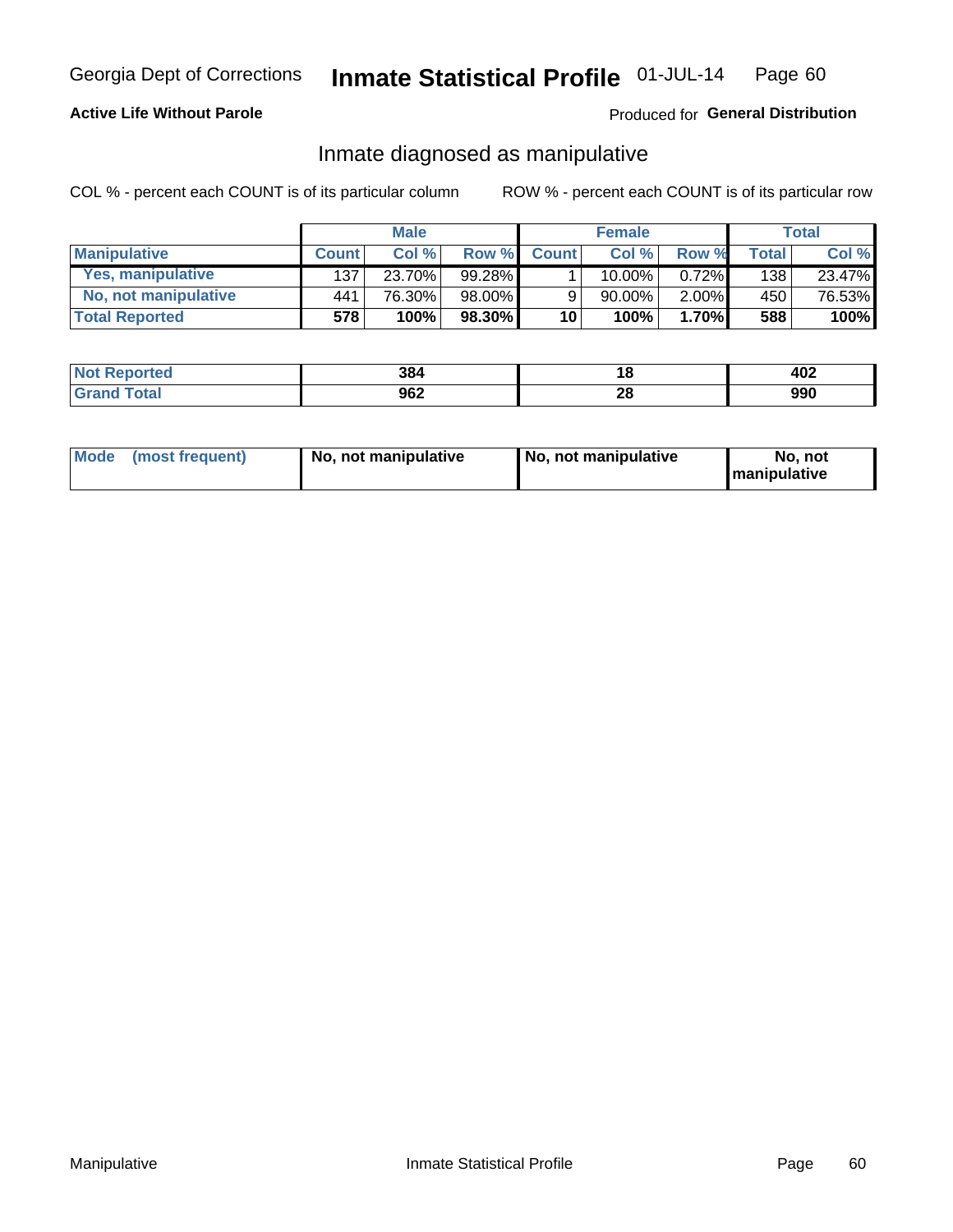#### Inmate Statistical Profile 01-JUL-14 Page 61

## **Active Life Without Parole**

Produced for General Distribution

## Inmate diagnosed as assaultive

COL % - percent each COUNT is of its particular column

|                        |              | <b>Male</b> |           |              | <b>Female</b> |          |              | Total  |
|------------------------|--------------|-------------|-----------|--------------|---------------|----------|--------------|--------|
| <b>Assaultive</b>      | <b>Count</b> | Col%        | Row %     | <b>Count</b> | Col %         | Row %    | <b>Total</b> | Col %  |
| <b>Yes. assaultive</b> | 446'         | 77.16%      | 98.02%    | 9            | $90.00\%$ ,   | 1.98%    | 455          | 77.38% |
| No, not assaultive     | 132          | 22.84%      | $99.25\%$ |              | $10.00\%$ ,   | 0.75%    | 133          | 22.62% |
| <b>Total Reported</b>  | 578'         | 100%        | 98.30%    | 10           | $100\%$ .     | $1.70\%$ | 588          | 100%   |

| <b>Not Reported</b> | 384 | 10      | 402 |
|---------------------|-----|---------|-----|
| <b>Total</b>        | 962 | ົ<br>ZO | 990 |

| Mode (most frequent)<br>Yes, assaultive | Yes, assaultive | <b>Yes, assaultive</b> |
|-----------------------------------------|-----------------|------------------------|
|-----------------------------------------|-----------------|------------------------|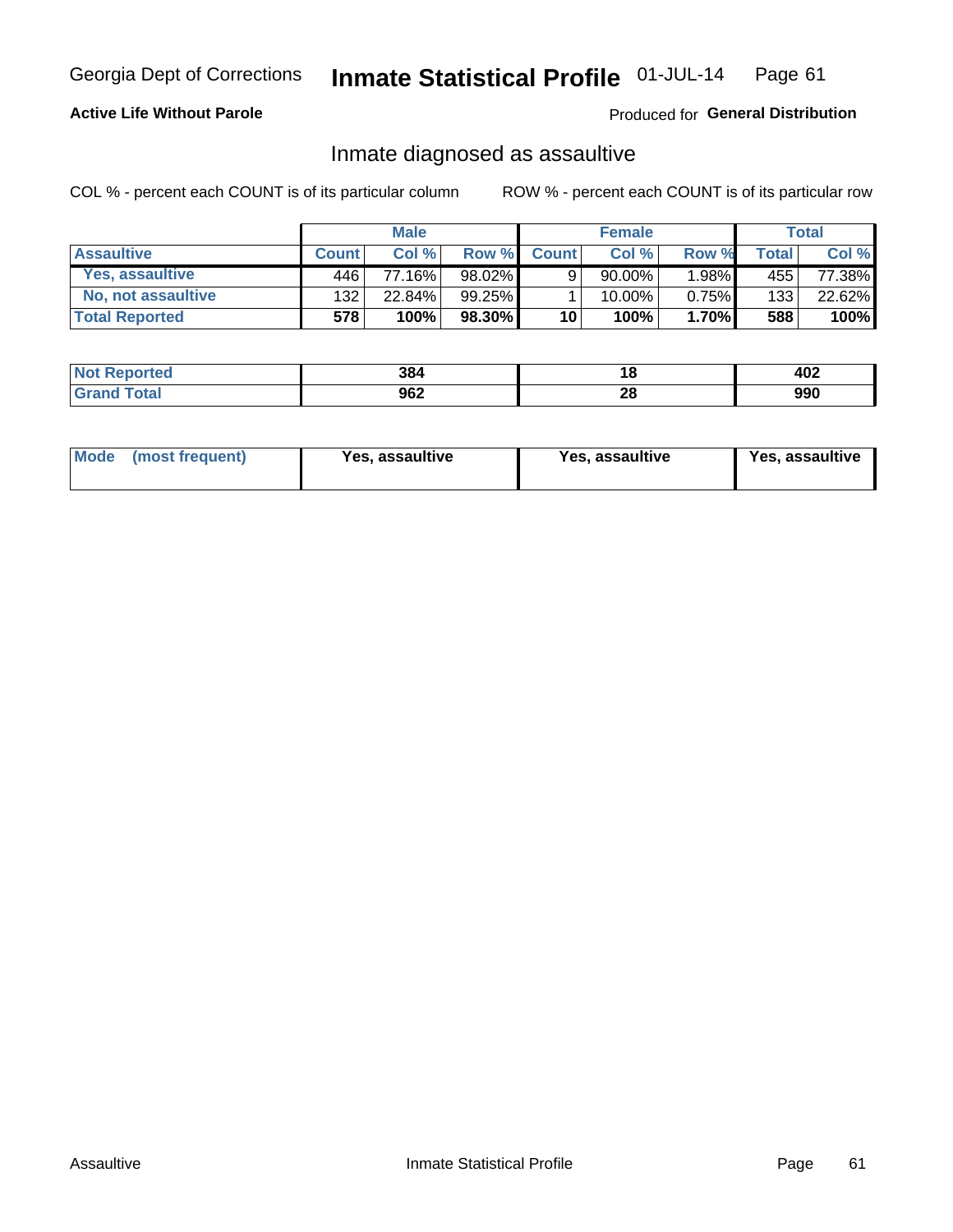#### Inmate Statistical Profile 01-JUL-14 Page 62

**Active Life Without Parole** 

## **Produced for General Distribution**

## Number of prior Georgia incarcerations

COL % - percent each COUNT is of its particular column

|                                       |                 | <b>Male</b> |                    |    | <b>Female</b> |       |       | <b>Total</b> |
|---------------------------------------|-----------------|-------------|--------------------|----|---------------|-------|-------|--------------|
| <b>Num of Prior GA Incarcerations</b> | <b>Count</b>    | Col %       | <b>Row % Count</b> |    | Col %         | Row % | Total | Col %        |
|                                       | 481             | 50.00%      | 95.82%             | 21 | 75.00%        | 4.18% | 502   | 50.71%       |
|                                       | 188             | 19.54%      | 98.95%             | 2  | 7.14%         | 1.05% | 190   | 19.19%       |
|                                       | 113             | 11.75%      | 98.26%             | 2  | 7.14%         | 1.74% | 115   | 11.62%       |
| 3                                     | 83              | 8.63%       | 97.65%             | 2  | 7.14%         | 2.35% | 85    | 8.59%        |
|                                       | 49              | 5.09%       | 100.00%            |    |               |       | 49    | 4.95%        |
|                                       | 28              | 2.91%       | 100.00%            |    |               |       | 28    | 2.83%        |
| <b>More Than 5</b>                    | 20 <sup>°</sup> | 2.08%       | 95.24%             |    | 3.57%         | 4.76% | 21    | 2.12%        |
| <b>Total Reported</b>                 | 962             | 100%        | 97.17%             | 28 | 100%          | 2.83% | 990   | 100.0%       |

| 'orteo'     |      |   |     |
|-------------|------|---|-----|
| <b>otal</b> | ה הה | n | 990 |
| $\sim$ nunu | JUL  | Æ |     |

| Mean (average)       | .68 | 1.16 |
|----------------------|-----|------|
| Median (middle)      |     |      |
| Mode (most frequent) |     |      |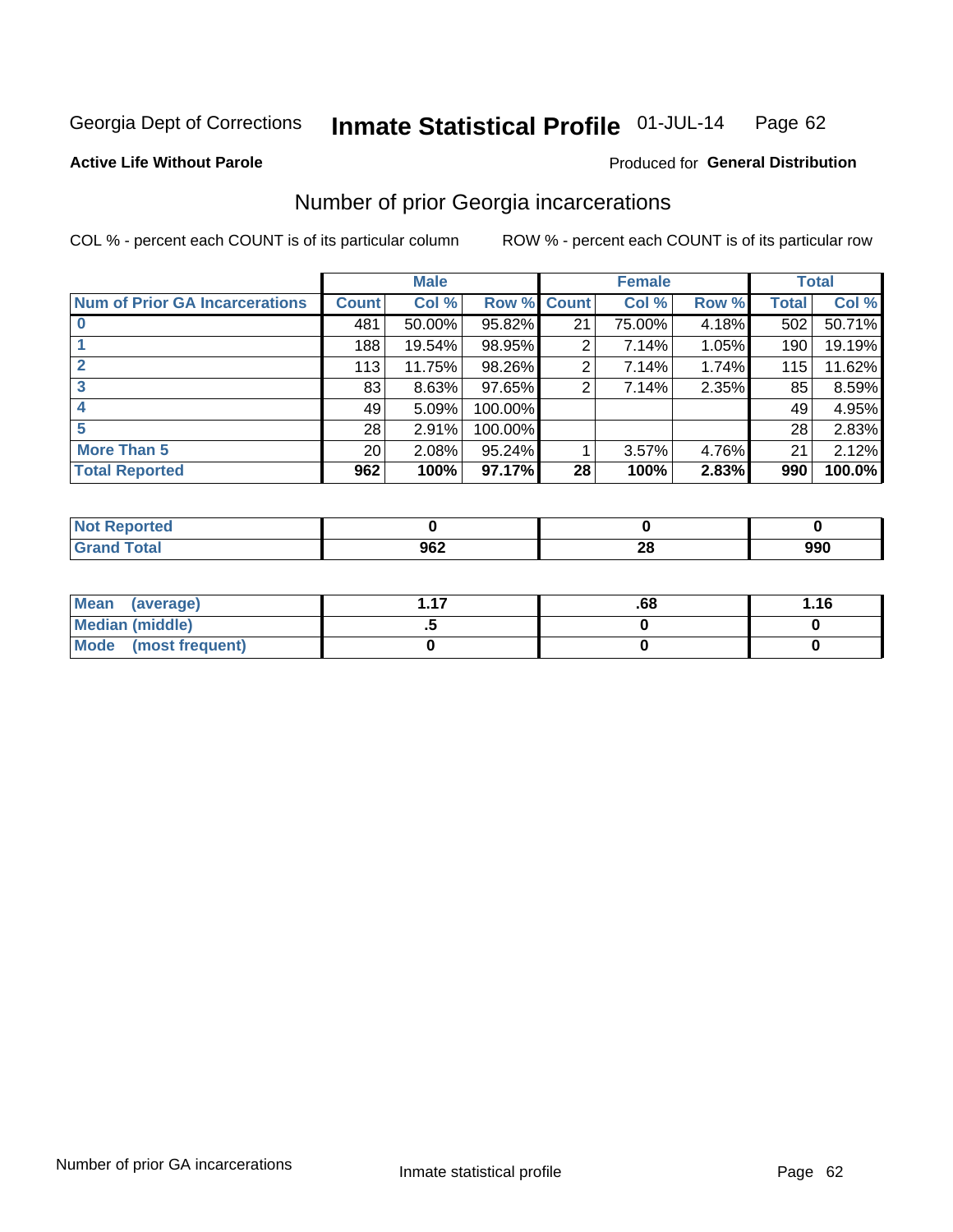#### Inmate Statistical Profile 01-JUL-14 Page 63

**Active Life Without Parole** 

Produced for General Distribution

## Prison sentence in years

COL % - percent each COUNT is of its particular column

ROW % - percent each COUNT is of its particular row

|                                 |              | <b>Male</b> |                    |    | <b>Female</b> |       |             | Total    |
|---------------------------------|--------------|-------------|--------------------|----|---------------|-------|-------------|----------|
| <b>Prison Sentence In Years</b> | <b>Count</b> | Col %       | <b>Row % Count</b> |    | Col %         | Row % | $\tau$ otal | Col %    |
| <b>Life Without Parole</b>      | 957          | 99.48%      | $97.16\%$          | 28 | $100.00\%$    | 2.84% | 985         | 99.49%   |
| <b>Death</b>                    |              | 0.52%       | 100.00%            |    |               |       | 5           | $0.51\%$ |
| <b>Total Reported</b>           | 962          | 100%        | 97.17%             | 28 | 100%          | 2.83% | 990         | 100%     |

| ported<br>m.  |     |          |     |
|---------------|-----|----------|-----|
| <b>c</b> otal | 962 | ററ<br>ZU | 990 |

### **Determinate (numeric) sentences only**

| ' Mea<br><b>Service</b> A<br>ЯМА. |  |  |  |
|-----------------------------------|--|--|--|
|                                   |  |  |  |

All sentences (including determinate), with life, life without parole, and death sentences figured at 45 years

| Me<br>in r-<br>---<br>------- |  |  |  |
|-------------------------------|--|--|--|
|                               |  |  |  |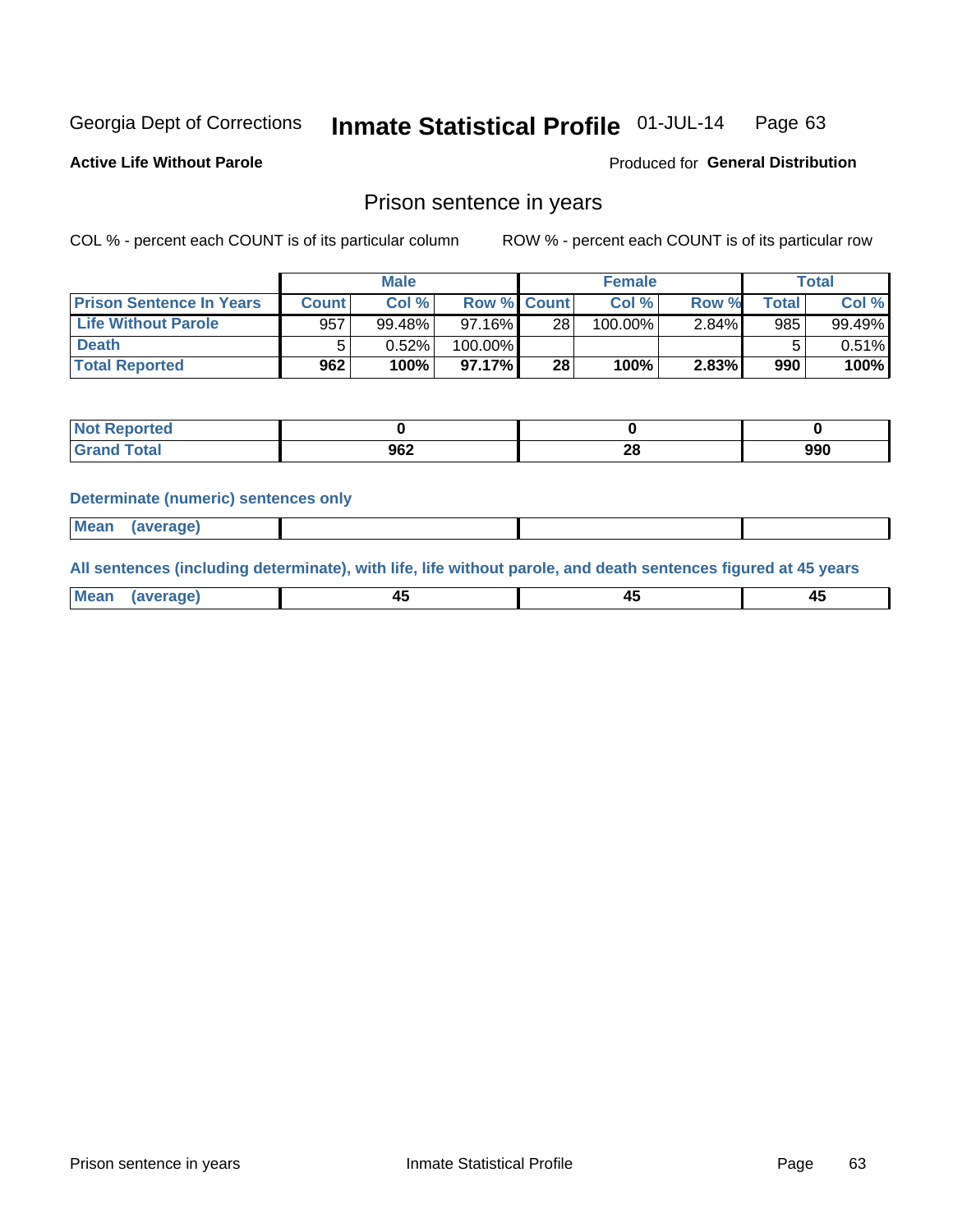### **Active Life Without Parole**

### Produced for General Distribution

## Primary offense, broken out into felonies vs misdemeanors

COL % - percent each COUNT is of its particular column

|                                  |              | <b>Male</b> |                    |      | <b>Female</b> |       |              | Total      |
|----------------------------------|--------------|-------------|--------------------|------|---------------|-------|--------------|------------|
| <b>Felonies and Misdemeanors</b> | <b>Count</b> | Col%        | <b>Row % Count</b> |      | Col%          | Row % | <b>Total</b> | Col %      |
| <b>Felonies</b>                  | 962          | $100.00\%$  | $97.17\%$          | 28 I | 100.00%       | 2.83% | 990          | $100.00\%$ |
| <b>Total Reported</b>            | 962          | $100\%$     | 97.17%             | 28   | 100%          | 2.83% | 990          | 100%       |

| <b>Not Reported</b>         |            |     |     |
|-----------------------------|------------|-----|-----|
| <b>Total</b><br>Gran<br>uuu | 000<br>JUZ | 962 | 990 |

| <b>Mode</b><br>frequent)<br>nies<br>≧ (most tr.<br>. | onies<br>. | lonies<br>ею<br>____ |
|------------------------------------------------------|------------|----------------------|
|------------------------------------------------------|------------|----------------------|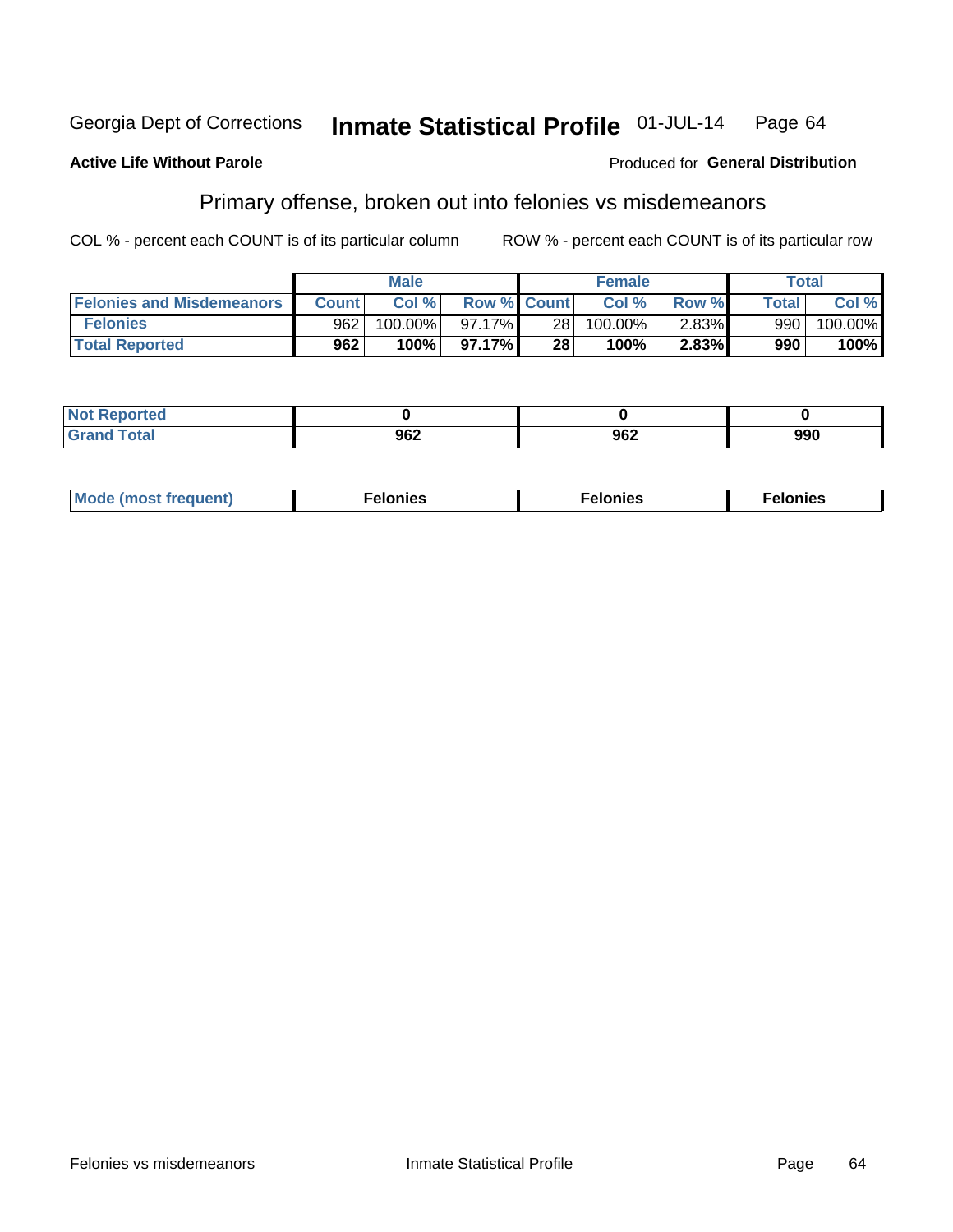#### Inmate Statistical Profile 01-JUL-14 Page 65

### **Active Life Without Parole**

### Produced for General Distribution

## Primary offense, broken out into six broad crime categories

COL % - percent each COUNT is of its particular column

|                         |                | <b>Male</b> |                    |                 | <b>Female</b> |       |              | <b>Total</b> |
|-------------------------|----------------|-------------|--------------------|-----------------|---------------|-------|--------------|--------------|
| <b>Crime Categories</b> | <b>Count</b>   | Col %       | <b>Row % Count</b> |                 | Col %         | Row % | <b>Total</b> | Col %        |
| <b>Violent</b>          | 815            | 84.72%      | 96.68%             | 28 <sub>1</sub> | 100.00%       | 3.32% | 843          | 85.15%       |
| <b>Sex Crime</b>        | 129            | 13.41%      | 100.00%            |                 | .00%          |       | 129          | 13.03%       |
| 3<br><b>Property</b>    | 3              | .31%        | 100.00%            |                 | .00%          |       | 3            | $.30\%$      |
| <b>Drug</b><br>4        | 13             | 1.35%       | 100.00%            |                 | .00%          |       | 13           | 1.31%        |
| <b>Other</b><br>6       | $\overline{2}$ | .21%        | 100.00%            |                 | .00%          |       | 2            | $.20\%$      |
| <b>Total Reported</b>   | 962            | 100%        | 97.17%             | 28              | 100%          | 2.83% | 990          | 100%         |

| <b>Not Reported</b> |     |           |     |
|---------------------|-----|-----------|-----|
| <b>Total</b>        | 962 | ne.<br>∠∪ | 990 |

| М | ,,, | - -- -<br>וחו | m |
|---|-----|---------------|---|
|   |     |               |   |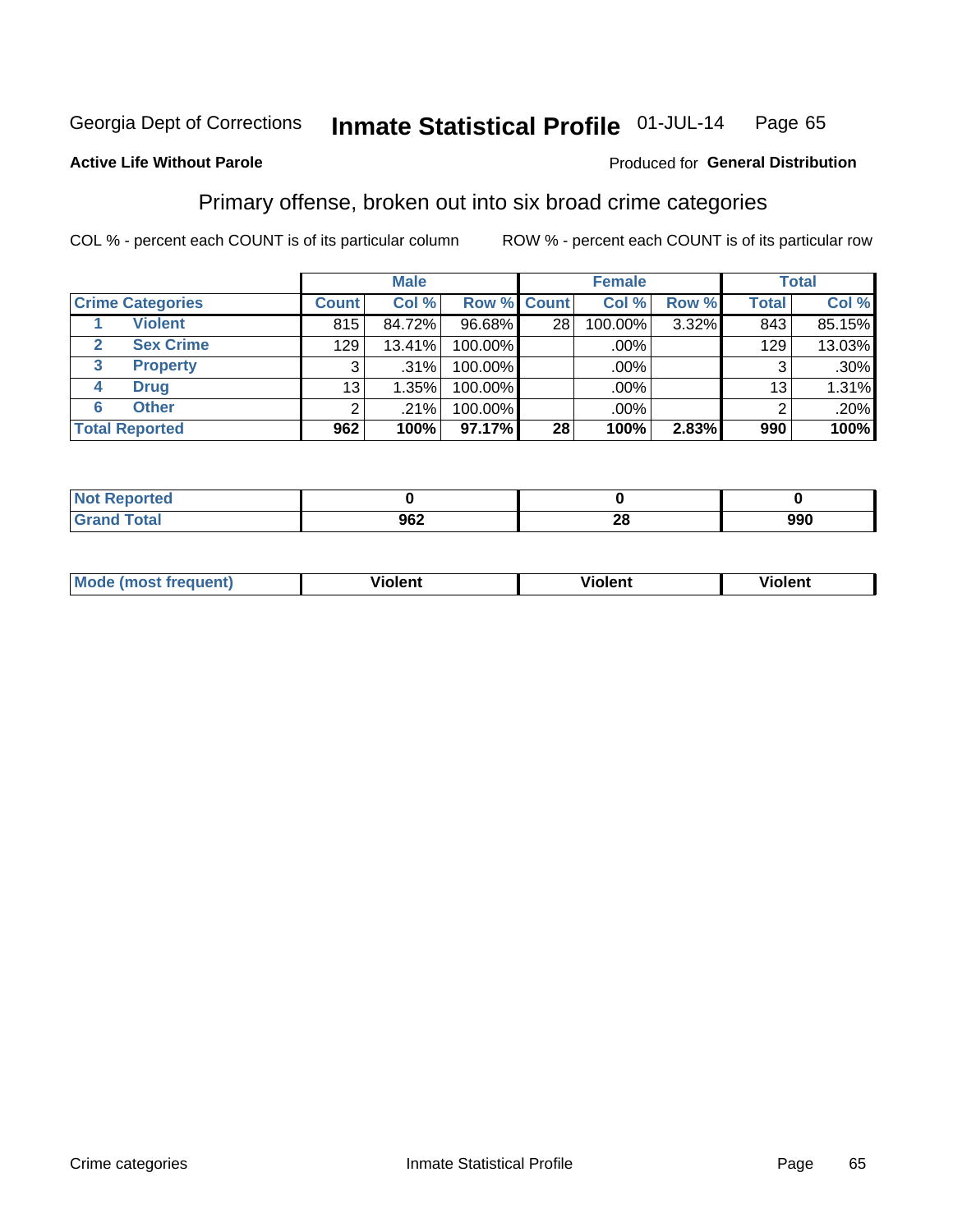#### Inmate Statistical Profile 01-JUL-14 Page 66

### **Active Life Without Parole**

## **Produced for General Distribution**

## Primary offense, detailed offense code

COL % - percent each COUNT is of its particular column

|                      |                                            |              | <b>Male</b> |         |                 | <b>Female</b> |         |              | <b>Total</b> |
|----------------------|--------------------------------------------|--------------|-------------|---------|-----------------|---------------|---------|--------------|--------------|
|                      | <b>Primary Offense</b>                     | <b>Count</b> | Col %       | Row %   | <b>Count</b>    | Col %         | Row %   | <b>Total</b> | Col %        |
| F                    | <b>Aggrav Child Molestation</b>            | 18           | 1.87%       | 100.00% |                 |               |         | 18           | 1.82%        |
| F                    | <b>Aggrav Sexual Battery</b>               | 4            | .42%        | 100.00% |                 |               |         | 4            | .40%         |
| F                    | <b>Aggrav Sodomy</b>                       | 11           | 1.14%       | 100.00% |                 |               |         | 11           | 1.11%        |
| F                    | <b>Armed Robbery</b>                       | 145          | 15.07%      | 98.64%  | $\overline{2}$  | 7.14%         | 1.36%   | 147          | 14.85%       |
| F                    | <b>Att/Consprcy Commt</b><br>C/S/Of        | 1            | .10%        | 100.00% |                 |               |         | 1            | .10%         |
| F                    | <b>Burg Bef 7/1/12</b>                     | 3            | .31%        | 100.00% |                 |               |         | 3            | .30%         |
| F                    | <b>Child Molestation</b>                   | 4            | .42%        | 100.00% |                 |               |         | 4            | .40%         |
| F                    | <b>Cruelty To Children</b>                 | 1            | .10%        | 100.00% |                 |               |         | 1            | .10%         |
| F                    | <b>Feticide</b>                            |              |             |         | 1               | 3.57%         | 100.00% | 1            | .10%         |
| F                    | <b>Hijacking Motor Vehicle</b>             | 1            | .10%        | 100.00% |                 |               |         | 1            | .10%         |
| F                    | <b>Kidnapping</b>                          | 64           | 6.65%       | 100.00% |                 |               |         | 64           | 6.46%        |
| F                    | <b>Murder</b>                              | 604          | 62.79%      | 96.03%  | 25              | 89.29%        | 3.97%   | 629          | 63.54%       |
| F                    | <b>Poss Firearm Convct</b><br><b>Felon</b> | 1            | .10%        | 100.00% |                 |               |         | 1            | .10%         |
| F                    | <b>Poss Of Certain</b><br><b>Weapons</b>   | 1            | .10%        | 100.00% |                 |               |         | 1            | .10%         |
| F                    | <b>Poss Of Cocaine</b>                     | 3            | .31%        | 100.00% |                 |               |         | 3            | $.30\%$      |
| F                    | <b>Poss W Int Dist Cocaine</b>             |              | .10%        | 100.00% |                 |               |         | 1            | .10%         |
| F                    | <b>Rape</b>                                | 92           | 9.56%       | 100.00% |                 |               |         | 92           | 9.29%        |
| F                    | <b>S/D Cocaine</b>                         | 5            | .52%        | 100.00% |                 |               |         | 5            | .51%         |
| F                    | <b>Traf Cocaine 401+ Gm</b>                |              | .10%        | 100.00% |                 |               |         |              | .10%         |
| F                    | <b>Traf Cocaine Less 200</b><br>Gm         | 1            | .10%        | 100.00% |                 |               |         | 1            | .10%         |
| F                    | <b>Traf Methamph 28-199</b><br>Gm          | 1            | .10%        | 100.00% |                 |               |         | 1            | .10%         |
| <b>Total Rported</b> |                                            | 962          | 100%        | 97.17%  | $\overline{28}$ | 100%          | 2.83%   | 990          | 100%         |

| Reported            |     |          |     |
|---------------------|-----|----------|-----|
| <b>Total</b><br>Gra | 962 | ኅር<br>ZO | 990 |

| <b>Mode (most frequent)</b> | 1101 Murder | 1101 Murder | 1101 Murder |
|-----------------------------|-------------|-------------|-------------|
|                             |             |             |             |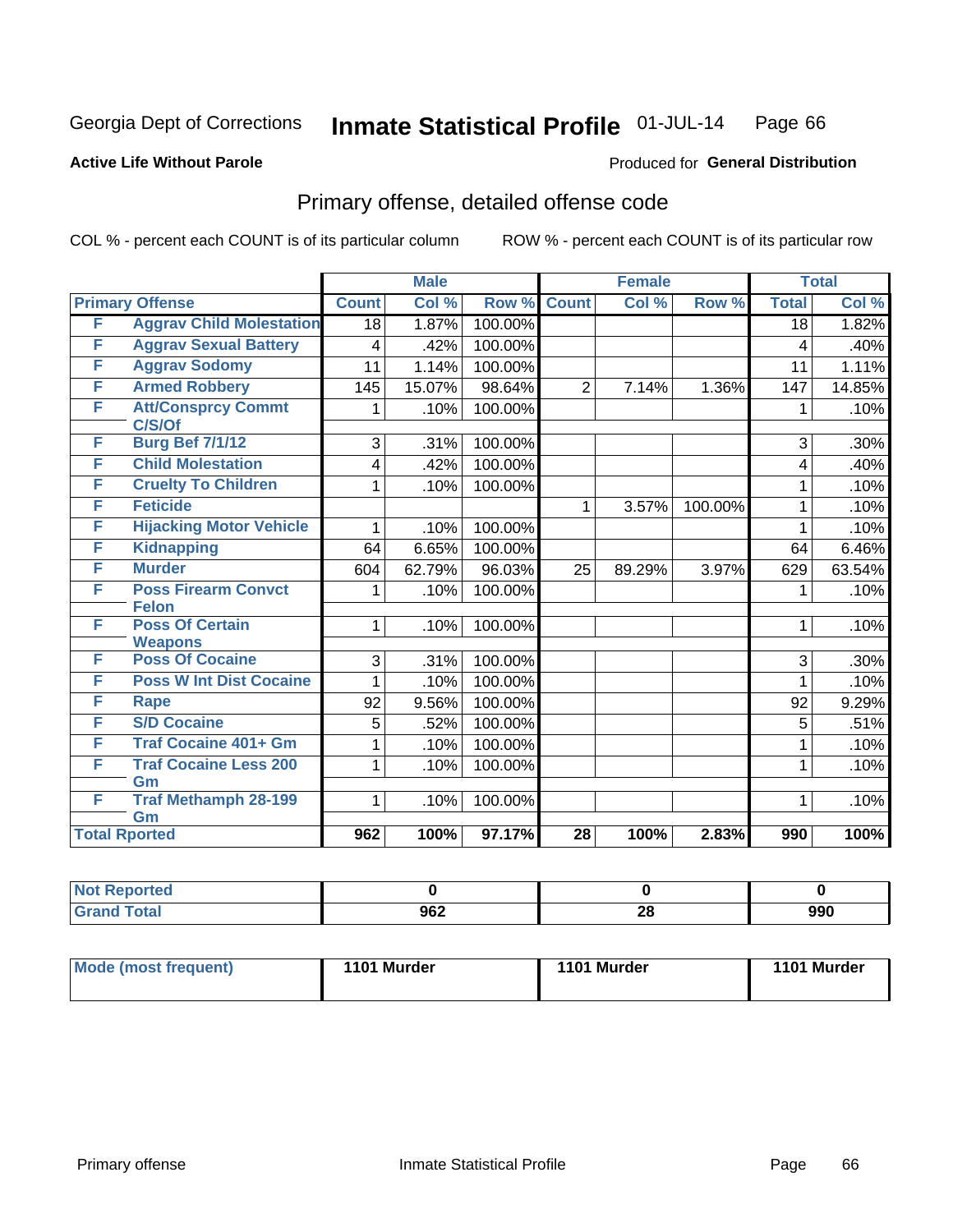### **Active Life Without Parole**

### Produced for **General Distribution**

## County of conviction of primary offense

|                                |                         | <b>Male</b> |         |              | <b>Female</b> |           |                | <b>Total</b> |
|--------------------------------|-------------------------|-------------|---------|--------------|---------------|-----------|----------------|--------------|
| <b>County of Conviction</b>    | <b>Count</b>            | Col %       | Row %   | <b>Count</b> | Col %         | Row %     | <b>Total</b>   | Col %        |
| <b>Appling County</b><br>001   | 3                       | .31%        | 100.00% |              |               |           | $\overline{3}$ | .30%         |
| <b>Atkinson County</b><br>002  | $\overline{2}$          | .21%        | 100.00% |              |               |           | $\overline{2}$ | .20%         |
| <b>Bacon County</b><br>003     | 2                       | .21%        | 100.00% |              |               |           | $\overline{2}$ | .20%         |
| <b>Baldwin County</b><br>005   | 5                       | .52%        | 100.00% |              |               |           | 5              | .51%         |
| <b>Banks County</b><br>006     | 1                       | .10%        | 100.00% |              |               |           | $\mathbf{1}$   | .10%         |
| <b>Barrow County</b><br>007    | 7                       | .73%        | 100.00% |              |               |           | $\overline{7}$ | .71%         |
| <b>Bartow County</b><br>008    | 5                       | .52%        | 100.00% |              |               |           | 5              | .51%         |
| <b>Ben Hill County</b><br>009  | 4                       | .42%        | 100.00% |              |               |           | 4              | .40%         |
| <b>Berrien County</b><br>010   | $\overline{2}$          | .21%        | 100.00% |              |               |           | $\overline{2}$ | .20%         |
| <b>Bibb County</b><br>011      | 30                      | 3.12%       | 96.77%  | 1            | 3.57%         | 3.23%     | 31             | 3.13%        |
| <b>Bleckley County</b><br>012  | 1                       | .10%        | 100.00% |              |               |           | 1              | .10%         |
| <b>Brantley County</b><br>013  | 1                       | .10%        | 100.00% |              |               |           | 1              | .10%         |
| <b>Brooks County</b><br>014    | 2                       | .21%        | 100.00% |              |               |           | $\overline{2}$ | .20%         |
| <b>Bulloch County</b><br>016   | 5                       | .52%        | 83.33%  | 1            | 3.57%         | 16.67%    | 6              | .61%         |
| <b>Burke County</b><br>017     | 8                       | .83%        | 100.00% |              |               |           | 8              | .81%         |
| <b>Butts County</b><br>018     | 5                       | .52%        | 100.00% |              |               |           | 5              | .51%         |
| <b>Camden County</b><br>020    | 7                       | .73%        | 100.00% |              |               |           | $\overline{7}$ | .71%         |
| <b>Candler County</b><br>021   | 1                       | .10%        | 100.00% |              |               |           | $\mathbf{1}$   | .10%         |
| <b>Carroll County</b><br>022   | 4                       | .42%        | 100.00% |              |               |           | 4              | .40%         |
| <b>Catoosa County</b><br>023   | 3                       | .31%        | 100.00% |              |               |           | 3              | .30%         |
| <b>Charlton County</b><br>024  | 1                       | .10%        | 100.00% |              |               |           | $\mathbf{1}$   | .10%         |
| <b>Chatham County</b><br>025   | 33                      | 3.43%       | 100.00% |              |               |           | 33             | 3.33%        |
| <b>Chattooga County</b><br>027 | 2                       | .21%        | 100.00% |              |               |           | $\overline{2}$ | .20%         |
| <b>Cherokee County</b><br>028  | $\overline{2}$          | .21%        | 100.00% |              |               |           | $\overline{2}$ | .20%         |
| <b>Clarke County</b><br>029    | 17                      | 1.77%       | 100.00% |              |               |           | 17             | 1.72%        |
| <b>Clay County</b><br>030      | 1                       | .10%        | 100.00% |              |               |           | 1              | .10%         |
| <b>Clayton County</b><br>031   | 48                      | 4.99%       | 94.12%  | 3            | 10.71%        | 5.88%     | 51             | 5.15%        |
| <b>Clinch County</b><br>032    | 1                       | .10%        | 100.00% |              |               |           | 1              | .10%         |
| <b>Cobb County</b><br>033      | 44                      | 4.57%       | 97.78%  | 1            | 3.57%         | 2.22%     | 45             | 4.55%        |
| <b>Coffee County</b><br>034    | 5                       | .52%        | 100.00% |              |               |           | 5              | .51%         |
| <b>Colquitt County</b><br>035  | 4                       | .42%        | 100.00% |              |               |           | 4              | .40%         |
| <b>Columbia County</b><br>036  | <sup>'</sup>            | .73%        | 70.00%  | 3            | 10.71%        | $30.00\%$ | 10             | 1.01%        |
| <b>Cook County</b><br>037      | $\overline{\mathbf{4}}$ | .42%        | 100.00% |              |               |           | 4              | .40%         |
| <b>Coweta County</b><br>038    | 7                       | .73%        | 100.00% |              |               |           | $\overline{7}$ | .71%         |
| <b>Crisp County</b><br>040     | 3                       | .31%        | 100.00% |              |               |           | 3              | .30%         |
| <b>Dade County</b><br>041      | 1                       | .10%        | 100.00% |              |               |           | 1              | .10%         |
| <b>Dawson County</b><br>042    | 1                       | .10%        | 100.00% |              |               |           | 1              | .10%         |
| <b>Decatur County</b><br>043   | $\overline{2}$          | .21%        | 100.00% |              |               |           | $\overline{2}$ | .20%         |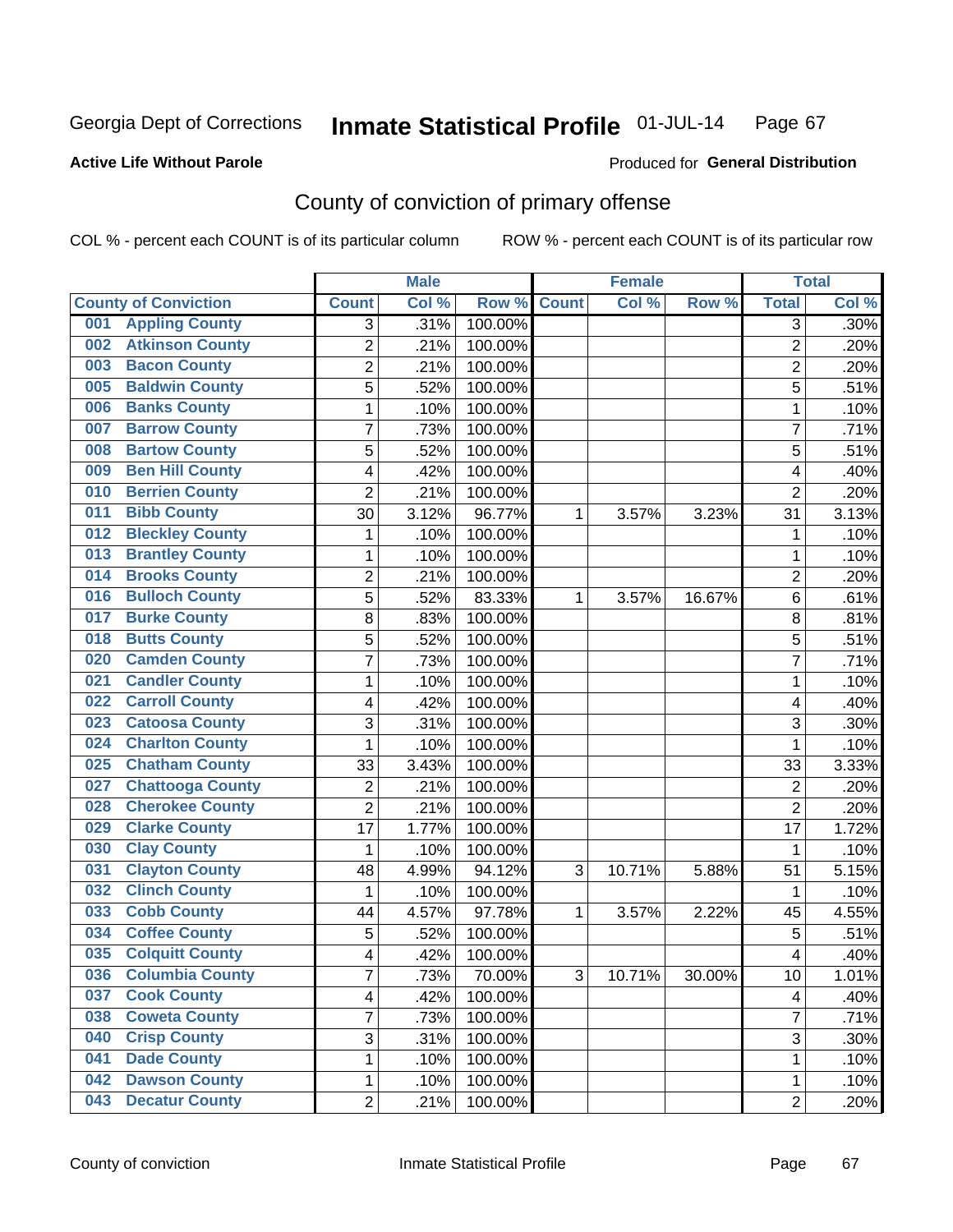**Active Life Without Parole** 

Produced for **General Distribution**

## County of conviction of primary offense

|                                 |                | <b>Male</b> |         |                | <b>Female</b> |        |                | <b>Total</b> |
|---------------------------------|----------------|-------------|---------|----------------|---------------|--------|----------------|--------------|
| <b>County of Conviction</b>     | <b>Count</b>   | Col %       | Row %   | <b>Count</b>   | Col%          | Row %  | <b>Total</b>   | Col %        |
| <b>Dekalb County</b><br>044     | 80             | 8.32%       | 98.77%  | 1              | 3.57%         | 1.23%  | 81             | 8.18%        |
| <b>Dodge County</b><br>045      | 1              | .10%        | 100.00% |                |               |        | 1              | .10%         |
| <b>Dooly County</b><br>046      | $\overline{2}$ | .21%        | 100.00% |                |               |        | $\overline{2}$ | .20%         |
| <b>Dougherty County</b><br>047  | 27             | 2.81%       | 96.43%  | 1              | 3.57%         | 3.57%  | 28             | 2.83%        |
| <b>Douglas County</b><br>048    | 27             | 2.81%       | 96.43%  | 1              | 3.57%         | 3.57%  | 28             | 2.83%        |
| <b>Early County</b><br>049      | 1              | .10%        | 100.00% |                |               |        | 1              | .10%         |
| <b>Effingham County</b><br>051  | 4              | .42%        | 100.00% |                |               |        | 4              | .40%         |
| <b>Elbert County</b><br>052     | 3              | .31%        | 100.00% |                |               |        | 3              | .30%         |
| <b>Emanuel County</b><br>053    | $\overline{7}$ | .73%        | 100.00% |                |               |        | $\overline{7}$ | .71%         |
| <b>Fayette County</b><br>056    | 5              | .52%        | 100.00% |                |               |        | 5              | .51%         |
| <b>Floyd County</b><br>057      | 13             | 1.35%       | 92.86%  | 1              | 3.57%         | 7.14%  | 14             | 1.41%        |
| <b>Forsyth County</b><br>058    | 4              | .42%        | 100.00% |                |               |        | 4              | .40%         |
| <b>Franklin County</b><br>059   | 3              | .31%        | 75.00%  | 1              | 3.57%         | 25.00% | 4              | .40%         |
| <b>Fulton County</b><br>060     | 124            | 12.89%      | 99.20%  | 1              | 3.57%         | .80%   | 125            | 12.63%       |
| <b>Gilmer County</b><br>061     | $\overline{2}$ | .21%        | 100.00% |                |               |        | $\overline{2}$ | .20%         |
| <b>Glynn County</b><br>063      | 15             | 1.56%       | 93.75%  | 1              | 3.57%         | 6.25%  | 16             | 1.62%        |
| <b>Gordon County</b><br>064     | 4              | .42%        | 100.00% |                |               |        | 4              | .40%         |
| <b>Greene County</b><br>066     | 1              | .10%        | 100.00% |                |               |        | 1              | .10%         |
| <b>Gwinnett County</b><br>067   | 14             | 1.46%       | 93.33%  | 1              | 3.57%         | 6.67%  | 15             | 1.52%        |
| <b>Habersham County</b><br>068  | 5              | .52%        | 100.00% |                |               |        | $\overline{5}$ | .51%         |
| <b>Hall County</b><br>069       | 17             | 1.77%       | 89.47%  | $\overline{2}$ | 7.14%         | 10.53% | 19             | 1.92%        |
| <b>Hancock County</b><br>070    | 1              | .10%        | 100.00% |                |               |        | 1              | .10%         |
| <b>Haralson County</b><br>071   | 3              | .31%        | 100.00% |                |               |        | 3              | .30%         |
| <b>Harris County</b><br>072     | 2              | .21%        | 100.00% |                |               |        | $\overline{2}$ | .20%         |
| <b>Hart County</b><br>073       | 3              | .31%        | 100.00% |                |               |        | 3              | .30%         |
| <b>Henry County</b><br>075      | 11             | 1.14%       | 100.00% |                |               |        | 11             | 1.11%        |
| <b>Houston County</b><br>076    | 16             | 1.66%       | 100.00% |                |               |        | 16             | 1.62%        |
| <b>Irwin County</b><br>077      | 1              | .10%        | 100.00% |                |               |        | 1              | .10%         |
| <b>Jackson County</b><br>078    | 12             | 1.25%       | 100.00% |                |               |        | 12             | 1.21%        |
| <b>Jasper County</b><br>079     | 1              | .10%        | 100.00% |                |               |        | 1              | .10%         |
| <b>Jeff Davis County</b><br>080 | $\overline{2}$ | .21%        | 100.00% |                |               |        | $\overline{2}$ | .20%         |
| 081<br><b>Jefferson County</b>  | 4              | .42%        | 100.00% |                |               |        | 4              | .40%         |
| <b>Jenkins County</b><br>082    | 1              | .10%        | 100.00% |                |               |        | $\mathbf{1}$   | .10%         |
| <b>Johnson County</b><br>083    | 1              | .10%        | 100.00% |                |               |        | 1              | .10%         |
| <b>Jones County</b><br>084      | $\overline{2}$ | .21%        | 66.67%  | 1              | 3.57%         | 33.33% | 3              | .30%         |
| <b>Lanier County</b><br>086     | 1              | .10%        | 100.00% |                |               |        | 1              | .10%         |
| <b>Laurens County</b><br>087    | 3              | .31%        | 100.00% |                |               |        | 3              | .30%         |
| <b>Lee County</b><br>088        | $\overline{2}$ | .21%        | 100.00% |                |               |        | $\overline{2}$ | .20%         |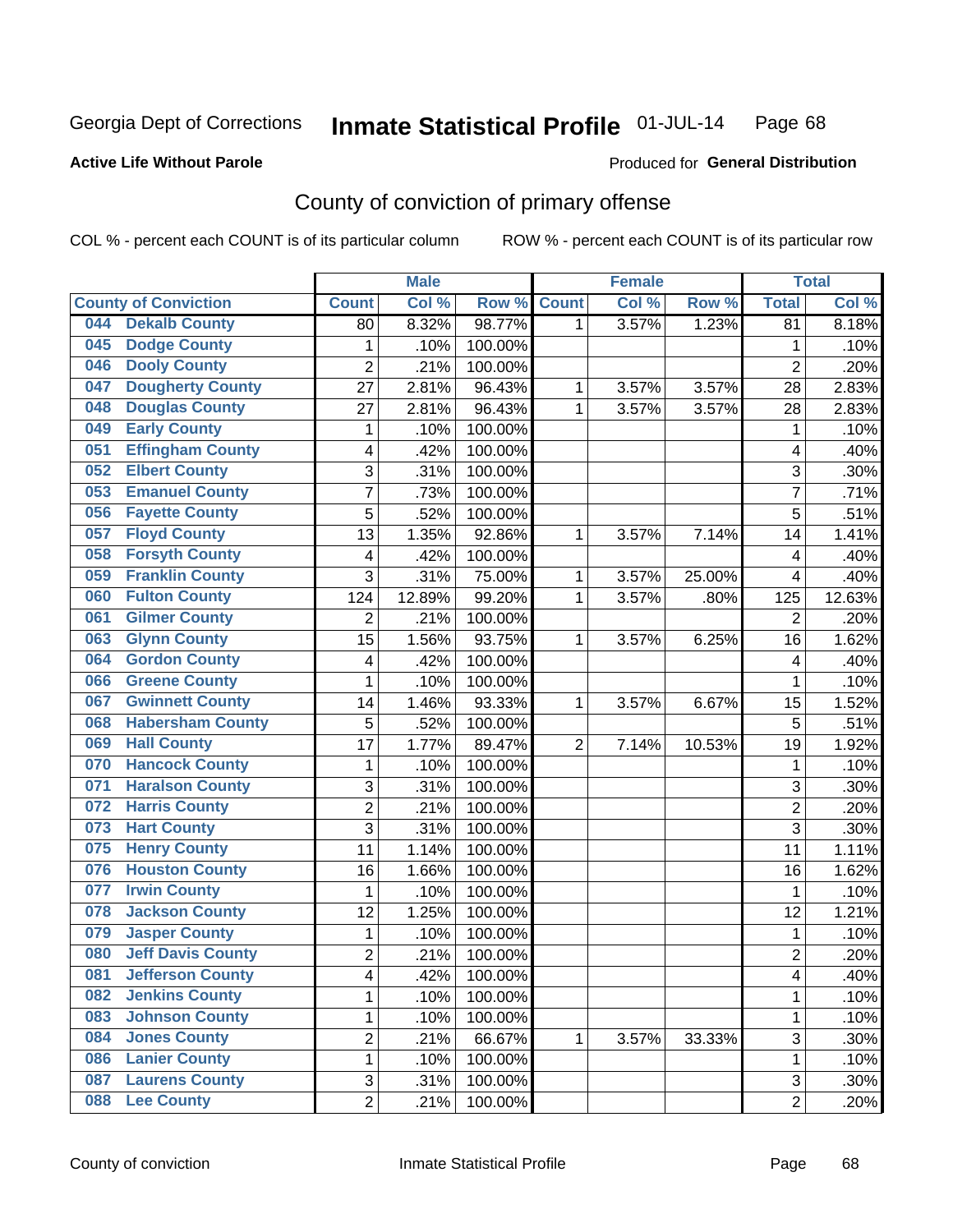## **Active Life Without Parole**

## Produced for **General Distribution**

## County of conviction of primary offense

|                  |                             |                | <b>Male</b> |         |                | <b>Female</b> |        |                  | <b>Total</b> |
|------------------|-----------------------------|----------------|-------------|---------|----------------|---------------|--------|------------------|--------------|
|                  | <b>County of Conviction</b> | <b>Count</b>   | Col %       | Row %   | <b>Count</b>   | Col %         | Row %  | <b>Total</b>     | Col %        |
| 089              | <b>Liberty County</b>       | 6              | .62%        | 85.71%  | 1              | 3.57%         | 14.29% | 7                | .71%         |
| 091              | <b>Long County</b>          | 6              | .62%        | 100.00% |                |               |        | 6                | .61%         |
| 092              | <b>Lowndes County</b>       | $\overline{7}$ | .73%        | 100.00% |                |               |        | $\overline{7}$   | .71%         |
| 095              | <b>Madison County</b>       | $\mathbf{1}$   | .10%        | 100.00% |                |               |        | $\mathbf{1}$     | .10%         |
| 096              | <b>Marion County</b>        | 1              | .10%        | 100.00% |                |               |        | 1                | .10%         |
| 097              | <b>Mcduffie County</b>      | $\overline{2}$ | .21%        | 100.00% |                |               |        | $\overline{2}$   | .20%         |
| 098              | <b>Mcintosh County</b>      | $\mathbf 1$    | .10%        | 100.00% |                |               |        | $\mathbf{1}$     | .10%         |
| 100              | <b>Miller County</b>        | $\mathbf{1}$   | .10%        | 100.00% |                |               |        | 1                | .10%         |
| 102              | <b>Monroe County</b>        | 6              | .62%        | 100.00% |                |               |        | 6                | .61%         |
| 104              | <b>Morgan County</b>        | $\mathbf{1}$   | .10%        | 100.00% |                |               |        | $\mathbf{1}$     | .10%         |
| 105              | <b>Murray County</b>        | $\mathbf 1$    | .10%        | 100.00% |                |               |        | 1                | .10%         |
| 106              | <b>Muscogee County</b>      | 34             | 3.53%       | 100.00% |                |               |        | 34               | 3.43%        |
| 107              | <b>Newton County</b>        | 7              | .73%        | 77.78%  | $\overline{2}$ | 7.14%         | 22.22% | $\boldsymbol{9}$ | .91%         |
| 109              | <b>Oglethorpe County</b>    | $\overline{2}$ | .21%        | 100.00% |                |               |        | $\overline{2}$   | .20%         |
| 110              | <b>Paulding County</b>      | $\overline{2}$ | .21%        | 100.00% |                |               |        | $\overline{2}$   | .20%         |
| $\overline{112}$ | <b>Pickens County</b>       | $\mathbf{1}$   | .10%        | 100.00% |                |               |        | $\mathbf{1}$     | .10%         |
| 113              | <b>Pierce County</b>        | $\overline{2}$ | .21%        | 100.00% |                |               |        | $\overline{2}$   | .20%         |
| $\overline{114}$ | <b>Pike County</b>          | 4              | .42%        | 66.67%  | $\overline{2}$ | 7.14%         | 33.33% | 6                | .61%         |
| $\overline{115}$ | <b>Polk County</b>          | $\overline{2}$ | .21%        | 100.00% |                |               |        | $\overline{2}$   | .20%         |
| 116              | <b>Pulaski County</b>       | $\mathbf{1}$   | .10%        | 100.00% |                |               |        | $\mathbf{1}$     | .10%         |
| 117              | <b>Putnam County</b>        | 7              | .73%        | 100.00% |                |               |        | $\overline{7}$   | .71%         |
| 119              | <b>Rabun County</b>         | $\mathbf{1}$   | .10%        | 100.00% |                |               |        | $\mathbf{1}$     | .10%         |
| 120              | <b>Randolph County</b>      | 3              | .31%        | 100.00% |                |               |        | 3                | .30%         |
| 121              | <b>Richmond County</b>      | 47             | 4.89%       | 97.92%  | 1              | 3.57%         | 2.08%  | 48               | 4.85%        |
| 122              | <b>Rockdale County</b>      | 10             | 1.04%       | 100.00% |                |               |        | 10               | 1.01%        |
| 125              | <b>Seminole County</b>      | $\mathbf{1}$   | .10%        | 100.00% |                |               |        | 1                | .10%         |
| 126              | <b>Spalding County</b>      | 12             | 1.25%       | 100.00% |                |               |        | 12               | 1.21%        |
| 127              | <b>Stephens County</b>      | 3              | .31%        | 100.00% |                |               |        | 3                | .30%         |
| 129              | <b>Sumter County</b>        | $\mathbf{1}$   | .10%        | 100.00% |                |               |        | $\mathbf{1}$     | .10%         |
| 131              | <b>Taliaferro County</b>    | $\mathbf{1}$   | .10%        | 100.00% |                |               |        | $\mathbf{1}$     | .10%         |
| $\overline{132}$ | <b>Tattnall County</b>      | $\mathbf{1}$   | .10%        | 100.00% |                |               |        | 1                | .10%         |
| 135              | <b>Terrell County</b>       | 1              | .10%        | 100.00% |                |               |        | 1                | .10%         |
| 136              | <b>Thomas County</b>        | 5              | .52%        | 100.00% |                |               |        | 5                | .51%         |
| $137$            | <b>Tift County</b>          | $\overline{7}$ | .73%        | 100.00% |                |               |        | $\overline{7}$   | .71%         |
| 138              | <b>Toombs County</b>        | 7              | .73%        | 100.00% |                |               |        | $\overline{7}$   | .71%         |
| 139              | <b>Towns County</b>         | 1              | .10%        | 100.00% |                |               |        | 1                | .10%         |
| 140              | <b>Treutlen County</b>      | 3              | .31%        | 100.00% |                |               |        | 3                | $.30\%$      |
| 141              | <b>Troup County</b>         | $\overline{2}$ | .21%        | 66.67%  | 1              | 3.57%         | 33.33% | $\overline{3}$   | .30%         |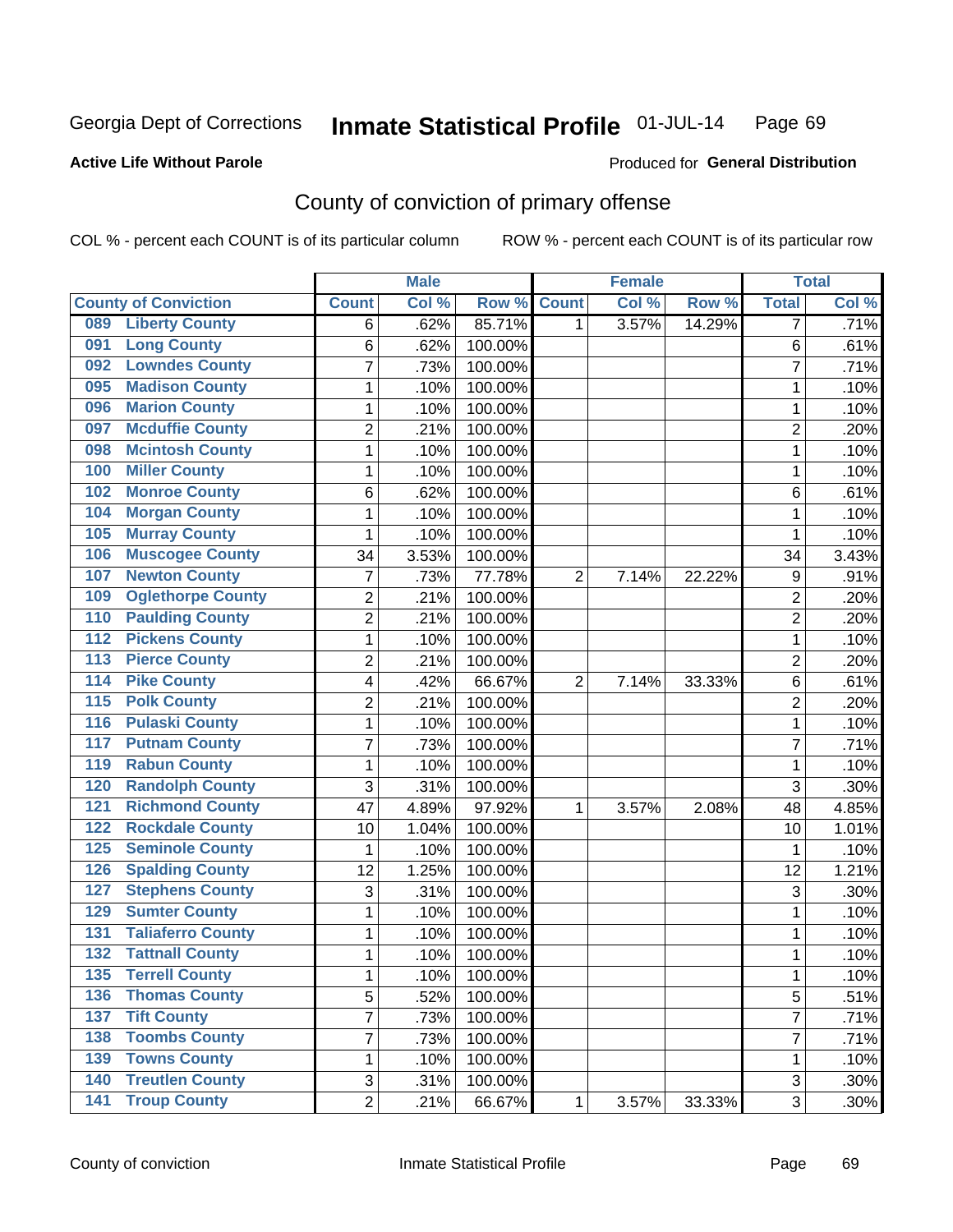### **Active Life Without Parole**

## Produced for **General Distribution**

## County of conviction of primary offense

|                                 |              | <b>Male</b> |         |              | <b>Female</b> |        |              | <b>Total</b> |
|---------------------------------|--------------|-------------|---------|--------------|---------------|--------|--------------|--------------|
| <b>County of Conviction</b>     | <b>Count</b> | Col %       | Row %   | <b>Count</b> | Col %         | Row %  | <b>Total</b> | Col %        |
| <b>Turner County</b><br>142     |              | .10%        | 100.00% |              |               |        |              | .10%         |
| <b>Twiggs County</b><br>143     |              | .10%        | 100.00% |              |               |        |              | .10%         |
| <b>Upson County</b><br>145      | 4            | .42%        | 100.00% |              |               |        | 4            | .40%         |
| <b>Walker County</b><br>146     | 5            | .52%        | 83.33%  |              | 3.57%         | 16.67% | 6            | .61%         |
| <b>Walton County</b><br>147     | 9            | .94%        | 100.00% |              |               |        | 9            | .91%         |
| <b>Ware County</b><br>148       | 12           | 1.25%       | 100.00% |              |               |        | 12           | 1.21%        |
| <b>Washington County</b><br>150 | 4            | .42%        | 100.00% |              |               |        | 4            | .40%         |
| <b>Wayne County</b><br>151      |              | .73%        | 100.00% |              |               |        |              | .71%         |
| <b>Whitfield County</b><br>155  | 9            | .94%        | 100.00% |              |               |        | 9            | .91%         |
| <b>Wilkes County</b><br>157     |              | .10%        | 100.00% |              |               |        |              | .10%         |
| <b>Worth County</b><br>159      | 2            | .21%        | 100.00% |              |               |        | 2            | .20%         |
| <b>Total Rported</b>            | 962          | 100%        | 97.17%  | 28           | 100%          | 2.83%  | 990          | 100%         |

| prted           |     |                      |     |
|-----------------|-----|----------------------|-----|
| $\sim$ 4 $\sim$ | 962 | $\overline{ }$<br>Zu | 990 |

|  | Mode (most frequent) | <b>Fulton County</b> | <b>Columbia County</b> | <b>Fulton County</b> |
|--|----------------------|----------------------|------------------------|----------------------|
|--|----------------------|----------------------|------------------------|----------------------|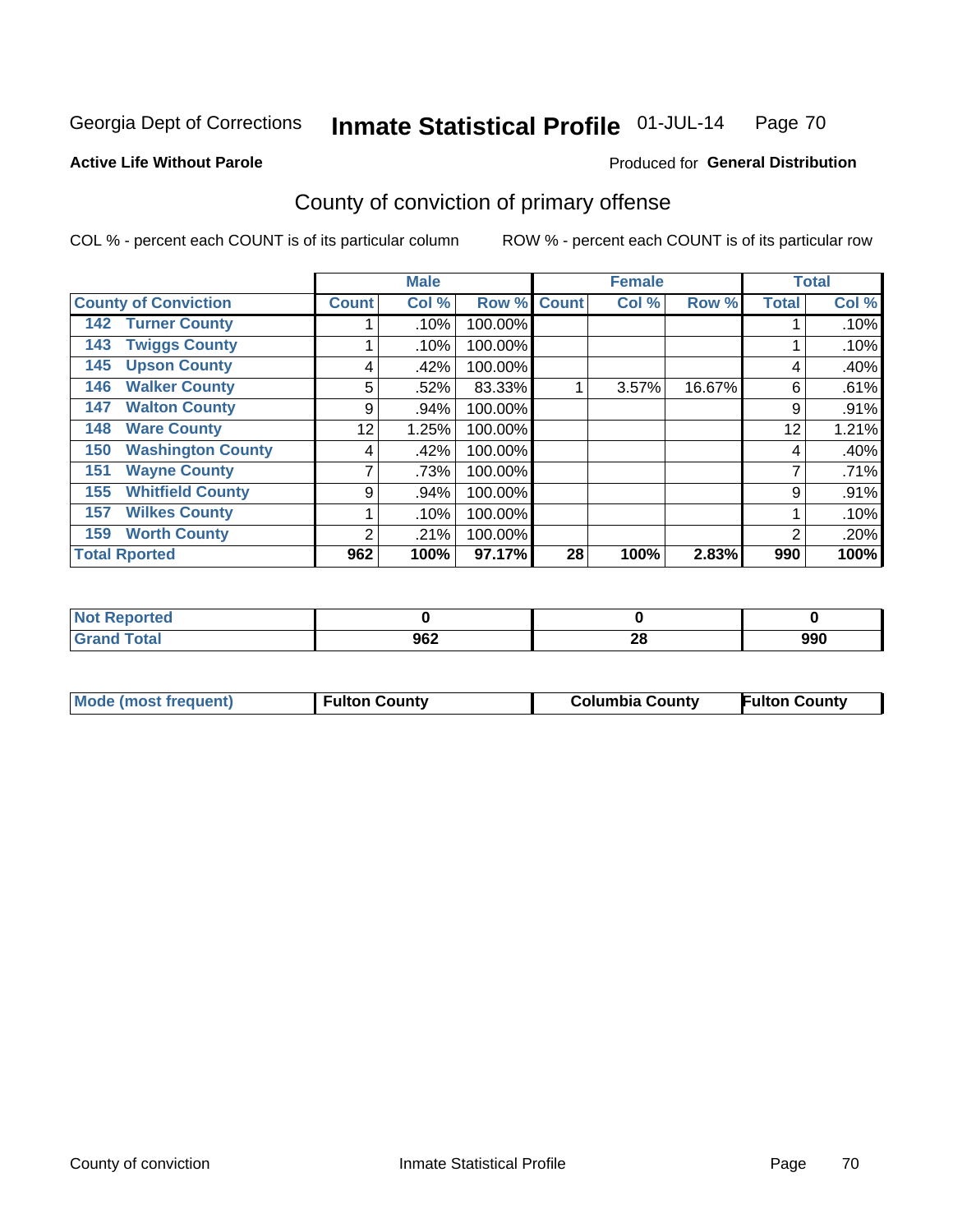**Active Life Without Parole** 

Produced for **General Distribution**

## Circuit of conviction of primary offense

|                         |                                 |                  | <b>Male</b> |         |                         | <b>Female</b> |        |                 | <b>Total</b> |
|-------------------------|---------------------------------|------------------|-------------|---------|-------------------------|---------------|--------|-----------------|--------------|
|                         | <b>Circuit of Conviction</b>    | <b>Count</b>     | Col %       | Row %   | <b>Count</b>            | Col %         | Row %  | <b>Total</b>    | Col %        |
| 1                       | <b>Alapaha Circuit</b>          | 10               | 1.04%       | 100.00% |                         |               |        | 10              | 1.01%        |
| $\overline{2}$          | <b>Alcovy Circuit</b>           | 16               | 1.66%       | 88.89%  | $\overline{2}$          | 7.14%         | 11.11% | 18              | 1.82%        |
| $\overline{\mathbf{3}}$ | <b>Atlanta Circuit</b>          | 124              | 12.89%      | 99.20%  | $\mathbf{1}$            | 3.57%         | .80%   | 125             | 12.63%       |
| 4                       | <b>Atlantic Circuit</b>         | 14               | 1.46%       | 93.33%  | $\mathbf{1}$            | 3.57%         | 6.67%  | 15              | 1.52%        |
| 5                       | <b>Augusta Circuit</b>          | 62               | 6.44%       | 93.94%  | $\overline{\mathbf{4}}$ | 14.29%        | 6.06%  | 66              | 6.67%        |
| $\overline{\mathbf{6}}$ | <b>Blue Ridge Circuit</b>       | $\overline{2}$   | .21%        | 100.00% |                         |               |        | $\overline{2}$  | .20%         |
| 7                       | <b>Brunswick Circuit</b>        | 34               | 3.53%       | 97.14%  | 1                       | 3.57%         | 2.86%  | 35              | 3.54%        |
| 8                       | <b>Chattahoochee Circuit</b>    | 37               | 3.85%       | 100.00% |                         |               |        | 37              | 3.74%        |
| $\overline{9}$          | <b>Cherokee Circuit</b>         | 9                | .94%        | 100.00% |                         |               |        | 9               | .91%         |
| 10                      | <b>Clayton Circuit</b>          | 48               | 4.99%       | 94.12%  | 3                       | 10.71%        | 5.88%  | 51              | 5.15%        |
| $\overline{11}$         | <b>Cobb Circuit</b>             | 44               | 4.57%       | 97.78%  | $\mathbf{1}$            | 3.57%         | 2.22%  | 45              | 4.55%        |
| $\overline{12}$         | <b>Conasauga Circuit</b>        | 10               | 1.04%       | 100.00% |                         |               |        | 10              | 1.01%        |
| 13                      | <b>Cordele Circuit</b>          | $\boldsymbol{9}$ | .94%        | 100.00% |                         |               |        | $9\,$           | .91%         |
| $\overline{14}$         | <b>Coweta Circuit</b>           | 13               | 1.35%       | 92.86%  | $\mathbf 1$             | 3.57%         | 7.14%  | 14              | 1.41%        |
| 15                      | <b>Dougherty Circuit</b>        | 27               | 2.81%       | 96.43%  | 1                       | 3.57%         | 3.57%  | 28              | 2.83%        |
| 16                      | <b>Dublin Circuit</b>           | 8                | .83%        | 100.00% |                         |               |        | 8               | .81%         |
| 17                      | <b>Eastern Circuit</b>          | 33               | 3.43%       | 100.00% |                         |               |        | 33              | 3.33%        |
| 18                      | <b>Flint Circuit</b>            | 11               | 1.14%       | 100.00% |                         |               |        | 11              | 1.11%        |
| 19                      | <b>Griffin Circuit</b>          | 25               | 2.60%       | 92.59%  | $\boldsymbol{2}$        | 7.14%         | 7.41%  | 27              | 2.73%        |
| 20                      | <b>Gwinnett Circuit</b>         | 14               | 1.46%       | 93.33%  | $\mathbf{1}$            | 3.57%         | 6.67%  | 15              | 1.52%        |
| $\overline{21}$         | <b>Houston Circuit</b>          | 16               | 1.66%       | 100.00% |                         |               |        | 16              | 1.62%        |
| $\overline{22}$         | <b>Lookout Mountain Circuit</b> | 11               | 1.14%       | 91.67%  | $\mathbf 1$             | 3.57%         | 8.33%  | 12              | 1.21%        |
| 23                      | <b>Macon Circuit</b>            | 30               | 3.12%       | 96.77%  | 1                       | 3.57%         | 3.23%  | 31              | 3.13%        |
| $\overline{24}$         | <b>Middle Circuit</b>           | 23               | 2.39%       | 100.00% |                         |               |        | 23              | 2.32%        |
| 25                      | <b>Mountain Circuit</b>         | $\boldsymbol{9}$ | .94%        | 100.00% |                         |               |        | 9               | .91%         |
| 26                      | <b>Northeastern Circuit</b>     | 18               | 1.87%       | 90.00%  | $\overline{2}$          | 7.14%         | 10.00% | 20              | 2.02%        |
| $\overline{27}$         | <b>Northern Circuit</b>         | 12               | 1.25%       | 92.31%  | 1                       | 3.57%         | 7.69%  | 13              | 1.31%        |
| 28                      | <b>Ocmulgee Circuit</b>         | 18               | 1.87%       | 94.74%  | $\mathbf{1}$            | 3.57%         | 5.26%  | 19              | 1.92%        |
| 29                      | <b>Oconee Circuit</b>           | 3                | .31%        | 100.00% |                         |               |        | $\mathfrak{S}$  | .30%         |
| 30                      | <b>Ogeechee Circuit</b>         | 10               | 1.04%       | 90.91%  | $\mathbf{1}$            | 3.57%         | 9.09%  | 11              | 1.11%        |
| $\overline{31}$         | <b>Pataula Circuit</b>          | 8                | .83%        | 100.00% |                         |               |        | $\,8\,$         | .81%         |
| 32                      | <b>Piedmont Circuit</b>         | 20               | 2.08%       | 100.00% |                         |               |        | 20              | 2.02%        |
| 33                      | <b>Rome Circuit</b>             | 13               | 1.35%       | 92.86%  | $\mathbf{1}$            | 3.57%         | 7.14%  | 14              | 1.41%        |
| 34                      | <b>South Georgia Circuit</b>    | $\overline{2}$   | .21%        | 100.00% |                         |               |        | $\overline{2}$  | .20%         |
| 35                      | <b>Southern Circuit</b>         | 18               | 1.87%       | 100.00% |                         |               |        | 18              | 1.82%        |
| 36                      | <b>Southwestern Circuit</b>     | 3                | .31%        | 100.00% |                         |               |        | 3               | .30%         |
| 37                      | <b>Stone Mountain Circuit</b>   | 80               | 8.32%       | 98.77%  | 1                       | 3.57%         | 1.23%  | 81              | 8.18%        |
| 38                      | <b>Tallapoosa Circuit</b>       | 5                | .52%        | 100.00% |                         |               |        | $5\phantom{.0}$ | .51%         |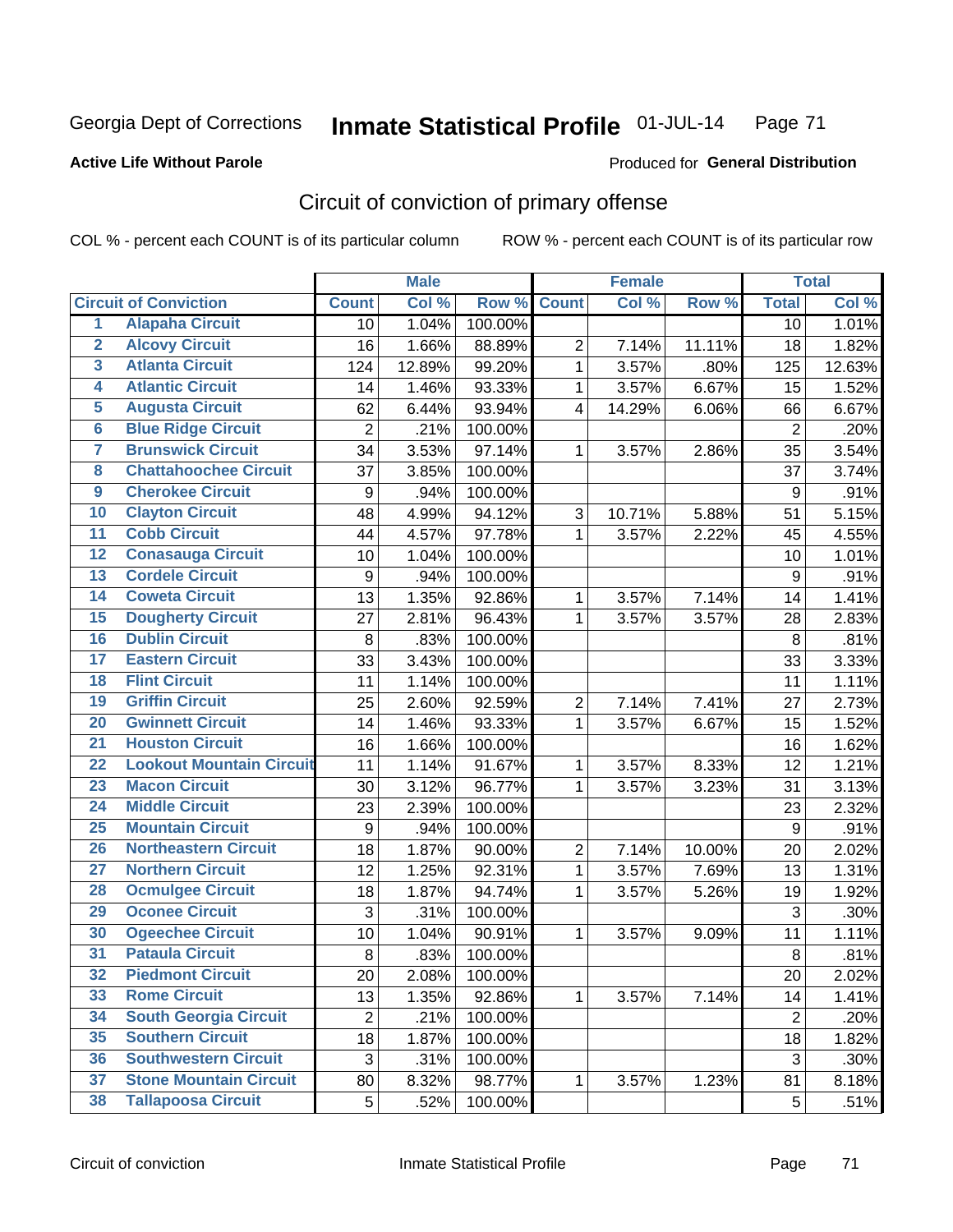Produced for **General Distribution**

## **Active Life Without Parole**

# Circuit of conviction of primary offense

|    |                              |              | <b>Male</b> |         |              | <b>Female</b> |       |              | <b>Total</b> |
|----|------------------------------|--------------|-------------|---------|--------------|---------------|-------|--------------|--------------|
|    | <b>Circuit of Conviction</b> | <b>Count</b> | Col %       | Row %   | <b>Count</b> | Col %         | Row % | <b>Total</b> | Col %        |
| 39 | <b>Tifton Circuit</b>        | 11           | 1.14%       | 100.00% |              |               |       | 11           | 1.11%        |
| 40 | <b>Toombs Circuit</b>        | 4            | .42%        | 100.00% |              |               |       | 4            | .40%         |
| 41 | <b>Waycross Circuit</b>      | 23           | 2.39%       | 100.00% |              |               |       | 23           | 2.32%        |
| 42 | <b>Western Circuit</b>       | 17           | 1.77%       | 100.00% |              |               |       | 17           | 1.72%        |
| 43 | <b>Rockdale Circuit</b>      | 10           | 1.04%       | 100.00% |              |               |       | 10           | 1.01%        |
| 44 | <b>Douglas Circuit</b>       | 27           | 2.81%       | 96.43%  |              | 3.57%         | 3.57% | 28           | 2.83%        |
| 45 | <b>Appalachian Circuit</b>   | 3            | .31%        | 100.00% |              |               |       | 3            | $.30\%$      |
| 46 | <b>Enotah Circuit</b>        |              | .10%        | 100.00% |              |               |       |              | .10%         |
| 47 | <b>Bell-Forsyth Circuit</b>  | 4            | .42%        | 100.00% |              |               |       | 4            | .40%         |
| 48 | <b>Towaliga Circuit</b>      | 11           | 1.14%       | 100.00% |              |               |       | 11           | 1.11%        |
| 49 | <b>Paulding Circuit</b>      | 2            | .21%        | 100.00% |              |               |       | 2            | .20%         |
|    | <b>Total Rported</b>         | 962          | 100%        | 97.17%  | 28           | 100%          | 2.83% | 990          | 100%         |

| <b>eported</b>        |     |          |     |
|-----------------------|-----|----------|-----|
| <b>otal</b><br>$\sim$ | 962 | ኅር<br>40 | 990 |

| М<br>. Innás<br>.<br>.<br>wanta<br>ााद्व<br>31.<br>$\sim$ $\sim$ $\sim$ |
|-------------------------------------------------------------------------|
|-------------------------------------------------------------------------|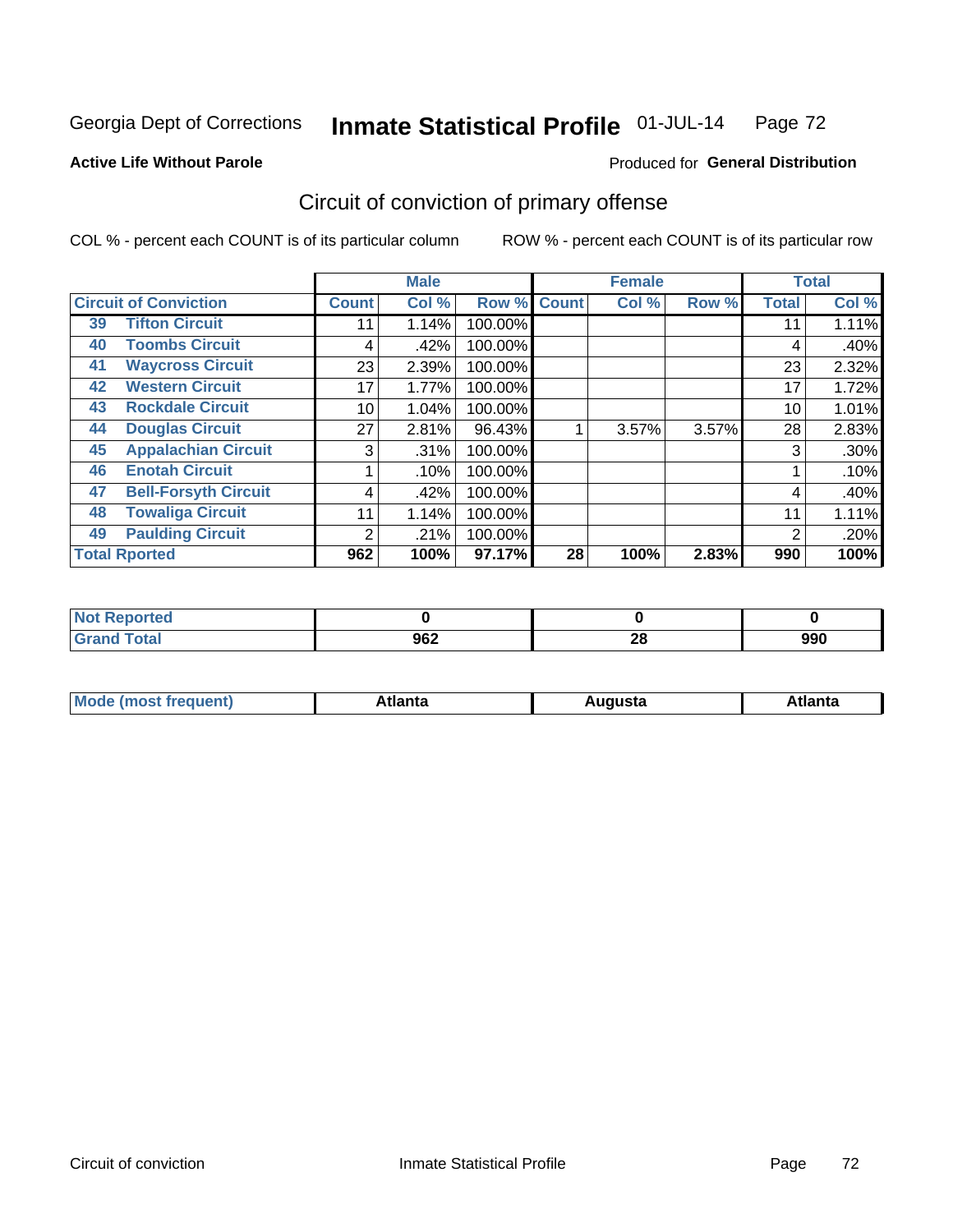### **Active Life Without Parole**

#### Produced for **General Distribution**

## Years served (jail + prison) in this incarceration

|                       |                | <b>Male</b> |         |                | <b>Female</b> |        |                         | <b>Total</b> |
|-----------------------|----------------|-------------|---------|----------------|---------------|--------|-------------------------|--------------|
| <b>Years Served</b>   | <b>Count</b>   | Col %       | Row %   | <b>Count</b>   | Col %         | Row %  | <b>Total</b>            | Col %        |
| Less than one year    | 23             | 2.39%       | 100.00% |                |               |        | 23                      | 2.32%        |
| 1 to 1.99 years       | 58             | 6.03%       | 92.06%  | 5              | 17.86%        | 7.94%  | 63                      | 6.36%        |
| 2 to 2.99 years       | 84             | 8.73%       | 94.38%  | 5              | 17.86%        | 5.62%  | 89                      | 8.99%        |
| 3 to 3.99 years       | 85             | 8.84%       | 97.70%  | $\overline{2}$ | 7.14%         | 2.30%  | 87                      | 8.79%        |
| 4 to 4.99 years       | 52             | 5.41%       | 94.55%  | 3              | 10.71%        | 5.45%  | 55                      | 5.56%        |
| 5 to 5.99 years       | 48             | 4.99%       | 96.00%  | $\overline{2}$ | 7.14%         | 4.00%  | 50                      | 5.05%        |
| 6 to 6.99 years       | 48             | 4.99%       | 100.00% |                |               |        | 48                      | 4.85%        |
| 7 to 7.99 years       | 39             | 4.05%       | 95.12%  | $\overline{c}$ | 7.14%         | 4.88%  | 41                      | 4.14%        |
| 8 to 8.99 years       | 30             | 3.12%       | 93.75%  | $\overline{2}$ | 7.14%         | 6.25%  | 32                      | 3.23%        |
| 9 to 9.99 years       | 36             | 3.74%       | 100.00% |                |               |        | 36                      | 3.64%        |
| 10 to 10.99 years     | 38             | 3.95%       | 100.00% |                |               |        | 38                      | 3.84%        |
| 11 to 11.99 years     | 35             | 3.64%       | 89.74%  | 4              | 14.29%        | 10.26% | 39                      | 3.94%        |
| 12 to 12.99 years     | 41             | 4.26%       | 97.62%  | $\mathbf{1}$   | 3.57%         | 2.38%  | 42                      | 4.24%        |
| 13 to 13.99 years     | 44             | 4.57%       | 100.00% |                |               |        | 44                      | 4.44%        |
| 14 to 14.99 years     | 47             | 4.89%       | 100.00% |                |               |        | 47                      | 4.75%        |
| 15 to 15.99 years     | 31             | 3.22%       | 96.88%  | 1              | 3.57%         | 3.13%  | 32                      | 3.23%        |
| 16 to 16.99 years     | 44             | 4.57%       | 100.00% |                |               |        | 44                      | 4.44%        |
| 17 to 17.99 years     | 47             | 4.89%       | 97.92%  | $\mathbf{1}$   | 3.57%         | 2.08%  | 48                      | 4.85%        |
| 18 to 18.99 years     | 36             | 3.74%       | 100.00% |                |               |        | 36                      | 3.64%        |
| 19 to 19.99 years     | 31             | 3.22%       | 100.00% |                |               |        | 31                      | 3.13%        |
| 20 to 20.99 years     | 19             | 1.98%       | 100.00% |                |               |        | 19                      | 1.92%        |
| 21 to 21.99 years     | 12             | 1.25%       | 100.00% |                |               |        | 12                      | 1.21%        |
| 22 to 22.99 years     | 5              | 0.52%       | 100.00% |                |               |        | 5                       | 0.51%        |
| 23 to 23.99 years     | 5              | 0.52%       | 100.00% |                |               |        | $\overline{5}$          | 0.51%        |
| 25 to 25.99 years     | 8              | 0.83%       | 100.00% |                |               |        | $\overline{8}$          | 0.81%        |
| 26 to 26.99 years     | 1              | 0.10%       | 100.00% |                |               |        | $\mathbf{1}$            | 0.10%        |
| 27 to 27.99 years     | 4              | 0.42%       | 100.00% |                |               |        | $\overline{\mathbf{4}}$ | 0.40%        |
| 29 to 29.99 years     | $\overline{c}$ | 0.21%       | 100.00% |                |               |        | $\overline{2}$          | 0.20%        |
| Thirty + years        | $\overline{9}$ | 0.94%       | 100.00% |                |               |        | $\overline{9}$          | 0.91%        |
| <b>Total Reported</b> | 962            | 100%        | 97.17%  | 28             | 100%          | 2.83%  | 990                     | 100%         |

| <b>Not Reported</b>      |                 |                 |                 |
|--------------------------|-----------------|-----------------|-----------------|
| <b>Grand Total</b>       | 962             | 28              | 990             |
|                          |                 |                 |                 |
| <b>Mean</b><br>(average) | 10.18           | 6.13            | 10.07           |
| <b>Median (middle)</b>   | 9.37            | 4.1             | 9.1             |
| Mode<br>(most frequent)  | 2 to 2.99 years | 4 to 4.99 years | 2 to 2.99 years |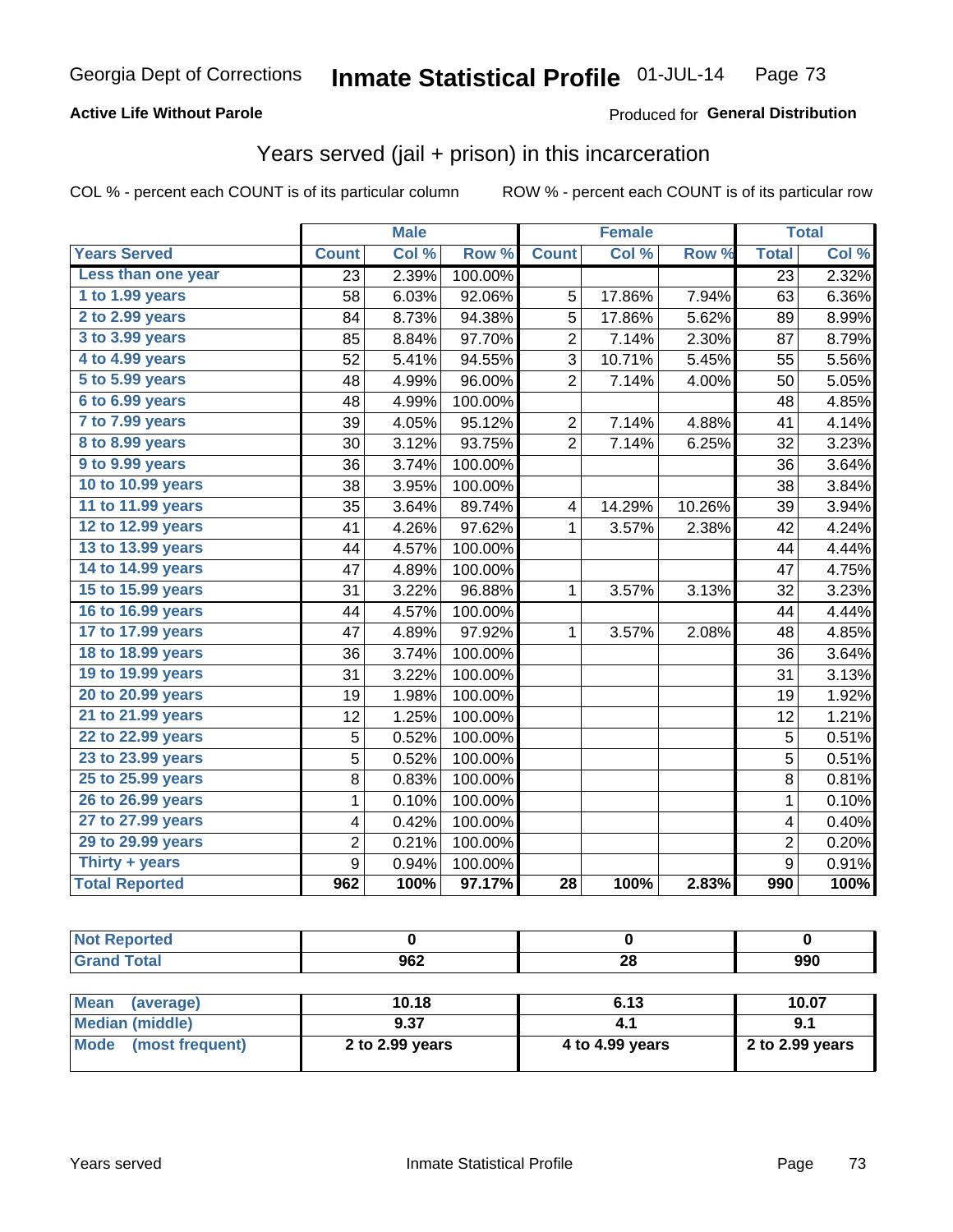### **Active Life Without Parole**

Produced for **General Distribution**

## Results of most recent HIV tests

|                         | <b>Male</b>  |        |           | <b>Female</b> |        |        | Total |           |
|-------------------------|--------------|--------|-----------|---------------|--------|--------|-------|-----------|
| <b>HIV Test Results</b> | <b>Count</b> | Col %  | Row %I    | <b>Count</b>  | Col %  | Row %  | Total | Col %     |
| <b>Positive</b>         |              | 0.74%  | 87.50%    |               | 3.57%  | 12.50% |       | $0.82\%$  |
| <b>Negative</b>         | 944          | 99.26% | $97.22\%$ | 27            | 96.43% | 2.78%  | 971   | $99.18\%$ |
| <b>Total Reported</b>   | 951          | 100%   | 97.14% I  | 28            | 100%   | 2.86%  | 979   | 100%      |

| <b>Not Reported</b> |     |          |     |
|---------------------|-----|----------|-----|
| <b>Total</b>        | 962 | ኅር<br>zo | 990 |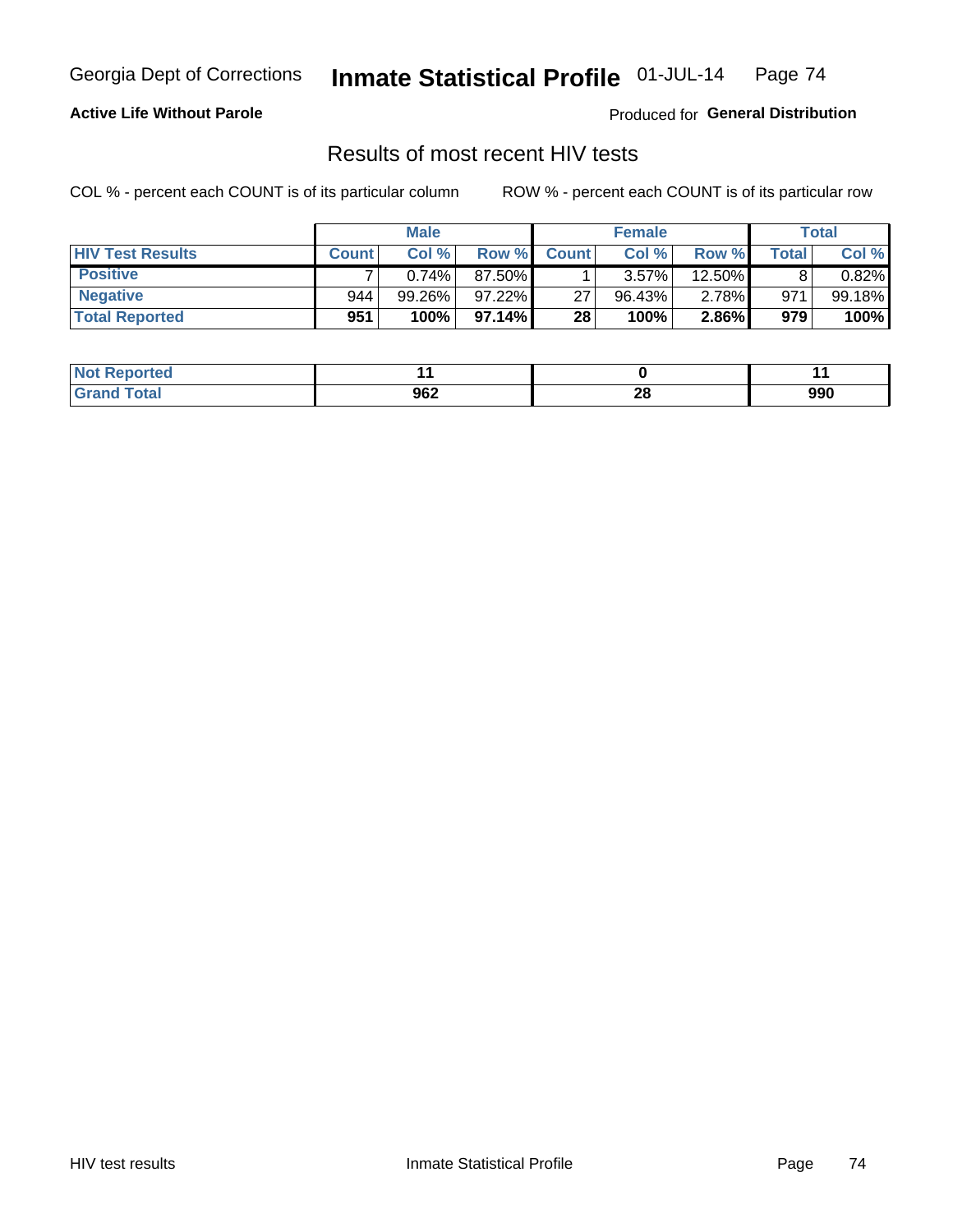### **Active Life Without Parole**

Produced for **General Distribution**

## Results of most recent tuberculosis test

|                                  |              | <b>Male</b> |           |              | <b>Female</b> |          |       | Total  |
|----------------------------------|--------------|-------------|-----------|--------------|---------------|----------|-------|--------|
| <b>Tuberculosis Test Results</b> | <b>Count</b> | Col%        | Row %I    | <b>Count</b> | Col%          | Row %    | Total | Col %  |
| <b>Positive on current test</b>  | 236          | 24.79%      | $98.74\%$ |              | 10.71%        | 1.26%    | 239   | 24.39% |
| <b>Negative</b>                  | 716          | 75.21%      | $96.63\%$ | 25           | 89.29%        | $3.37\%$ | 741   | 75.61% |
| <b>Total Reported</b>            | 952          | 100%        | 97.14% I  | 28           | 100%          | $2.86\%$ | 980   | 100%   |

| <b>Not Reported</b> |     |          | 1 V |
|---------------------|-----|----------|-----|
| <b>Grand Total</b>  | 962 | 00<br>40 | 990 |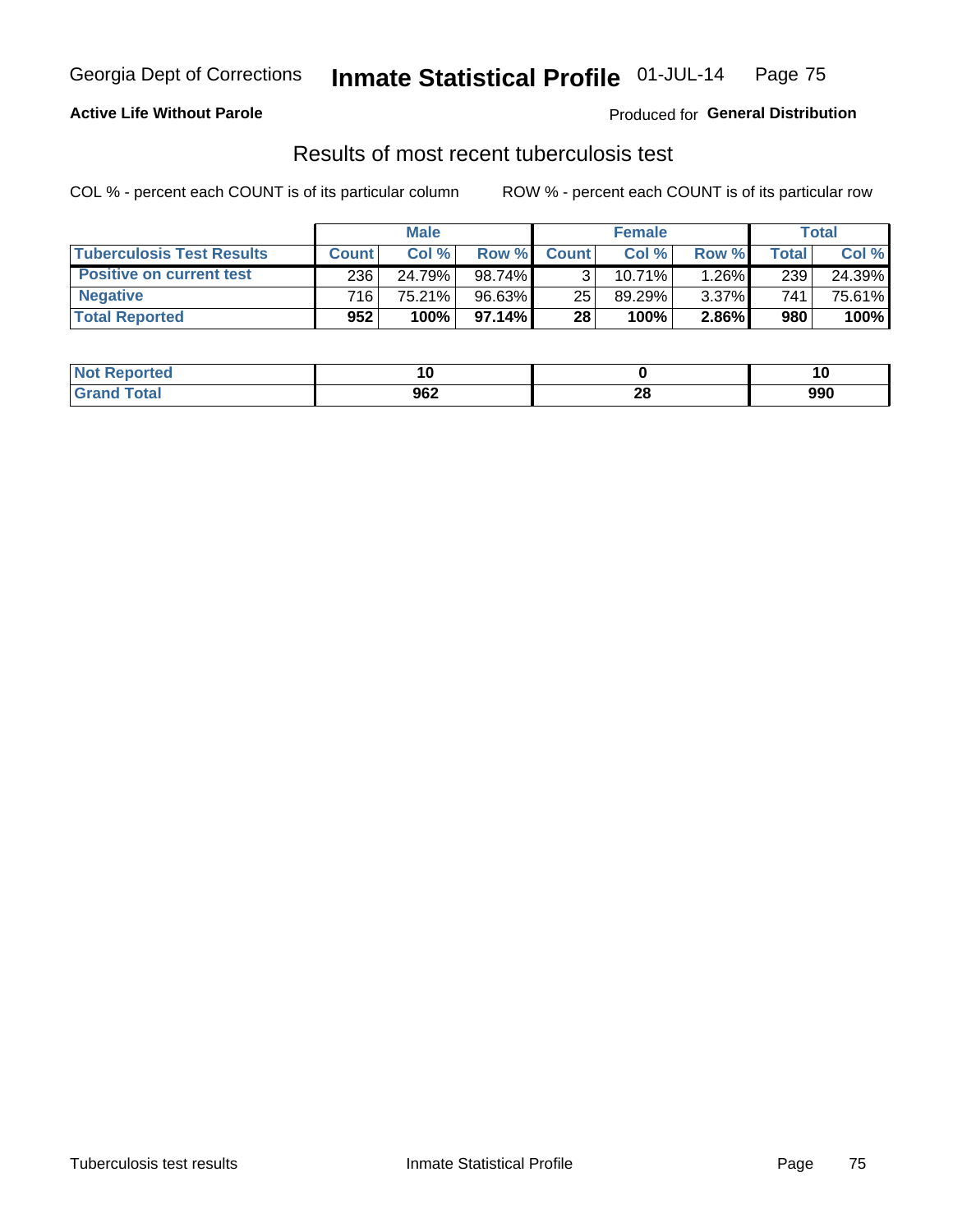### **Active Life Without Parole**

Produced for **General Distribution**

## Results of most recent syphilis test

|                                 | <b>Male</b>  |           |           | <b>Female</b> |           |          | Total   |        |
|---------------------------------|--------------|-----------|-----------|---------------|-----------|----------|---------|--------|
| <b>Syphilis Test Results</b>    | <b>Count</b> | Col%      | Row %     | <b>Count</b>  | Col %     | Row %I   | Total i | Col %  |
| <b>Positive on current test</b> | 16           | $2.54\%$  | $94.12\%$ |               | 9.09%     | 5.88%    | 17      | 2.65%  |
| <b>Negative</b>                 | 615          | $97.46\%$ | 98.40%    | 10            | $90.91\%$ | $1.60\%$ | 625     | 97.35% |
| <b>Total Reported</b>           | 631          | 100%      | 98.29%    | 11            | 100%      | $1.71\%$ | 642     | 100%   |

| <b>Not Reported</b>          | 224<br>ີວວ⊥ |    | 348 |
|------------------------------|-------------|----|-----|
| <b>Total</b><br><b>Grand</b> | 962         | 28 | 990 |